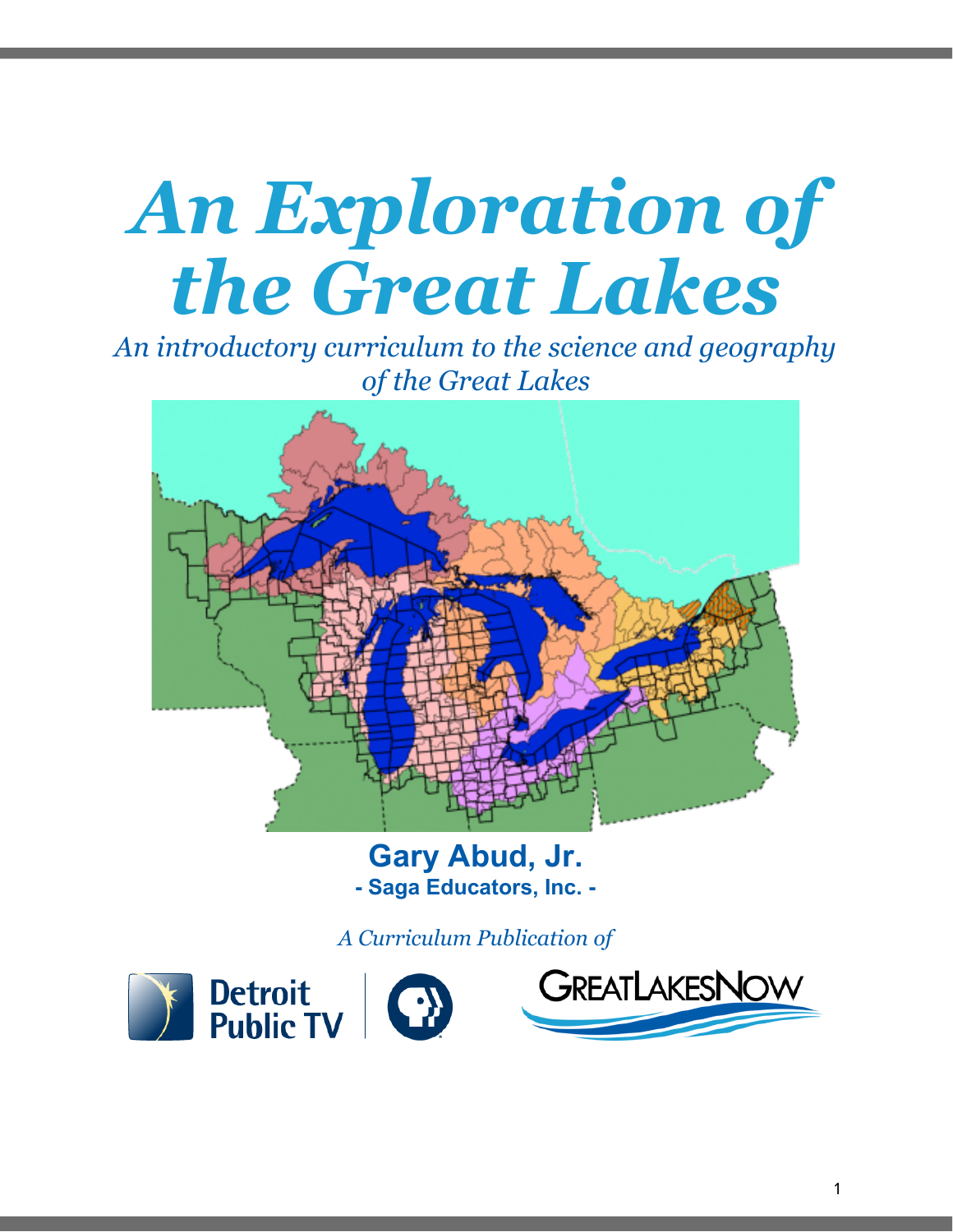## **Overview of the Collection**

Great Lakes Now: An Exploration of the Great Lakes is an introductory curriculum to the science and geography of the Great Lakes. This collection aims to introduce students to basic scientific and geographic concepts about the Great Lakes.

There are 17 lessons in this collection, each aligned to the Next Generation Science Standards and either Common Core standards, Earth Science or SEP standards. The lessons feature a number of interactive or hands-on activities for students to explore such topics as the physical features of the Great Lakes, the interconnectedness of the water system, and the geology and formation of the Great Lakes. Moving away from these majestic lakes themselves, the lessons also explore broader concepts such as watersheds and ancillary bodies of water that are part of the Great Lakes ecosystem, special environments within the Great Lakes region, and examine societal concerns about drinking water quality – both in the lakes and delivered through municipal water systems.

The 17 lessons from this collection can be taught individually or sequenced together as a larger unit on the Great Lakes. Embedded throughout the collection are links to videos produced by Detroit Public Television and Great Lakes Now, as well as a range of other resources that support citizen science and encourage exploration.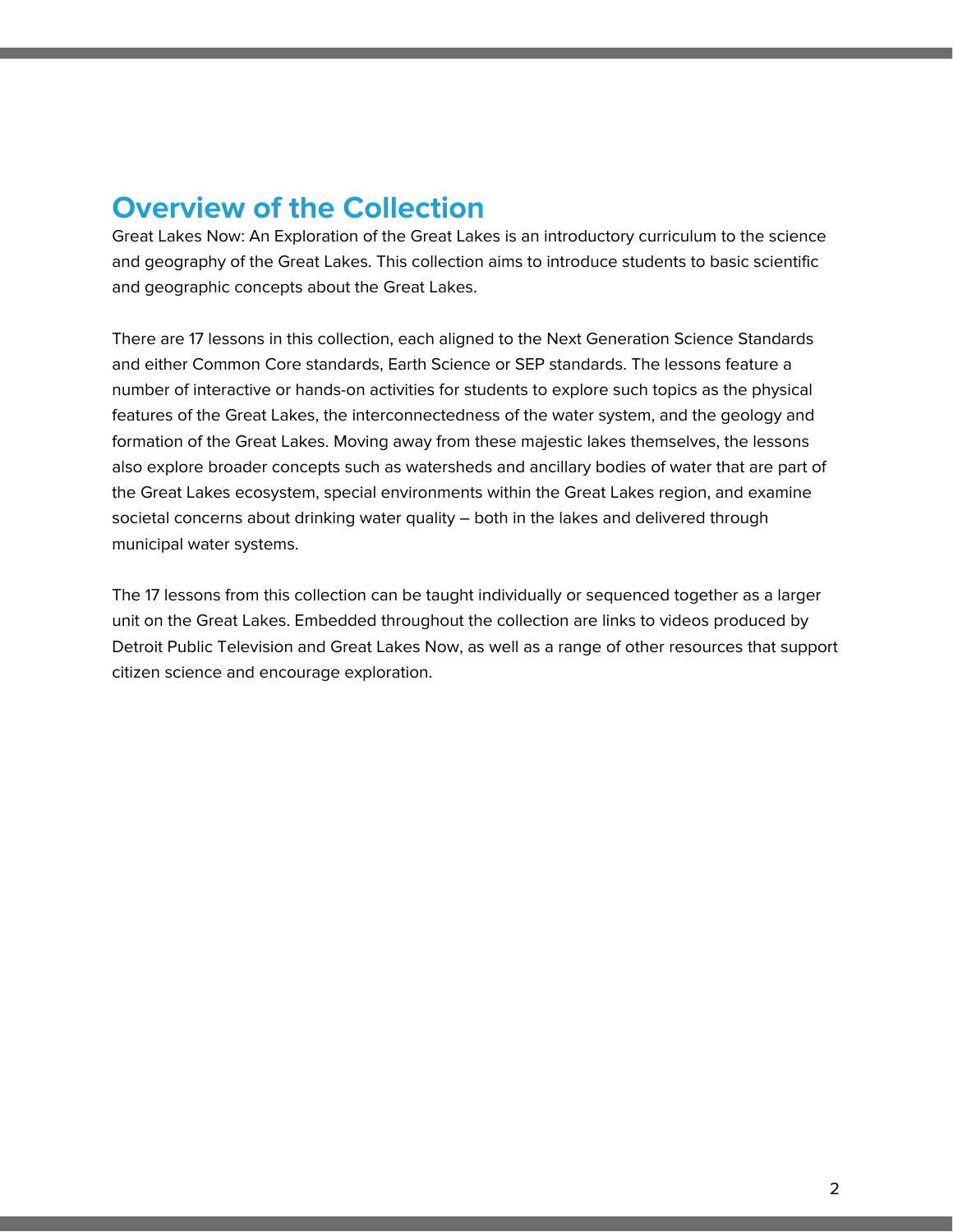## **1. Meet the Great Lakes**

### **Overview**

The purpose of this lesson is to introduce challenges facing the physical and geographic features of the Great Lakes.

## Lesson Summary

In this lesson, students will be introduced to physical and geographic features of the Great Lakes, through significant issues facing the Great Lakes, including ecology, water quality and recreation.

By understanding the significance of the issues facing the Great Lakes to many aspects of life for the region in which they are located, students will get a sense of the magnitude of the physical features of the Great Lakes and their importance to the 30 million people in eight U.S. states and two Canadian provinces who live in the Great Lakes region.

The background context that is needed for this lesson is for students to know the basic anatomy of the Great Lakes, including the size, area, amount of water in, and locations of each of the Great Lakes.

This lesson focuses on productive student-to-student discourse and scaffolds students to clarify their own thinking, listen to others, deepen their understanding and think together with classmates. As they do this, they will familiarize themselves with some essential features of the Great Lakes and contemporary issues which will establish a need-to-know basis of importance for learning about the Great Lakes.

| <b>ESSENTIAL THEMES</b>                            | Challenges facing the physical and geographic features of<br>$\bullet$<br>the Great Lakes                                                                                                                                                                                                                                                                                               |
|----------------------------------------------------|-----------------------------------------------------------------------------------------------------------------------------------------------------------------------------------------------------------------------------------------------------------------------------------------------------------------------------------------------------------------------------------------|
| <b>NEXT GENERATION</b><br><b>SCIENCE STANDARDS</b> | → MS-ESS3.A.1: Describe and graph the amounts of saltwater<br>and fresh water in various reservoirs to provide evidence<br>about the distribution of water on Earth.<br>$\rightarrow$ SEP8: Integrate qualitative and/or quantitative scientific<br>and/or technical information in written text with that<br>contained in media and visual displays to clarify claims and<br>findings. |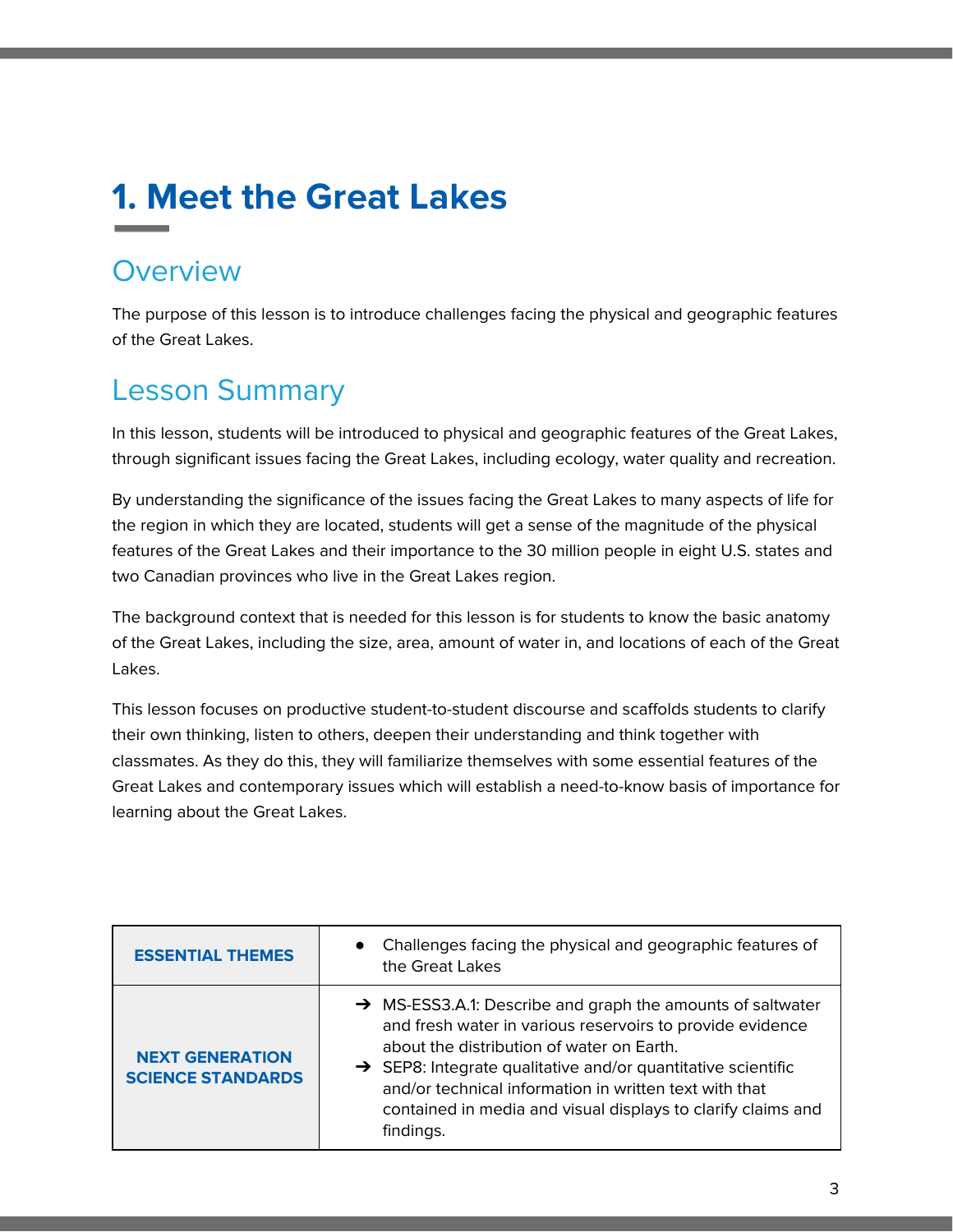| <b>OBJECTIVES</b>     | $\Box$ Know key issues facing the Great Lakes and how they<br>relate to physical and geographic features<br>$\Box$ Engage in productive academic talk with others |
|-----------------------|-------------------------------------------------------------------------------------------------------------------------------------------------------------------|
| <b>ESTIMATED TIME</b> | ♦ 1-2 class periods                                                                                                                                               |

- Video projection monitor or screen/speakers
- Internet access
- Notebooks and pencils
- Chart paper or a dry erase board and markers

#### **Facilitation Steps**

Before starting to facilitate this lesson, create a 4x6 data table to display for the class to see that has the following column labels:

| <b>Name of Great Lake</b> | <b>Approximate Size /</b><br>Surface Area (mi <sup>2</sup> ) | <b>Approximate Volume</b><br>of Water (mi <sup>3</sup> ) | <b>Location (Adjacent</b><br><b>States/Provinces)</b> |
|---------------------------|--------------------------------------------------------------|----------------------------------------------------------|-------------------------------------------------------|
|                           |                                                              |                                                          |                                                       |
|                           |                                                              |                                                          |                                                       |
|                           |                                                              |                                                          |                                                       |
|                           |                                                              |                                                          |                                                       |
|                           |                                                              |                                                          |                                                       |

**WARM UP**: Begin by asking students to call to mind what they already know about the essential themes of the lesson and what they wonder about it. Have them turn and talk with a shoulder partner. Then, after a minute of conversation, elicit responses from a couple of volunteers and jot down 2-3 ideas on the board under the categories KNOW and WONDER. The teacher should help students clarify their ideas as they are shared by checking for understanding using a talk move such as "so you are saying…" or help students think together by asking for a show of hands of agreement from the class in response to what individual students share.

LAUNCH: Once the warm up has concluded, give a brief overview of the background context to students, explaining that they will be filling in the data table together, and make connections to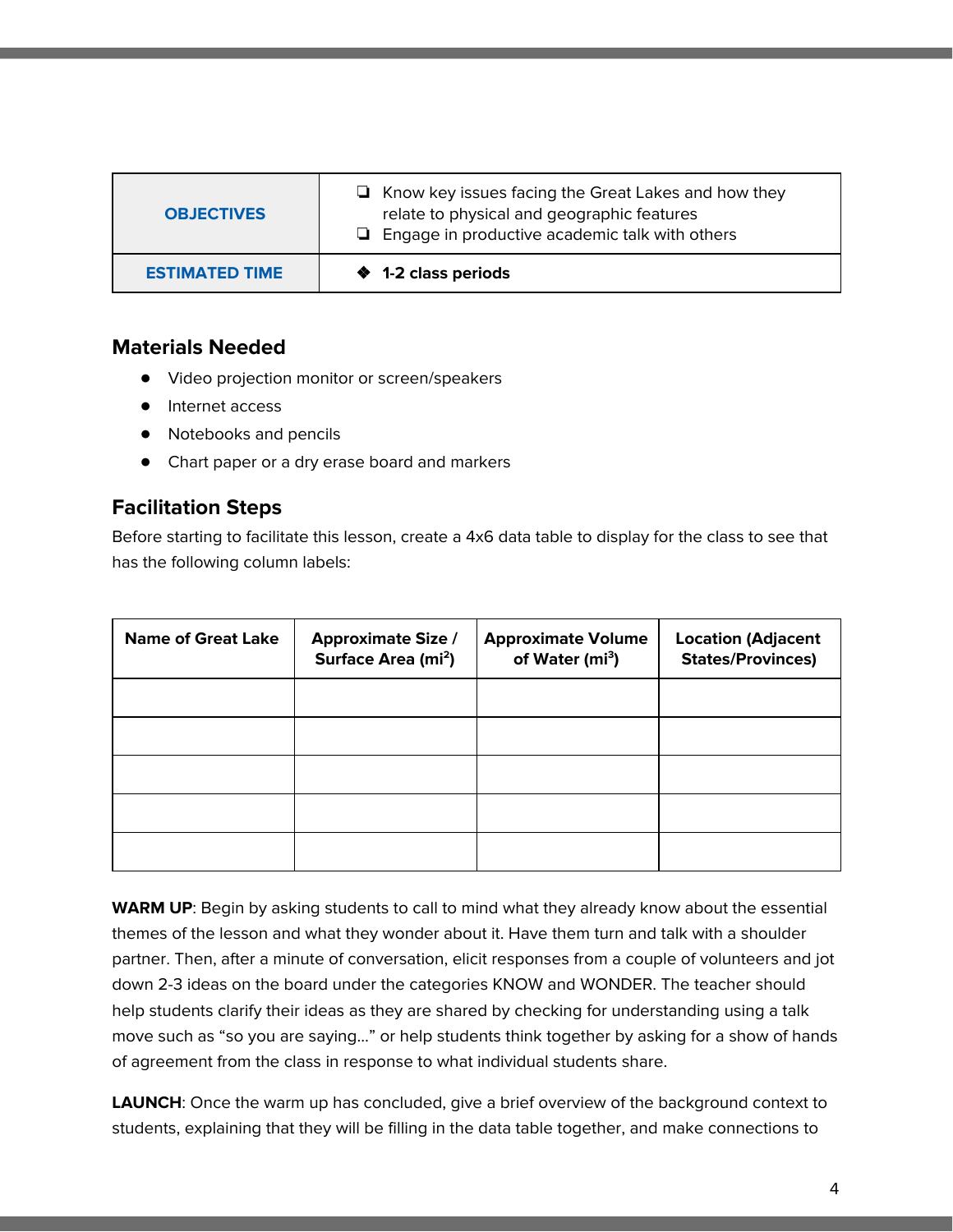their KNOW and WONDER responses as well as any other relevant prior knowledge they would have from other lessons they have learned. Describe the activities planned for this lesson to students.

#### **ACTIVITY 1: Data Table: What Do We Know About the Great Lakes?**

First, explain to students that they will be making predictions about several features of the Great Lakes and that no one is expected to know these—they are merely predictions. Explain what each category in the data table means and discuss the units for measurement as needed with students.

Next, ask students to work with their partner to see if they can fill in the data table with their predictions, trying to name all five of the Great Lakes and make estimates for each category in the data table for each Great Lake. Give students about five minutes to do this with a partner.

Then, after giving students about five minutes to make their predictions, have volunteers share responses to fill in the data table. Facilitate this part of the discussion by asking the class to use their thumbs to show their level of agreement with each prediction, e.g., "thumbs up" = agree/more; "thumbs down" = disagree/less; "thumbs sideways" = not sure/same amount. Adjust the class predictions to represent the majority before filling in student responses into the data table.

Last, tell students that after the upcoming video, you will reveal the actual values for each category so that they can compare to their predictions. Be sure to make time to come back to this data table at the end of class or as part of the next class period as a warm-up discussion. Information can quickly be found at the [Wikipedia](https://en.wikipedia.org/wiki/Great_Lakes) page for the Great Lakes.

Optionally, you can assign students the task of looking up the actual values online for each category and extend this activity to the entire class period (and then move Activity 2 to the next class period) or have students look up the values for homework and discuss their responses during the next class period if you wish to do both activities in the same class period.

#### **ACTIVITY 2: Importance of the Great Lakes Video & Discussion**

First, explain to students that they are going to be viewing an introductory video about the Great Lakes and some of the important issues facing them. This video will provide some basic information to them and may address some of their KNOWS/WONDERS from the warm up. Introduce students to the 4 Notes Summary protocol that they will use after the video is complete, where they write one of each of the following: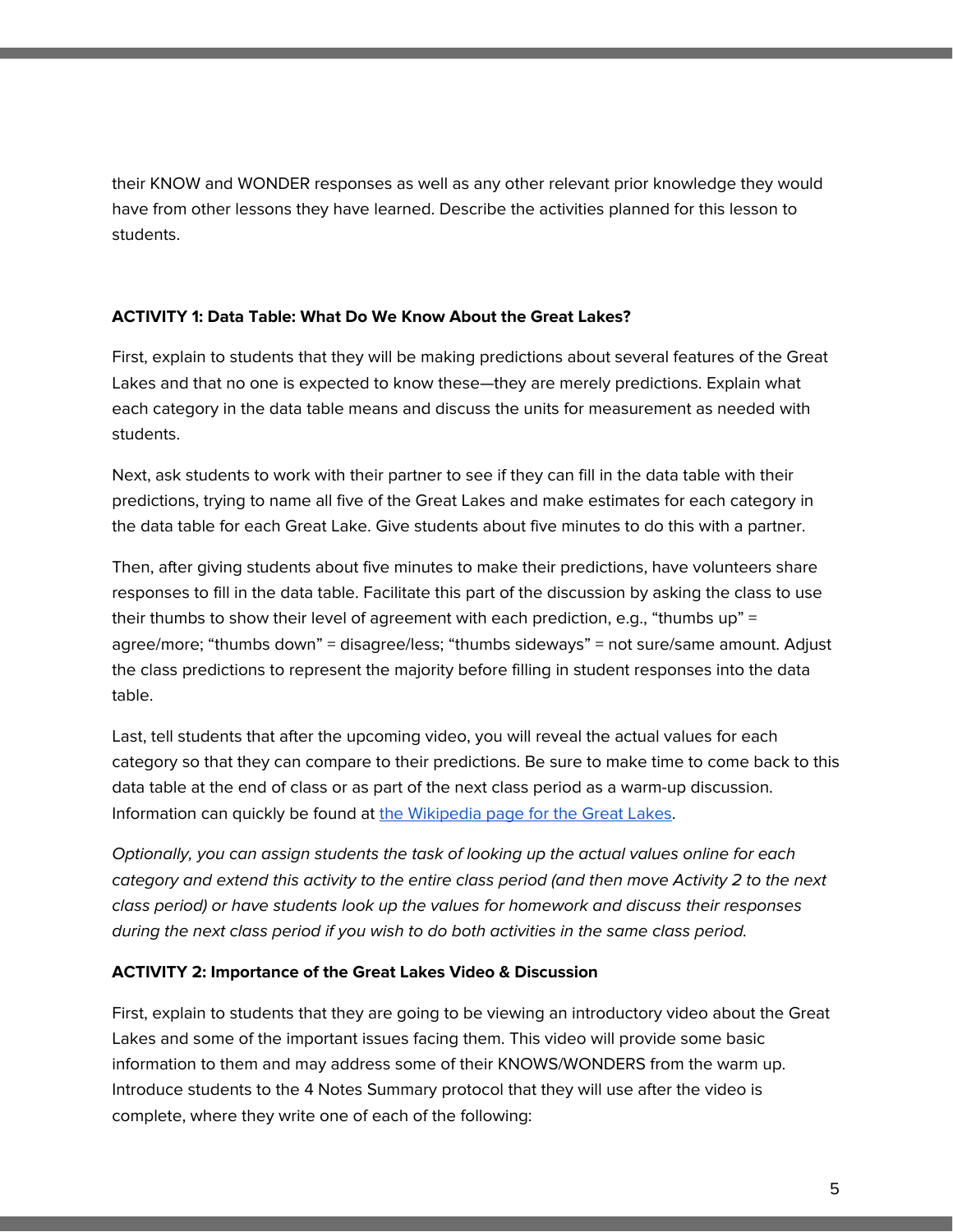- Oooh! (something that was interesting)
- Aaah! (something that was an ah-ha moment)
- Hmmm… (something that left them thinking afterward)
- Huh? (a question they have afterward)

Ask students to give an example of each type of note that they will be making to check for understanding.

Next, show the Great Lakes Week video [special](https://www.pbs.org/video/energy-environment-great-lakes-week-2015-special/) from Great Lakes Now.

Then, after the video, have students record in their notebooks a 4 Notes Summary.

Last, have students form a group of four to discuss their takeaways from the video using the Conversation Roundtable protocol. In this protocol, students take turns sharing what they wrote for their individual responses to the 4 Notes Summary with their group while each student writes down what they heard the speaker say. Then, each student writes their own "sum it up" statement of their group members' responses. After the Conversation Roundtable, have a whole-class share out. Choose a few students to each share their summaries from their group discussion aloud with the whole class. After each, ask students to raise hands if what was just shared matches something that came up in their group discussion as well.

**SYNTHESIS:** Give students individual thinking and writing time in their notebooks to synthesize their learning by jotting down their own reflections using a Word, Phrase, Sentence protocol, with:

- A **word** that they thought was most important from the lesson
- A **phrase** that they would like to remember
- A **sentence** that sums up what they learned in the lesson

After the individual synthesis is complete, students should share their synthesis with a shoulder partner.

**COOL DOWN:** Have students complete a 3, 2, 1 Review protocol for the lesson with a partner, recording in their notebooks or, optionally, on exit ticket slips to submit, the following:

- **3** things that they liked or learned
- **2** things that make more sense now
- **1** question that they were left with

**CLOSURE:** Have one student share a response from each of the categories of the 3, 2, 1 Review. Depending on the available time, the teacher can make connections between the ideas students share and the learning objectives of the lesson, and respond to the question that is shared.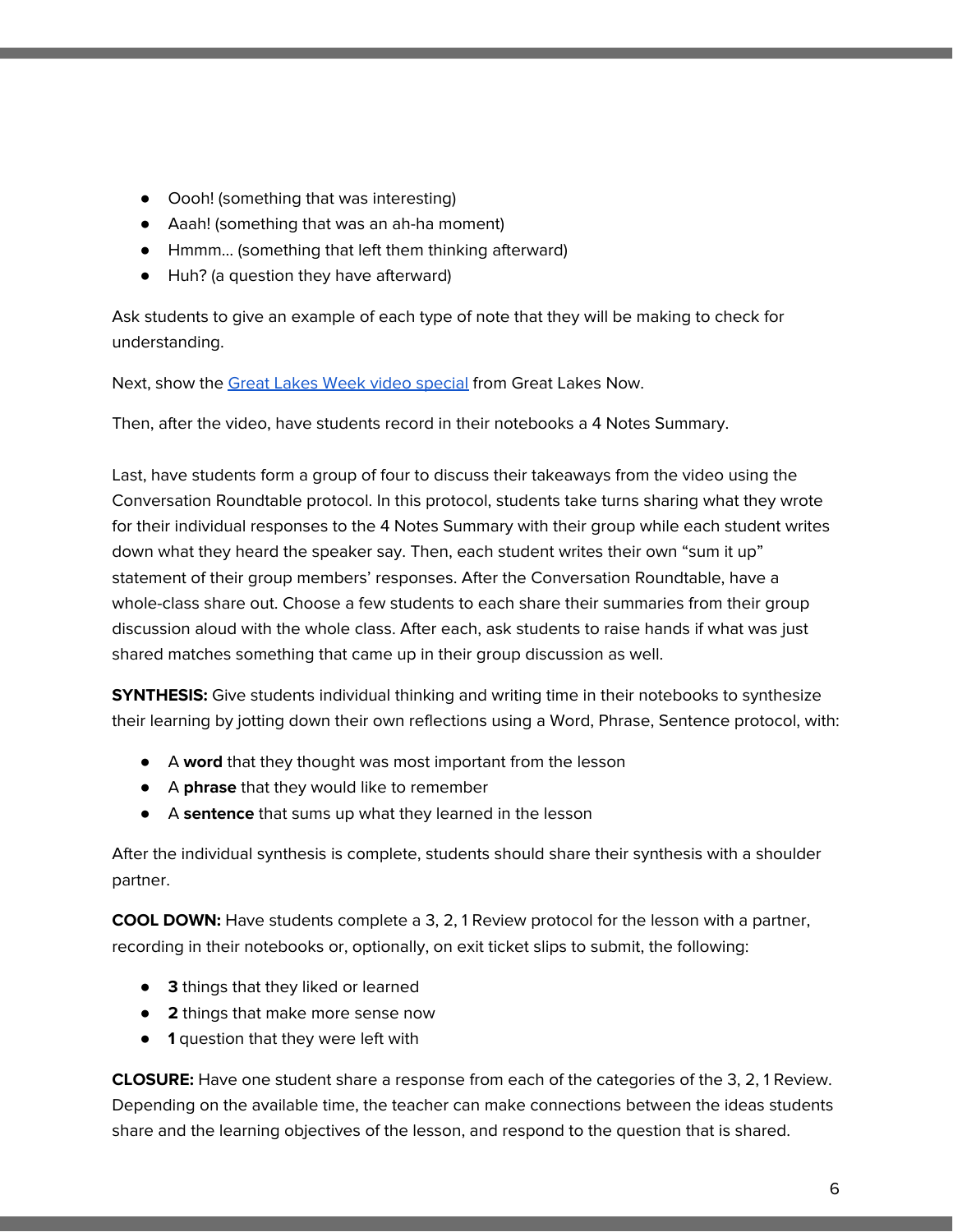**EXIT TICKET:** Students write one trivia question about the Great Lakes in multiple choice format.

#### **About the Author**

Gary is an award-winning educator and double cornea transplant recipient who, since having his sight restored, was moved to use his teaching gifts to make science fun for kids. He lives with his family near Detroit and designs learning experiences to inspire children, like his own daughter, to love science. Gary is the 2014 recipient of the Michigan Teacher of the Year honor and author of Science With Scarlett.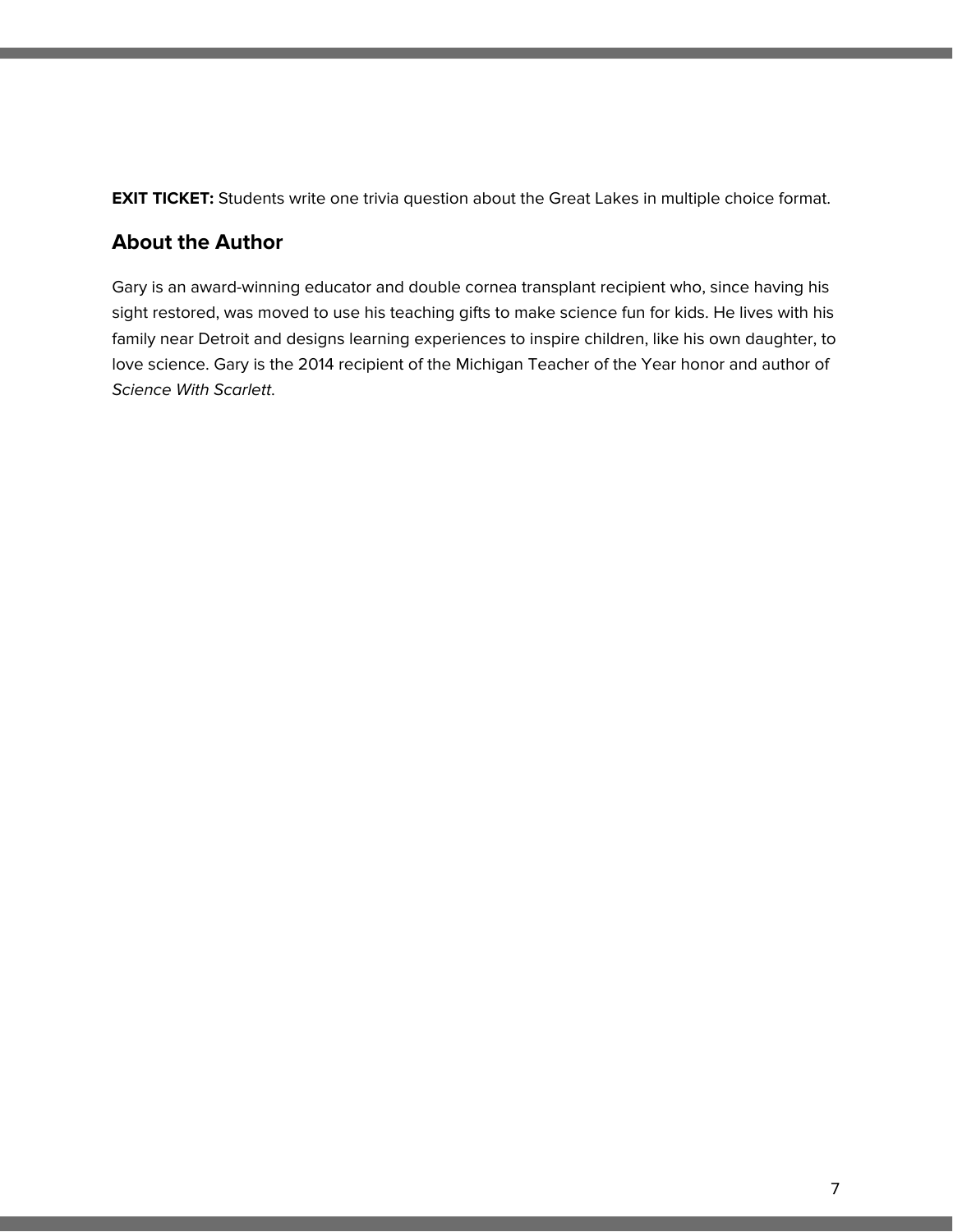## **2. H.O.M.E.S. For Sale**

### **Overview**

The purpose of this lesson is to understand physical and geographic features of the Great Lakes.

## Lesson Summary

In this lesson, students deepen their knowledge of physical and geographic features of the Great Lakes by exploring one of the five Great Lakes in depth with a study group and creating a "for sale sign" poster to present to the class for one of the Great Lakes.

They will research features, including the size, area, amount of water, and locations of each, as well as the significance of the Great Lakes to many aspects of life for the region in which they are located. The background context that is needed for this lesson is for students to know the names of the Great Lakes and have been introduced to the Great Lakes basin and basic information about the five Great Lakes and how to make a graphic organizer.

This lesson focuses on students acquiring and synthesizing knowledge that they obtain in their own research and jigsawing their knowledge together with classmates. Expert groups will focus on one of the five Great Lakes, generating a graphic organizer poster about that lake, but all students will gain knowledge of all five lakes through the poster presentations of their classmates.

| <b>ESSENTIAL THEMES</b>                            | Physical and geographic features of the Great Lakes                                                                                                                                                                                                                                                                                                                                                                                                                                                                                                                              |
|----------------------------------------------------|----------------------------------------------------------------------------------------------------------------------------------------------------------------------------------------------------------------------------------------------------------------------------------------------------------------------------------------------------------------------------------------------------------------------------------------------------------------------------------------------------------------------------------------------------------------------------------|
| <b>NEXT GENERATION</b><br><b>SCIENCE STANDARDS</b> | → MS-ESS3.A.1: Describe and graph the amounts of saltwater<br>and fresh water in various reservoirs to provide evidence<br>about the distribution of water on Earth.<br>$\rightarrow$ 5-ESS2-2 Describe and graph the amounts and<br>percentages of water and fresh water in the Great Lakes to<br>provide evidence about the distribution of water on Earth.<br>$\rightarrow$ SEP8: Integrate qualitative and/or quantitative scientific<br>and/or technical information in written text with that<br>contained in media and visual displays to clarify claims and<br>findings. |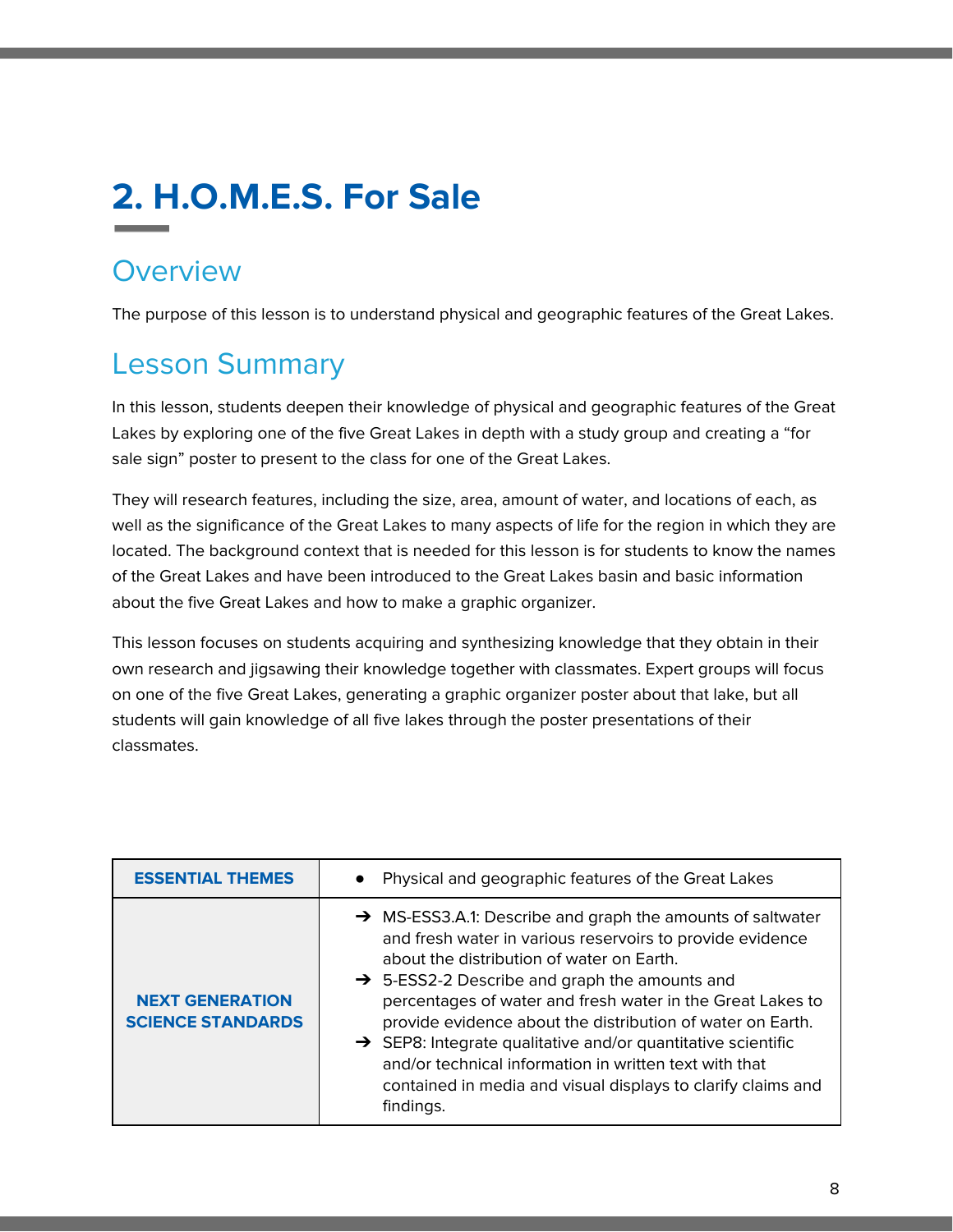| <b>OBJECTIVES</b>     | $\Box$ Describe and the essential features about each of the five<br>Great Lakes<br>$\Box$ Create a graphic organizer that visually represents the<br>features of one of the five Great Lakes |
|-----------------------|-----------------------------------------------------------------------------------------------------------------------------------------------------------------------------------------------|
| <b>ESTIMATED TIME</b> | <b>♦ 1 class period</b>                                                                                                                                                                       |

- Internet access via computers or mobile devices (e.g., tablets, cellphones)
- Notebooks and pencils
- Chart paper or a dry erase board and markers

#### **Facilitation Steps**

**WARM UP**: Begin by asking students what they already know about the essential themes of the lesson and what they wonder about it. Have them turn and talk with a shoulder partner. Then, after a minute of conversation, elicit responses from a couple of volunteers and jot down 2-3 ideas on the board under the categories KNOW and WONDER. The teacher should help students clarify their ideas as they are shared by checking for understanding using a talk move such as "so you are saying…" or help students think together by asking for a show of hands of agreement from the class in response to what individual students share.

**LAUNCH**: Once the warm up has concluded, give a brief overview of the background context to students, making connections to their KNOW and WONDER responses as well as any other relevant prior knowledge they would have from other lessons they have learned. Describe the activities planned for this lesson to students.

#### **ACTIVITY: Create a Graphic Organizer of the Main Features of the Five Great Lakes**

First, assign students a number 1-5 to number off into groups until every student has a group number. Inform them that those who are number 1s will explore Lake Huron, number 2s will explore Lake Ontario, number 3s will explore Lake Michigan, number 4s will explore Lake Erie, and number 5s will explore Lake Superior. Have them rearrange themselves to meet with their groups and wait for the next instruction.

Next, inform students that they will be researching their assigned lake and exploring information about the Great Lakes using a variety of online resources. Emphasize to them that the goal of this activity is that they can summarize information about the Great Lakes and represent it visually in a graphic organizer "for sale sign" poster, imagining that they are selling a lake like a home might be listed for sale with information about its main features. The type of graphic organizer (e.g., Venn Diagram, Web Diagram, Matrix, etc.) is up to student choice, but teachers may wish to give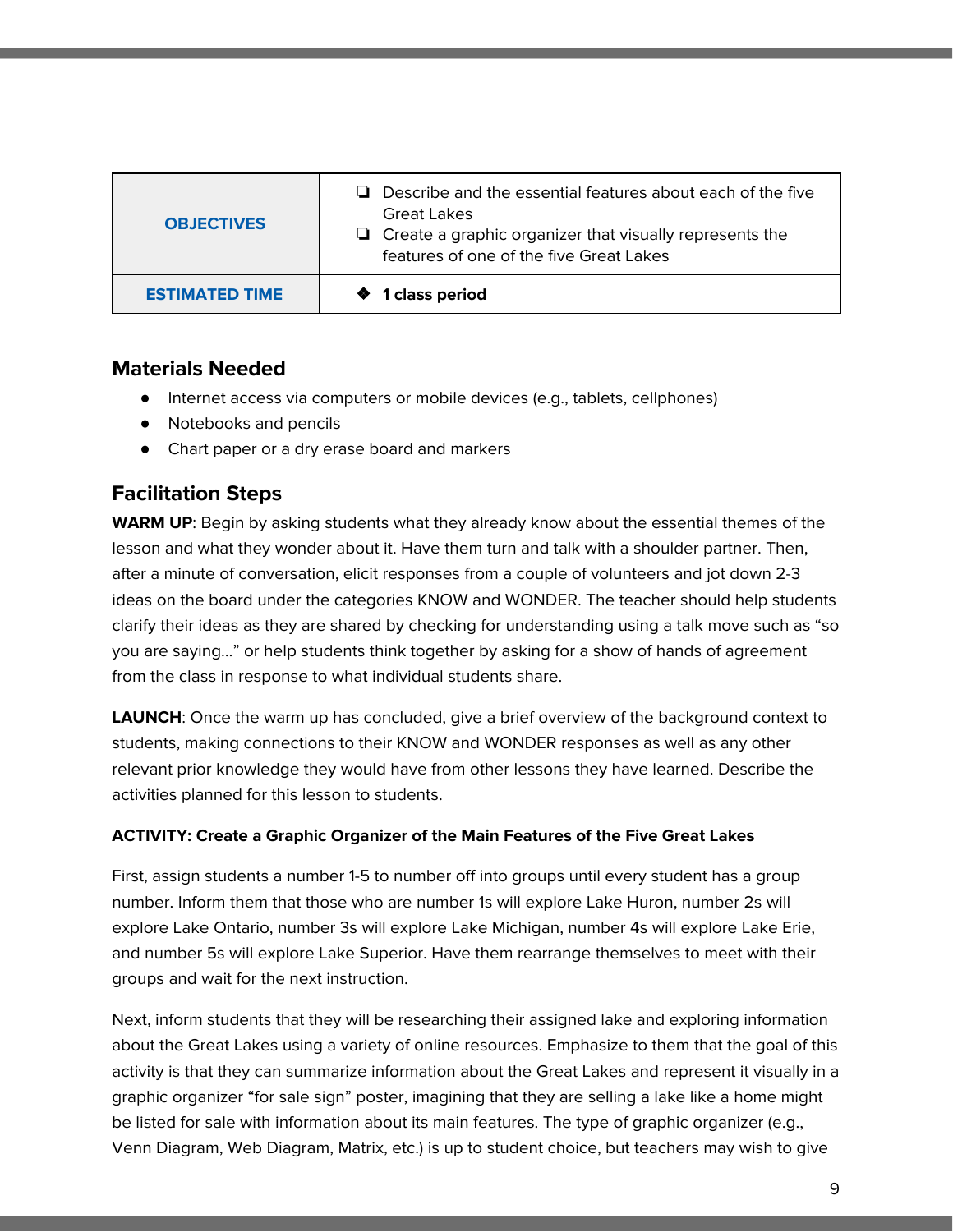students either examples or templates of graphic organizers to help frame their poster creation. Students will be creating their graphic organizers on a poster to present to the class. All graphic organizers should contain information for the assigned one of the Great Lakes about the following:

- Size/area
- Amount of water, and how this compares to the world's available freshwater
- Location relative to U.S. states and/or Canadian provinces
- Unique geographic features
- Types of representative wildlife found there
- What makes the lake appealing to people

Then, students should be given time to explore and access to the following learning resources to explore as they build their graphic organizers, but may check other sources as needed:

- Physical [Features](https://www.epa.gov/greatlakes/physical-features-great-lakes) of the Great Lakes
- Facts & [Figures](https://www.epa.gov/greatlakes/facts-and-figures-about-great-lakes) of the Great Lakes
- Great Lakes [Environmental](https://nepis.epa.gov/Exe/ZyPDF.cgi/P1004ICU.PDF?Dockey=P1004ICU.PDF) Atlas
- [Defining](https://www.canr.msu.edu/news/great_lakes_literacy_principle_one_the_great_lakes_bodies_of_fresh_water_wi) the Basin

Last, after the graphic organizers are complete, students should give poster presentations to the whole class, in an effort to "sell" their lake, and share information about their assigned Great Lake to their classmates while students from other groups take notes in their notebooks about all five Great Lakes.

**SYNTHESIS:** Give students individual thinking and writing time in their notebooks to synthesize their learning by jotting down their own reflections using a Word, Phrase, Sentence protocol, with:

- A **word** that they thought was most important from the lesson
- A **phrase** that they would like to remember
- A **sentence** that sums up what they learned in the lesson

After the individual synthesis is complete, students should share their synthesis with a shoulder partner.

**COOL DOWN:** Have students complete a 3, 2, 1 Review protocol for the lesson with a partner, recording in their notebooks or, optionally, on exit ticket slips to submit, the following:

- **3** things that they liked or learned
- **2** things that make more sense now
- **1** question that they were left with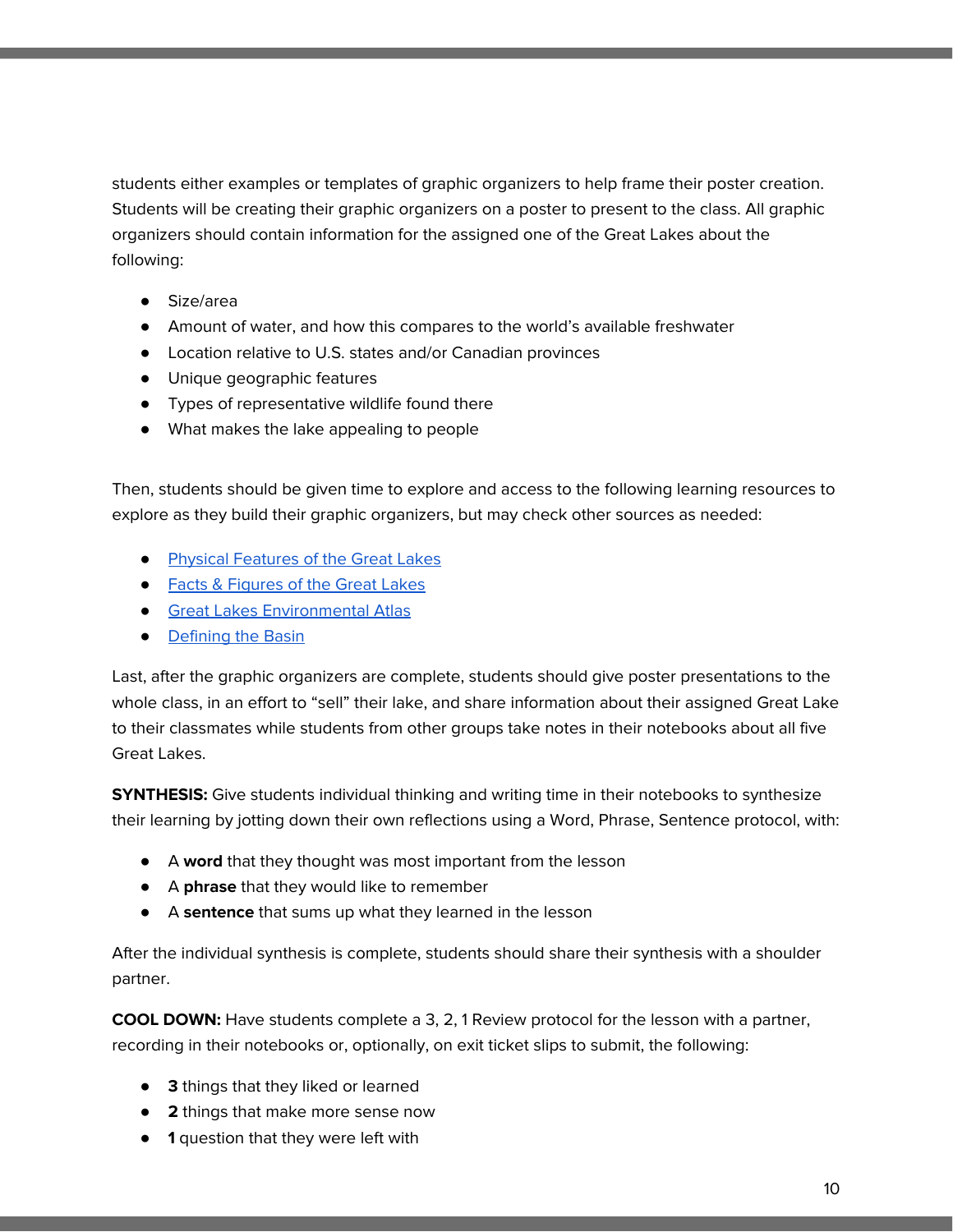**CLOSURE:** Have one student share a response from each of the categories of the 3, 2, 1 Review. Depending on the available time, the teacher can make connections between the ideas students share and the learning objectives of the lesson, and respond to the question that is shared.

**EXIT TICKET:** Students write which lake they would "buy" based on the "for sale sign" posters and explain why.

#### **About the Author**

Gary is an award-winning educator and double cornea transplant recipient who, since having his sight restored, was moved to use his teaching gifts to make science fun for kids. He lives with his family near Detroit and designs learning experiences to inspire children, like his own daughter, to love science. Gary is the 2014 recipient of the Michigan Teacher of the Year honor and author of Science With Scarlett.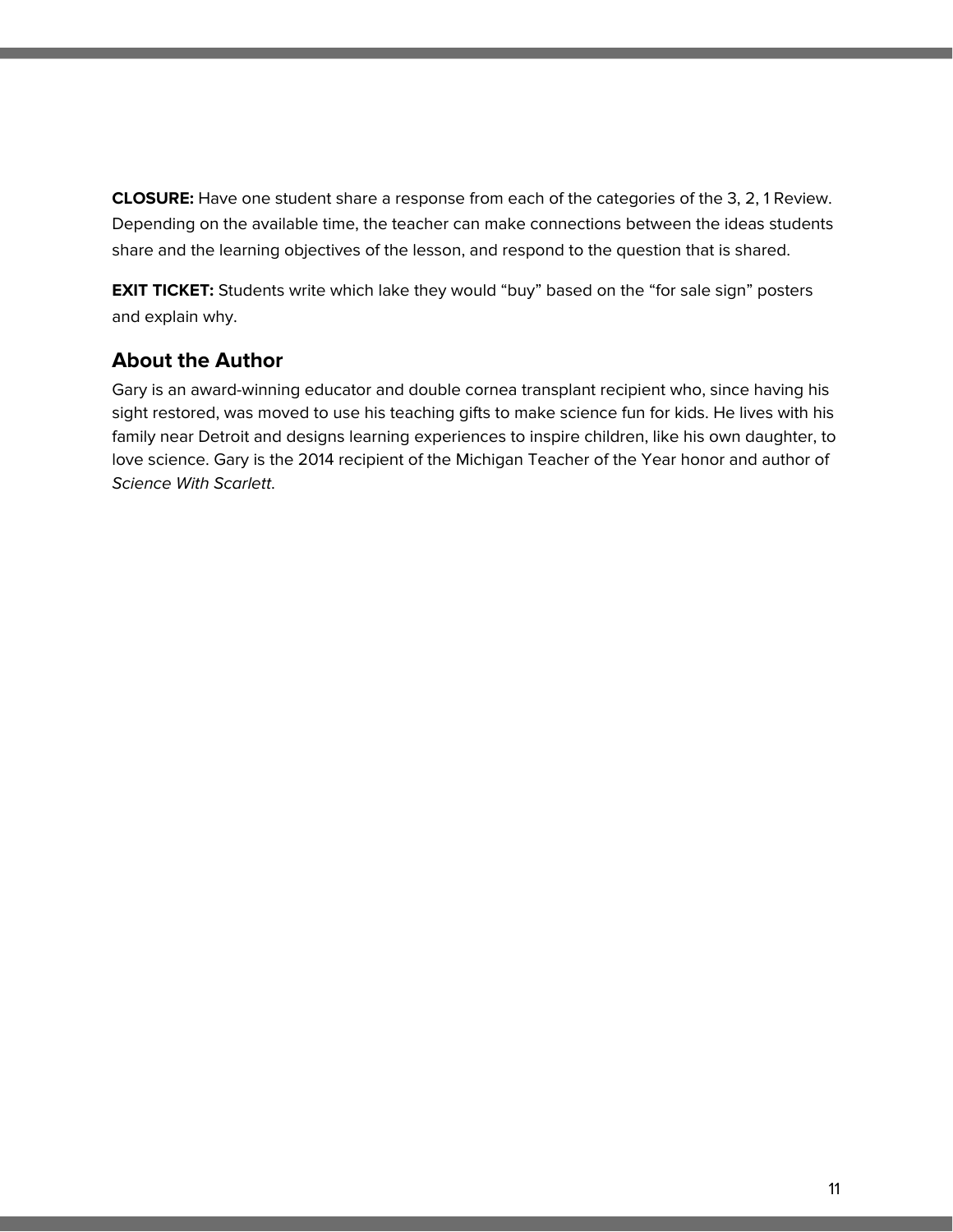## **3. Lakes Levels Over the Years**

### **Overview**

The purpose of this lesson is to understand how the water levels in lakes relate to the water cycle.

## Lesson Summary

In this lesson, students will analyze historic lake level patterns of the Great Lakes to learn about one measure of lake health—the level—and how data is monitored over time for a lake.

The background context that is needed for this lesson is for students to know how to interpret and create a data table and graph. They will use that historic data to make a prediction about future lake levels. They should also be familiar with the water cycle and how it relates to the amount of water in bodies of water such as lakes.

This lesson focuses on students collecting data and analyzing trends to make claims based on evidence and reasoning.

| <b>ESSENTIAL THEMES</b>                            | Water levels in lakes relate to the water cycle                                                                                                                                                                                                                                                                                                                                                                       |
|----------------------------------------------------|-----------------------------------------------------------------------------------------------------------------------------------------------------------------------------------------------------------------------------------------------------------------------------------------------------------------------------------------------------------------------------------------------------------------------|
| <b>NEXT GENERATION</b><br><b>SCIENCE STANDARDS</b> | → MS-ESS3.A.1: Describe and graph the amounts of saltwater<br>and fresh water in various reservoirs to provide evidence<br>about the distribution of water on Earth.<br>$\rightarrow$ SEP7: Construct, use, and/or present an oral and written<br>argument supported by empirical evidence and scientific<br>reasoning to support or refute an explanation or a model for<br>a phenomenon or a solution to a problem. |
| <b>OBJECTIVES</b>                                  | Identify the water levels in each of the Great Lakes over the<br>past 50 years<br>Predict future water levels in the Great Lakes based on<br>historic trends<br>$\Box$ Create an argument using a claim, evidence, reasoning<br>framework                                                                                                                                                                             |
| <b>ESTIMATED TIME</b>                              | 1 class period                                                                                                                                                                                                                                                                                                                                                                                                        |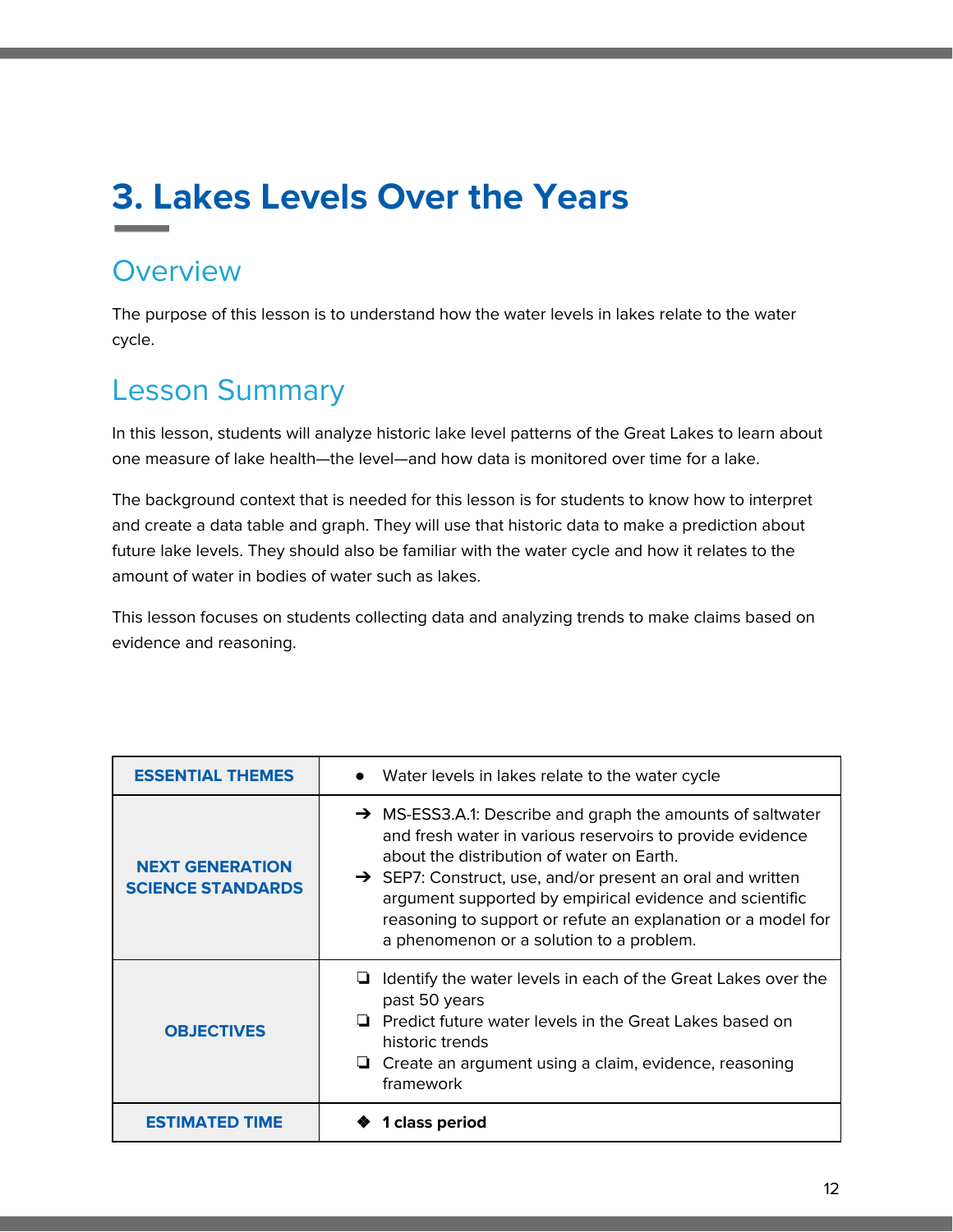- Internet access via computers or mobile devices (e.g., tablets, cellphones)
- Notebooks and pencils
- Chart paper or a dry erase board and markers

#### **Facilitation Steps**

**WARM UP**: Begin by asking students what they already know about the essential themes of the lesson and what they wonder about it. Have them turn and talk with a shoulder partner. Then, after a minute of conversation, elicit responses from a couple of volunteers and jot down 2-3 ideas on the board under the categories KNOW and WONDER. The teacher should help students clarify their ideas as they are shared by checking for understanding using a talk move such as "so you are saying…" or help students think together by asking for a show of hands of agreement from the class in response to what individual students share.

**LAUNCH**: Once the warm up has concluded, give a brief overview of the background context to students, making connections to their KNOW and WONDER responses as well as any other relevant prior knowledge they would have from other lessons they have learned. Describe the activities planned for this lesson to students.

#### **ACTIVITY: Explore Lake Levels**

First have students number off 1-5 until all students have a number. Those who are number 1s will explore Lake Huron, number 2s will explore Lake Ontario, number 3s will explore Lake Michigan, number 4s will explore Lake Erie, and number 5s will explore Lake Superior.

Next, explain to students that they will be creating a data table and graph to show historic lake level data for their assigned one of the Great Lakes and use that data to make a prediction about future lake levels. Go over with them the framework for the argument that they will make in claim-evidence-reasoning format. Inform them that they will be creating a poster with their claim, showing their evidence, and providing reasoning behind what they think future lake levels will be.

Then, give students group time to explore historic data of lake levels, and create a summary table or graph for their assigned lake to use in constructing their prediction about future levels. Have students work with their groups to use the Lake Level [Viewer](https://coast.noaa.gov/llv/) website and create a data table that reports the current level, as well as average levels for 1 year, 5 years, 10 years, and 50 years.

Last, give students time to create a claim-evidence-reasoning poster where they make predictions about future lake levels based on the data. Groups should present their posters to the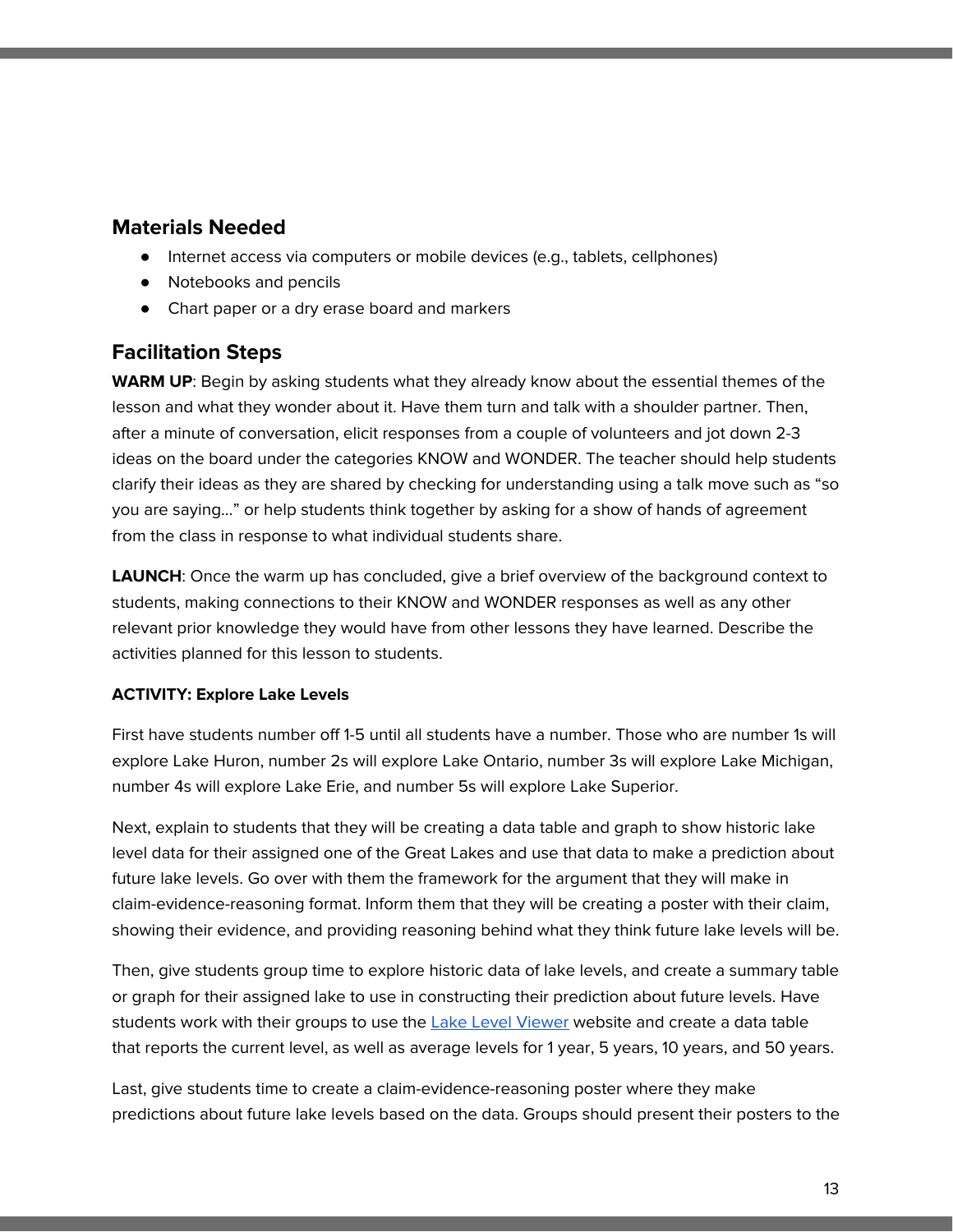class and the teacher should facilitate a discussion within the class during each poster session to ensure that everyone has adequately supported their claims with evidence and reasoning.

**SYNTHESIS:** Give students individual thinking and writing time in their notebooks to synthesize their learning by jotting down their own reflections using a Word, Phrase, Sentence protocol, with:

- A **word** that they thought was most important from the lesson
- A **phrase** that they would like to remember
- A **sentence** that sums up what they learned in the lesson

After the individual synthesis is complete, students should share their synthesis with a shoulder partner.

**COOL DOWN:** Have students complete a 3, 2, 1 Review protocol for the lesson with a partner, recording in their notebooks or, optionally, on exit ticket slips to submit, the following:

- **3** things that they liked or learned
- **2** things that make more sense now
- **1** question that they were left with

**CLOSURE:** Have one student share a response from each of the categories of the 3, 2, 1 Review. Depending on the available time, the teacher can make connections between the ideas students share and the learning objectives of the lesson, and respond to the question that is shared.

**EXIT TICKET:** Students write which of the Great Lakes they think has the most concerning lake levels and explain why.

#### **About the Author**

Gary is an award-winning educator and double cornea transplant recipient who, since having his sight restored, was moved to use his teaching gifts to make science fun for kids. He lives with his family near Detroit and designs learning experiences to inspire children, like his own daughter, to love science. Gary is the 2014 recipient of the Michigan Teacher of the Year honor and author of Science With Scarlett.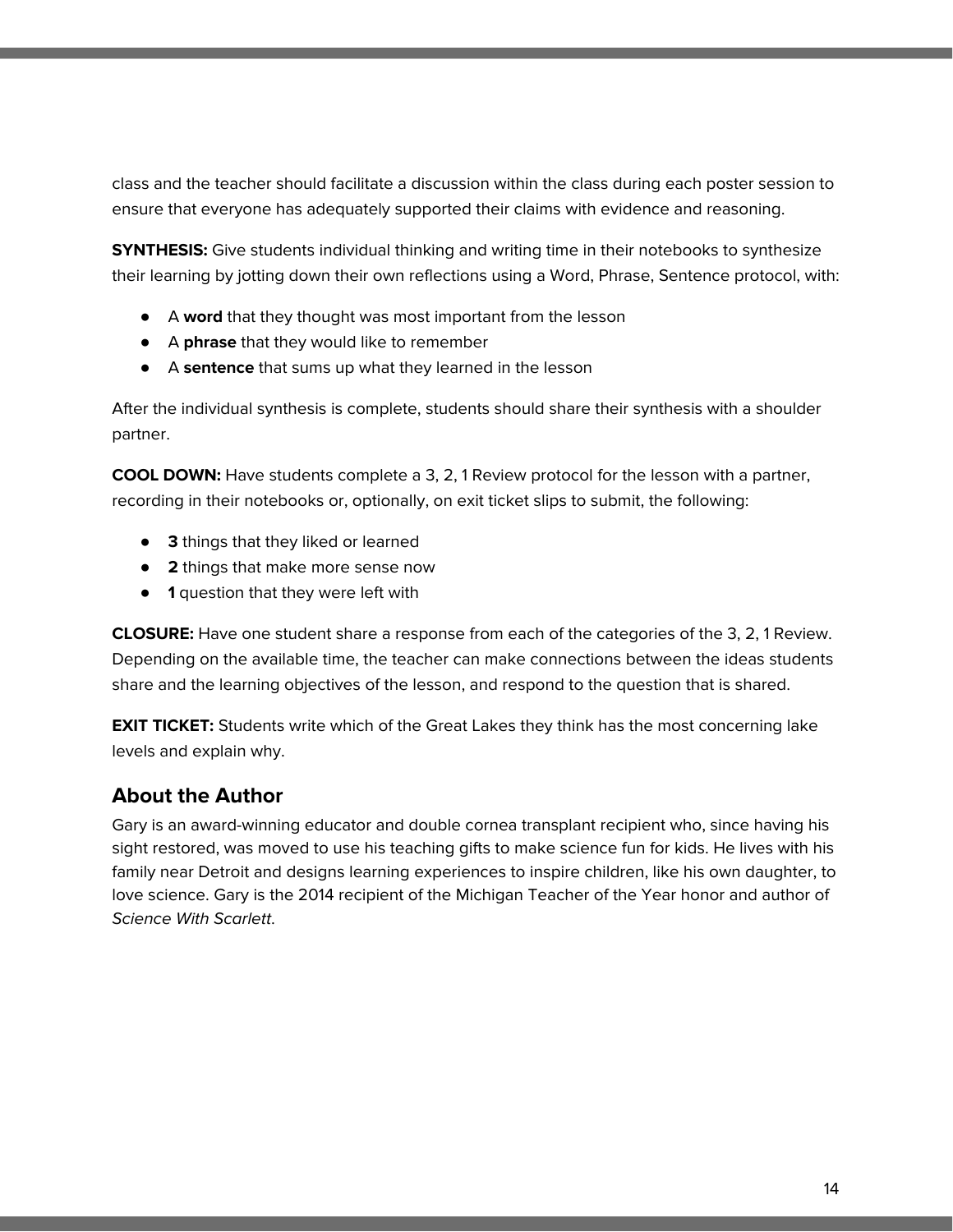## **4. The Great Lakes Watershed**

### **Overview**

The purpose of this lesson is to understand what a watershed is and how it relates to the Great Lakes basin.

## Lesson Summary

In this lesson, students will model how a watershed works to understand how the Great Lakes basin is a large watershed region.

The background context that is needed for this lesson is for students to know the water cycle and how it relates to precipitation and water accumulation at ground level in water bodies such as lakes and rivers.

This lesson focuses on developing and using models to explain or predict phenomena that may be difficult to directly observe.

Variations of this lesson include individual students building their own model watershed, small groups building a model watershed, or an entire class constructing a larger-scale model watershed as a class investigation.

| <b>ESSENTIAL THEMES</b>                            | The Great Lakes basin<br>What is a watershed and how it works<br>$\bullet$                                                                                                                                                                                                                                                                                                                                                                                                                                                                                                                                      |
|----------------------------------------------------|-----------------------------------------------------------------------------------------------------------------------------------------------------------------------------------------------------------------------------------------------------------------------------------------------------------------------------------------------------------------------------------------------------------------------------------------------------------------------------------------------------------------------------------------------------------------------------------------------------------------|
| <b>NEXT GENERATION</b><br><b>SCIENCE STANDARDS</b> | $\rightarrow$ MS-ESS3.A.1: Describe and graph the amounts of saltwater<br>and fresh water in various reservoirs to provide evidence<br>about the distribution of water on Earth.<br>$\rightarrow$ SEP3: Develop and/or use a model to predict and/or<br>describe phenomena.<br>→ 5-ESS2-2MI Describe and graph the amounts and<br>percentages of water and fresh water in the Great Lakes to<br>provide evidence about the distribution of water on Earth.<br>$\rightarrow$ 2-ESS2-2 MI Develop a model to represent the state of<br>Michigan and the Great Lakes, or a more local land area<br>and water body. |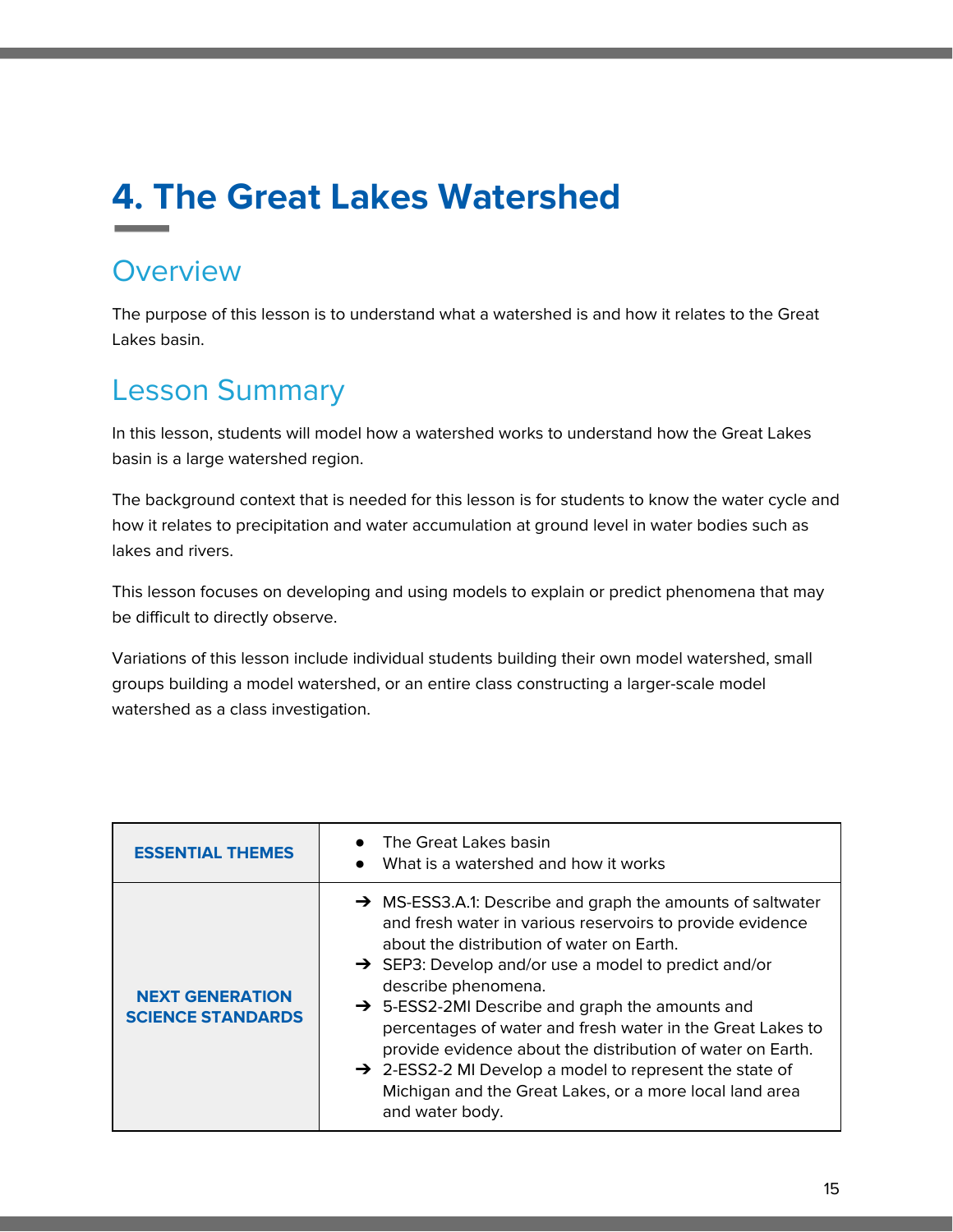|                       | $\rightarrow$ MS-ESS2-4 Develop a model to describe the cycling of<br>water through Earth's systems driven by energy from the<br>sun and the force of gravity.                                      |
|-----------------------|-----------------------------------------------------------------------------------------------------------------------------------------------------------------------------------------------------|
| <b>OBJECTIVES</b>     | $\Box$ Define the basin of the Great Lakes region<br>$\Box$ Develop a model to show how a watershed works<br>$\Box$ Use a model watershed to explain water distribution in the<br>Great Lakes basin |
| <b>ESTIMATED TIME</b> | 2 class periods                                                                                                                                                                                     |

- Computers, laptops, or tablets
- Internet access
- 8.5" x 11" cardstock or printer paper
- Markers
- Spray bottles filled with water
- Notebooks and pencils
- Chart paper or a dry erase board and markers
- \*Optional: a large plastic trash bag or tarp

#### **Facilitation Steps**

**WARM UP**: Begin by asking students what they already know about the essential themes of the lesson and what they wonder about it. Have them turn and talk with a shoulder partner. Then, after a minute of conversation, elicit responses from a couple of volunteers and jot down 2-3 ideas on the board under the categories KNOW and WONDER. The teacher should help students clarify their ideas as they are shared by checking for understanding using a talk move such as "so you are saying…" or help students think together by asking for a show of hands of agreement from the class in response to what individual students share.

**LAUNCH**: Once the warm up has concluded, give a brief overview of the background context to students, making connections to their KNOW and WONDER responses as well as any other relevant prior knowledge they would have from other lessons they have learned. Describe the activities planned for this lesson to students.

#### **ACTIVITY 1: Learn About the Great Lakes Watershed**

First, either distribute copies of, or direct students to view online, the article [Watershed](https://oceanservice.noaa.gov/facts/watershed.html) [Facts—](https://oceanservice.noaa.gov/facts/watershed.html)read the article as a whole class. Have volunteers take turns reading paragraphs of the article aloud and stop after each paragraph to briefly write a sum-it-up statement of what that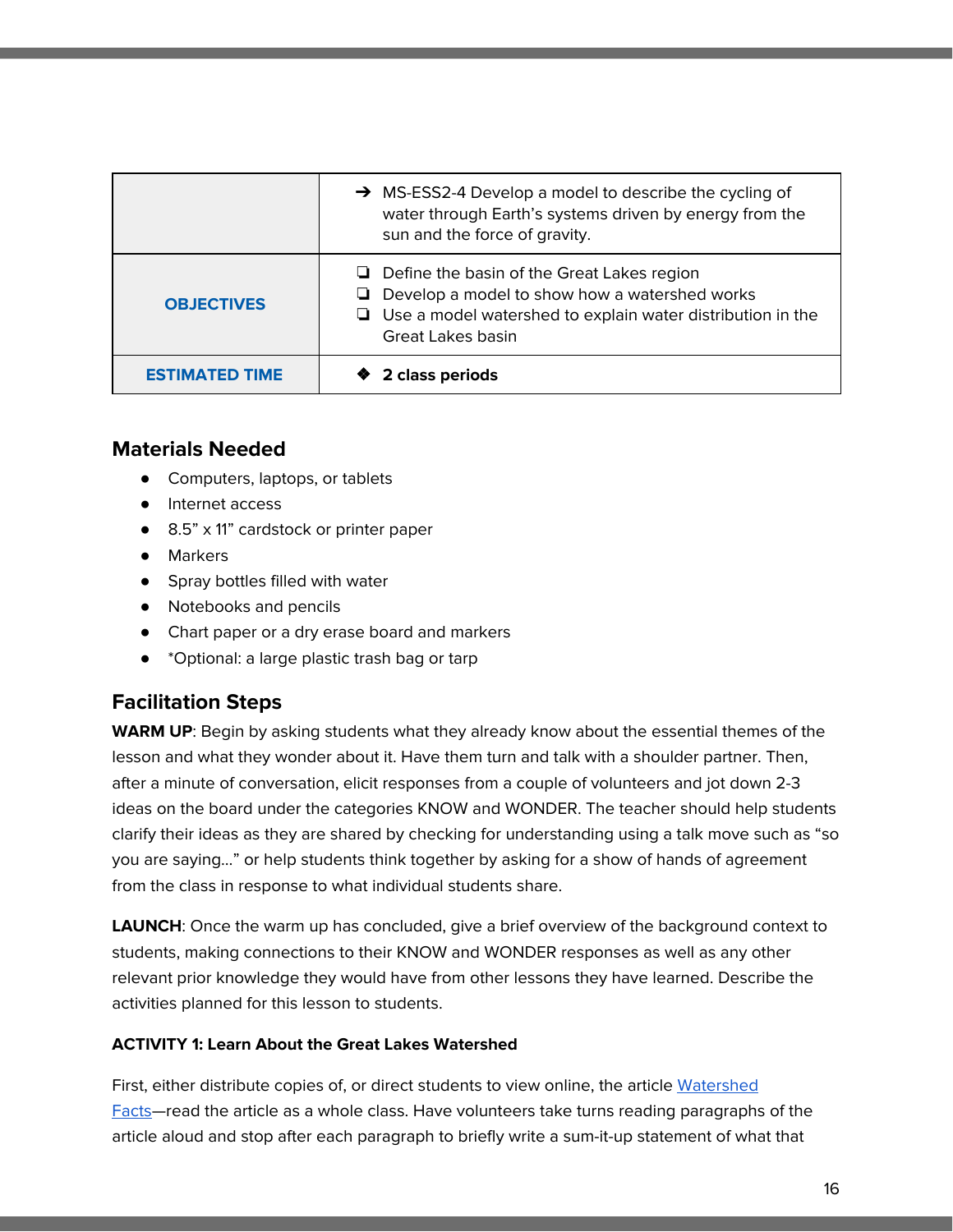paragraph was about. At the end of the article, have the students write a one-sentence recap of the main idea of the article.

Next, explain to students that they are going to be exploring some learning resources with a partner, including animations of watersheds and readings about the Great Lakes watershed. These learning resources will provide some basic information to them and address some of their WONDERS from the warm up. Introduce students to the 4 Notes Summary protocol that they will use after exploring the learning resources, where they write one of each of the following:

- Oooh! (something that was interesting)
- Aaah! (something that was an ah-ha moment)
- Hmmm… (something that left them thinking afterward)
- Huh? (a question they have afterward)

Ask students to give an example of each type of note that they will be making to check for understanding.

Then, have students explore the Michigan Tech Animation Module on [Watersheds](http://techalive.mtu.edu/meec/module01/title.htm) with a partner.

Last, students should individually complete a 4 Notes Summary after finishing the module the article and discuss their notes with their partner.

#### **ACTIVITY 2: Build a Model Watershed**

First, before beginning this activity, the teacher should decide whether this activity will be done individually, in small groups, or as a whole-class demonstration. The steps are roughly the same for each, but the materials are different. Optionally, the teacher may choose to do a large demonstration of the watershed model first and then have students create their own smaller-scale watershed individually or in groups.

Next, distribute materials students would use to build a model watershed, including paper, markers and spray bottles filled with water. Have students start by taking their piece of paper, crumbling it up, and roughly unfolding it to lay unevenly on their desk top. It should not be flattened or smoothed out. They would then trace the highest points on the paper with marker (as if to illustrate the lines of highest altitude).

Then, students spray water from a spray bottle on the paper to watch the water run off and collect in different areas. They then record and discuss their observations in their notebooks, making a diagram of what is going on in their model watershed.

Last, engage students in a whole-class discussion to go over what they observed, what this means about a watershed, and how this models the Great Lakes basin. Have individual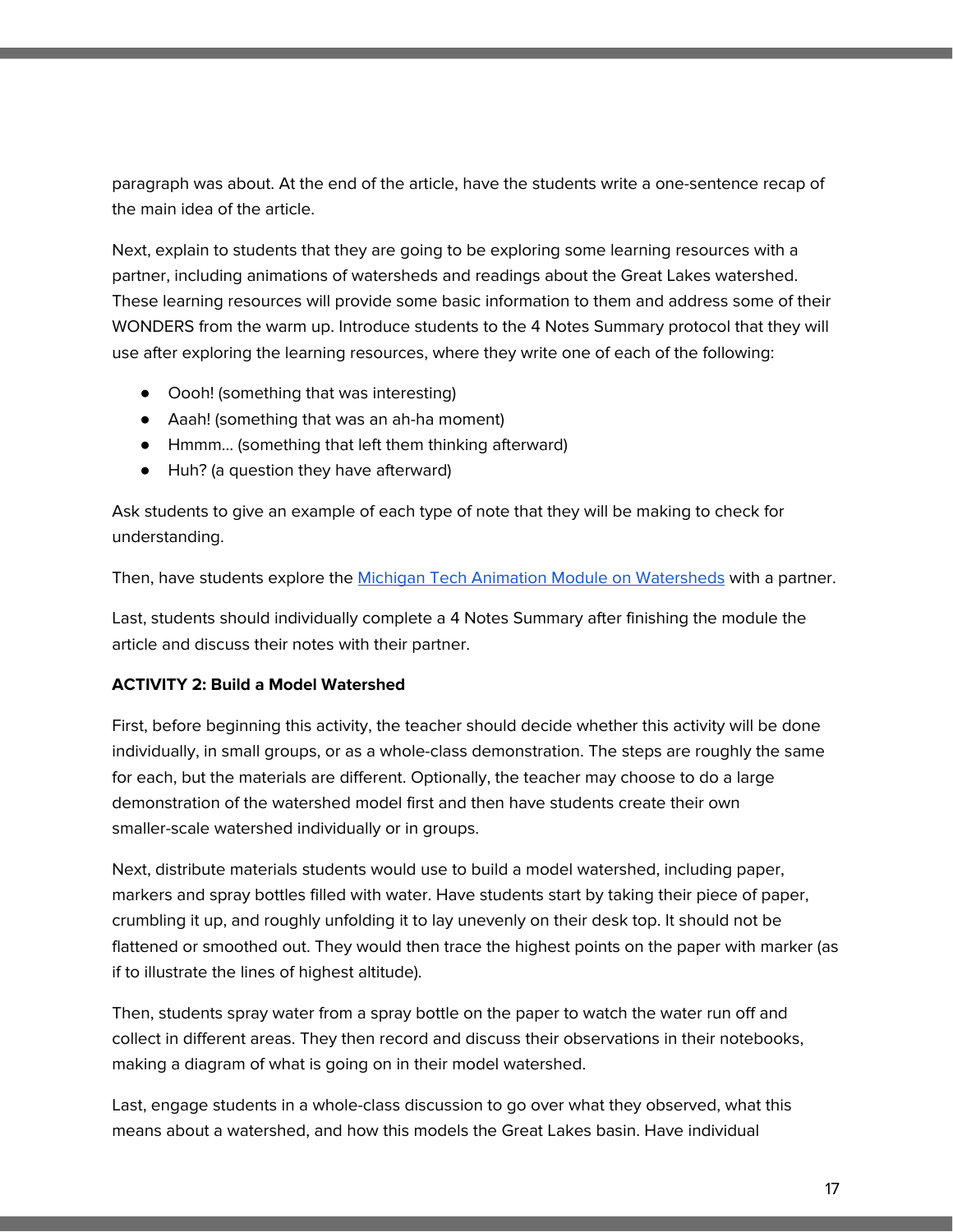students/groups share their findings and help students to make connections about the important features of a watershed and how it relates to the Great Lakes watershed.

\*Optionally, if doing this activity as a class investigation or demonstration, have students crumble up pieces of paper and put them all on the floor in the middle of the room in a 1-square-meter area. You can add other objects of varying heights in the same area as well. Unfold the trash bag and lay it over the area on top of all the objects. As the bag settles, it will naturally take on a topography with varying altitudes and contours, simulating the geography of a region. Then, have students mark the lines of the bag, which follow paths of high altitude, with markers. Finally, have several student volunteers spray water on the bag to simulate precipitation and observe how the water accumulates, runs off, and collects. Engage students in a whole-class discussion to go over what they observed, what this means about a watershed, and how this models the Great Lakes basin. End by having students write a diagram of the watershed in their notebooks and a summary of how it worked.

**SYNTHESIS:** Give students individual thinking and writing time in their notebooks to synthesize their learning by jotting down their own reflections using a Word, Phrase, Sentence protocol, with:

- A **word** that they thought was most important from the lesson
- A **phrase** that they would like to remember
- A **sentence** that sums up what they learned in the lesson

After the individual synthesis is complete, students should share their synthesis with a shoulder partner.

**COOL DOWN:** Have students complete a 3, 2, 1 Review protocol for the lesson with a partner, recording in their notebooks or, optionally, on exit ticket slips to submit, the following:

- **3** things that they liked or learned
- **2** things that make more sense now
- **1** question that they were left with

**CLOSURE:** Have one student share a response from each of the categories of the 3, 2, 1 Review. Depending on the available time, the teacher can make connections between the ideas students share and the learning objectives of the lesson, and respond to the question that is shared.

**EXIT TICKET:** Students write a metaphor to describe what a watershed is and how it works, using a sentence frame such as: "a watershed is like  $a(n)$  \_\_\_\_\_\_\_\_\_\_ because \_\_\_\_\_\_\_\_\_\_."

#### **About the Author**

Gary is an award-winning educator and double cornea transplant recipient who, since having his sight restored, was moved to use his teaching gifts to make science fun for kids. He lives with his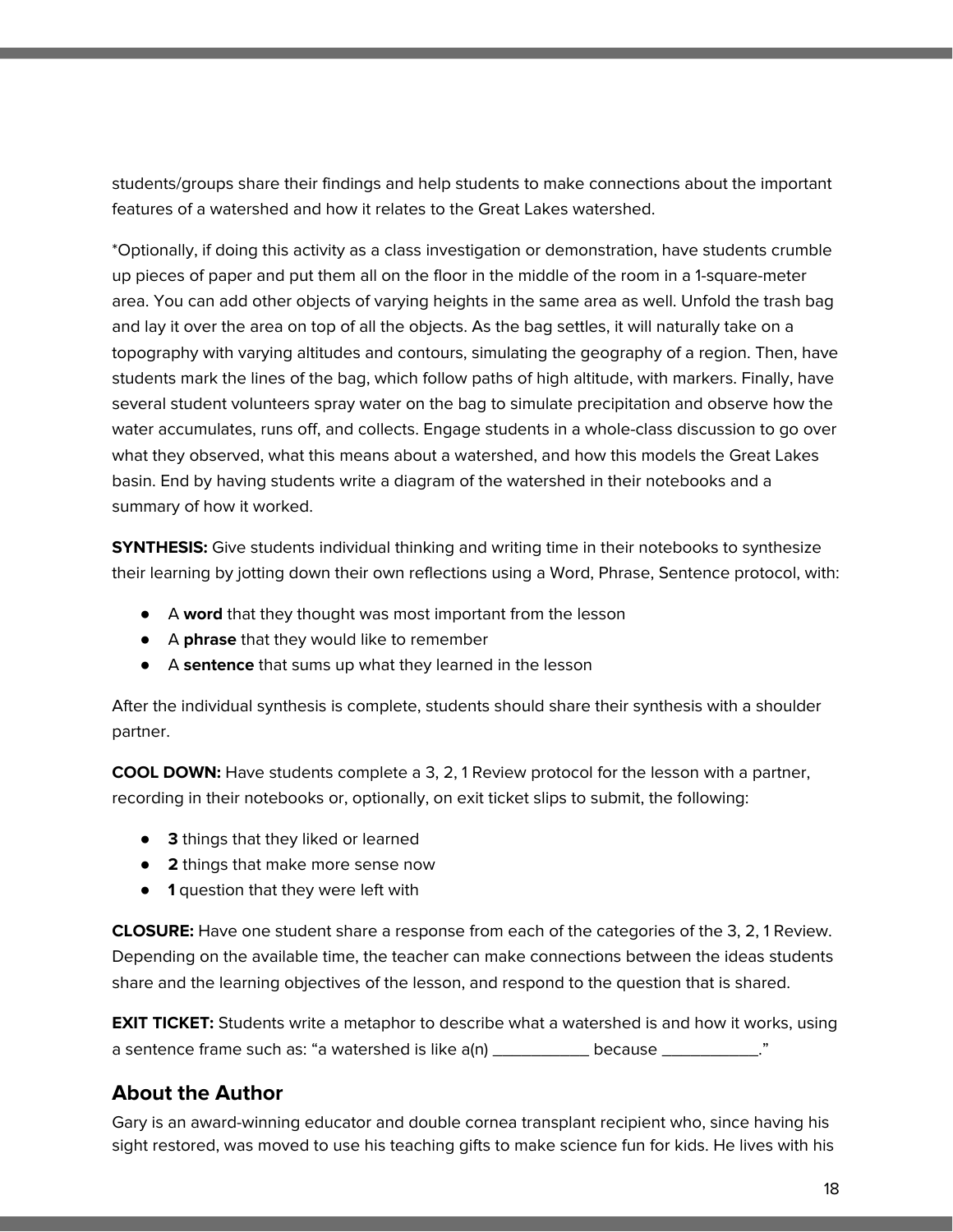family near Detroit and designs learning experiences to inspire children, like his own daughter, to love science. Gary is the 2014 recipient of the Michigan Teacher of the Year honor and author of Science With Scarlett.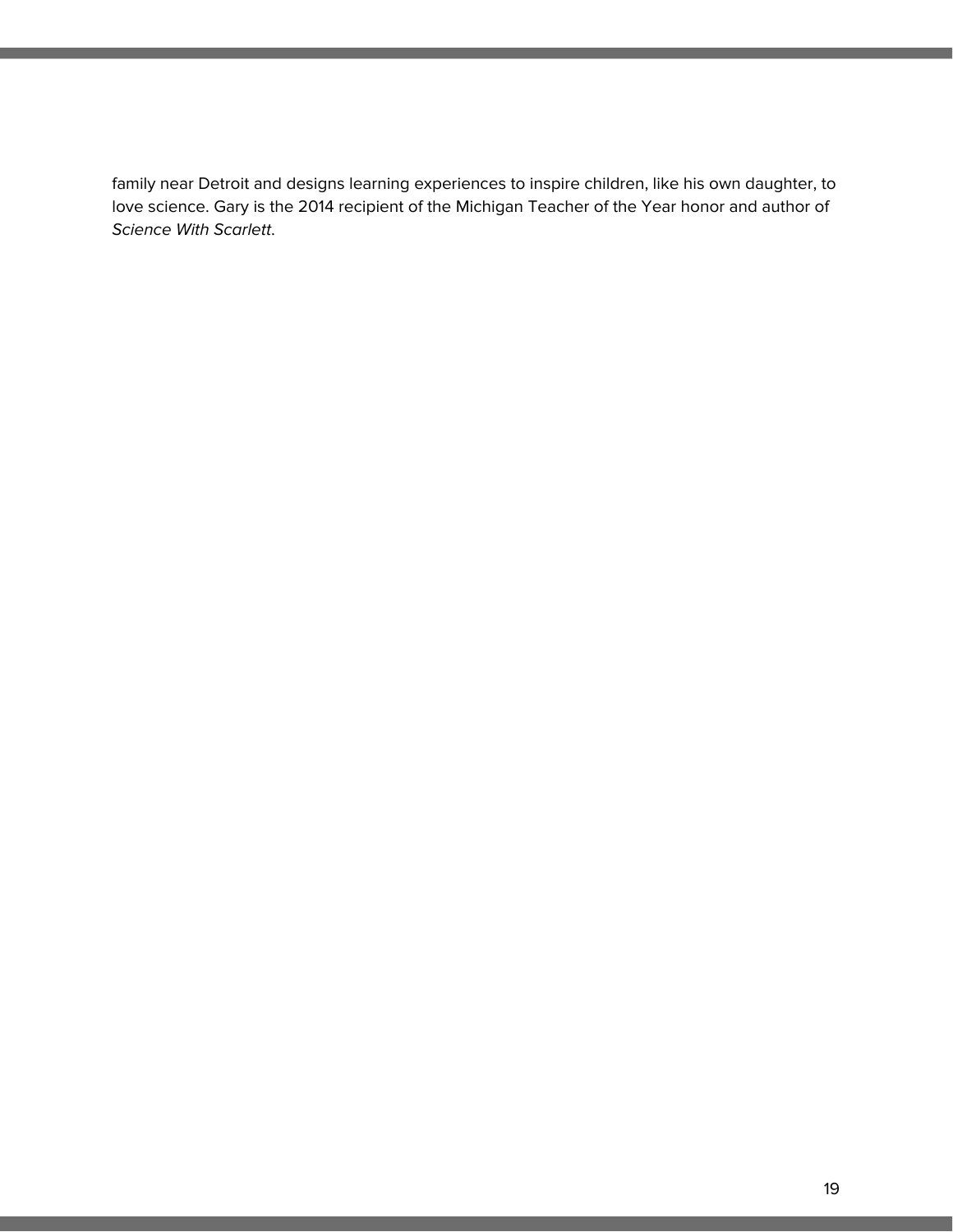## **5. A Digital Expedition Around the Great Lakes**

## **Overview**

The purpose of this lesson is to introduce the interconnectedness of the Great Lakes water waterways system.

## Lesson Summary

In this lesson, students will act as digital explorers traveling through the Great Lakes using an interactive digital atlas to learn about the interconnectedness of the Great Lakes waterways.

Students will experience the magnitude of the trip that actual explorers once took to enter into the waterway from the Atlantic Ocean and traverse the paths through the five Great Lakes.

Along the way, they will identify different elements of the waterways and appreciate how this expedition relates to travel routes still used to this day. The background context that is needed for this lesson is for students to know how to access and use a digital atlas, such as Google Earth.

This lesson focuses on independent exploration using digital tools. Students will conduct their expedition with a partner and discuss their findings with other classmates. As they do this, they will familiarize themselves with the interconnectedness of the Great Lakes.

| <b>ESSENTIAL THEMES</b>                            | Interconnectedness of the Great Lakes waterways<br>$\bullet$                                                                                                                                                                                                                                                                                                                                                                                                                        |
|----------------------------------------------------|-------------------------------------------------------------------------------------------------------------------------------------------------------------------------------------------------------------------------------------------------------------------------------------------------------------------------------------------------------------------------------------------------------------------------------------------------------------------------------------|
| <b>NEXT GENERATION</b><br><b>SCIENCE STANDARDS</b> | → MS-ESS3.A.1 Humans depend on Earth's land, ocean,<br>atmosphere, and biosphere for many different resources.<br>→ 5-ESS2-2. Describe and graph the amounts of saltwater and<br>fresh water in various reservoirs to provide evidence about<br>the distribution of water on Earth.<br>SEP2: use a model to generate data to test ideas about<br>phenomena in natural or designed systems, including those<br>representing inputs and outputs, and those at unobservable<br>scales. |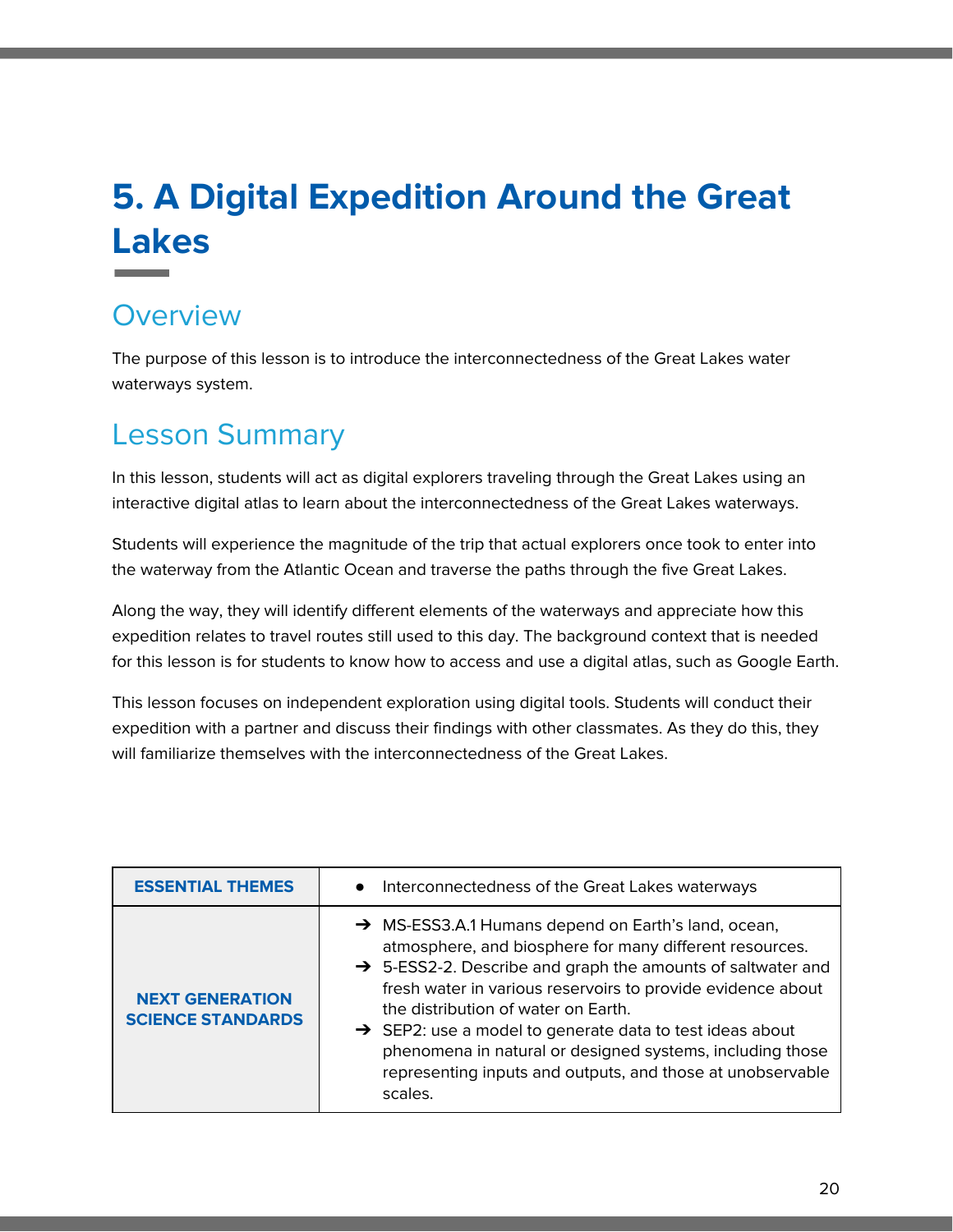| <b>OBJECTIVES</b>     | $\Box$ Understand the path of waterways that lead from the<br>Atlantic Ocean through the Great Lakes and beyond<br>$\Box$ Know transportation features of the Great Lakes waterways,<br>including: rivers, canals, locks and bridges.<br>$\Box$ Use a digital model to simulate travel through the Great<br>Lakes waterways |
|-----------------------|-----------------------------------------------------------------------------------------------------------------------------------------------------------------------------------------------------------------------------------------------------------------------------------------------------------------------------|
| <b>ESTIMATED TIME</b> | 1 class period                                                                                                                                                                                                                                                                                                              |

- **●** Video projection monitor or screen/speakers
- Internet access
- Student computers, laptops, or tablets
- Google Earth app
- Notebooks and pencils

#### **Facilitation Steps**

**WARM UP**: Begin by asking students what they already know about the essential themes of the lesson and what they wonder about it. Have them turn and talk with a shoulder partner. Then, after a minute of conversation, elicit responses from a couple of volunteers and jot down 2-3 ideas on the board under the categories KNOW and WONDER. The teacher should help students clarify their ideas as they are shared by checking for understanding using a talk move such as "so you are saying…" or help students think together by asking for a show of hands of agreement from the class in response to what individual students share.

**LAUNCH**: Once the warm up has concluded, give a brief overview of the background context to students, making connections to their KNOW and WONDER responses as well as any other relevant prior knowledge they would have from other lessons they have learned. Describe the activities planned for this lesson to students.

#### **ACTIVITY: Exploring the Waterways of the Great Lakes**

First, explain to students that they are going to be viewing an introductory video about the waterways of the Great Lakes. This video will provide some basic information to them and address some of their WONDERS from the warm up. Introduce students to the 4 Notes Summary protocol that they will use after the video is complete, where they write one of each of the following:

- Oooh! (something that was interesting)
- Aaah! (something that was an ah-ha moment)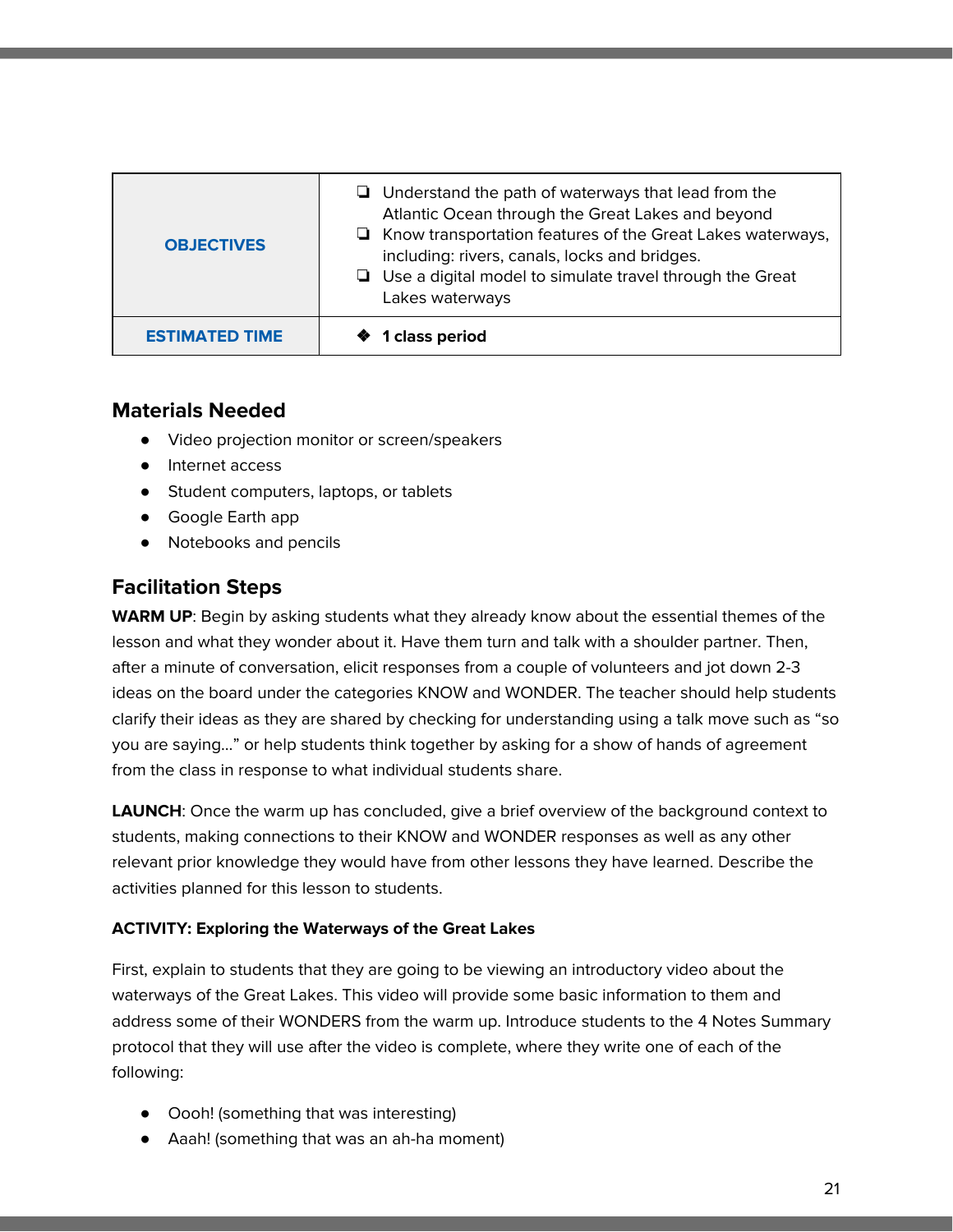- Hmmm… (something that left them thinking afterward)
- Huh? (a question they have afterward)

Ask students to give an example of each type of note that they will be making to check for understanding.

Next, show the video Who Owns the Water of the Great [Lakes?](https://dptv.pbslearningmedia.org/resource/wnet08.sci.ess.watcyc.wnetgrlake/who-owns-the-water-of-the-great-lakes/) to the whole class.

Then, after the video, have students record in their notebooks a 4 Notes Summary.

Last, have students work in partners on Google Earth to map out the path(s) of travel through the Great Lakes waterways on several expeditions. Have them complete at least three expeditions of their choice (e.g., one starting destination and one final destination) from the menu of destinations. They must complete at least one expedition that takes them through all five Great Lakes in a single trip. As they complete each expedition, they should sketch out and label the path they took in their notebook, listing the bodies of water they had to travel through in order to complete the expedition.

#### **Destinations**:

- New York City, NY, USA
- Quebec City, QC, Canada
- Detroit, MI, USA
- Green Bay, WI, USA
- Niagara Falls, ON, Canada
- Chicago, IL, USA
- Duluth, MN, USA
- Thunder Bay, ON, Canada
- Cleveland, OH, USA
- \*The Great Loop (USA & Canada)

\*Bonus: Explore a trip through what is known as the Great Loop, an expedition through the Great Lakes waterways that lead to the gulf of Mexico and incorporates the eastern coastline of the U.S. through the Atlantic ocean. Destinations in this loop might include St. Louis, MO, USA, New Orleans, LA, USA, and Miami, FL, USA. Additional resources to consult, which may be helpful to make this expedition include: [America's](https://www.greatloop.org/content.aspx?sl=1249451118) Great Loop and [NOAA](https://oceanservice.noaa.gov/facts/great-loop.html) Facts About the Great Loop.

After the activity, have one or two groups share out about one of their expeditions.

**SYNTHESIS:** Give students individual thinking and writing time in their notebooks to synthesize their learning by jotting down their own reflections using a Word, Phrase, Sentence protocol, with: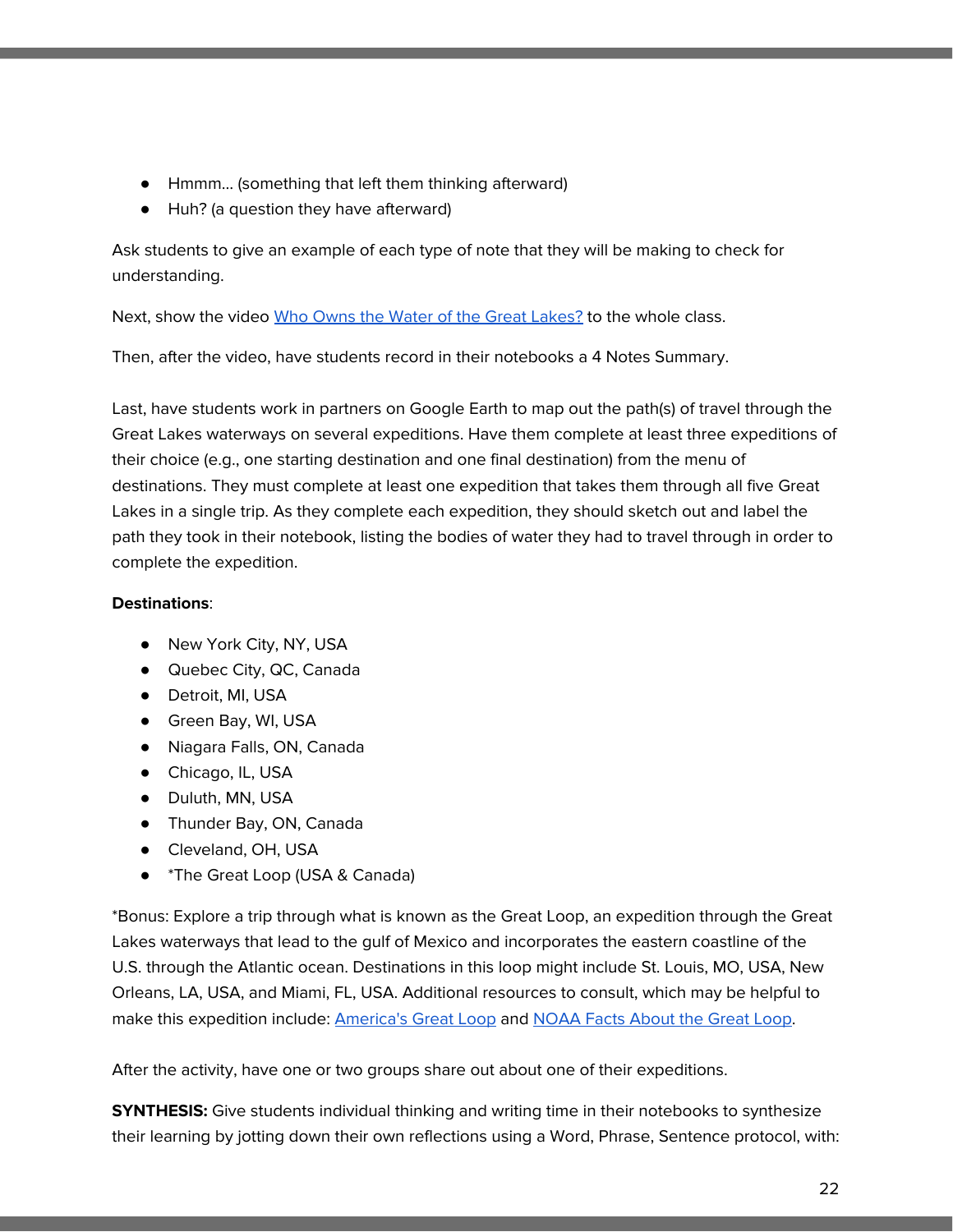- A **word** that they thought was most important from the lesson
- A **phrase** that they would like to remember
- A **sentence** that sums up what they learned in the lesson

After the individual synthesis is complete, students should share their synthesis with a shoulder partner.

**COOL DOWN:** Have students complete a 3, 2, 1 Review protocol for the lesson with a partner, recording in their notebooks or, optionally, on exit ticket slips to submit, the following:

- **3** things that they liked or learned
- **2** things that make more sense now
- **1** question that they were left with

**CLOSURE:** Have one student share a response from each of the categories of the 3, 2, 1 Review. Depending on the available time, the teacher can make connections between the ideas students share and the learning objectives of the lesson, and respond to the question that is shared.

**EXIT TICKET:** Students submit one of their expedition map sketches and waterway lists.

#### **About the Author**

Gary is an award-winning educator and double cornea transplant recipient who, since having his sight restored, was moved to use his teaching gifts to make science fun for kids. He lives with his family near Detroit and designs learning experiences to inspire children, like his own daughter, to love science. Gary is the 2014 recipient of the Michigan Teacher of the Year honor and author of Science With Scarlett.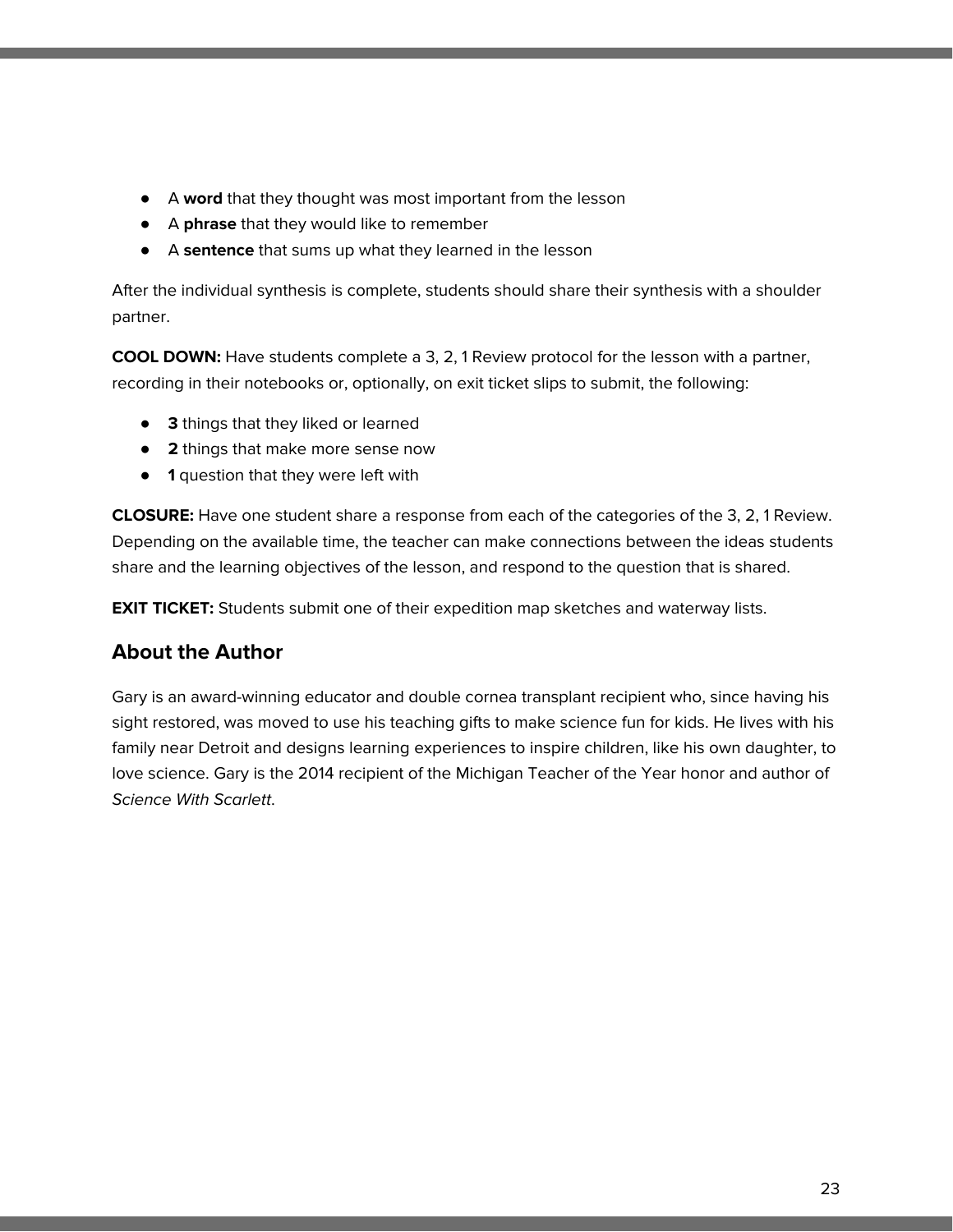## **6. Water Beyond the Lakes**

### **Overview**

The purpose of this lesson is to understand the interconnectedness of the Great Lakes water waterways system.

## Lesson Summary

In this lesson, students will investigate various features of the Great Lakes basin, including an exploration of groundwater, ancillary bodies of water—such as estuaries, rivers, falls and locks—and how ice cover in winter affects the Great Lakes. This lesson sets up several learning stations with a variety of multimedia content for students to read, watch, and explore.

The background context that is needed for this lesson is for students to know that the Great Lakes waterway is one continuously connected system of bodies of water. There are eight station rotation activities for students to explore in groups.

This lesson should be spread out over two class periods. \*Complete the WARM UP and LAUNCH steps on the first day only and complete the SYNTHESIS, COOL DOWN, and CLOSURE on day two only. On each day, the same exit ticket should be given to all students.

| <b>ESSENTIAL THEMES</b>                            | Interconnectedness of the Great Lakes waterways<br>$\bullet$                                                                                                                                                                                                                                                                                                                                                                                                                                                       |
|----------------------------------------------------|--------------------------------------------------------------------------------------------------------------------------------------------------------------------------------------------------------------------------------------------------------------------------------------------------------------------------------------------------------------------------------------------------------------------------------------------------------------------------------------------------------------------|
| <b>NEXT GENERATION</b><br><b>SCIENCE STANDARDS</b> | $\rightarrow$ MS-ESS3.A.1 Humans depend on Earth's land, ocean,<br>atmosphere, and biosphere for many different resources.<br>→ 5-ESS2-2. Describe and graph the amounts of saltwater and<br>fresh water in various reservoirs to provide evidence about<br>the distribution of water on Earth.<br>$\rightarrow$ SEP8: Integrate qualitative and/or quantitative scientific<br>and/or technical information in written text with that<br>contained in media and visual displays to clarify claims and<br>findings. |
| <b>OBJECTIVES</b>                                  | Analyze the flow of water through the Great Lakes,<br>⊔<br>including surface features like lakes, streams, rivers,<br>wetlands, and groundwater<br>Use a historic data to predict future levels of ice coverage                                                                                                                                                                                                                                                                                                    |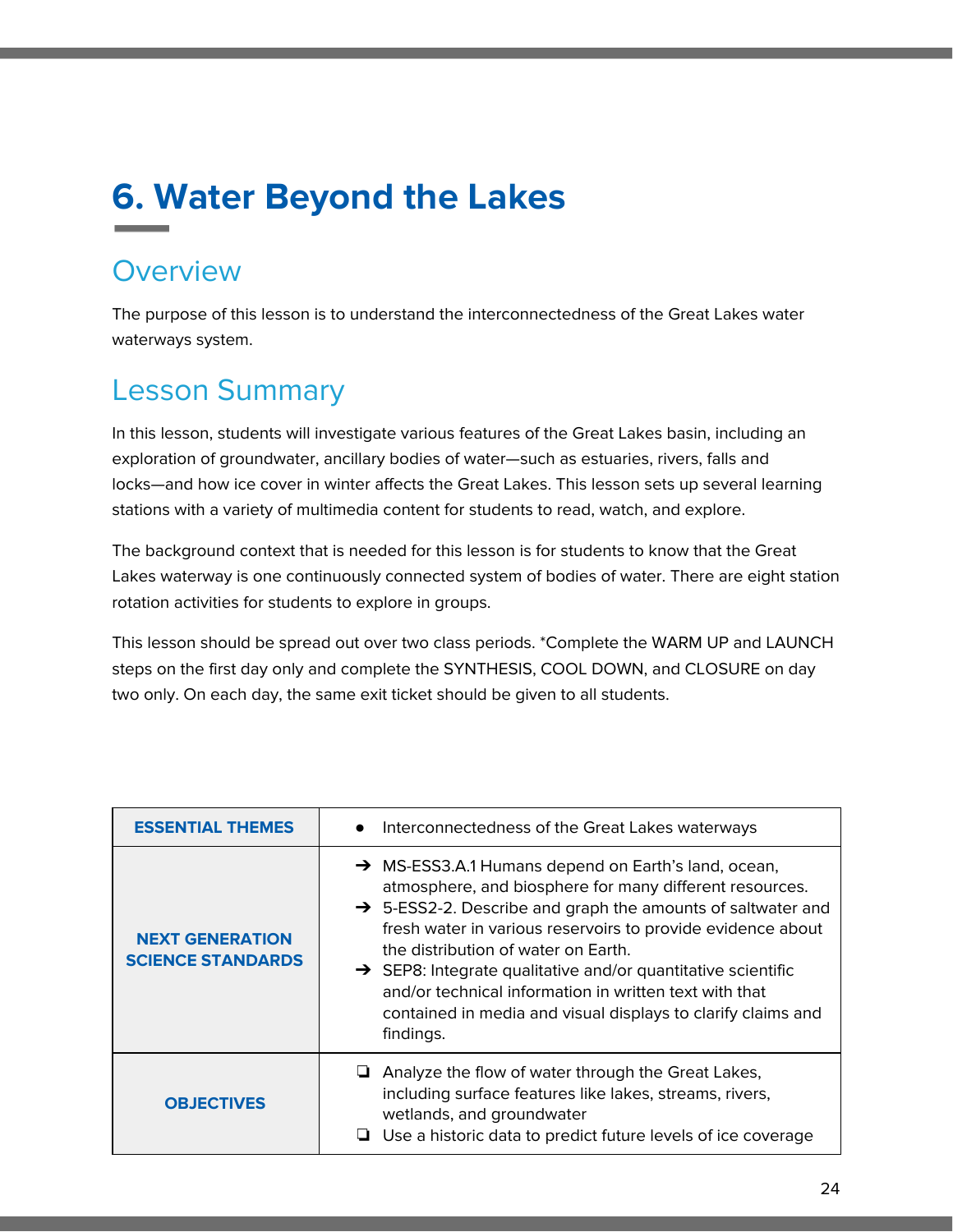|                       | $\Box$ Understand problems facing the Great Lakes water and<br>possible solutions to them<br>$\Box$ Understand the structure and function of locks and<br>waterfalls |
|-----------------------|----------------------------------------------------------------------------------------------------------------------------------------------------------------------|
| <b>ESTIMATED TIME</b> | ♦ 2 class periods                                                                                                                                                    |

- Internet browser with access to YouTube
- Student computers, laptops, or tablets
- Notebooks and pencils

#### **Facilitation Steps**

**WARM UP**: Begin by asking students what they already know about the essential themes of the lesson and what they wonder about it. Have them turn and talk with a shoulder partner. Then, after a minute of conversation, elicit responses from a couple of volunteers and jot down 2-3 ideas on the board under the categories KNOW and WONDER. The teacher should help students clarify their ideas as they are shared by checking for understanding using a talk move such as "so you are saying…" or help students think together by asking for a show of hands of agreement from the class in response to what individual students share.

**LAUNCH**: Once the warm up has concluded, give a brief overview of the background context to students, making connections to their KNOW and WONDER responses as well as any other relevant prior knowledge they would have from other lessons they have learned. Describe the activities planned for this lesson to students.

#### **ACTIVITY: Exploration Station Rotation**

Create seven groups by numbering students off 1 - 8 until all students have a number. The number that they are assigned indicates the station where they will begin exploring. Depending on the length of class periods, the teacher should assign an amount of time for students to complete each station (at least 10 minutes) and divide up the stations over two class periods. Give an overview of what each station is and where it will be located in the classroom. Let students know that after time is called, they will rotate to the next station with their group until they have visited each station. If they do not finish the task at a station, they should be given additional time on day two to revisit that station and complete the task.

#### Station 1: Investigating Groundwater and Related Issues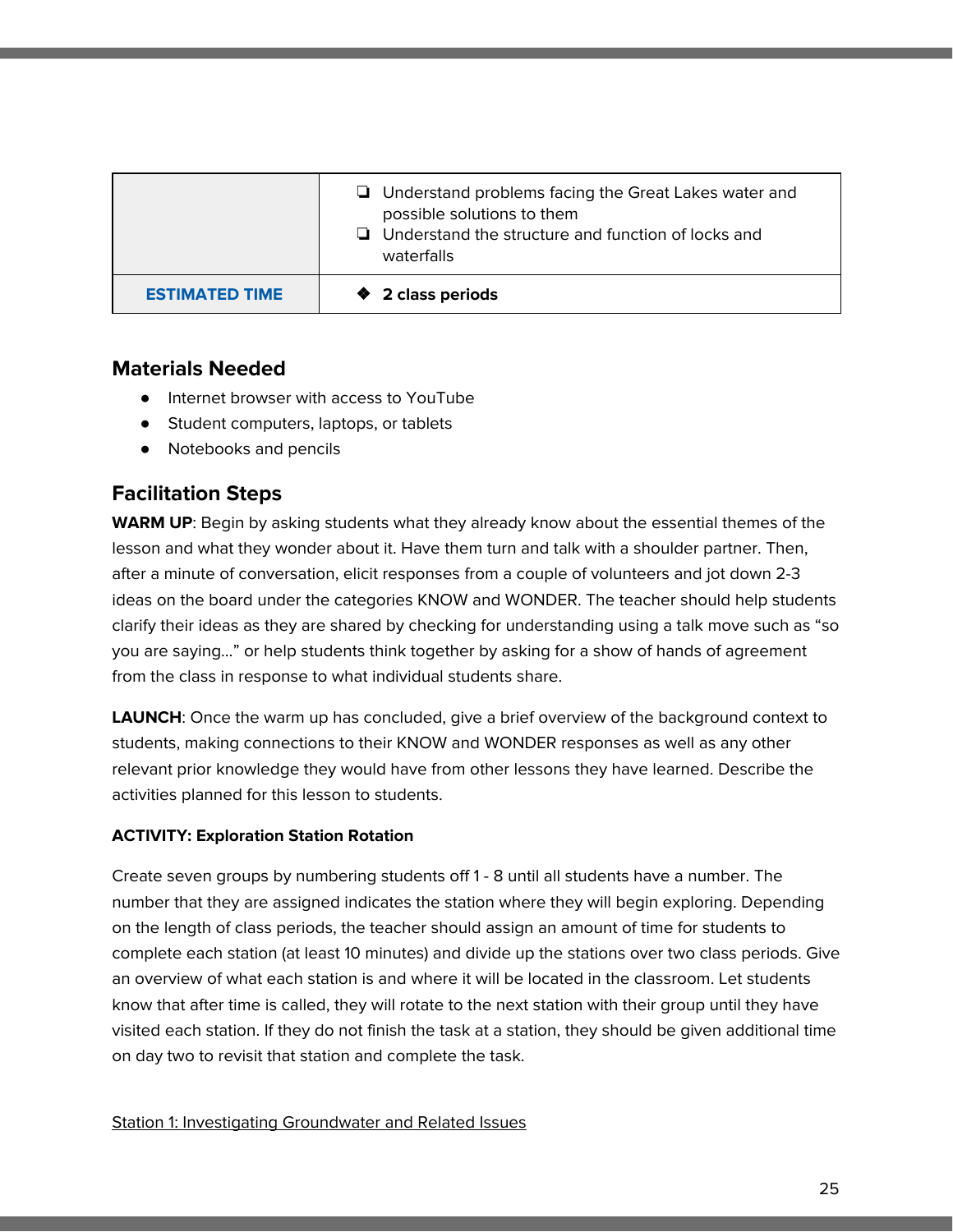Task: Describe what groundwater is and what the biggest threat to it might be in the Great Lakes region?

Learning resources to explore:

● Read the article [Groundwater](https://www.greatlakesnow.org/2018/09/groundwater-the-sixth-great-lake/) the 6th Great Lake

#### Station 2: Map Out Water Flow Through the Great Lakes

Task: Create a flowchart showing how water travels through the Great Lakes waterways Learning resources to explore:

- Use the US Army Corps of [Engineers](https://www.lre.usace.army.mil/Portals/69/docs/PPPM/PlanningandStudies/johnglennbiohydrological/BiohydroAppD1matrixocr.pdf) Great Lakes Pathway Appendix D to examine the diagram of water flow through the Great Lakes on page D-4
- **Great Lakes Water Flow [Animation](http://techalive.mtu.edu/meec/module08/GreatLakesFlow.htm) from Michigan Tech**

#### **Station 3: Learn About Estuaries**

Task: List the regions of the Great Lakes where estuaries are most and least likely to be

found and explain the evidence and reasoning behind your claims.

#### Learning resources to explore:

● Watch this NOAA video: What is an [Estuary?](https://oceanservice.noaa.gov/facts/estuary.html)

#### Station 4: Learn About Locks

Task: Create a table that lists the regions of the Great Lakes where locks are located, the

name of the locks, and the function they serve at each location.

#### Learning resources to explore:

- Watch this Destination Michigan Video from PBS on the Soo [Locks](https://www.pbs.org/video/sault-ste-marie-soo-locks-hbdm2f/)
- U.S. Army Corps of Engineers [Animation](https://www.lre.usace.army.mil/Missions/Recreation/Soo-Locks-Visitor-Center/Soo-Locks-Animation/) of the Soo Locks

#### Station 5: Niagara Falls

Task: Create an annotated map labeling the flow of water through the Great Lakes waterway as it passes through Niagara Falls, and note at least five geographic facts about the falls, using an online tool such as **[Scribble](https://www.scribblemaps.com/) Maps**.

#### Learning resources to explore:

- [Geological](https://www.niagaraparks.com/visit-niagara-parks/plan-your-visit/niagara-falls-geology-facts-figures/) Facts and Figures of Niagara Falls from the Niagara Parks
- Niagara Falls [FAQ](http://beta.nyfalls.com/niagara-falls/faq-2/) from NY Falls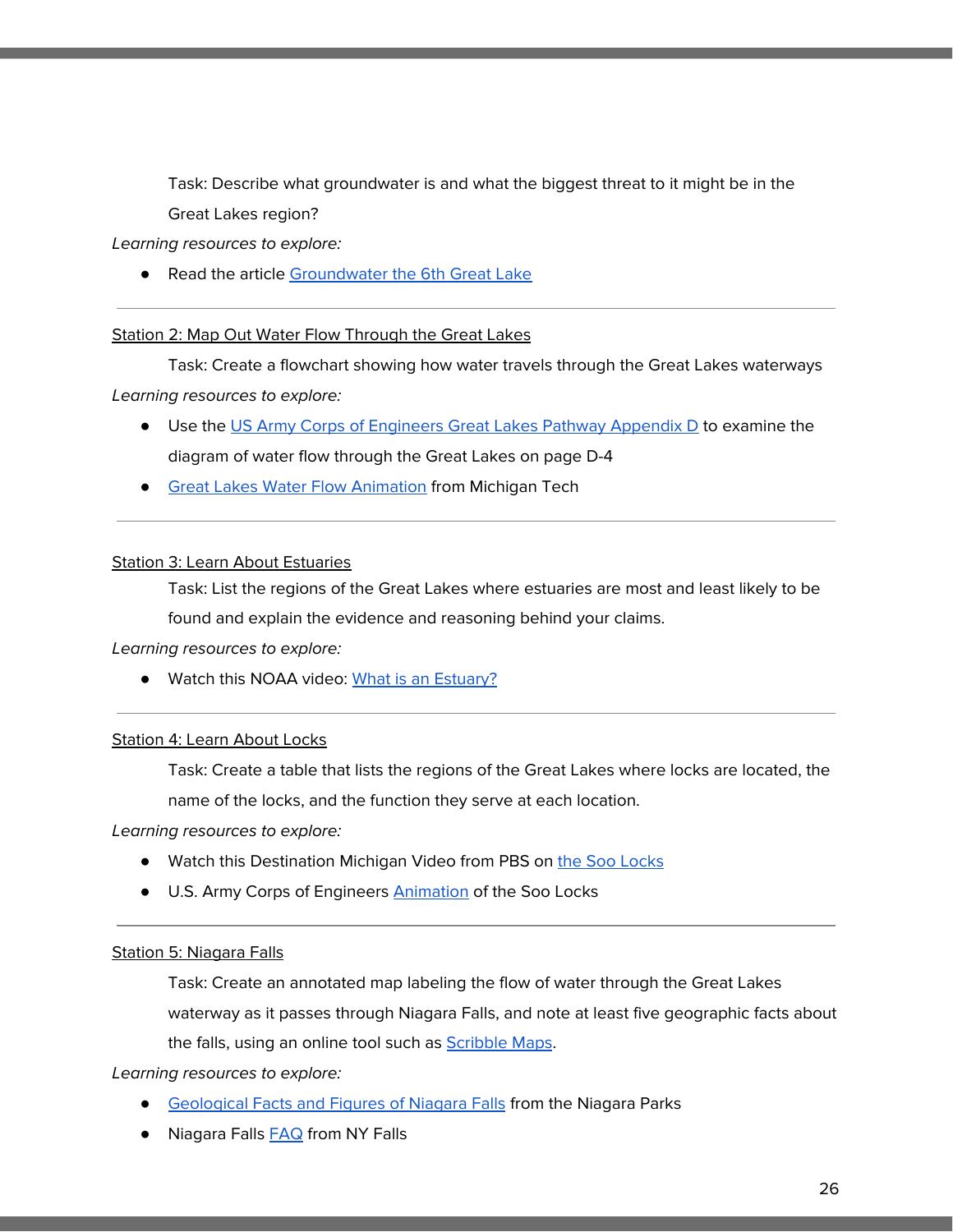#### Station 6: Investigate Ice Cover Data for the Great Lakes

Task: Compare ice coverage data over time to determine patterns and predict future coverage. Identify historical data milestones (e.g., highest %, lowest %, long-term average) and predict levels five years and ten years into the future. Write a claim-evidence-reasoning response about your predictions.

#### Learning resources to explore:

● Ice [Coverage](https://www.glerl.noaa.gov//pubs/brochures/ice/ice.pdf) Data Sheet from the Great Lakes Environmental Research Laboratory

#### Station 7: Breaking Up Ice Coverage on the Great Lakes

Task: Write a one-paragraph summary of how ice breaking works and helps with ice coverage on the Great Lakes.

#### Learning resources to explore:

● Video on how ice breaking is carried out on the Great Lakes from PBS [NewsHour](https://www.youtube.com/watch?v=mGOuZuEQoHA)

#### Station 8: Dealing With Sewage

Tasks: Create a summary flowchart that explains how wastewater is handled in the Great Lakes and write 1-2 sentences explaining what most surprised you about the interview.

#### Learning resources to explore:

- Wastewater Management [Animation](http://techalive.mtu.edu/meec/module21/title.htm) from Michigan Tech
- Read the Great Lakes Now interview with [Milwaukee's](https://www.greatlakesnow.org/2019/04/milwaukee-sewage-exec-has-an-audacious-goal-to-protect-lake-michigan/) Sewage Executive, Kevin Shafer

**SYNTHESIS:** Give students individual thinking and writing time in their notebooks to synthesize their learning by jotting down their own reflections using a Word, Phrase, Sentence protocol, with:

- A **word** that they thought was most important from the lesson
- A **phrase** that they would like to remember
- A **sentence** that sums up what they learned in the lesson

After the individual synthesis is complete, students should share their synthesis with a shoulder partner.

**COOL DOWN:** Have students complete a 3, 2, 1 Review protocol for the lesson with a partner, recording in their notebooks or, optionally, on exit ticket slips to submit, the following: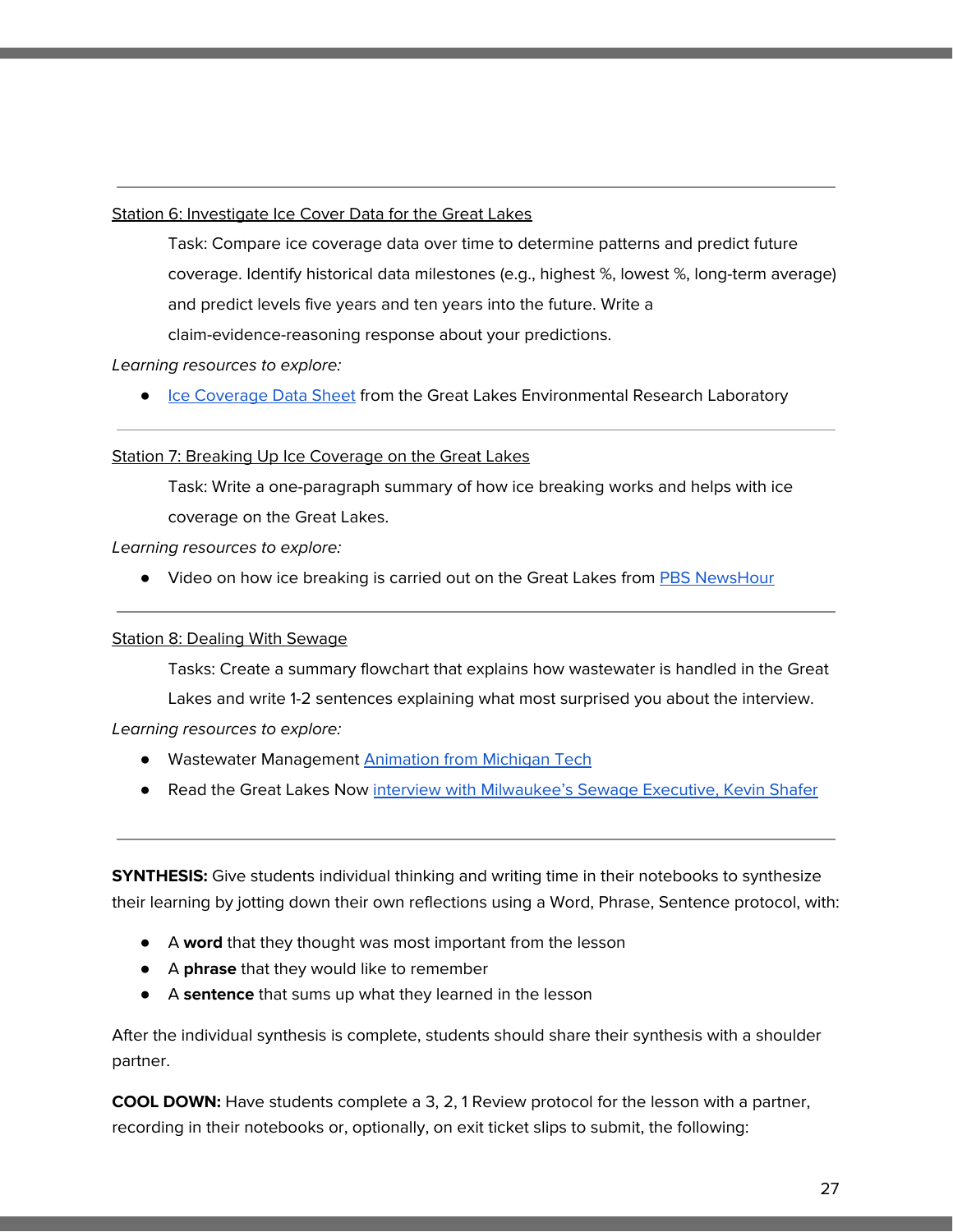- **3** things that they liked or learned
- **2** things that make more sense now
- **1** question that they were left with

**CLOSURE:** Have one student share a response from each of the categories of the 3, 2, 1 Review. Depending on the available time, the teacher can make connections between the ideas students share and the learning objectives of the lesson, and respond to the question that is shared.

**EXIT TICKET:** Students describe which station rotation activity was the most interesting to them and explain why.

#### **About the Author**

Gary is an award-winning educator and double cornea transplant recipient who, since having his sight restored, was moved to use his teaching gifts to make science fun for kids. He lives with his family near Detroit and designs learning experiences to inspire children, like his own daughter, to love science. Gary is the 2014 recipient of the Michigan Teacher of the Year honor and author of Science With Scarlett.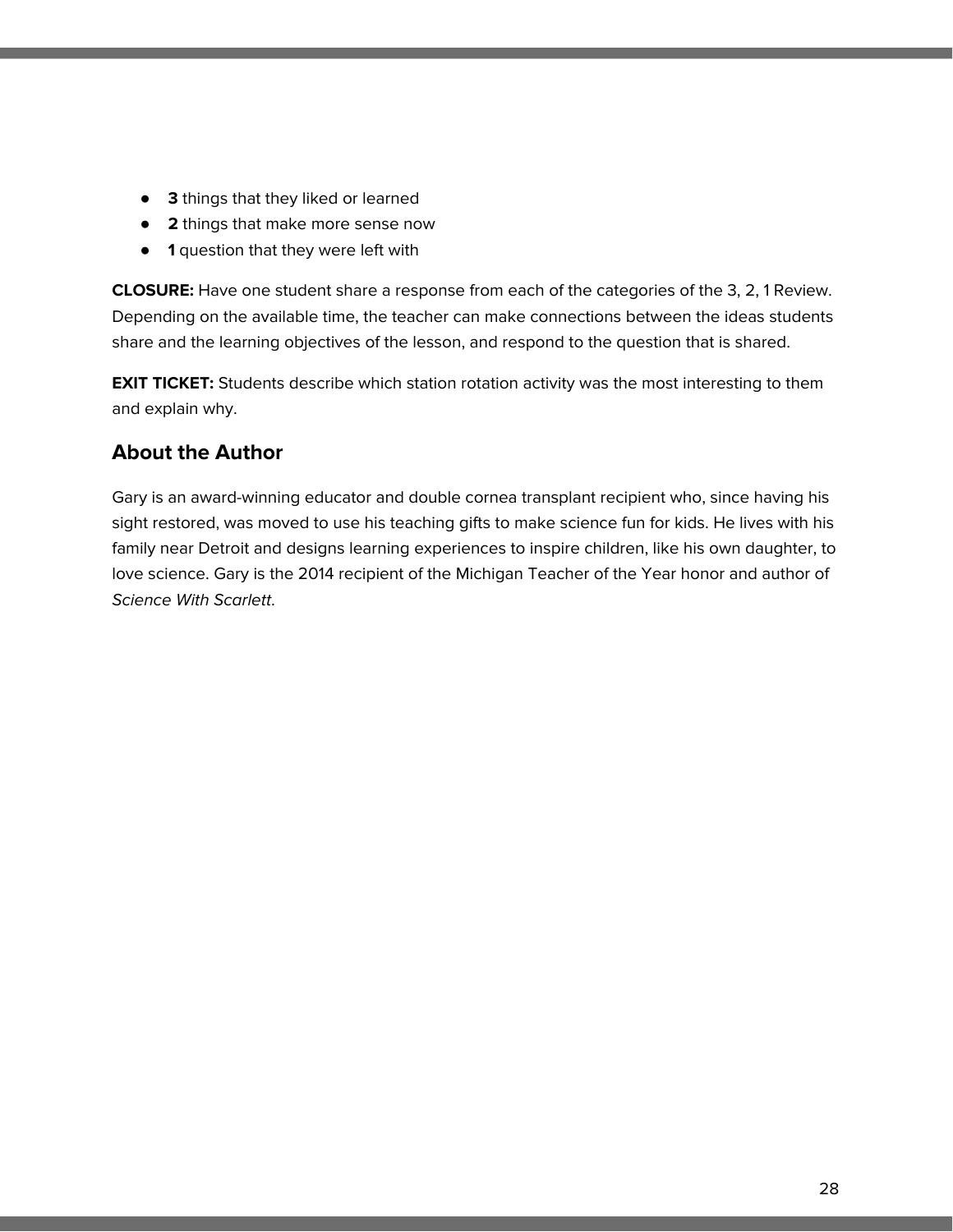## **7. Great Lakes Ecosystems**

### **Overview**

The purpose of this lesson is to explore the environments and ecosystems of the Great Lakes region.

## Lesson Summary

In this lesson, students will investigate various environments of the Great Lakes, including an exploration of flora and fauna unique to the region.

They will engage in a jigsaw reading to introduce them to some of the regional environments and then work with a partner to further explore some of the most common ecosystems.

An optional extension activity exists for this lesson to help students further learn about the flora and fauna that they encounter in their learning about the various ecosystems.

| <b>ESSENTIAL THEMES</b>                            |
|----------------------------------------------------|
| <b>NEXT GENERATION</b><br><b>SCIENCE STANDARDS</b> |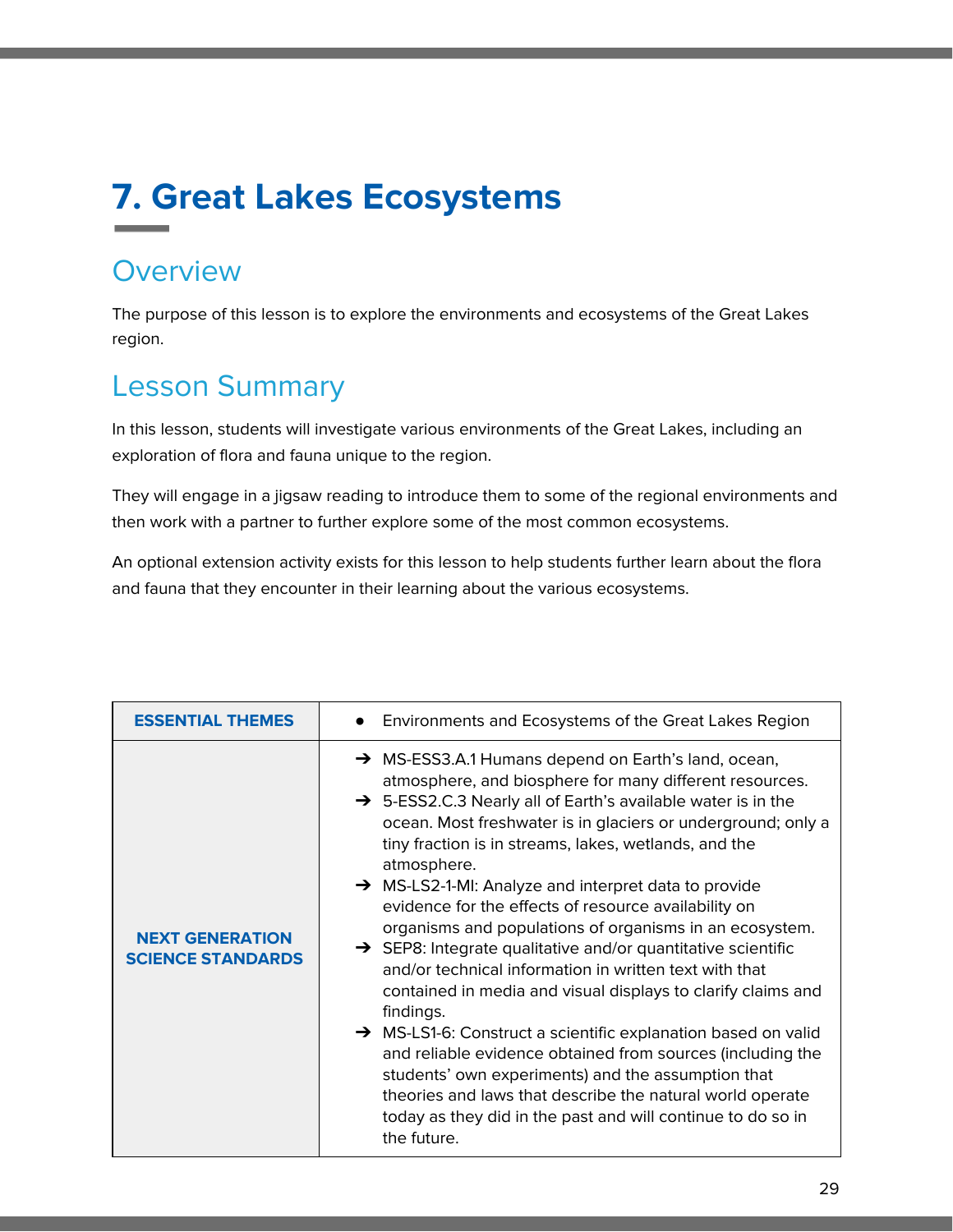|                       | → MS-LS2-4: Ecosystems are dynamic in nature; their<br>characteristics can vary over time. Disruptions to any<br>physical or biological components of an ecosystem can<br>lead to shifts in all its populations.                                        |
|-----------------------|---------------------------------------------------------------------------------------------------------------------------------------------------------------------------------------------------------------------------------------------------------|
| <b>OBJECTIVES</b>     | $\Box$ Know the coastal habitats of the Great Lakes<br>$\Box$ Understand the ways in which ecosystems are important for<br>life in the Great Lakes region<br>$\Box$ Know the four types of wetlands<br>$\Box$ Understand how streams differ from rivers |
| <b>ESTIMATED TIME</b> | 1 class period                                                                                                                                                                                                                                          |

- **●** Video projection monitor or screen/speakers
- Internet browser
- Student computers, laptops, or tablets
- Notebooks and pencils

#### **Facilitation Steps**

**WARM UP**: Begin by asking students what they already know about the essential themes of the lesson and what they wonder about it. Have them turn and talk with a shoulder partner. Then, after a minute of conversation, elicit responses from a couple of volunteers and jot down 2-3 ideas on the board under the categories KNOW and WONDER. The teacher should help students clarify their ideas as they are shared by checking for understanding using a talk move such as "so you are saying…" or help students think together by asking for a show of hands of agreement from the class in response to what individual students share.

**LAUNCH**: Once the warm up has concluded, give a brief overview of the background context to students, making connections to their KNOW and WONDER responses as well as any other relevant prior knowledge they would have from other lessons they have learned. Describe the activities planned for this lesson to students.

#### **ACTIVITY 1: Jigsaw the Coastal Habitats of the Great Lakes Basin**

In this activity, students will conduct a jigsaw reading of the coastal habitats of the Great Lakes Basin using an article from [Michigan](https://www.michiganseagrant.org/topics/ecosystems-and-habitats/coastal-habitats/) Sea Grant. Before beginning, display the following [diagram](http://techalive.mtu.edu/meec/module08/title.htm) from [Michigan](http://techalive.mtu.edu/meec/module08/title.htm) Tech to remind students of the big picture of the region we are talking about when we learn about and discuss the ecosystems of the Great Lakes.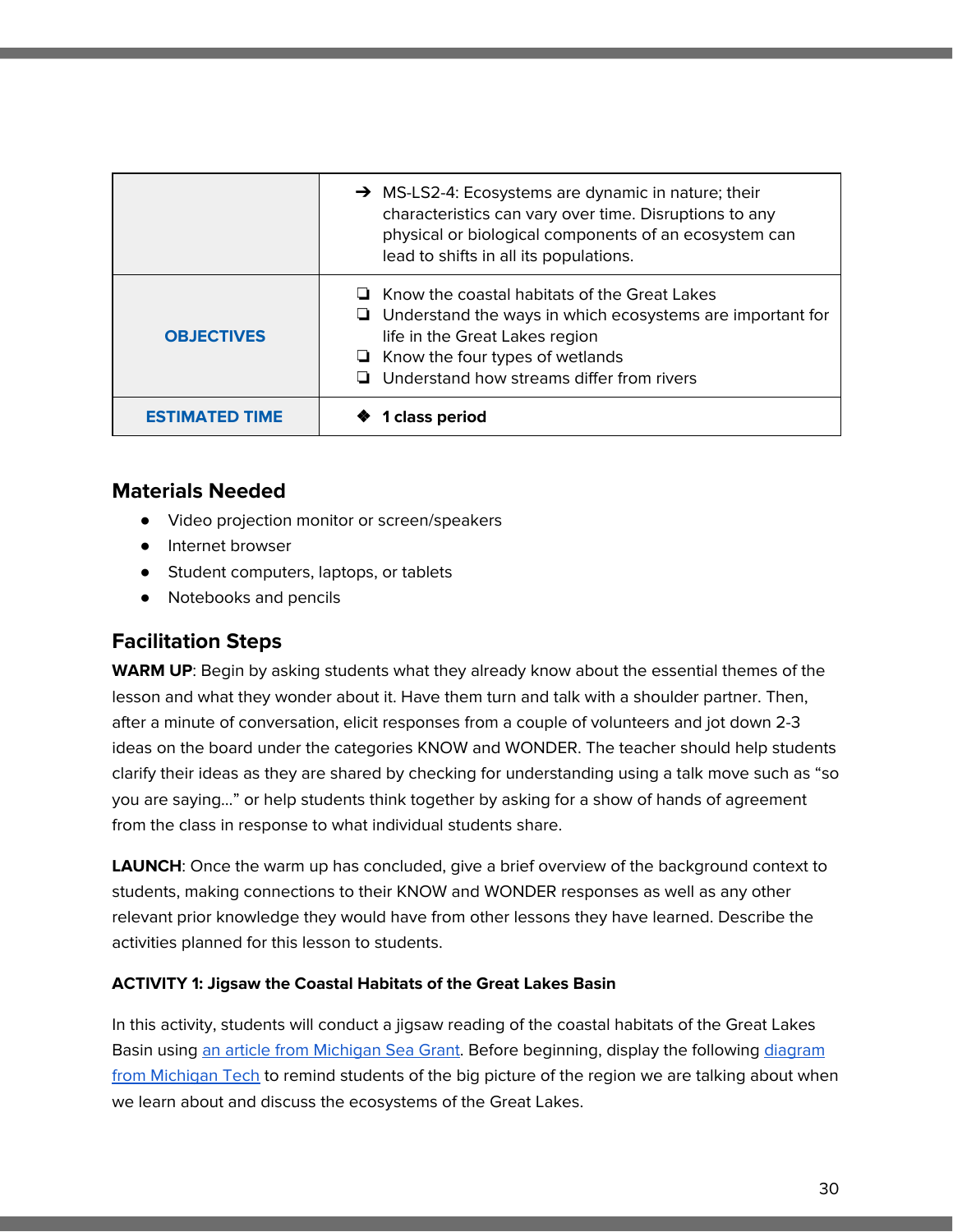First, have students number off 1-6 until all students are assigned a number. Students should meet with their assigned-numbered classmates in an expert group to read and discuss the information from the [Michigan](https://www.michiganseagrant.org/topics/ecosystems-and-habitats/coastal-habitats/) Sea Grant article. Each group should read, discuss, and craft a written summary of the information in their section to present to their classmates later in jigsaw groups. Students in group number 1 will be assigned beaches, group 2 will have sand dunes, group 3 will have islands, group 4 will have lakeplain prairies, group 5 will have coastal wetlands, and group 6 will have open water.

Next, give expert groups time to familiarize themselves with their topic and create a summary that they each can take back to their jigsaw groups.

Then, have students leave their expert groups and form jigsaw groups (e.g., a group comprised of one member of each expert group). Here, each student from the different expert groups will take turns teaching their jigsaw group about the coastal habitat they learned about in their expert group while their group members take notes and ask questions.

Last, give groups time for each jigsaw member to share about their habitat. Each student should write down one thing they liked/learned from their jigsaw group after everyone has shared.

#### **ACTIVITY 2: Wetlands**

First, show the NOAA video about [wetlands](https://oceanservice.noaa.gov/facts/wetland.html) to the whole class.

Next, give students time with partners to explore the Wetland [Ecosystems](http://techalive.mtu.edu/meec/module12/title.htm) animations to understand further aspects of how these ecosystems function. If students need further resources to explore wetlands, they can also view these short videos from PBS:

- 1. A [Wetland](https://dptv.pbslearningmedia.org/resource/idptv11.sci.life.eco.d4kwet/wetlands/) Science Trek
- 2. The Varied [Importance](https://dptv.pbslearningmedia.org/resource/nasa09.sci.life.eco.wetland/wetlands/) of Wetlands
- 3. The Value of [Wetlands](https://dptv.pbslearningmedia.org/resource/lsps07.sci.life.eco.wetlands/the-value-of-wetlands/)

Then, have students create a summary table of the four types of wetlands, including key features, one type of flora, and one type of fauna supported by each.

Last, have 1 group share out something they wrote for each type of wetland.

#### **ACTIVITY 3: Rivers and Streams**

First, view and read aloud the Background Information provided in this **Fish Life [Cycle](https://www.michiganseagrant.org/lessons/lessons/by-broad-concept/life-science/fish-life-cycle/) lesson** from Michigan Sea Grant to the whole class.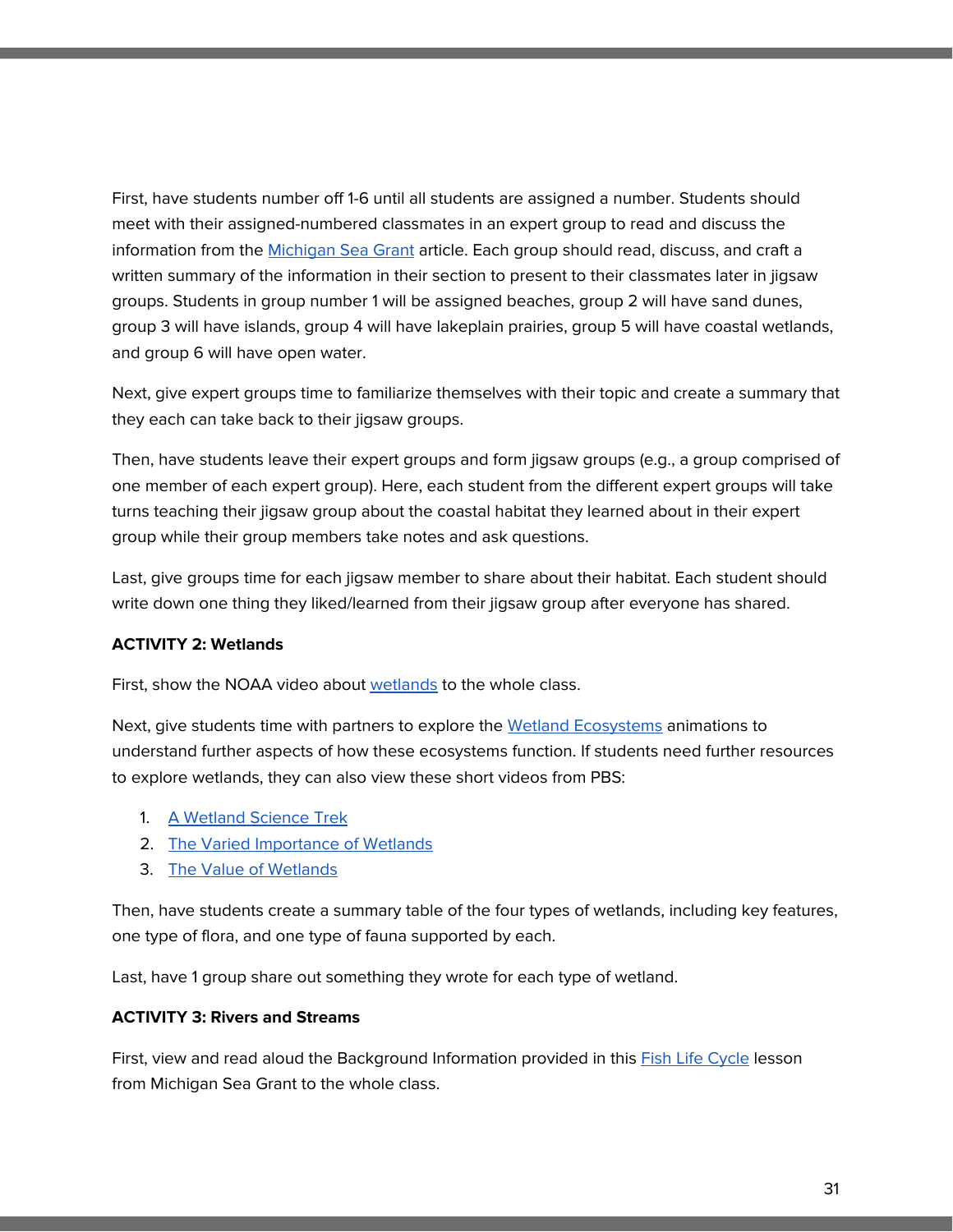Next, give students time with partners to explore the River and Stream [Ecosystems](http://techalive.mtu.edu/meec/module07/title.htm) animations to understand further aspects of how these ecosystems function.

Then, have students create a summary table of these aquatic ecosystems and key differences between rivers and streams.

Last, have 1 group share out something they wrote for each type of wetland.

#### **ACTIVITY 4 (OPTIONAL): Flora and Fauna of the Great Lakes Region**

This could be used as an extension activity or opportunity for learning beyond the school day. Students research one type of flora and fauna found in one of the ecosystems that students learned about in the earlier activities using the National Wildlife Federation's [Wildlife](https://www.nwf.org/educational-resources/wildlife-guide/) Guide and create an infographic about the two species.

**SYNTHESIS:** Give students individual thinking and writing time in their notebooks to synthesize their learning by jotting down their own reflections using a Word, Phrase, Sentence protocol, with:

- A **word** that they thought was most important from the lesson
- A **phrase** that they would like to remember
- A **sentence** that sums up what they learned in the lesson

After the individual synthesis is complete, students should share their synthesis with a shoulder partner.

**COOL DOWN:** Have students complete a 3, 2, 1 Review protocol for the lesson with a partner, recording in their notebooks or, optionally, on exit ticket slips to submit, the following:

- **3** things that they liked or learned
- **2** things that make more sense now
- **1** question that they were left with

**CLOSURE:** Have one student share a response from each of the categories of the 3, 2, 1 Review. Depending on the available time, the teacher can make connections between the ideas students share and the learning objectives of the lesson, and respond to the question that is shared.

**EXIT TICKET:** Students describe which species they learned about was most interesting to them.

#### **About the Author**

Gary is an award-winning educator and double cornea transplant recipient who, since having his sight restored, was moved to use his teaching gifts to make science fun for kids. He lives with his family near Detroit and designs learning experiences to inspire children, like his own daughter, to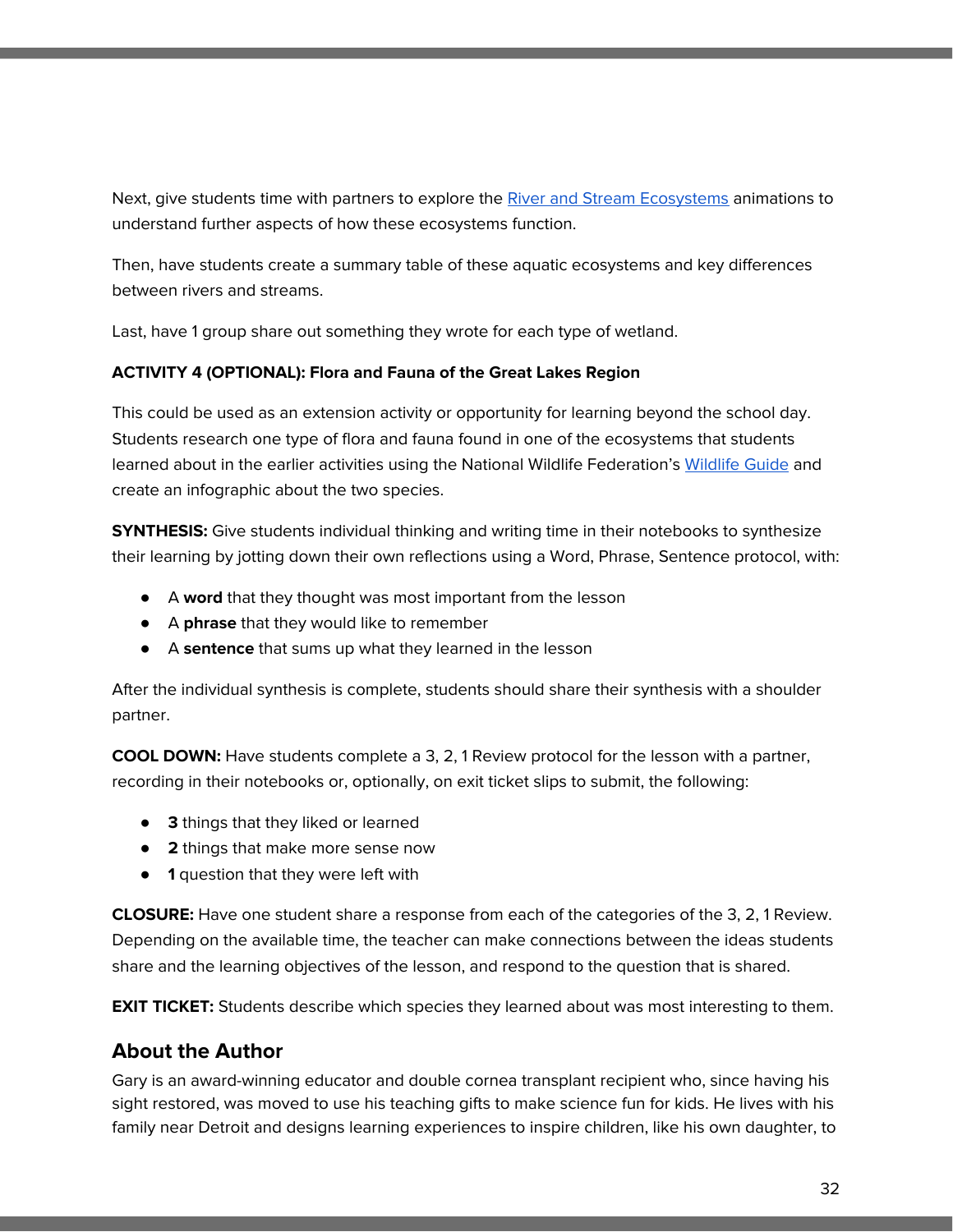love science. Gary is the 2014 recipient of the Michigan Teacher of the Year honor and author of Science With Scarlett.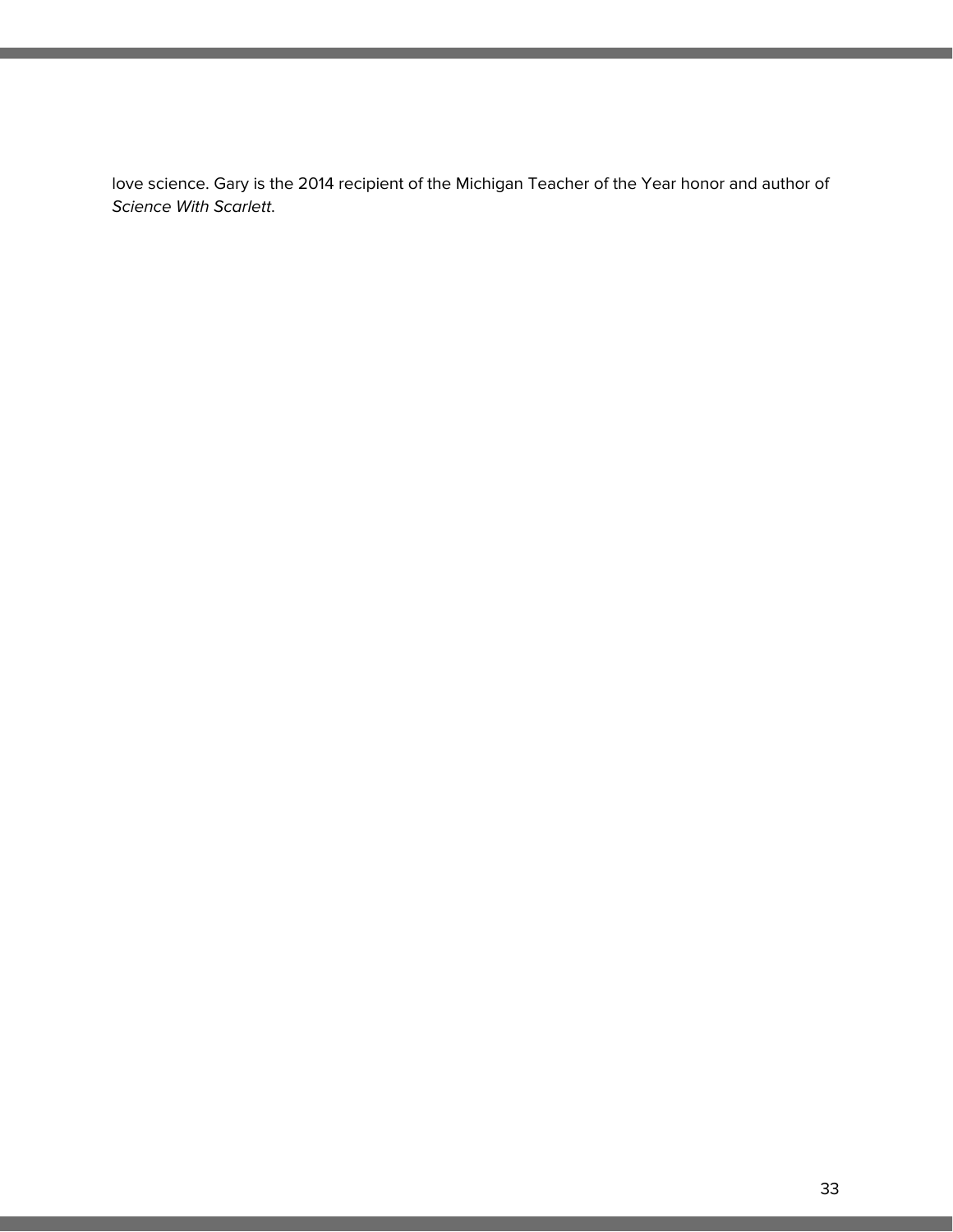## **8. Great Lakes Regional Meteorology**

### **Overview**

The purpose of this lesson is to introduce the relationship that the Great Lakes have with the weather and climate of the Great Lakes region.

## Lesson Summary

In this lesson, students will become familiar with some of the unique meteorology of the Great Lakes region in terms of weather and climate.

They will investigate the impact that summer precipitation has in the region, with an emphasis on storm water, and conclude by looking at effects and influences of climate change on the region.

The background context that is needed for this lesson is for students to know basic meteorology terminology and concepts.

| <b>ESSENTIAL THEMES</b>                            | Climate and Weather in the Region Are Related to the Great<br>Lakes                                                                                                                                                                                                                                                                                                                                                                                                                                                                                                                                                                                                                                                                                                                                                                                                                                                                                             |
|----------------------------------------------------|-----------------------------------------------------------------------------------------------------------------------------------------------------------------------------------------------------------------------------------------------------------------------------------------------------------------------------------------------------------------------------------------------------------------------------------------------------------------------------------------------------------------------------------------------------------------------------------------------------------------------------------------------------------------------------------------------------------------------------------------------------------------------------------------------------------------------------------------------------------------------------------------------------------------------------------------------------------------|
| <b>NEXT GENERATION</b><br><b>SCIENCE STANDARDS</b> | $\rightarrow$ SEP8: Integrate qualitative and/or quantitative scientific<br>and/or technical information in written text with that<br>contained in media and visual displays to clarify claims and<br>findings.<br>$\rightarrow$ MS-LS1-6: Construct a scientific explanation based on valid<br>and reliable evidence obtained from sources (including the<br>students' own experiments) and the assumption that<br>theories and laws that describe the natural world operate<br>today as they did in the past and will continue to do so in<br>the future.<br>$\rightarrow$ MS-ESS2-5: Collect data to provide evidence for how the<br>motions and complex interactions of air masses results in<br>changes in weather conditions.<br>→ MS-ESS2-5-MI: Collect data to provide evidence for how the<br>motions and complex interactions of air masses results in<br>changes in weather conditions in Michigan due to the Great<br>Lakes and regional geography. |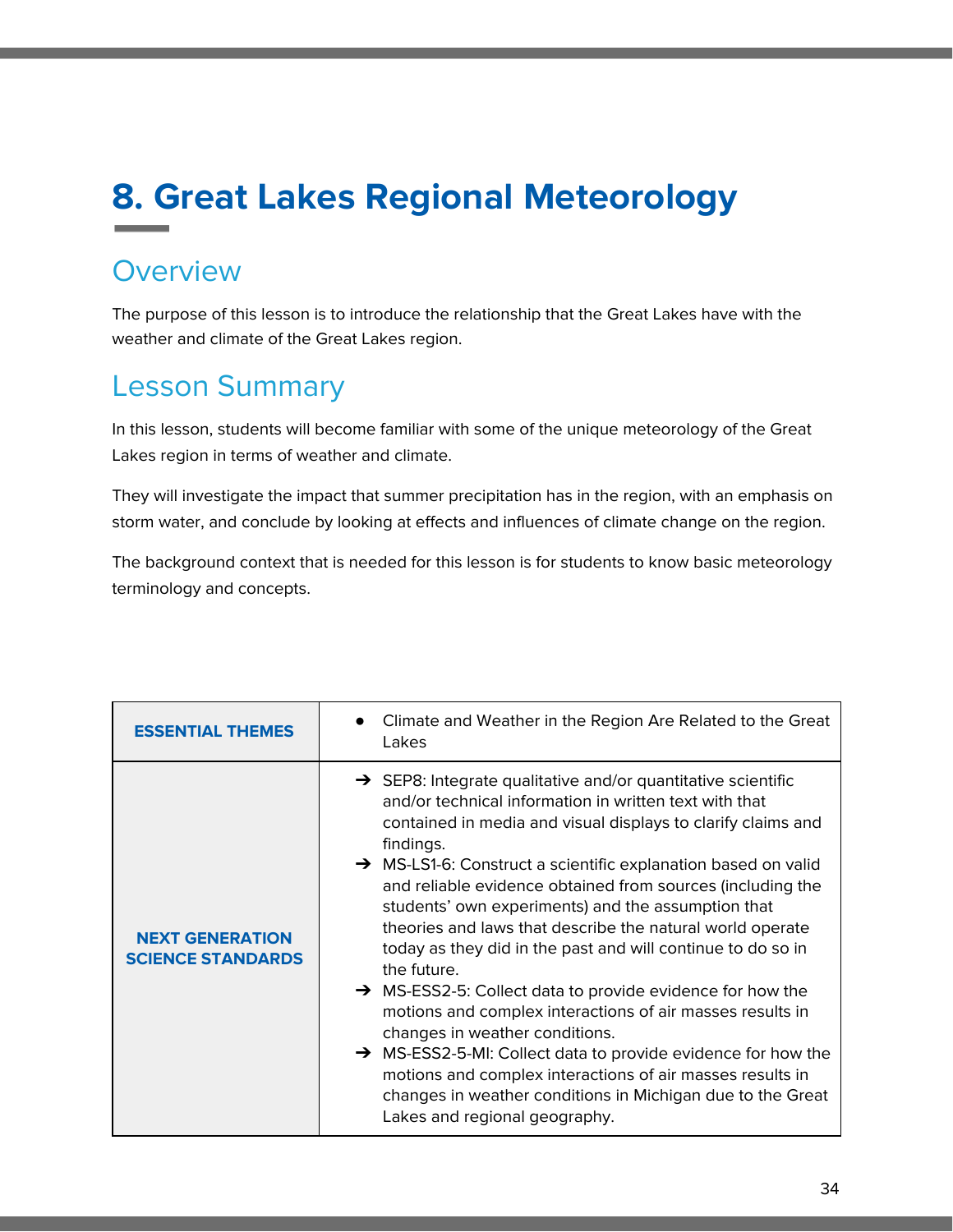|                       | $\rightarrow$ HS-ESS2-5: Conduct an investigation of the properties of<br>water and its effects on Earth materials and surface<br>processes.<br>$\rightarrow$ SEP2: use a model to generate data to test ideas about<br>phenomena in natural or designed systems, including those<br>representing inputs and outputs, and those at unobservable<br>scales. |
|-----------------------|------------------------------------------------------------------------------------------------------------------------------------------------------------------------------------------------------------------------------------------------------------------------------------------------------------------------------------------------------------|
| <b>OBJECTIVES</b>     | $\Box$ Know the difference between weather and climate<br>Understand the ways in which Great Lakes influence<br>⊔<br>weather and climate of the region<br>$\Box$ Understand the problems that changing climate has on the<br><b>Great Lakes region</b><br>$\Box$ Know the impact of stormwater runoff                                                      |
| <b>FSTIMATED TIME</b> | 1 class period                                                                                                                                                                                                                                                                                                                                             |

- **●** Video projection monitor or screen/speakers
- Internet browser
- Student computers, laptops, or tablets
- Notebooks and pencils

#### **Facilitation Steps**

**WARM UP**: Begin by asking students what they already know about the essential themes of the lesson and what they wonder about it. Have them turn and talk with a shoulder partner. Then, after a minute of conversation, elicit responses from a couple of volunteers and jot down 2-3 ideas on the board under the categories KNOW and WONDER. The teacher should help students clarify their ideas as they are shared by checking for understanding using a talk move such as "so you are saying…" or help students think together by asking for a show of hands of agreement from the class in response to what individual students share.

LAUNCH: Once the warm up has concluded, give a brief overview of the background context to students, making connections to their KNOW and WONDER responses as well as any other relevant prior knowledge they would have from other lessons they have learned. Describe the activities planned for this lesson to students.

#### **ACTIVITY 1: Understanding the Difference Between Weather & Climate**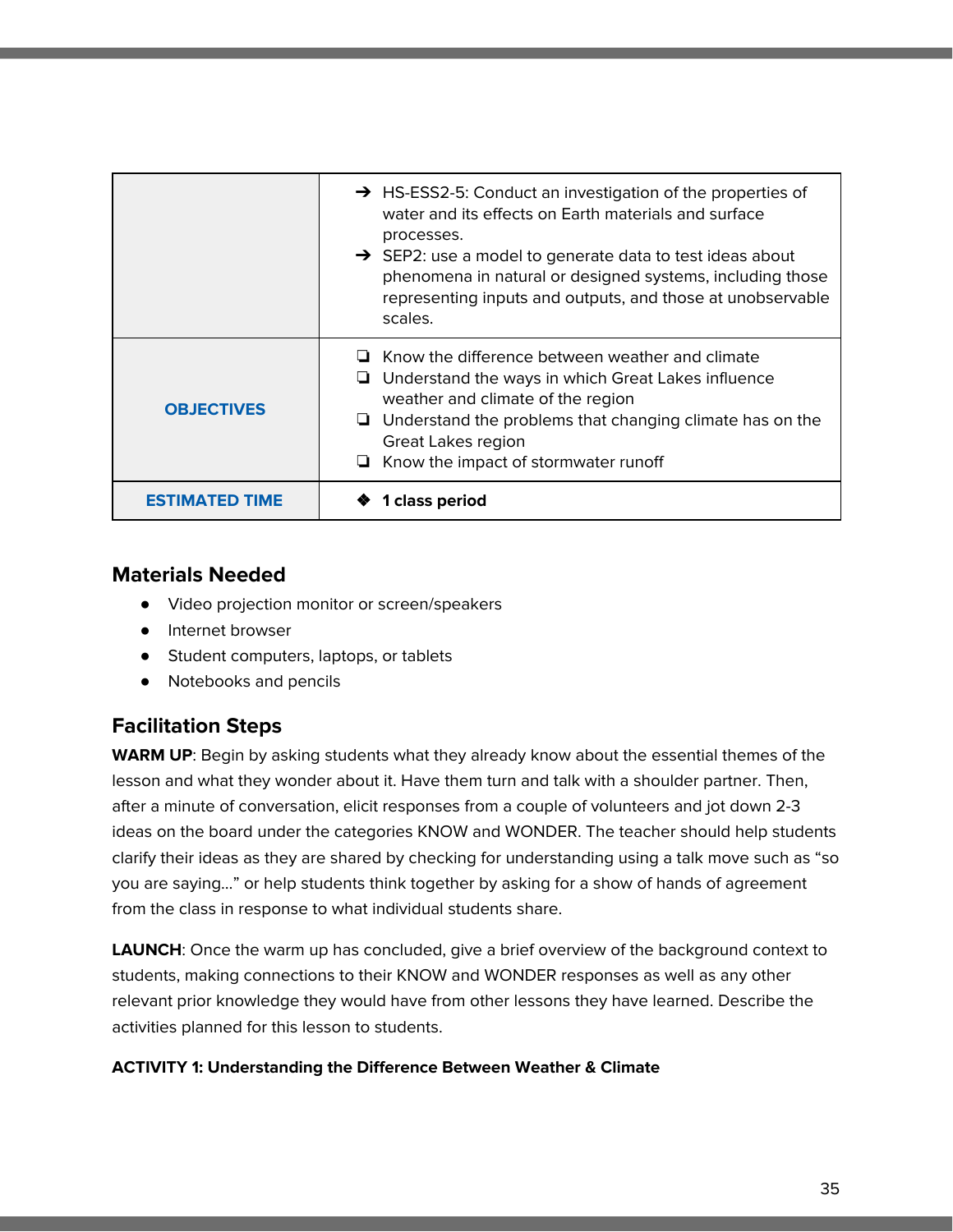First, show students the animations and satellite images of Summer & Winter [Weather](https://www.ssec.wisc.edu/sose/glwx/glwx_module3_summary.html) from the University of Wisconsin-Madison and have a volunteer read the text aloud to the class. Ask students what they notice about the satellite images in relation to what the text says.

Next, show students the animations and satellite images of Spring & Fall [Weather](https://www.ssec.wisc.edu/sose/glwx/glwx_module2_summary.html) from the University of Wisconsin-Madison and have a volunteer read the text aloud to the class. Ask students what they notice about the satellite images in relation to what the text says.

Then, show the video [Weather](https://dptv.pbslearningmedia.org/resource/ecb10.sci.ess.watcyc.weather/the-difference-between-weather-and-climate/) v. Climate from PBS. Tell students that their goal in watching this video is to learn key differences between weather and climate.

Last, give students time to generate a chart listing the different features of the weather and climate in the Great Lakes region.

#### **ACTIVITY 2: Storm Water Runoff**

First, direct students' attention to the significance of precipitation in the Great Lakes region that they just learned about in the first activity. Call their attention specifically to the seasonal weather that would produce high amounts of liquid precipitation accumulation on the ground. Ask them to consider what the impact of large amounts of storm water runoff would have in the region and elicit 1-2 student responses.

Next, introduce students to the 4 Notes Summary protocol that they will use after they read the upcoming article on storm water runoff, where they write one of each of the following:

- Oooh! (something that was interesting)
- Aaah! (something that was an ah-ha moment)
- Hmmm… (something that left them thinking afterward)
- Huh? (a question they have afterward)

Ask students to give an example of each type of note that they will be making to check for understanding.

Then, distribute, or direct students to view online, the article [Stormwater](https://www.michiganseagrant.org/wp-content/blogs.dir/1/files/2017/06/17-707-Awareness-of-Stormwater-During-Extreme-Storms-rev2-1.pdf) Runoff Awareness from Michigan Sea Grant and give them time to read the article individually and annotate the article as they read to take notes about it.

Last, have students create a 4 Notes Summary on the article.

#### **ACTIVITY 3: Confronting Climate Change**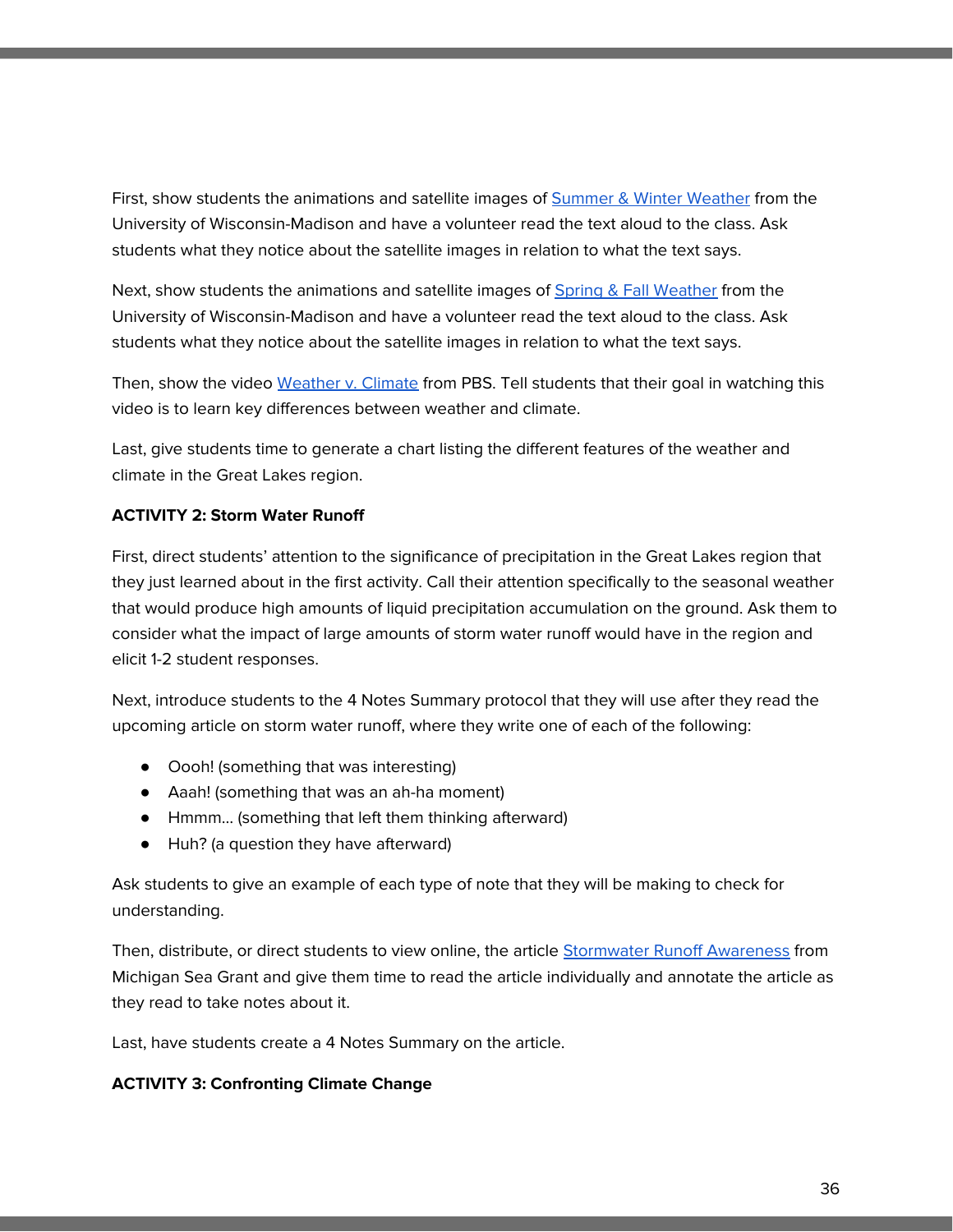First, pair students up and have them share one of their responses to the 4 Notes Summary from the storm water runoff article.

Next, distribute, or direct students to view online, the article [Confronting](http://coe.coexploration.org/~caucus/LIB/ITEMS/1485/3/glwaterresources.pdf) Climate Change in the Great Lakes [Region](http://coe.coexploration.org/~caucus/LIB/ITEMS/1485/3/glwaterresources.pdf) and give them a chance to read, review, and discuss it with their partners.

Then, have students create a summary of what they think is the most significant influence (e.g., more/less water,) implication, and impact.

Last, ask students to determine which of the factors associated with climate change in the Great Lakes Region they think would be most easily addressable and what a possible solution might be.

**SYNTHESIS:** Give students individual thinking and writing time in their notebooks to synthesize their learning by jotting down their own reflections using a Word, Phrase, Sentence protocol, with:

- A **word** that they thought was most important from the lesson
- A **phrase** that they would like to remember
- A **sentence** that sums up what they learned in the lesson

After the individual synthesis is complete, students should share their synthesis with a shoulder partner.

**COOL DOWN:** Have students complete a 3, 2, 1 Review protocol for the lesson with a partner, recording in their notebooks or, optionally, on exit ticket slips to submit, the following:

- **3** things that they liked or learned
- **2** things that make more sense now
- **1** question that they were left with

**CLOSURE:** Have one student share a response from each of the categories of the 3, 2, 1 Review. Depending on the available time, the teacher can make connections between the ideas students share and the learning objectives of the lesson, and respond to the question that is shared.

**EXIT TICKET:** Students describe a possible solution they generated for confronting climate change.

# **About the Author**

Gary is an award-winning educator and double cornea transplant recipient who, since having his sight restored, was moved to use his teaching gifts to make science fun for kids. He lives with his family near Detroit and designs learning experiences to inspire children, like his own daughter, to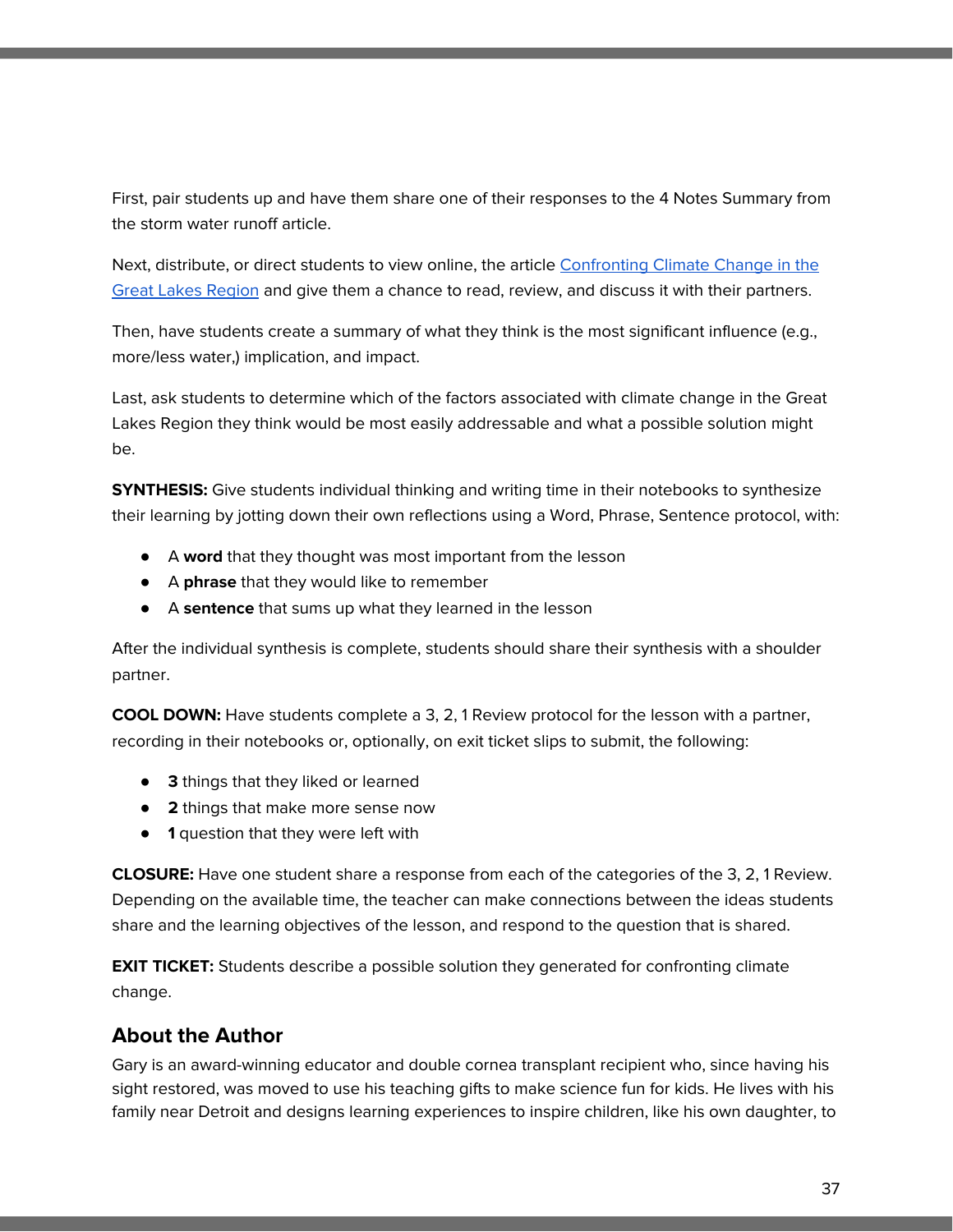love science. Gary is the 2014 recipient of the Michigan Teacher of the Year honor and author of Science With Scarlett.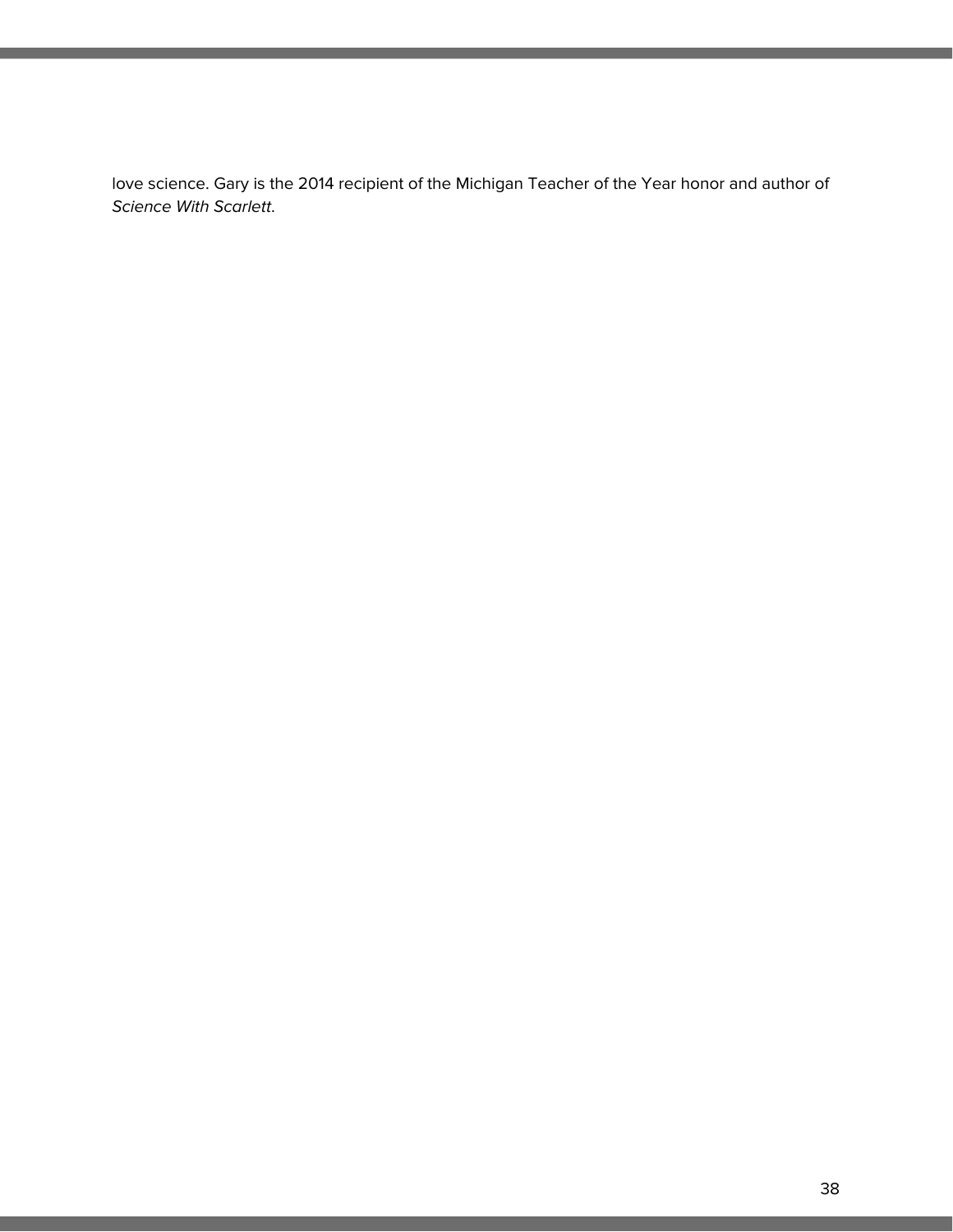# **9. [Debate]: Which of the Five Great Lakes Is Best?**

# **Overview**

The purpose of this lesson is to synthesize student understanding of important characteristics of the five Great Lakes, and to debate competing ideas based on claims, evidence and reasoning.

# Lesson Summary

In this lesson, students will synthesize learning about the five Great Lakes and apply their knowledge to engage in a debate about which of the Great Lakes is the best lake.

This lesson builds on prior knowledge, which is required background context for students to have prior, of the physical and geographic features of the lakes, the interconnectedness of the lakes, and the environments and meteorology of the region. They will conduct further research one particular lake and construct an argument for why their lake is the best of the Great Lakes.

This lesson has students utilize a claim-evidence-reasoning framework for their position. Teachers can choose to run this lesson as a traditional debate with representatives from each of the five great lakes presenting in front of the class, who then vote on a winner, or teachers may have students give individual presentations on their lake and a winner need not be selected.

This lesson would happen over a period of several days with some of the time allotted to research and development of presentations, but then time should also be allocated for presentations. Students should each create a visual aid to support their position when they give their presentations.

| <b>ESSENTIAL THEMES</b>                            | <b>Characteristics of the Five Great Lakes</b><br>• Scientists debate competing ideas based on claims,<br>evidence and reasoning, and present ideas to groups                                                   |
|----------------------------------------------------|-----------------------------------------------------------------------------------------------------------------------------------------------------------------------------------------------------------------|
| <b>NEXT GENERATION</b><br><b>SCIENCE STANDARDS</b> | $\rightarrow$ SEP8: Integrate qualitative and/or quantitative scientific<br>and/or technical information in written text with that<br>contained in media and visual displays to clarify claims and<br>findings. |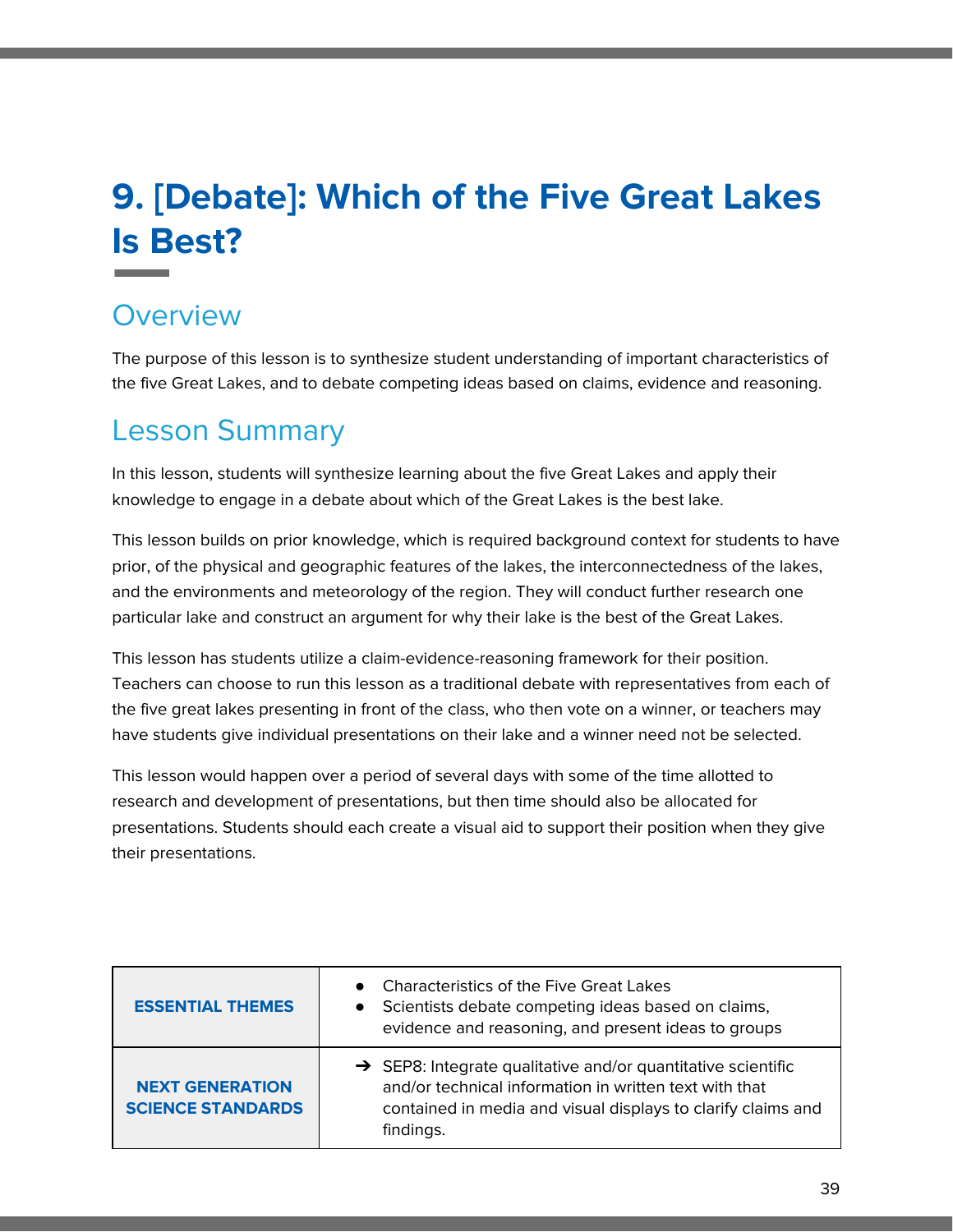|                       | $\rightarrow$ MS-LS1-6: Construct a scientific explanation based on valid<br>and reliable evidence obtained from sources (including the<br>students' own experiments) and the assumption that<br>theories and laws that describe the natural world operate<br>today as they did in the past and will continue to do so in<br>the future.<br>$\rightarrow$ SEP7: Make an oral or written argument that supports or<br>refutes the advertised performance of a device, process, or<br>system based on empirical evidence concerning whether or<br>not the technology meets relevant criteria and constraints. |
|-----------------------|-------------------------------------------------------------------------------------------------------------------------------------------------------------------------------------------------------------------------------------------------------------------------------------------------------------------------------------------------------------------------------------------------------------------------------------------------------------------------------------------------------------------------------------------------------------------------------------------------------------|
| <b>OBJECTIVES</b>     | Know the similarities and differences between the five<br><b>Great Lakes</b><br>Integrate knowledge of several features of a lake into a<br>comprehensive profile of it<br>$\Box$ Construct an argument in favor of a position and support<br>your claim with evidence and reasoning                                                                                                                                                                                                                                                                                                                        |
| <b>ESTIMATED TIME</b> | 2-3 class periods                                                                                                                                                                                                                                                                                                                                                                                                                                                                                                                                                                                           |

### **Materials Needed**

- **●** Video projection monitor or screen/speakers
- Internet browser
- Student computers, laptops, or tablets
- Notebooks and pencils

## **Facilitation Steps**

**WARM UP**: Begin by asking students what they already know about the essential themes of the lesson and what they wonder about it. Have them turn and talk with a shoulder partner. Then, after a minute of conversation, elicit responses from a couple of volunteers and jot down 2-3 ideas on the board under the categories KNOW and WONDER. The teacher should help students clarify their ideas as they are shared by checking for understanding using a talk move such as "so you are saying…" or help students think together by asking for a show of hands of agreement from the class in response to what individual students share.

**LAUNCH**: Once the warm up has concluded, give a brief overview of the background context to students, making connections to their KNOW and WONDER responses as well as any other relevant prior knowledge they would have from other lessons they have learned. Describe the activities planned for this lesson to students.

### **ACTIVITY: Debating Which Lake is the Best of the Five Great Lakes**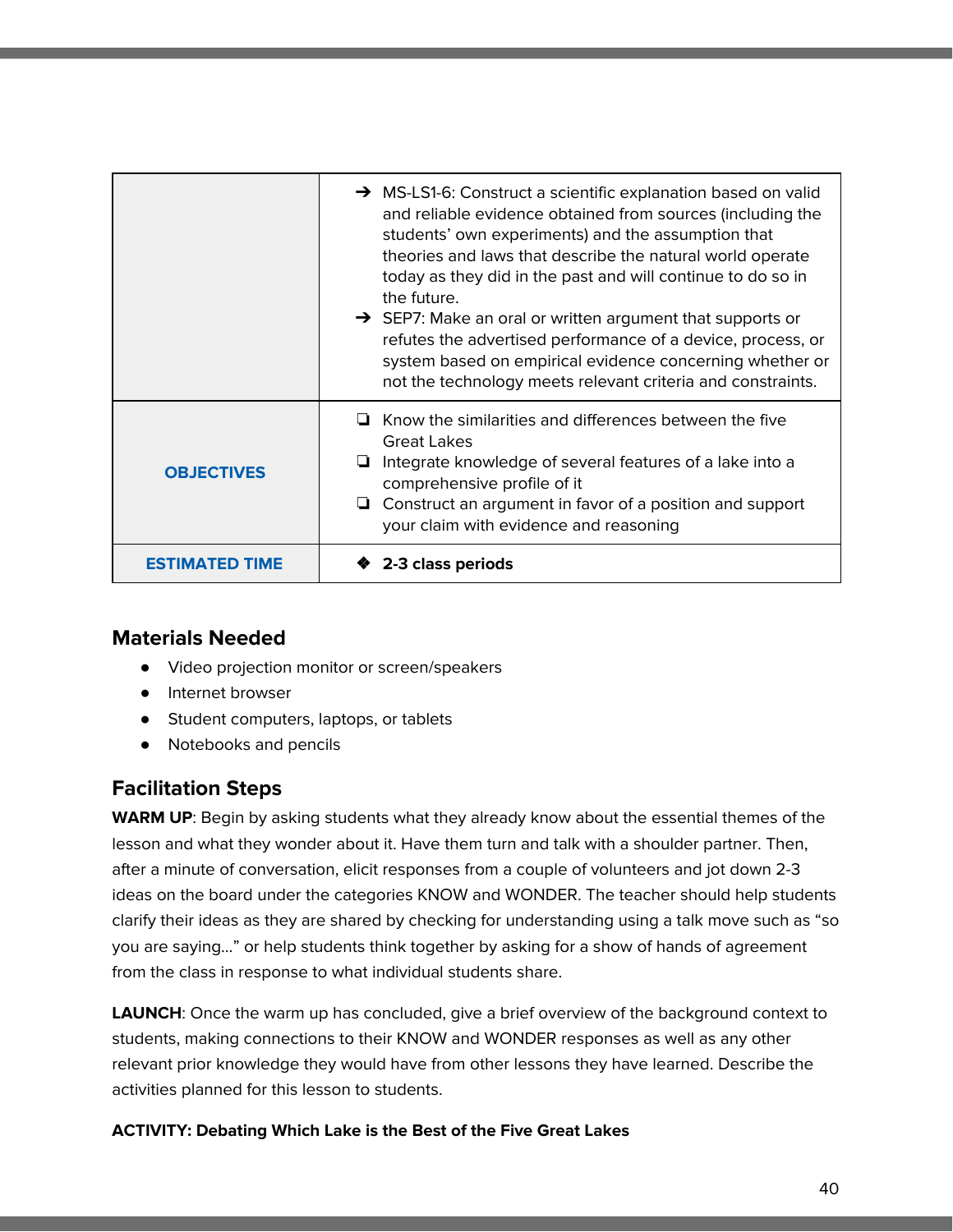Inform students that they will be assigned one of the five Great Lakes on which to research and develop a position and argument in a debate. Further explain that the format of their argument should be structured as a "top 5 reasons why" model, in which they should have five key points to frame their argument and support their position. Each of their claims should be backed by evidence and explained using reasoning.

Next, assign students a number 1-5 to number off until every student has a number. Inform them that those who are number 1s will explore Lake Huron, number 2s will explore Lake Ontario, number 3s will explore Lake Michigan, number 4s will explore Lake Erie, and number 5s will explore Lake Superior. Students may choose to work individually or with a partner of the same number to complete this project.

Then, give students and groups time in class to utilize their existing notes and materials, as well as conduct additional research, on the lake they're assigned. They should have the opportunity to develop a top 5 reasons list in support of their lake, as well as compiling comparison data to the other lakes, e.g., size of their lake compared to others, in preparation for the debate. Finally, they should prepare a visual aid to support their argument for which lake is best, e.g., presentation slide deck or an infographic.

Learning resources for each lake that students can use in their additional research include:

From Michigan Sea Grant:

- **•** [Superior](https://www.michiganseagrant.org/topics/great-lakes-fast-facts/lake-superior/)
- [Michigan](https://www.michiganseagrant.org/topics/great-lakes-fast-facts/lake-michigan/)
- [Erie](https://www.michiganseagrant.org/topics/great-lakes-fast-facts/lake-erie/)
- [Huron](https://www.michiganseagrant.org/topics/great-lakes-fast-facts/lake-huron/)
- [Ontario](https://www.michiganseagrant.org/topics/great-lakes-fast-facts/lake-ontario/)

From the Environmental Protection Agency:

- [Superior](https://www.epa.gov/greatlakes/lake-superior)
- [Michigan](https://www.epa.gov/greatlakes/lake-michigan-1)
- [Huron](https://www.epa.gov/greatlakes/lake-huron)
- [Erie](https://www.epa.gov/greatlakes/lake-erie)
- **[Ontario](https://www.epa.gov/greatlakes/lake-ontario)**

Last, students should present their projects to the class according to the debate format the teacher should choose to follow (e.g., traditional head-to-head debate or individual presentations.)

**SYNTHESIS:** Give students individual thinking and writing time in their notebooks to synthesize their learning by jotting down their own reflections using a Word, Phrase, Sentence protocol, with: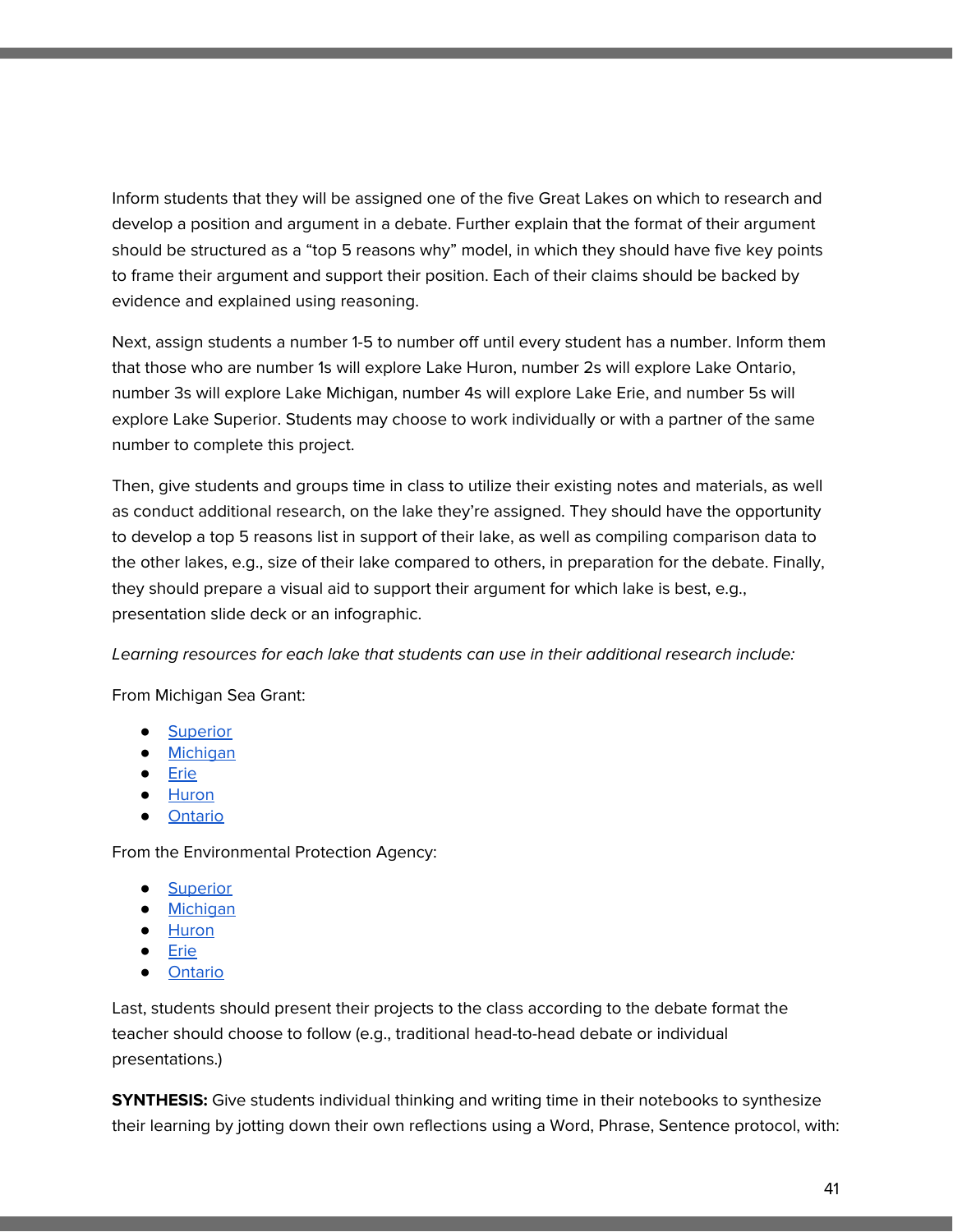- A **word** that they thought was most important from the lesson
- A **phrase** that they would like to remember
- A **sentence** that sums up what they learned in the lesson

After the individual synthesis is complete, students should share their synthesis with a shoulder partner.

**COOL DOWN:** Have students complete a 3, 2, 1 Review protocol for the lesson with a partner, recording in their notebooks or, optionally, on exit ticket slips to submit, the following:

- **3** things that they liked or learned
- **2** things that make more sense now
- **1** question that they were left with

**CLOSURE:** Have one student share a response from each of the categories of the 3, 2, 1 Review. Depending on the available time, the teacher can make connections between the ideas students share and the learning objectives of the lesson, and respond to the question that is shared.

**EXIT TICKET:** Students describe which lake they now think is the best, whether that is the one they were assigned or not, and give their top reason why.

# **About the Author**

Gary is an award-winning educator and double cornea transplant recipient who, since having his sight restored, was moved to use his teaching gifts to make science fun for kids. He lives with his family near Detroit and designs learning experiences to inspire children, like his own daughter, to love science. Gary is the 2014 recipient of the Michigan Teacher of the Year honor and author of Science With Scarlett.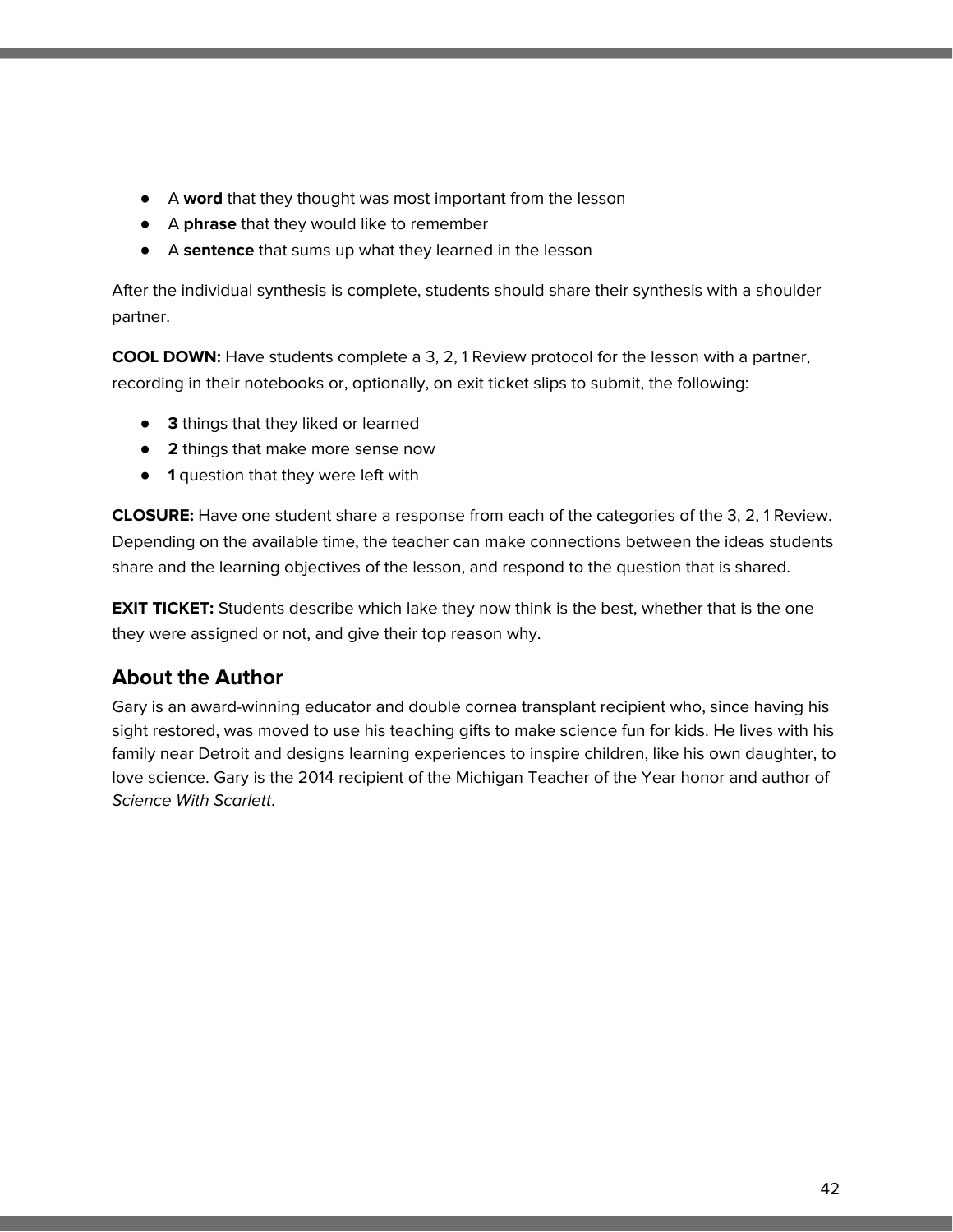# **10. Loading...4.54 Billion Years**

# **Overview**

The purpose of this lesson is to introduce students to traditional geologic timeline, and geologic history of the earth, so that they can contextualize the glacial activity that led to the formation of the Great Lakes within that timeline.

# Lesson Summary

In this lesson, students will be introduced to the geologic time scale and a brief history of geologic time.

The purpose of introducing this context is for students to understand the position in the history of the formation of the Great Lakes with respect to geologic time. This lesson sets the stage for learning about the glacial impact on the formation of the Great Lakes region.

Students will learn about the geologic time scale and geologic history together as a whole class during a video and discussion, but then create a model of the geologic time scale using ticker-tape style paper.

| <b>ESSENTIAL THEMES</b>                            | The geologic timeline and geologic history of the earth                                                                                                                                                                                                                                                                                                                                                                                                                                                                                                                                                                                                                                                                                                                                                                                                                       |
|----------------------------------------------------|-------------------------------------------------------------------------------------------------------------------------------------------------------------------------------------------------------------------------------------------------------------------------------------------------------------------------------------------------------------------------------------------------------------------------------------------------------------------------------------------------------------------------------------------------------------------------------------------------------------------------------------------------------------------------------------------------------------------------------------------------------------------------------------------------------------------------------------------------------------------------------|
| <b>NEXT GENERATION</b><br><b>SCIENCE STANDARDS</b> | → MS-ESS2-2: Construct an explanation based on evidence<br>for how geoscience processes have changed Earth's<br>surface at varying time and spatial scales.<br>$\rightarrow$ HS-ESS2.A.4: The geological record shows that changes to<br>global and regional climate can be caused by interactions<br>among changes in the sun's energy output or Earth's orbit,<br>tectonic events, ocean circulation, volcanic activity, glaciers,<br>vegetation, and human activities. These changes can occur<br>on a variety of time scales from sudden (e.g., volcanic ash<br>clouds) to intermediate (ice ages) to very long-term tectonic<br>cycles.<br>$\rightarrow$ SEP2: Develop and/or use a model to predict and/or<br>describe phenomena.<br>$\rightarrow$ SEP8: Integrate qualitative and/or quantitative scientific<br>and/or technical information in written text with that |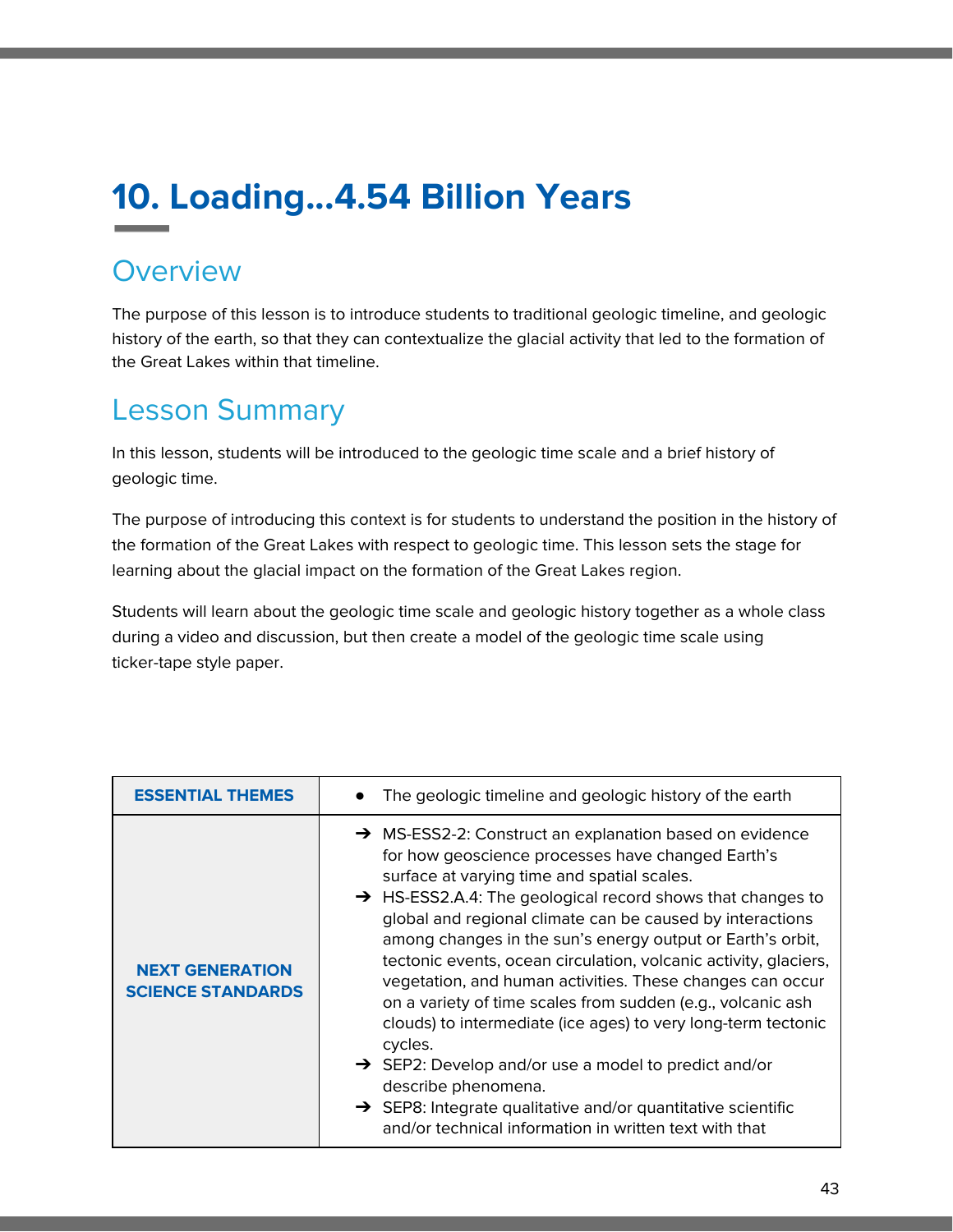|                       | contained in media and visual displays to clarify claims and<br>findings.                                                                   |
|-----------------------|---------------------------------------------------------------------------------------------------------------------------------------------|
| <b>OBJECTIVES</b>     | $\Box$ Know the geologic time scale and major events in geologic<br>history<br>$\Box$ Create a model of geologic history using a time scale |
| <b>ESTIMATED TIME</b> | ♦ 1 class period                                                                                                                            |

### **Materials Needed**

- **●** Video projection monitor or screen/speakers
- Internet access
- Notebooks and pencils
- Scissors
- Rolls of paper that can be cut into 4" wide strips of varying length

## **Facilitation Steps**

**WARM UP**: Begin by asking students what they already know about the essential themes of the lesson and what they wonder about it. Have them turn and talk with a shoulder partner. Then, after a minute of conversation, elicit responses from a couple of volunteers and jot down 2-3 ideas on the board under the categories KNOW and WONDER. The teacher should help students clarify their ideas as they are shared by checking for understanding using a talk move such as "so you are saying…" or help students think together by asking for a show of hands of agreement from the class in response to what individual students share.

**LAUNCH**: Once the warm up has concluded, give a brief overview of the background context to students, making connections to their KNOW and WONDER responses as well as any other relevant prior knowledge they would have from other lessons they have learned. Describe the activities planned for this lesson to students.

### **ACTIVITY 1: A Brief History of Geologic Time**

First, explain to students that they are going to be viewing an introductory video about the geologic timeline. This video will provide some basic information to them and address some of their WONDERS from the warm up. Introduce students to the 4 Notes Summary protocol that they will use after the video is complete, where they write one of each of the following:

- Oooh! (something that was interesting)
- Aaah! (something that was an ah-ha moment)
- Hmmm… (something that left them thinking afterward)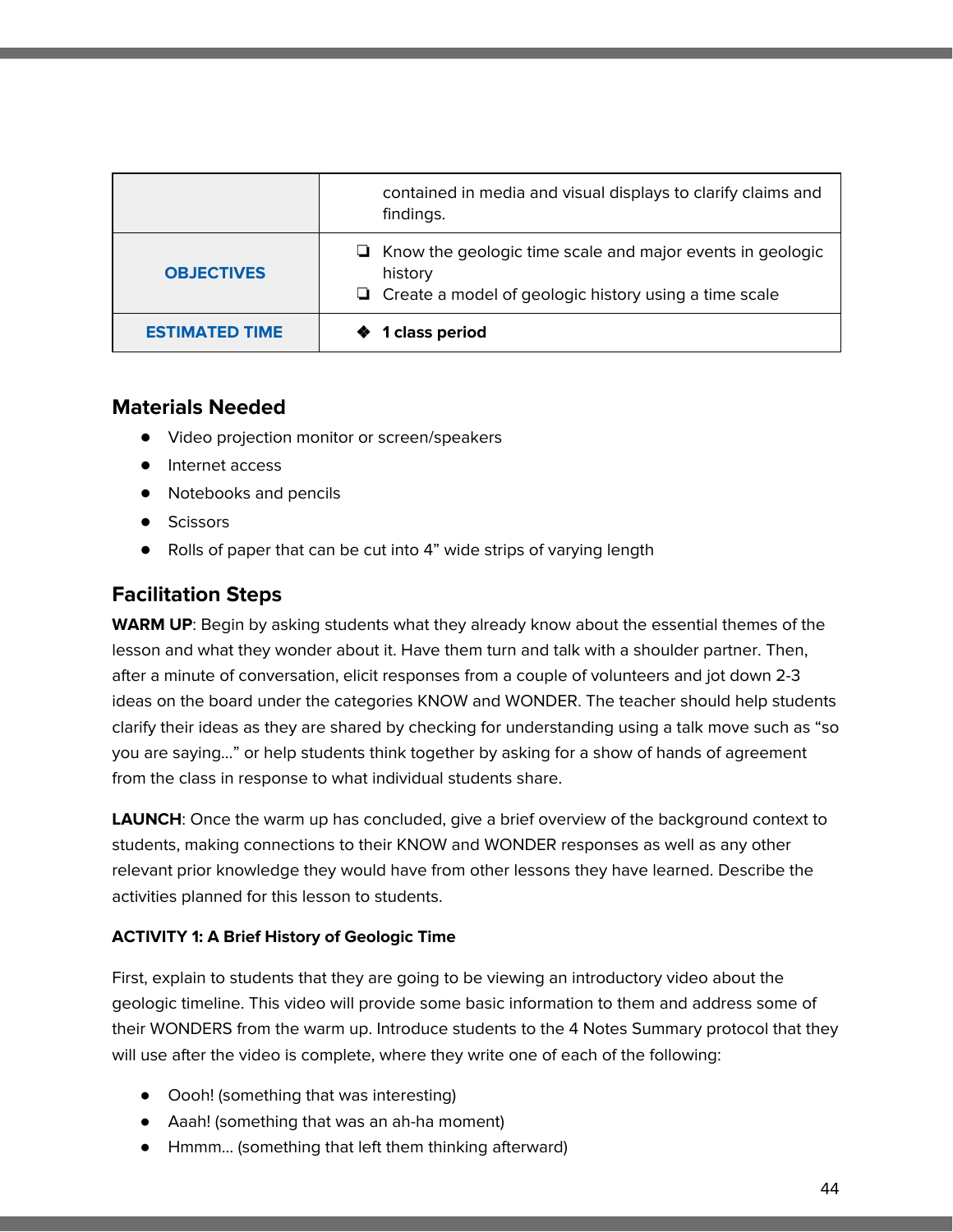● Huh? (a question they have afterward)

Ask students to give an example of each type of note that they will be making to check for understanding.

Next, show the video Brief History of [Geologic](https://video.dptv.org/video/a-brief-history-of-geologic-time-jaljq2/) Time from PBS to the whole class.

Then, after the video, have students record in their notebooks a 4 Notes Summary.

Last, have students form a group of four to discuss their takeaways from the video using the Conversation Roundtable protocol. In this protocol, students take turns sharing what they wrote for their individual responses to the 4 Notes Summary with their group while each student writes down what they heard the speaker say. Then, each student writes their own "sum it up" statement of their group members' responses. After the Conversation Roundtable, have a whole-class share out. Choose a few students to each share their summaries from their group discussion aloud with the whole class. After each, ask students to raise hands if what was just shared matches something that came up in their group discussion as well.

#### **ACTIVITY 2: Create a Geologic Timeline**

\*Note: there are two variations of this activity. One variation is done digitally using a web-based timeline tool. The second variation would be to use strips of paper and to draw out the timeline. Both versions of the activity provide meaningful learning opportunities for students and the steps are essentially the same.

First, students will work with their Conversation Roundtable groups from the previous activity. Have them identify the major events on the geologic timeline and determine how far apart each event is in years.

Next, show students how to scale the years of the geologic timeline to a physical distance, e.g., centimeters, by giving them a conversion factor and doing one example of a unit conversation together.

Then, allow students to determine how far apart in physical distance each of the events would be. Support students as needed with the calculations involved.

Last, give students supplies to make a paper timeline where they label the geologic timeline on the paper according to the scale they determined. Once students have finished their timelines, inform them of the timing of the formation of the Great Lakes, which began approximately 14,000 years ago at the end of the last glacial period, and have them mark that event on their timelines.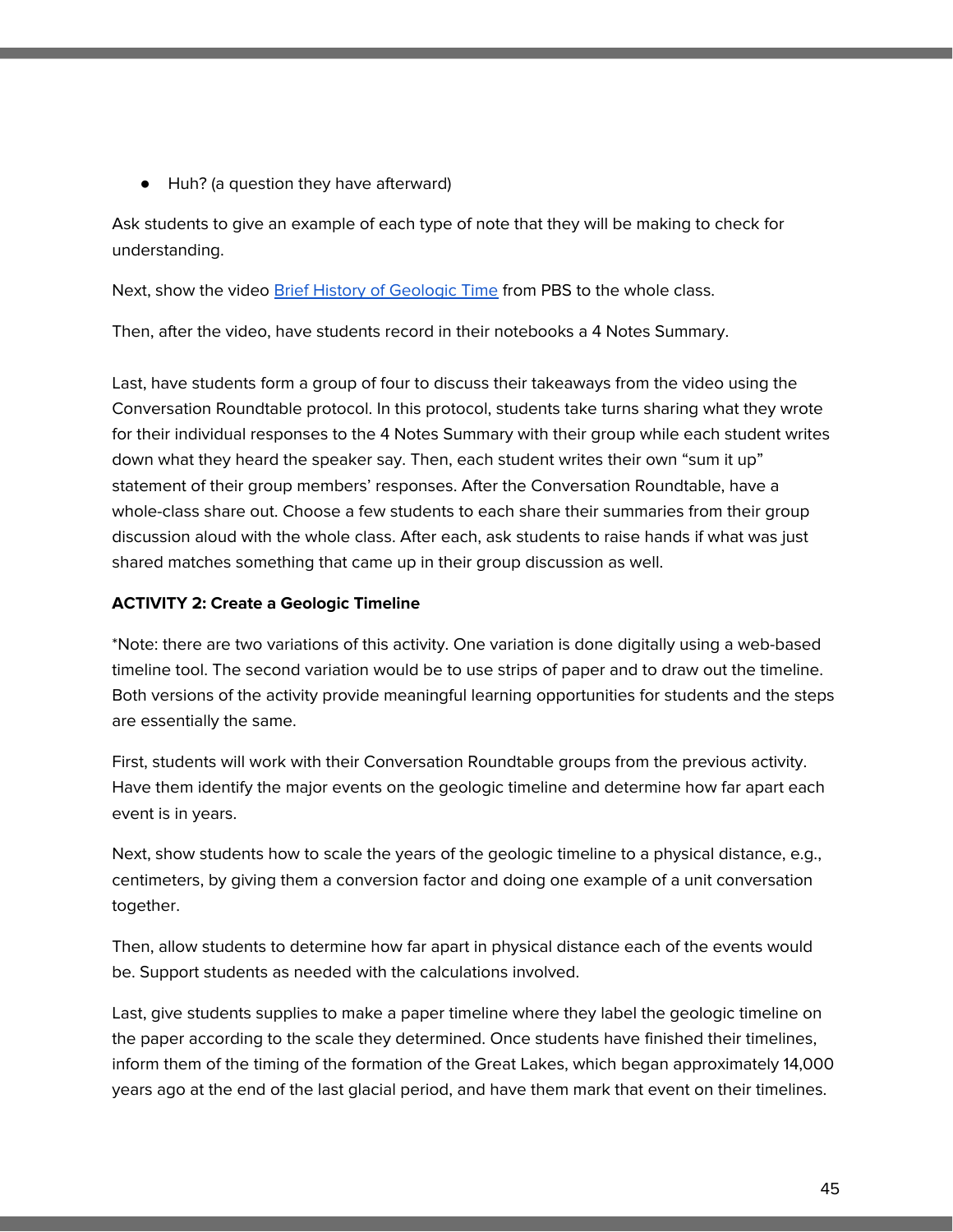\*Alternatively, if using the digital version. Students would still do the calculations to convert time to a physical distance, but they would then proceed to create a digital model of the geologic timeline indicating the events using a web-based tool like [Google](https://www.google.com/sheets) Sheets (tip: consider using the Gantt chart template).

**SYNTHESIS:** Give students individual thinking and writing time in their notebooks to synthesize their learning by jotting down their own reflections using a Word, Phrase, Sentence protocol, with:

- A **word** that they thought was most important from the lesson
- A **phrase** that they would like to remember
- A **sentence** that sums up what they learned in the lesson

After the individual synthesis is complete, students should share their synthesis with a shoulder partner.

**COOL DOWN:** Have students complete a 3, 2, 1 Review protocol for the lesson with a partner, recording in their notebooks or, optionally, on exit ticket slips to submit, the following:

- **3** things that they liked or learned
- **2** things that make more sense now
- **1** question that they were left with

**CLOSURE:** Have one student share a response from each of the categories of the 3, 2, 1 Review. Depending on the available time, the teacher can make connections between the ideas students share and the learning objectives of the lesson, and respond to the question that is shared.

**EXIT TICKET:** Students write what surprised them most from this lesson.

## **About the Author**

Gary is an award-winning educator and double cornea transplant recipient who, since having his sight restored, was moved to use his teaching gifts to make science fun for kids. He lives with his family near Detroit and designs learning experiences to inspire children, like his own daughter, to love science. Gary is the 2014 recipient of the Michigan Teacher of the Year honor and author of Science With Scarlett.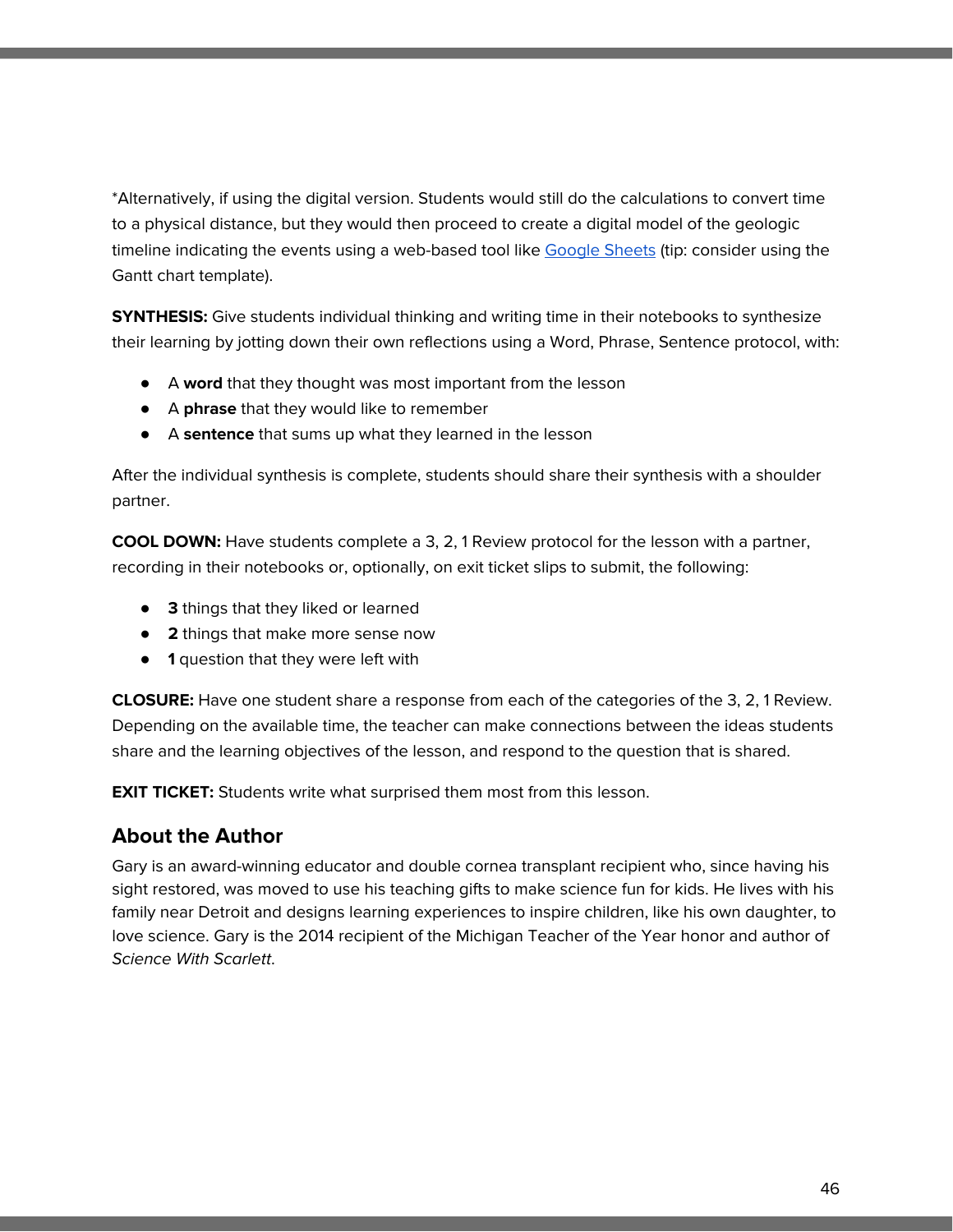# **11. All About Glaciers**

# **Overview**

The purpose of this lesson is to introduce students to how Glacier movement physically affects land, shaping and changing landforms over time.

# Lesson Summary

In this lesson, students will become familiar with glaciers, how they form, move, and shape the land.

The purpose of introducing glaciers is to prepare students for an in-depth understanding of the formation of the Great Lakes. This lesson sets the stage for learning about how glaciers carved out the Great Lakes basin and then filled them with ice melt as the glaciers retreated.

The background context needed for this lesson is to understand the geologic timing of the last glacial period. Students will be able to explain what happens to the surface of the Earth when glaciers move or an ice sheet is removed.

| <b>ESSENTIAL THEMES</b>                            | • Glaciers move and shape the land                                                                                                                                                                                                                                                                                                                                                                                                                                                                                                                                                                                                                                                                                                                                                                                                                                            |
|----------------------------------------------------|-------------------------------------------------------------------------------------------------------------------------------------------------------------------------------------------------------------------------------------------------------------------------------------------------------------------------------------------------------------------------------------------------------------------------------------------------------------------------------------------------------------------------------------------------------------------------------------------------------------------------------------------------------------------------------------------------------------------------------------------------------------------------------------------------------------------------------------------------------------------------------|
| <b>NEXT GENERATION</b><br><b>SCIENCE STANDARDS</b> | → MS-ESS2-2: Construct an explanation based on evidence<br>for how geoscience processes have changed Earth's<br>surface at varying time and spatial scales.<br>$\rightarrow$ HS-ESS2.A.4: The geological record shows that changes to<br>global and regional climate can be caused by interactions<br>among changes in the sun's energy output or Earth's orbit,<br>tectonic events, ocean circulation, volcanic activity, glaciers,<br>vegetation, and human activities. These changes can occur<br>on a variety of time scales from sudden (e.g., volcanic ash<br>clouds) to intermediate (ice ages) to very long-term tectonic<br>cycles.<br>$\rightarrow$ SEP2: Develop and/or use a model to predict and/or<br>describe phenomena.<br>$\rightarrow$ SEP8: Integrate qualitative and/or quantitative scientific<br>and/or technical information in written text with that |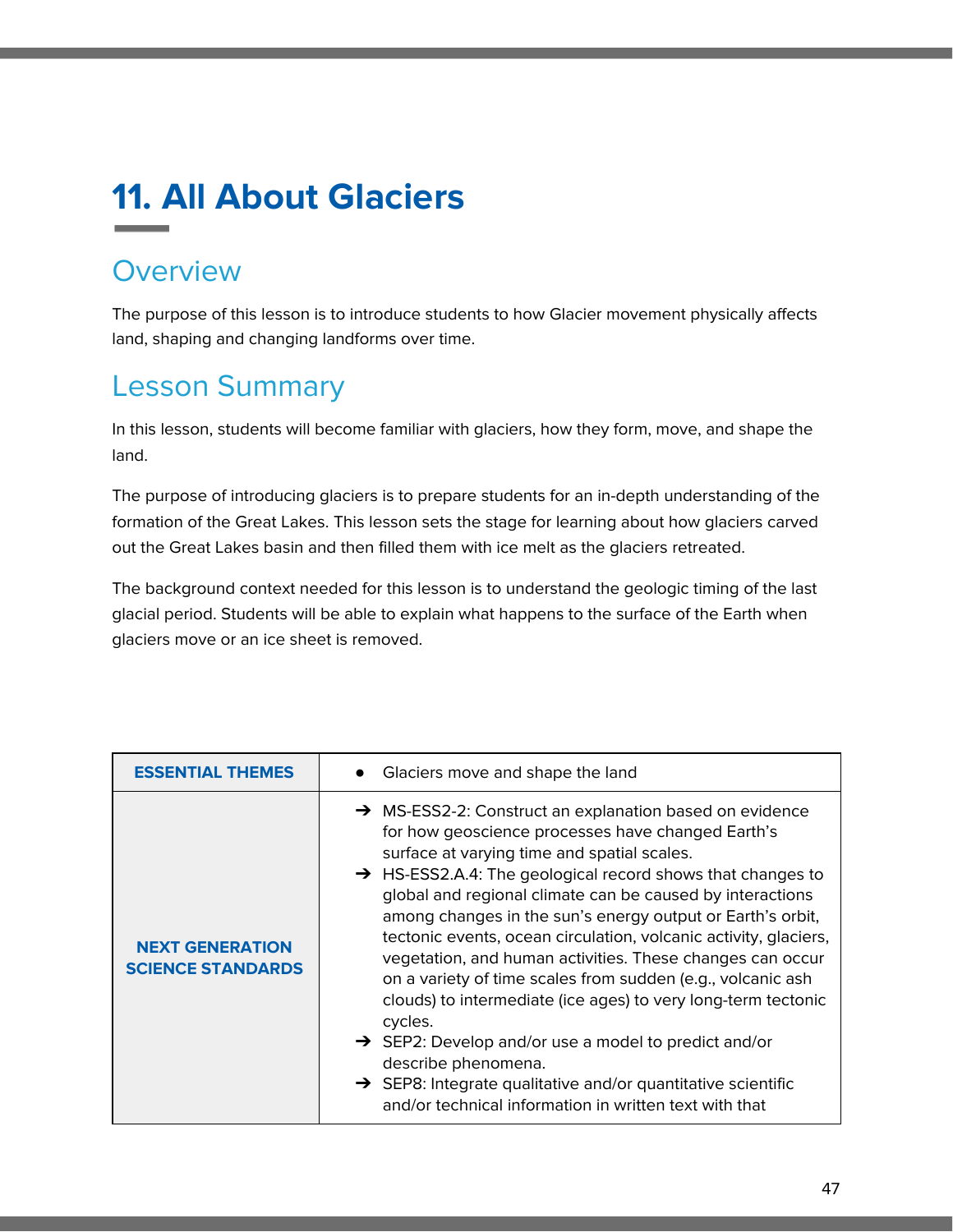|                       | contained in media and visual displays to clarify claims and<br>findings.                                                                        |
|-----------------------|--------------------------------------------------------------------------------------------------------------------------------------------------|
| <b>OBJECTIVES</b>     | $\Box$ Know the way in which glaciers move, shape the land, and<br>what happens when they retreat<br>$\Box$ Create a model of glacial deposition |
| <b>ESTIMATED TIME</b> | 1 class period                                                                                                                                   |

### **Materials Needed**

- **●** Video projection monitor or screen/speakers
- Internet access
- Notebooks and pencils
- Ice cubes
- Beakers filled with liquid water
- Plastic or metal specimen trays

# **Facilitation Steps**

**WARM UP**: Begin by asking students what they already know about the essential themes of the lesson and what they wonder about it. Have them turn and talk with a shoulder partner. Then, after a minute of conversation, elicit responses from a couple of volunteers and jot down 2-3 ideas on the board under the categories KNOW and WONDER. The teacher should help students clarify their ideas as they are shared by checking for understanding using a talk move such as "so you are saying…" or help students think together by asking for a show of hands of agreement from the class in response to what individual students share.

**LAUNCH**: Once the warm up has concluded, give a brief overview of the background context to students, making connections to their KNOW and WONDER responses as well as any other relevant prior knowledge they would have from other lessons they have learned. Describe the activities planned for this lesson to students.

### **ACTIVITY 1: Where Does Melting Ice Go?**

First, explain to students that you will be modeling glacial ice melt during class, but in order for it to have time to proceed, it needs to be set up first, then given some time, and revisited later. So, inform them that you will set up a demonstration in front of the class, watch a couple of videos and discuss them, and then return to the demonstration later.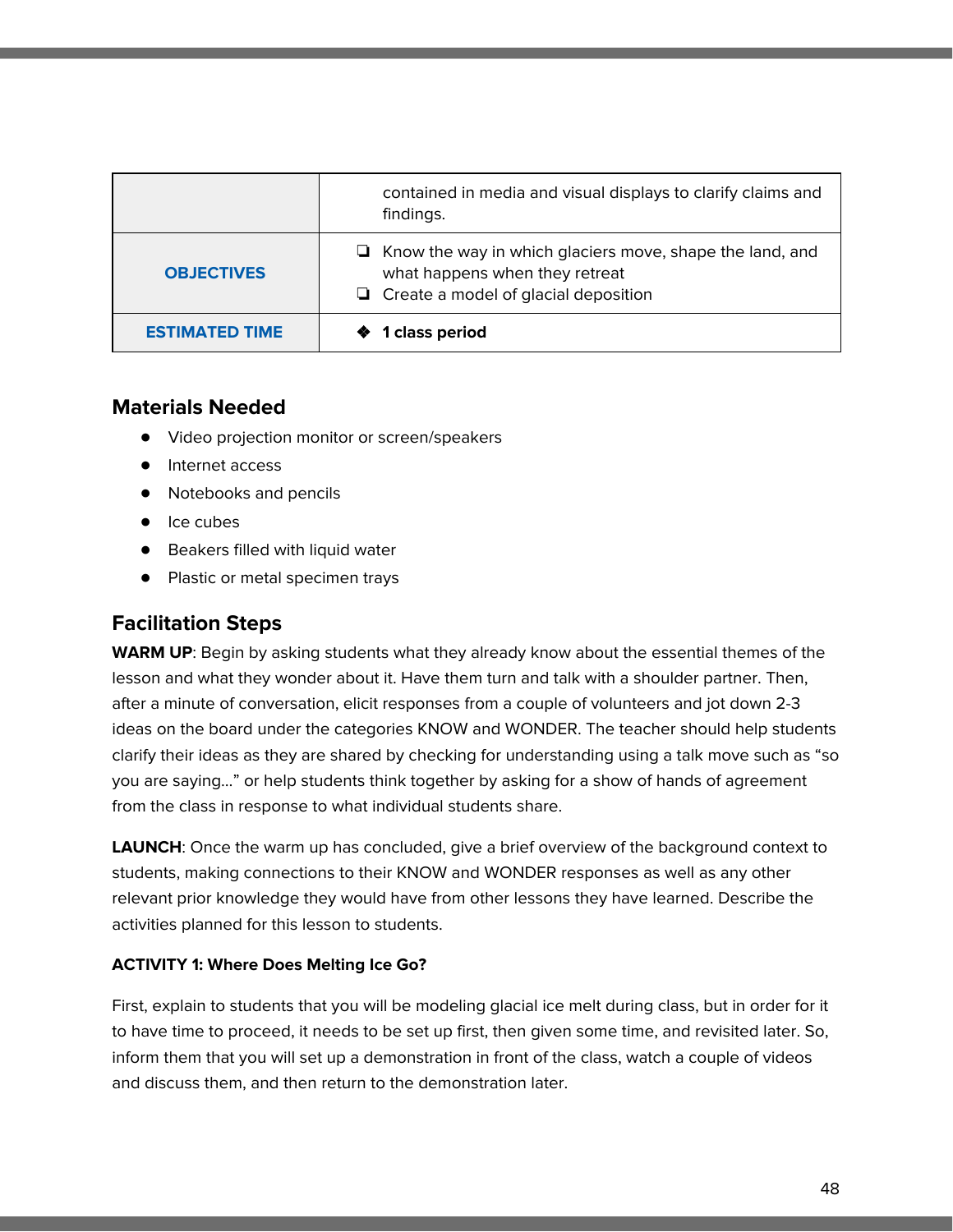Next, set up the demonstration by placing a beaker filled with water and ice to the point that it is as full as possible (ideally, ice should be visible above the plane of the rim of the beaker) inside of a tray. Explain to students that you are modeling the melting of ice that would take place in a glacier. Have them draw a diagram of what they observe at the start of this demonstration and make a prediction about what will happen to the water in the beaker system as the ice melts.

### — After the videos are watched and Activity 2 is completed —

Then, revisit the demonstration and have students make and discuss observations with a partner, diagram what they observe, and comment on whether their prediction is supported or not by the evidence.

Last, have students share and discuss their individual ideas with the entire class and help them make connections between observations and ideas until they understand that the water stays in the beaker system after melting. Have them write a summary statement about what this might imply about glaciers as they melt.

### **ACTIVITY 2: How Glaciers Move and Shape the Landscape**

First, explain to students that they are going to be viewing three videos about glaciers and how glaciers shape the land. These videos will provide some basic information to them and address some of their WONDERS from the warm up. Introduce students to the 4 Notes Summary protocol that they will use after the video is complete, where they write one of each of the following:

- Oooh! (something that was interesting)
- Aaah! (something that was an ah-ha moment)
- Hmmm… (something that left them thinking afterward)
- Huh? (a question they have afterward)

Ask students to give an example of each type of note that they will be making to check for understanding.

Next, show the following videos to the class, asking a couple of students to share their reactions after each video:

- 1. How do [Glaciers](https://video.dptv.org/video/how-do-glaciars-move-4cieb2/) Move from PBS
- 2. Mother Nature in [Charge](https://dptv.pbslearningmedia.org/resource/6c24deee-2a5d-48d9-8408-3b2d357d461b/mother-nature-in-charge-geography-of-devils-lake-basin/) from PBS
- 3. How The Ohio River Was [Formed](https://dptv.pbslearningmedia.org/resource/ket08.sci.ess.earthsys.ohioriver/how-the-ohio-river-was-formed/) from PBS

Then, after the videos ask students to describe in their own words how glaciers shape the land. They can turn and talk with a partner to discuss or write individually and discuss ideas as a whole class.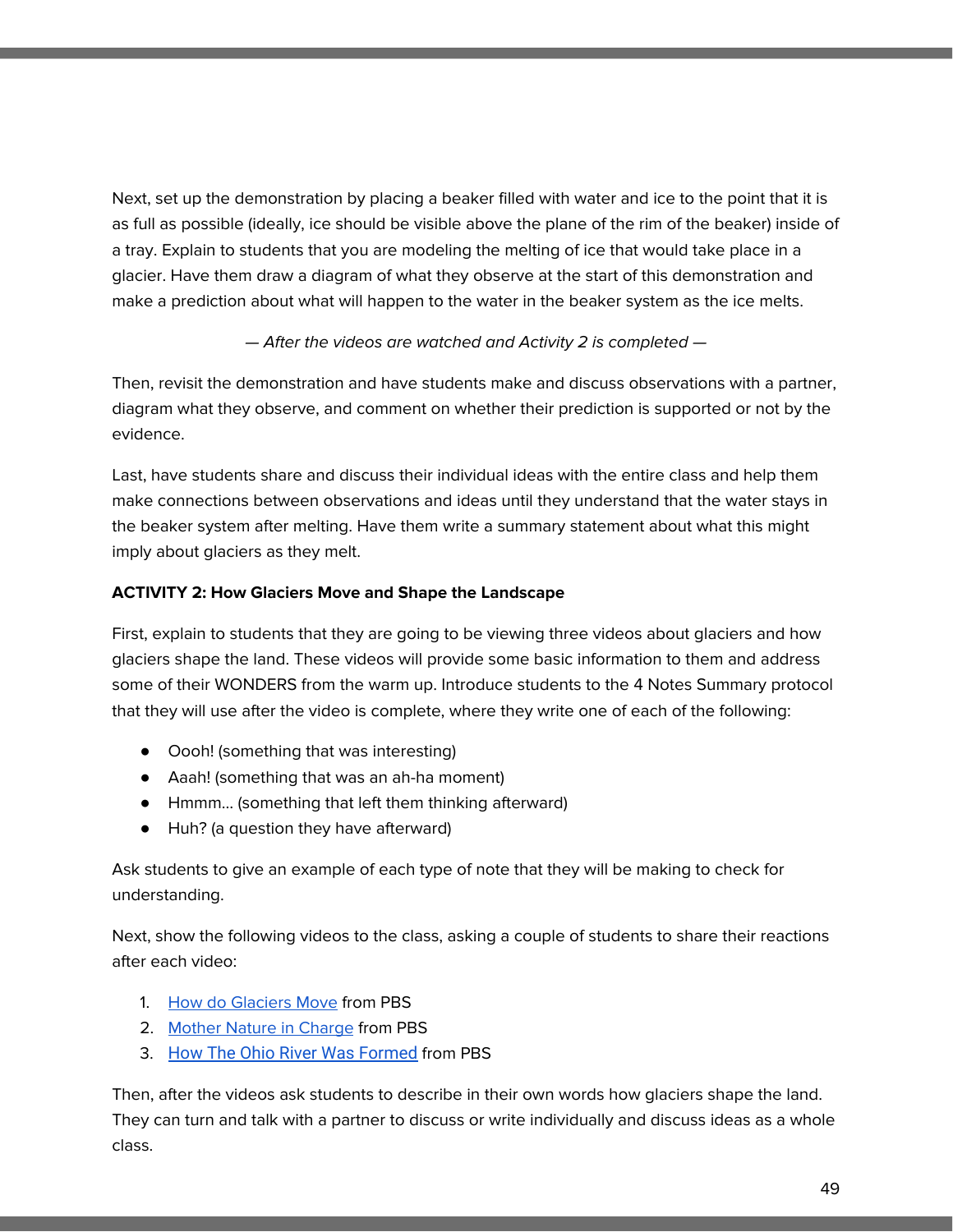Last, after all videos, have students record in their notebooks a 4 Notes Summary about their combined learning from the videos.

#### **ACTIVITY 3 (OPTIONAL): Digital Lab Experiment — Glacial Erosion**

In this extension activity, which can be used as a digital lab experiment in follow up to the lesson activities (possibly on a second day or as learning beyond the school day,) students complete the PhET [Simulation](https://phet.colorado.edu/en/simulation/glaciers) on Glacial Erosion to further explore how glaciers move, change, and shape landforms.

**SYNTHESIS:** Give students individual thinking and writing time in their notebooks to synthesize their learning by jotting down their own reflections using a Word, Phrase, Sentence protocol, with:

- A **word** that they thought was most important from the lesson
- A **phrase** that they would like to remember
- A **sentence** that sums up what they learned in the lesson

After the individual synthesis is complete, students should share their synthesis with a shoulder partner.

**COOL DOWN:** Have students complete a 3, 2, 1 Review protocol for the lesson with a partner, recording in their notebooks or, optionally, on exit ticket slips to submit, the following:

- **3** things that they liked or learned
- **2** things that make more sense now
- **1** question that they were left with

**CLOSURE:** Have one student share a response from each of the categories of the 3, 2, 1 Review. Depending on the available time, the teacher can make connections between the ideas students share and the learning objectives of the lesson, and respond to the question that is shared.

**EXIT TICKET:** Students write an "I used to think..." / "Now I think..." protocol about the demonstration experiment they observed.

## **About the Author**

Gary is an award-winning educator and double cornea transplant recipient who, since having his sight restored, was moved to use his teaching gifts to make science fun for kids. He lives with his family near Detroit and designs learning experiences to inspire children, like his own daughter, to love science. Gary is the 2014 recipient of the Michigan Teacher of the Year honor and author of Science With Scarlett.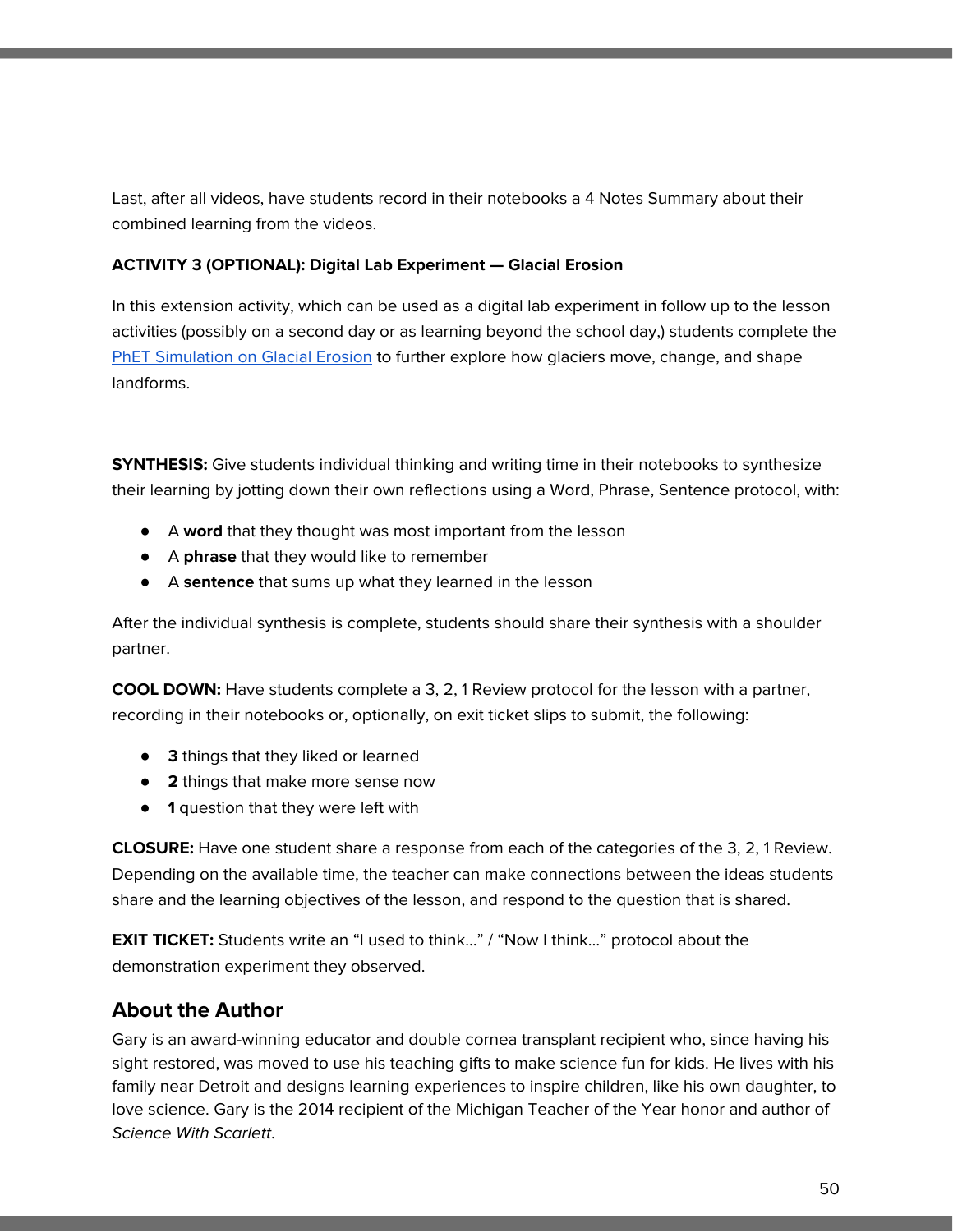# **12. Formation of the Great Lakes**

# **Overview**

The purpose of this lesson is to understand how glacial movement and retreat shaped the Great Lakes landscape.

# Lesson Summary

In this lesson, students will understand the particular impact that glaciers had in forming the Great Lakes by carving out the basin and filling the waterways with ice melt as they retreated over 10,000 years ago.

Students will engage with multimedia content, class discussion, and create a storyboard to tell the progression of events in the formation of the lakes based on background context and prior knowledge of how glaciers move and shape the landscape.

| <b>ESSENTIAL THEMES</b>                            | Glacier movement and retreat shaped the Great Lakes<br>landscape                                                                                                                                                                                                                                                                                                                                                                                                                                                                                                                                                                                                                                                                                                                                                                                                                                                                                                                                                            |
|----------------------------------------------------|-----------------------------------------------------------------------------------------------------------------------------------------------------------------------------------------------------------------------------------------------------------------------------------------------------------------------------------------------------------------------------------------------------------------------------------------------------------------------------------------------------------------------------------------------------------------------------------------------------------------------------------------------------------------------------------------------------------------------------------------------------------------------------------------------------------------------------------------------------------------------------------------------------------------------------------------------------------------------------------------------------------------------------|
| <b>NEXT GENERATION</b><br><b>SCIENCE STANDARDS</b> | → MS-ESS2-2: Construct an explanation based on evidence<br>for how geoscience processes have changed Earth's<br>surface at varying time and spatial scales.<br>→ HS-ESS2.A.4: The geological record shows that changes to<br>global and regional climate can be caused by interactions<br>among changes in the sun's energy output or Earth's orbit,<br>tectonic events, ocean circulation, volcanic activity, glaciers,<br>vegetation, and human activities. These changes can occur<br>on a variety of time scales from sudden (e.g., volcanic ash<br>clouds) to intermediate (ice ages) to very long-term tectonic<br>cycles.<br>$\rightarrow$ SEP8: Integrate qualitative and/or quantitative scientific<br>and/or technical information in written text with that<br>contained in media and visual displays to clarify claims and<br>findings.<br>→ MS-ESS3.A.1: Describe and graph the amounts of saltwater<br>and fresh water in various reservoirs to provide evidence<br>about the distribution of water on Earth. |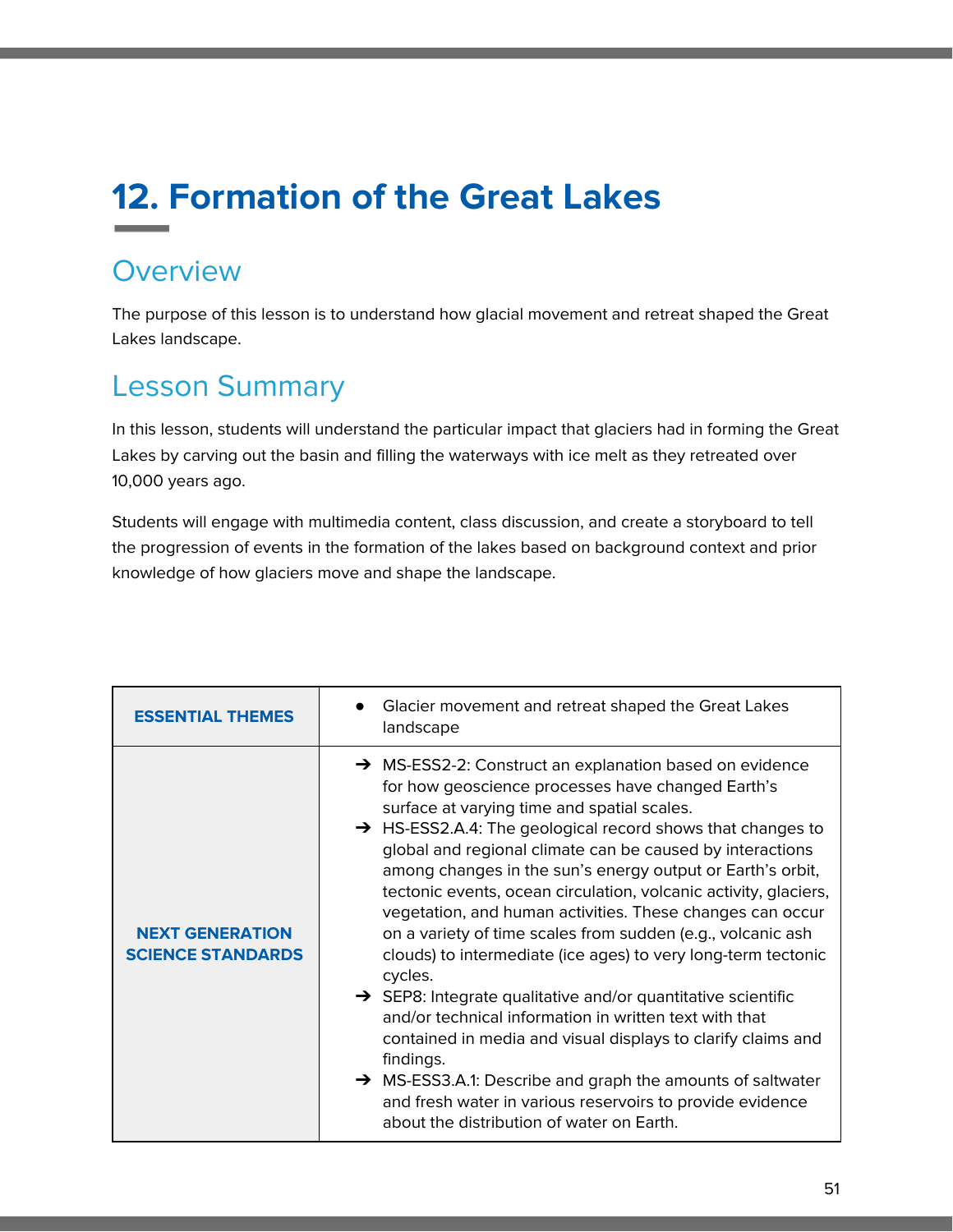|                   | $\rightarrow$ MS-ESS3-1 Construct a scientific explanation based on<br>evidence for how the uneven distribution of Earth's mineral,<br>energy, and groundwater resources are the result of past<br>and current geoscience processes.<br>$\rightarrow$ SEP4: Analyze and interpret data to provide evidence for<br>phenomena. |
|-------------------|------------------------------------------------------------------------------------------------------------------------------------------------------------------------------------------------------------------------------------------------------------------------------------------------------------------------------|
| <b>OBJECTIVES</b> | $\Box$ Know the events that led to the formation of the Great<br>Lakes<br>$\Box$ Understand the evidence for glacial formation of the Great<br>Lakes<br>$\Box$ Create a visual representation of the events in the formation<br>of the Great Lakes                                                                           |
| ESTIMATED         | 1-2 class periods                                                                                                                                                                                                                                                                                                            |

### **Materials Needed**

- **●** Video projection monitor or screen/speakers
- Internet access
- Notebooks and pencils
- Computers, laptops or tablets

## **Facilitation Steps**

**WARM UP**: Begin by asking students what they already know about the essential themes of the lesson and what they wonder about it. Have them turn and talk with a shoulder partner. Then, after a minute of conversation, elicit responses from a couple of volunteers and jot down 2-3 ideas on the board under the categories KNOW and WONDER. The teacher should help students clarify their ideas as they are shared by checking for understanding using a talk move such as "so you are saying…" or help students think together by asking for a show of hands of agreement from the class in response to what individual students share.

**LAUNCH**: Once the warm up has concluded, give a brief overview of the background context to students, making connections to their KNOW and WONDER responses as well as any other relevant prior knowledge they would have from other lessons they have learned. Describe the activities planned for this lesson to students.

### **ACTIVITY 1: The Big Picture of Great Lakes Formation**

First, explain to students that they are going to be viewing a video about the glacial formation of Lake Erie. This video will help them make connections between their knowledge of glaciers and the formation of the Great Lakes, as well as address some of their WONDERS from the warm up.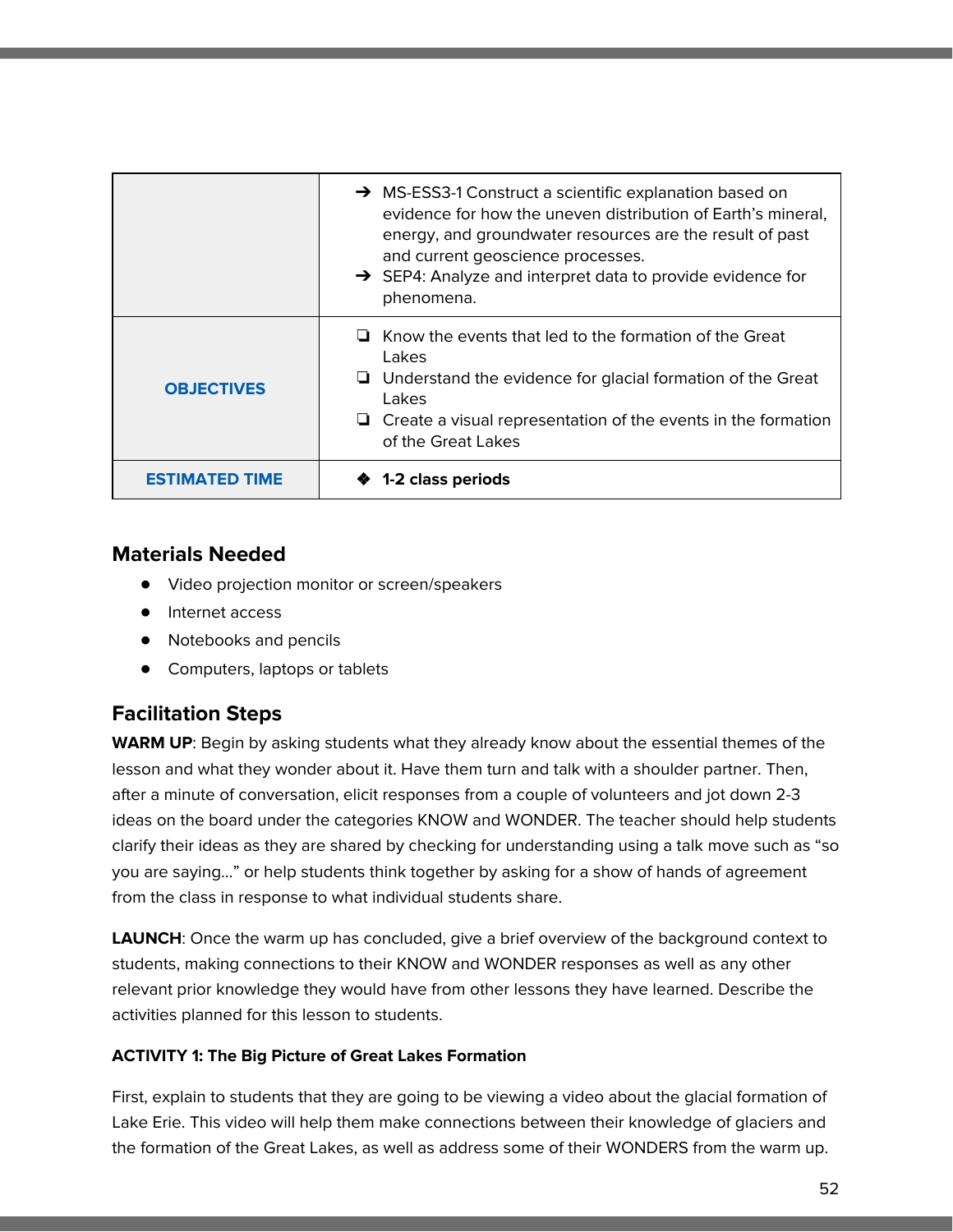Introduce students to the 4 Notes Summary protocol that they will use after the videos are complete, where they write one of each of the following:

- Oooh! (something that was interesting)
- Aaah! (something that was an ah-ha moment)
- Hmmm… (something that left them thinking afterward)
- Huh? (a question they have afterward)

Ask students to give an example of each type of note that they will be making to check for understanding.

Next, show the video Lake Erie: From [Glacier](https://www.pbs.org/video/wptd-our-ohio-glaciers-great-lake/) to Great Lake PBS to the whole class. After the video ask a couple of students to share reactions to the video.

Then, ask students to turn and talk with a partner in response to the following prompt: "How do you think glacial formation compared when glaciers formed the other four of the Great Lakes?"

Last, after the video and discussion, have students record in their notebooks a 4 Notes Summary about their combined learning from the two activities.

### **ACTIVITY 2: What Does Bathymetry Data Tell Us About the Formation of the Great Lakes?**

First, review with students some background context about glaciation to set the stage for the lesson. This [summary](http://techalive.mtu.edu/meec/module08/GreatLakesPastandPresent.htm) from Michigan Tech provides a good summary of the key highlights. Display the webpage and have a student read the summary aloud to the whole class as everyone reads along and examines the images.

Next, inform students that they are going to analyze lake bed measurements, known as bathymetry data, for each lake and use that to appreciate the exact shapes that glaciers carved out for each of the Great Lakes as they moved.

Then, give students time to review the [bathymetry](https://www.ngdc.noaa.gov/mgg/greatlakes/greatlakes.html) data for each of the Great Lakes.

Last, have them jot down the largest depth of each lake in a summary table from the data.

### **ACTIVITY 3: Wisconsin Sea Grant Article, Discussion and Storyboard**

First, distribute copies of, or direct students to view online, the article **How They Were [Made](https://www.seagrant.wisc.edu/resources/the-formation-of-the-great-lakes/how-they-were-made/) from** the Wisconsin Sea Grant and give them time to read the article individually and annotate the article as they read to take notes about it.

**Teaching Tip: During this lesson, have students focus only on the first two paragraphs of the article, which directly speak to the formation of the lakes,**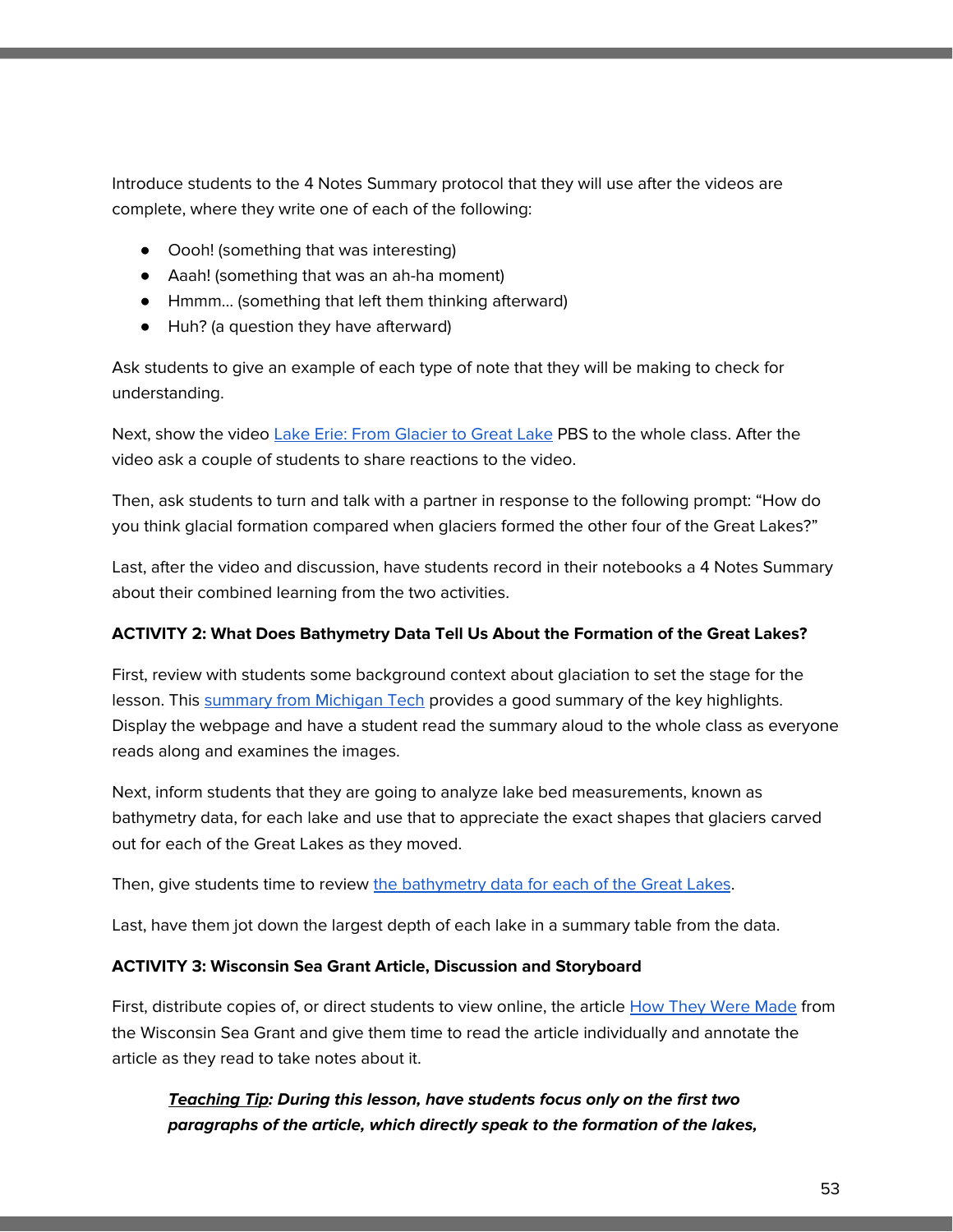### **and save the rest of the article for a separate lesson about the modern significance of the lakes.**

Next, discuss the article with the whole class, beginning by asking them what were some of the annotations they made as they read.

Then, help students to make connections between this article and what they've been learning about glaciation and the formation of the Great Lakes.

Last, ask them how they could use the information in this article to make a storyboard to show the key events and timeline in the formation of the Great Lakes. Give them time to map out the major events of the formation of the Great Lakes in four main process "steps," using a first-next-then-last framework to storyboard. Have students share their storyboards with a partner and discuss them, before asking 1-2 students to share their storyboards with the whole class.

**SYNTHESIS:** Give students individual thinking and writing time in their notebooks to synthesize their learning by jotting down their own reflections using a Word, Phrase, Sentence protocol, with:

- A **word** that they thought was most important from the lesson
- A **phrase** that they would like to remember
- A **sentence** that sums up what they learned in the lesson

After the individual synthesis is complete, students should share their synthesis with a shoulder partner.

**COOL DOWN:** Have students complete a 3, 2, 1 Review protocol for the lesson with a partner, recording in their notebooks or, optionally, on exit ticket slips to submit, the following:

- **3** things that they liked or learned
- **2** things that make more sense now
- **1** question that they were left with

**CLOSURE:** Have one student share a response from each of the categories of the 3, 2, 1 Review. Depending on the available time, the teacher can make connections between the ideas students share and the learning objectives of the lesson, and respond to the question that is shared.

**EXIT TICKET:** Students submit their storyboards for the formation of the Great Lakes.

## **About the Author**

Gary is an award-winning educator and double cornea transplant recipient who, since having his sight restored, was moved to use his teaching gifts to make science fun for kids. He lives with his family near Detroit and designs learning experiences to inspire children, like his own daughter, to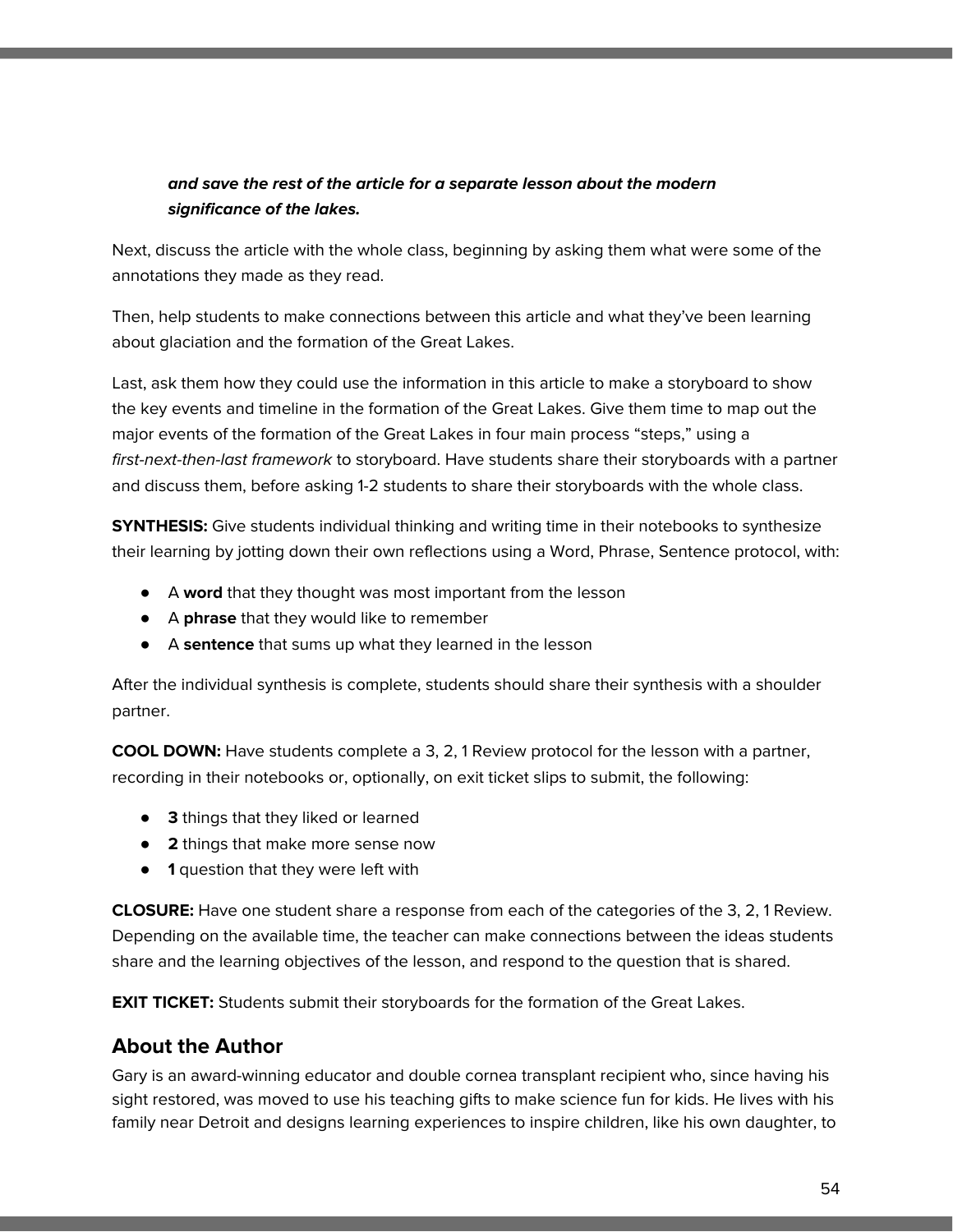love science. Gary is the 2014 recipient of the Michigan Teacher of the Year honor and author of Science With Scarlett.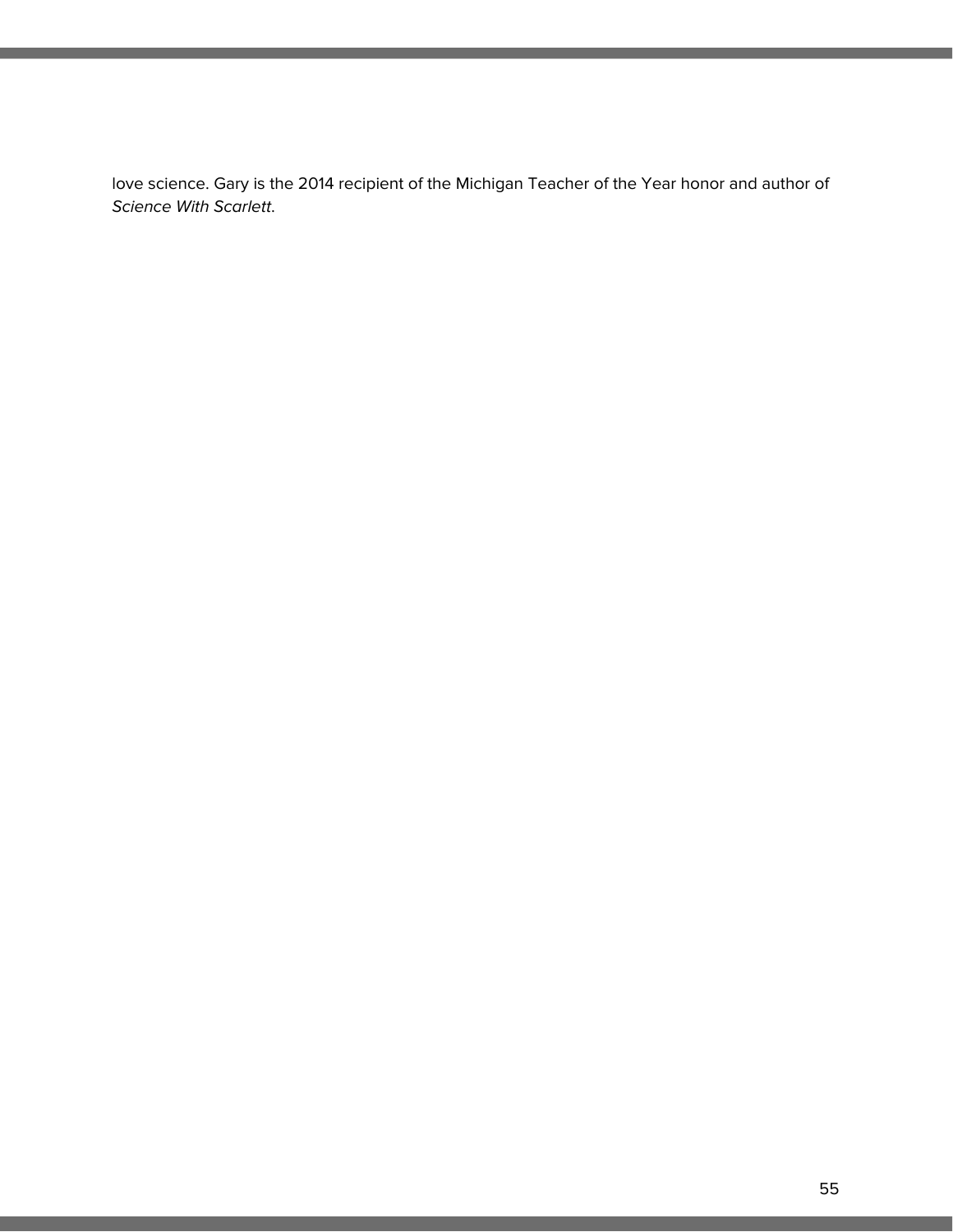# **13. Historic Significance of the Lakes**

# **Overview**

The purpose of this lesson is to understand some of the significant contributions and historical legacies the Great Lakes have been part of over time in North America.

# Lesson Summary

In this lesson, students will be introduced to the ways in which people encounter the Great Lakes as they explore some of the history of the Great Lakes, including how local people groups regard the waters, how New World explorers from Europe traveled the Great Lakes waterways, and how the Great Lakes are a source of commercial transport.

While there are numerous historically significant events tied to the Great Lakes waterways, a few representative categories are the focus of this lesson. Students will engage with multimedia content and apply their learning to create infocards about the historical significance of the Great Lakes.

The background context needed for this lesson is the geographic features and the locations of the main waterway elements of the Great Lakes.

This lesson should be spread out over two class periods. \*Complete the WARM UP and LAUNCH steps on the first day only and complete the SYNTHESIS, COOL DOWN, and CLOSURE on day two only. On each day, the same exit ticket should be given to all students.

| <b>ESSENTIAL THEMES</b>                            | • The Great Lakes are a region of historic significance                                                                                                                                                                                                                                                                                                                                                                                                                                                                                                                      |
|----------------------------------------------------|------------------------------------------------------------------------------------------------------------------------------------------------------------------------------------------------------------------------------------------------------------------------------------------------------------------------------------------------------------------------------------------------------------------------------------------------------------------------------------------------------------------------------------------------------------------------------|
| <b>NEXT GENERATION</b><br><b>SCIENCE STANDARDS</b> | $\rightarrow$ SEP8: Integrate qualitative and/or quantitative scientific<br>and/or technical information in written text with that<br>contained in media and visual displays to clarify claims and<br>findings.<br>→ MS-ESS3.A.1 Humans depend on Earth's land, ocean,<br>atmosphere, and biosphere for many different resources.<br>Minerals, fresh water, and biosphere resources are limited,<br>and many are not renewable or replaceable over human<br>lifetimes. These resources are distributed unevenly around<br>the planet as a result of past geologic processes. |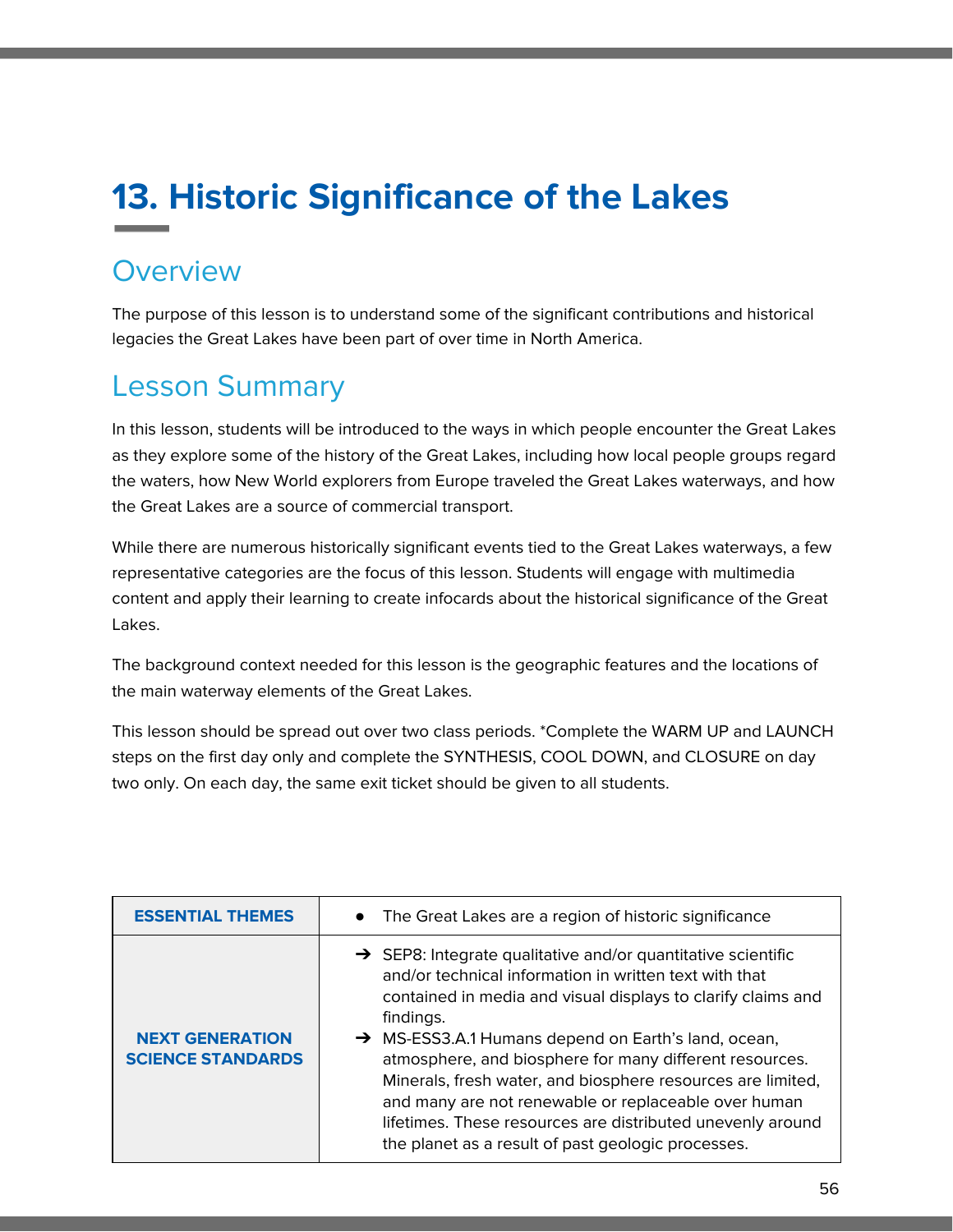|                       | $\rightarrow$ SEP4: Analyze and interpret data to provide evidence for<br>phenomena.                                                                                                                                                                                                                  |
|-----------------------|-------------------------------------------------------------------------------------------------------------------------------------------------------------------------------------------------------------------------------------------------------------------------------------------------------|
| <b>OBJECTIVES</b>     | $\Box$ Know historically significant events associated with the<br>Great Lakes<br>$\Box$ Understand the perspective of people groups about the<br>waterways in the Great Lakes as culturally significant<br>$\Box$ Summarize key facts about the historical significance of the<br><b>Great Lakes</b> |
| <b>ESTIMATED TIME</b> | 2 class periods                                                                                                                                                                                                                                                                                       |

### **Materials Needed**

- **●** Video projection monitor or screen/speakers
- Internet access
- Notebooks and pencils
- Computers, laptops or tablets with access to Quizlet.com or the Quizlet app

## **Facilitation Steps**

**WARM UP**: Begin by asking students what they already know about the essential themes of the lesson and what they wonder about it. Have them turn and talk with a shoulder partner. Then, after a minute of conversation, elicit responses from a couple of volunteers and jot down 2-3 ideas on the board under the categories KNOW and WONDER. The teacher should help students clarify their ideas as they are shared by checking for understanding using a talk move such as "so you are saying…" or help students think together by asking for a show of hands of agreement from the class in response to what individual students share.

**LAUNCH**: Once the warm up has concluded, give a brief overview of the background context to students, making connections to their KNOW and WONDER responses as well as any other relevant prior knowledge they would have from other lessons they have learned. Describe the activities planned for this lesson to students.

### **ACTIVITY 1: The Seven Generation River**

First, explain to students that they are going to be viewing a documentary about a small band of Native Americans nestled into the southwest corner of the Great Lakes called the Pokagon. This video will provide some basic information to them and address some of their WONDERS from the warm up. Introduce students to the 4 Notes Summary protocol that they will use after the video is complete, where they write one of each of the following: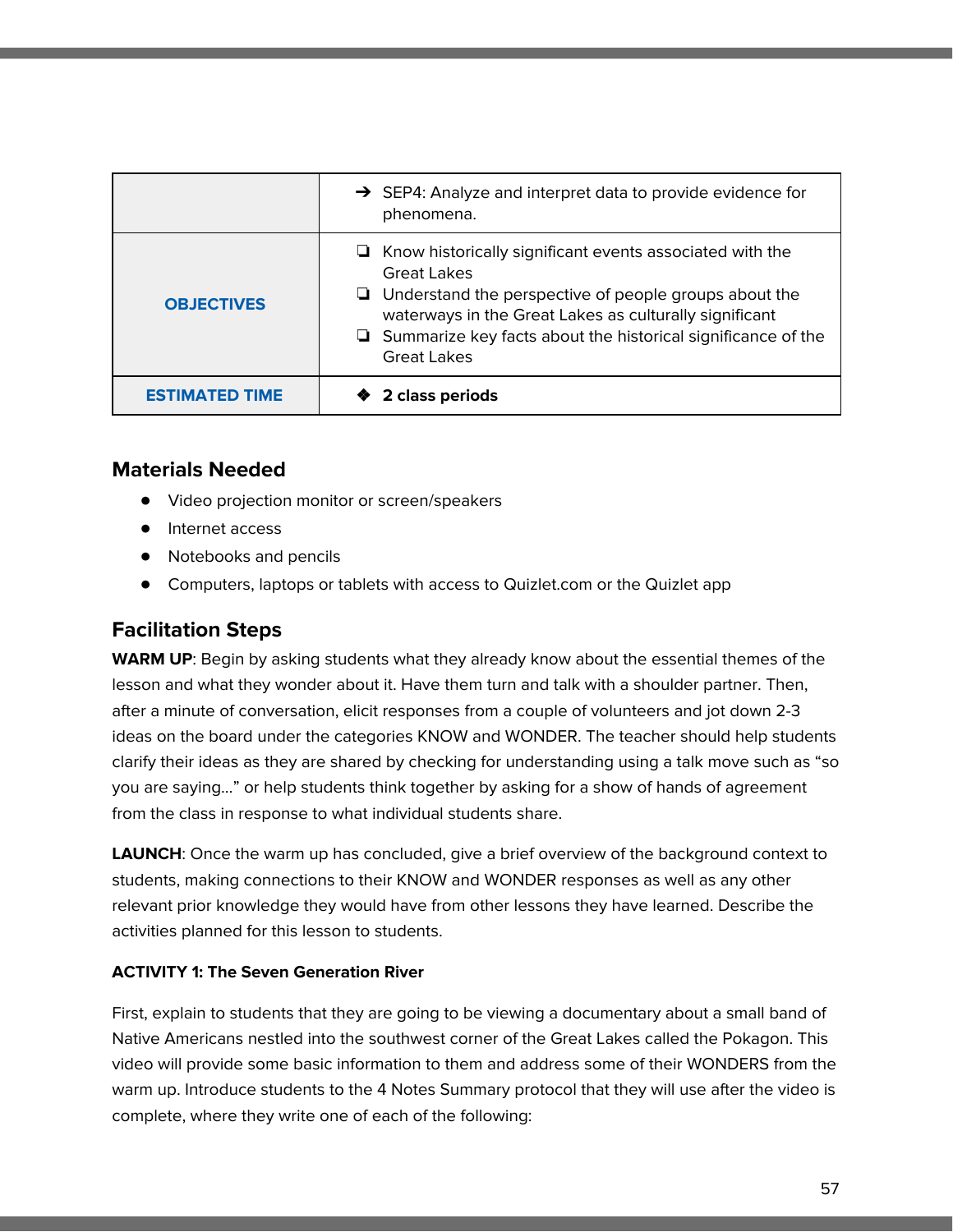- Oooh! (something that was interesting)
- Aaah! (something that was an ah-ha moment)
- Hmmm… (something that left them thinking afterward)
- Huh? (a question they have afterward)

Ask students to give an example of each type of note that they will be making to check for understanding.

Next, show the video 7 [Generation](https://dptv.pbslearningmedia.org/resource/4c67c4f0-c133-48c5-bf8f-470f1478b112/the-seven-generation-river-great-lakes-now/) River Great Lakes Now to the whole class. Pause the video about every 8 minutes, at a natural pausing point, and ask for one or two students to respond to the prompt: "what do we notice is going on here?" Then play the video and continue the next segment.

Then, after the video, have students record in their notebooks a 4 Notes Summary.

Last, have students form a group of four to discuss their takeaways from the video using the Conversation Roundtable protocol. In this protocol, students take turns sharing what they wrote for their individual responses to the 4 Notes Summary with their group while each student writes down what they heard the speaker say. Then, each student writes their own "sum it up" statement of their group members' responses. After the Conversation Roundtable, have a whole-class share out. Choose a few students to each share their summaries from their group discussion aloud with the whole class. After each, ask students to raise hands if what was just shared matches something that came up in their group discussion as well.

### **ACTIVITY 2: Learning Station Rotation — Historical Significance**

#### Station 1: Explorers Through the Great Lakes

Task: Describe what each explorer had in common between them in terms of how they encountered Great Lakes.

Learning resources to explore:

- Watch the video about Samuel de [Champlain](https://dptv.pbslearningmedia.org/resource/champlain-pbs-explorers/champlain-pbs-explorers/) from PBS
- Watch the video about Louis Jolliet & Jacques [Marquette](https://dptv.pbslearningmedia.org/resource/af74d68c-5a82-401e-b4e1-f431827b547b/louis-jolliet-jacques-marquette-pbs-world-explorers/) from PBS
- Watch the video about [René-Robert](https://dptv.pbslearningmedia.org/resource/de-la-salle-pbs-world-explorers/de-la-salle-pbs-world-explorers/) Cavelier de La Salle from PBS

#### Station 2: Map Out Water Flow Through the Great Lakes

Task: Explain why the Great Lakes had an important role to play in Midwest fur trading. Learning resources to explore: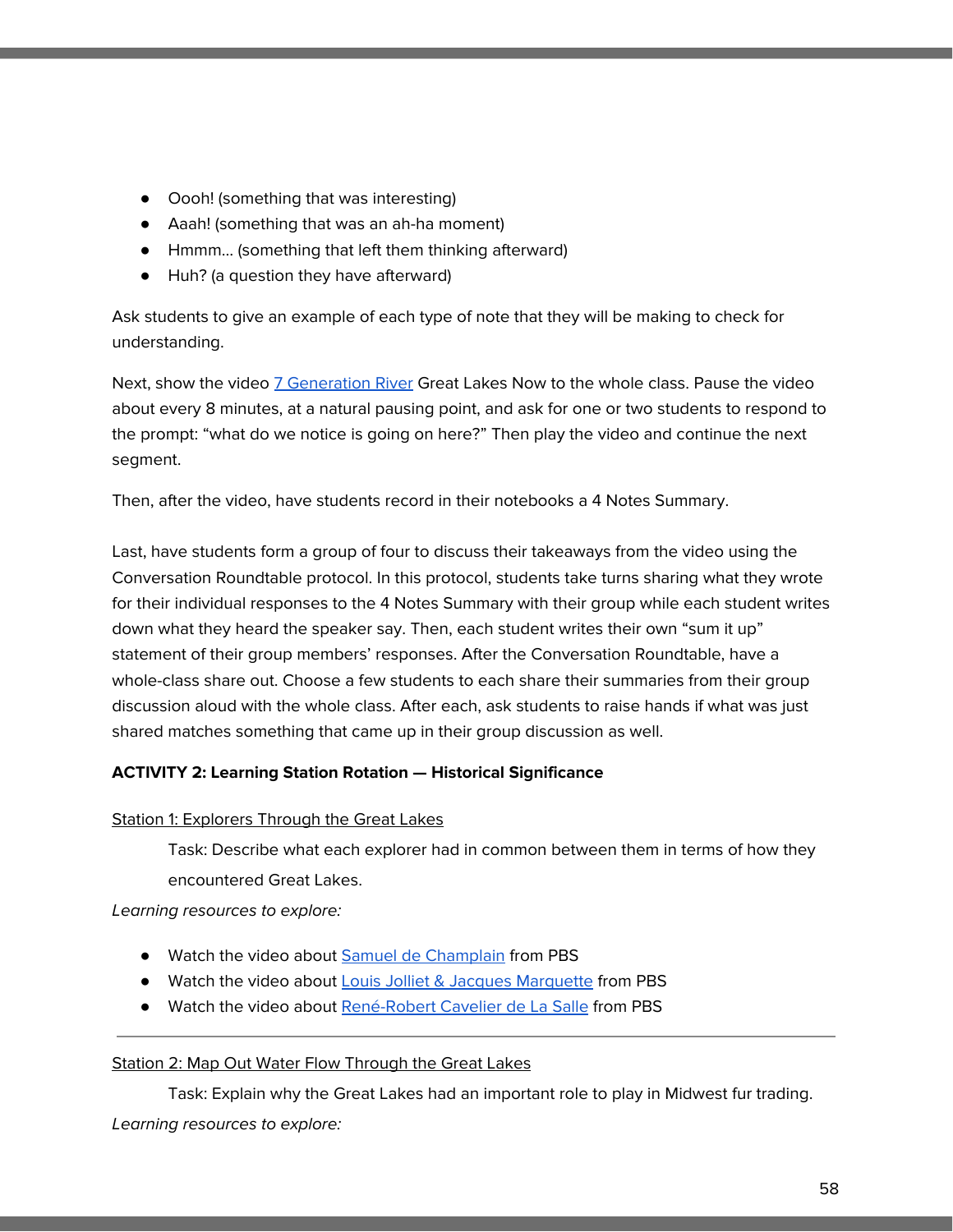**.** Investigate how the Great Lakes played a role in **Fur Trading With [Midwest](http://publications.newberry.org/indiansofthemidwest/people-places-time/eras/fur-trade/) Native [Americans](http://publications.newberry.org/indiansofthemidwest/people-places-time/eras/fur-trade/)** 

#### **Station 3: Maritime History**

Task: List the regions of the Great Lakes where estuaries are most and least likely to be found and explain the evidence and reasoning behind your claims.

Learning resources to explore:

**•** Explore the [Maritime](http://www.maritimehistoryofthegreatlakes.ca/) History of the Great Lakes

### **ACTIVITY 3: Did You Know? Fact Cards**

In this activity, students will integrate learning from the prior activities in this lesson to create a flashcard set on Quizlet of Did You Know? facts about the historical significance of the Great Lakes.

First, have students decide what facts they will make into Did You Know? cards and list them out in their notebooks.

Next, have students create a Quizlet flashcard set of their Did You Know? Cards.

Then, have students share their Quizlet sets with the teacher.

Last, have students test out their Quizlet flashcard sets with a partner, by trading and quizzing themselves on their partner's set of Did You Know? cards.

**SYNTHESIS:** Give students individual thinking and writing time in their notebooks to synthesize their learning by jotting down their own reflections using a Word, Phrase, Sentence protocol, with:

- A **word** that they thought was most important from the lesson
- A **phrase** that they would like to remember
- A **sentence** that sums up what they learned in the lesson

After the individual synthesis is complete, students should share their synthesis with a shoulder partner.

**COOL DOWN:** Have students complete a 3, 2, 1 Review protocol for the lesson with a partner, recording in their notebooks or, optionally, on exit ticket slips to submit, the following:

- **3** things that they liked or learned
- **2** things that make more sense now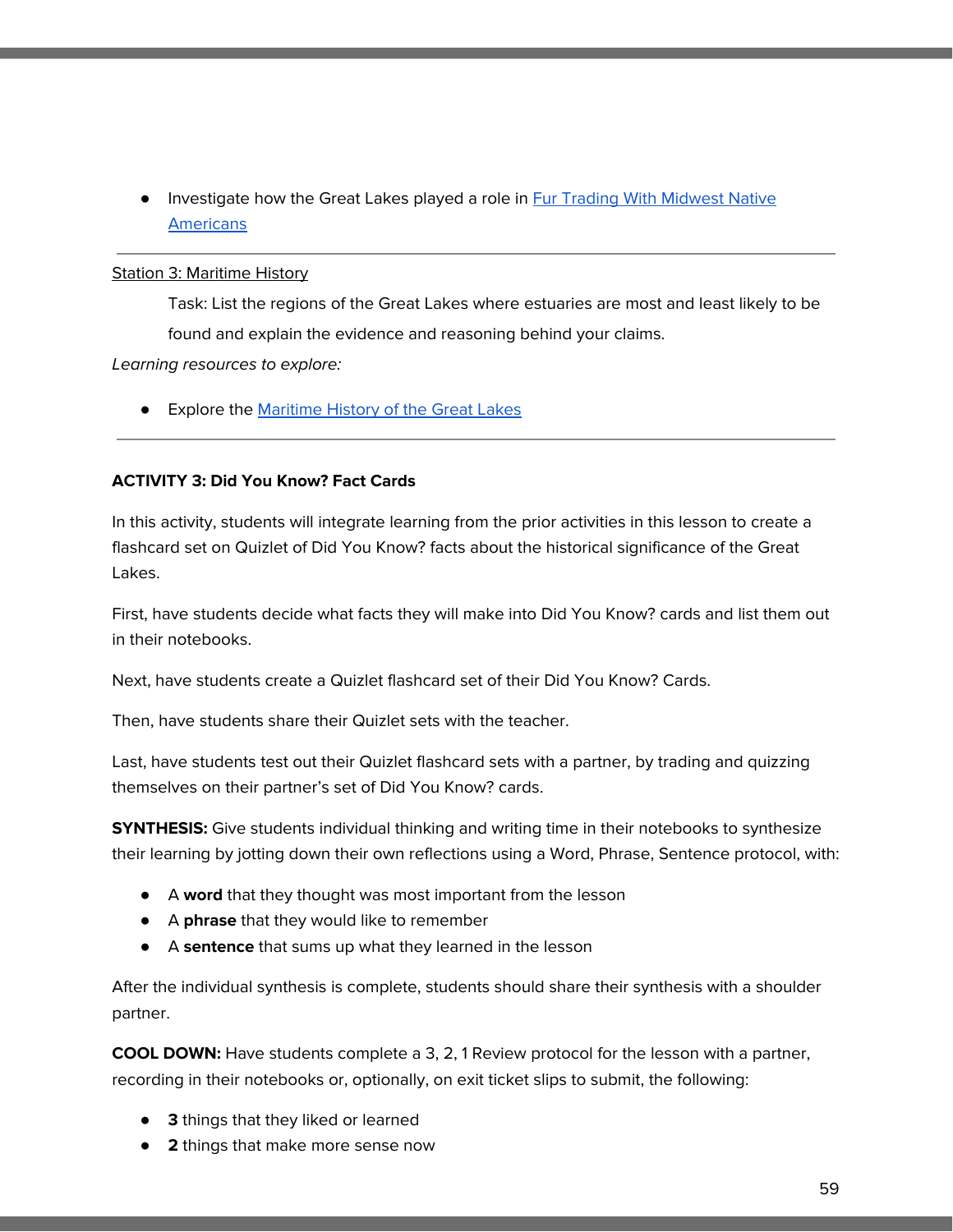● **1** question that they were left with

**CLOSURE:** Have one student share a response from each of the categories of the 3, 2, 1 Review. Depending on the available time, the teacher can make connections between the ideas students share and the learning objectives of the lesson, and respond to the question that is shared.

**EXIT TICKET:** Students write one thing they were left wondering at the end of class.

## **About the Author**

Gary is an award-winning educator and double cornea transplant recipient who, since having his sight restored, was moved to use his teaching gifts to make science fun for kids. He lives with his family near Detroit and designs learning experiences to inspire children, like his own daughter, to love science. Gary is the 2014 recipient of the Michigan Teacher of the Year honor and author of Science With Scarlett.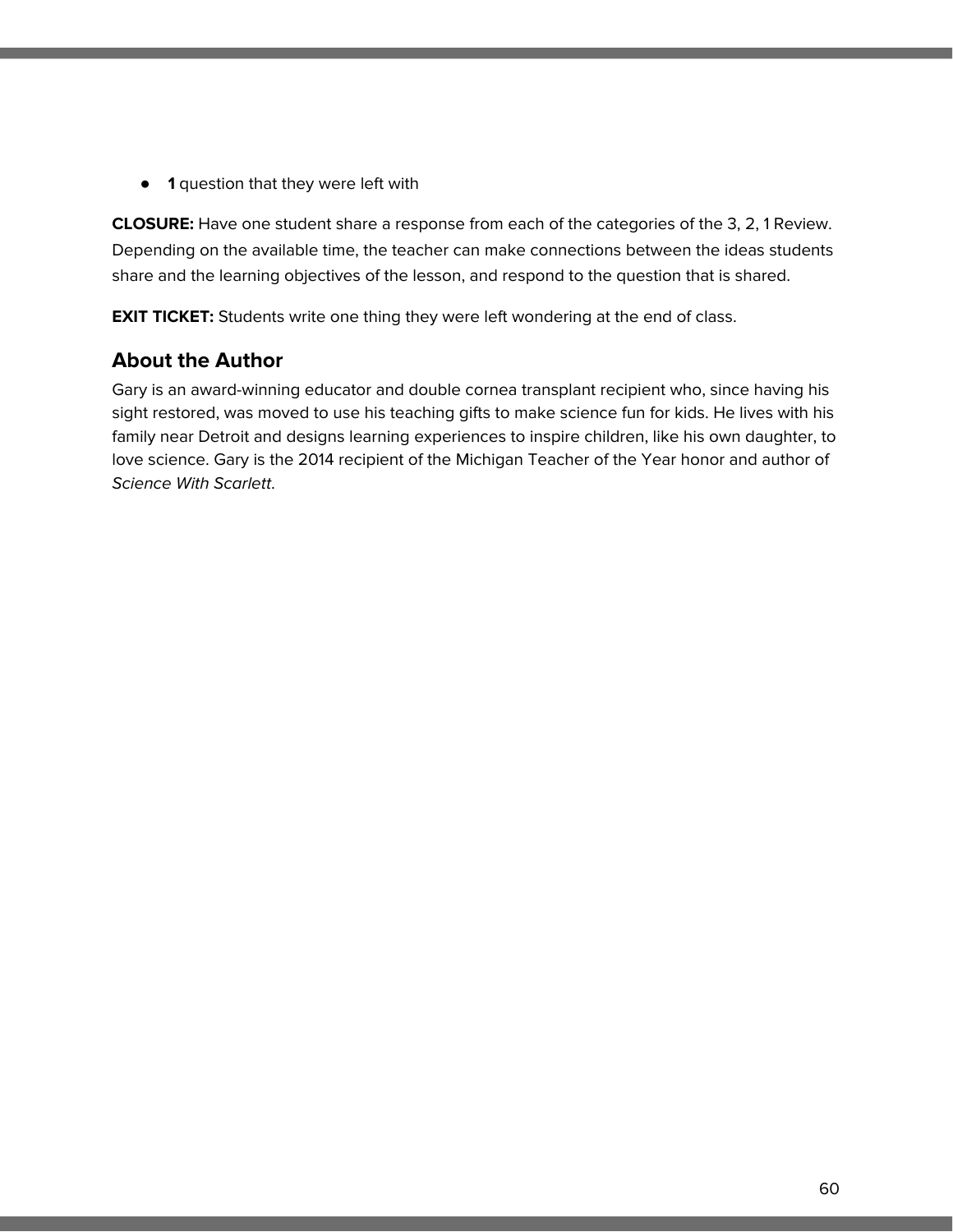# **14. How Fresh Are the Great Lakes?**

# **Overview**

The purpose of this lesson is to realize the historic significance of the Great Lakes as a major source of freshwater and the importance of maintaining and sustaining the supply of freshwater.

# Lesson Summary

In this lesson, students will continue examining the historic significance of the Great Lakes by focusing on one of the key ways that people encounter the Great Lakes—as a source of freshwater.

Students will connect with the importance of freshwater through a hands-on activity and learn about the Great Lakes as a source of freshwater.

This lesson includes a lab experiment and should be spread out over two class periods. \*Complete the WARM UP and LAUNCH steps on the first day only and complete the SYNTHESIS, COOL DOWN, and CLOSURE on day two only. On each day, the same exit ticket should be given to all students.

| <b>ESSENTIAL THEMES</b>                            | The Great Lakes are a major source of freshwater<br>$\bullet$                                                                                                                                                                                                                                                                                                                                                                                                                                                                                                                                                                                                                                               |
|----------------------------------------------------|-------------------------------------------------------------------------------------------------------------------------------------------------------------------------------------------------------------------------------------------------------------------------------------------------------------------------------------------------------------------------------------------------------------------------------------------------------------------------------------------------------------------------------------------------------------------------------------------------------------------------------------------------------------------------------------------------------------|
| <b>NEXT GENERATION</b><br><b>SCIENCE STANDARDS</b> | $\rightarrow$ SEP8: Integrate qualitative and/or quantitative scientific<br>and/or technical information in written text with that<br>contained in media and visual displays to clarify claims and<br>findings.<br>→ MS-ESS3.A.1: Describe and graph the amounts of saltwater<br>and fresh water in various reservoirs to provide evidence<br>about the distribution of water on Earth.<br>→ MS-ESS3-1 Construct a scientific explanation based on<br>evidence for how the uneven distribution of Earth's mineral,<br>energy, and groundwater resources are the result of past<br>and current geoscience processes.<br>$\rightarrow$ SEP4: Analyze and interpret data to provide evidence for<br>phenomena. |
| <b>OBJECTIVES</b>                                  | Know where freshwater comes from and how it gets there                                                                                                                                                                                                                                                                                                                                                                                                                                                                                                                                                                                                                                                      |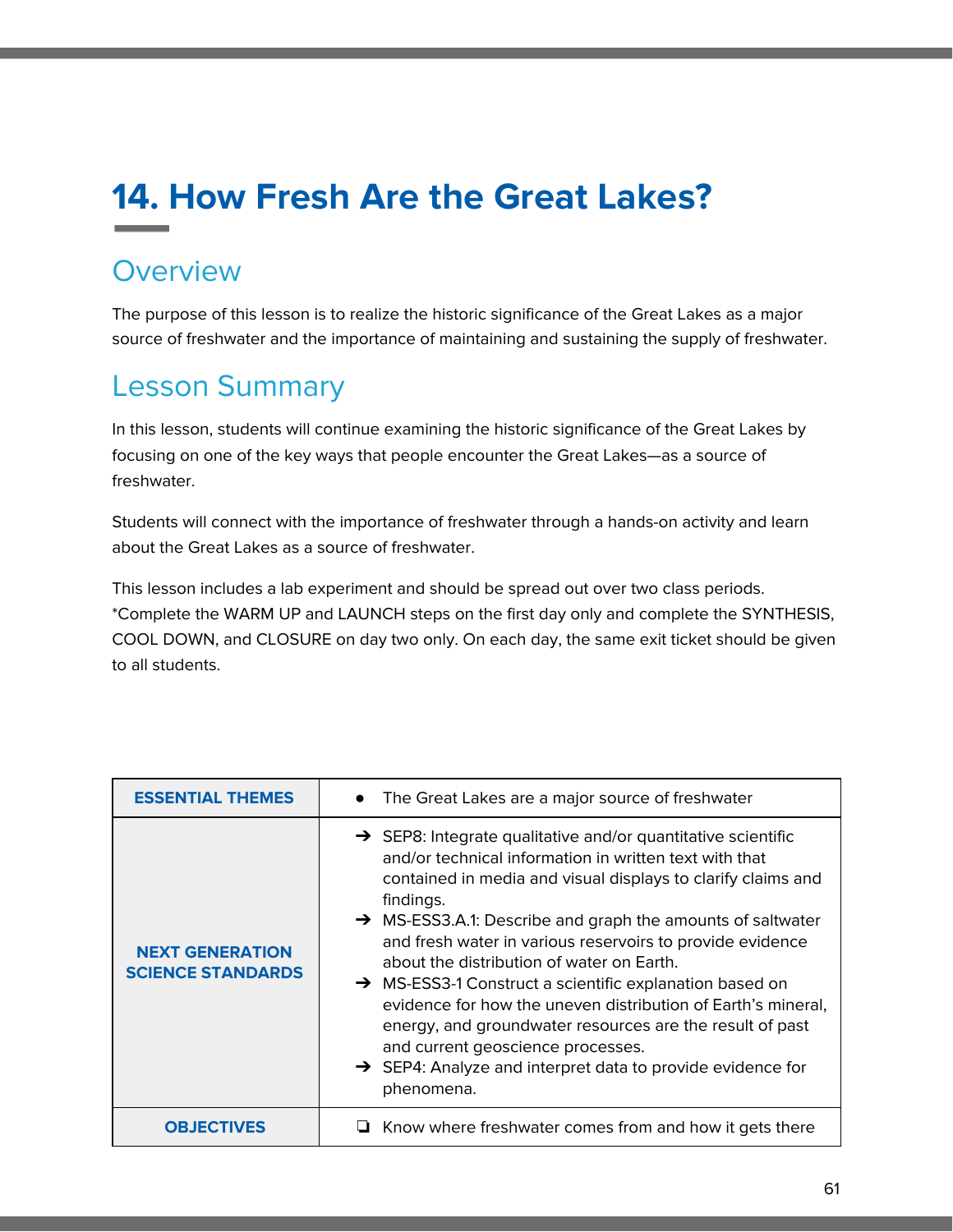|                       | $\Box$ Understand the importance of protecting freshwater<br>resources<br>$\Box$ Identify contemporary issues that threaten freshwater<br>resources |
|-----------------------|-----------------------------------------------------------------------------------------------------------------------------------------------------|
| <b>ESTIMATED TIME</b> | ♦ 2 class periods                                                                                                                                   |

### **Materials Needed**

- Video projection monitor or screen/speakers
- Internet access
- Notebooks and pencils
- Computers, laptops or tablets
- Chart paper or dry erase boards and markers
- 500mL Beakers
- Glass stirring rods
- Scoopulas
- Filter paper
- Oil (e.g., inedible oil, such as motor oil)
- Small pieces of trash
- Travel size bottles of personal care products (shampoo, conditioner, lotion, etc.)
- Heat source (e.g., hot plate or open-flame burner)
- Iron filings
- Magnets
- Peppercorns or poppy seeds
- Sand
- Funnel
- Filter paper
- Sodium Chloride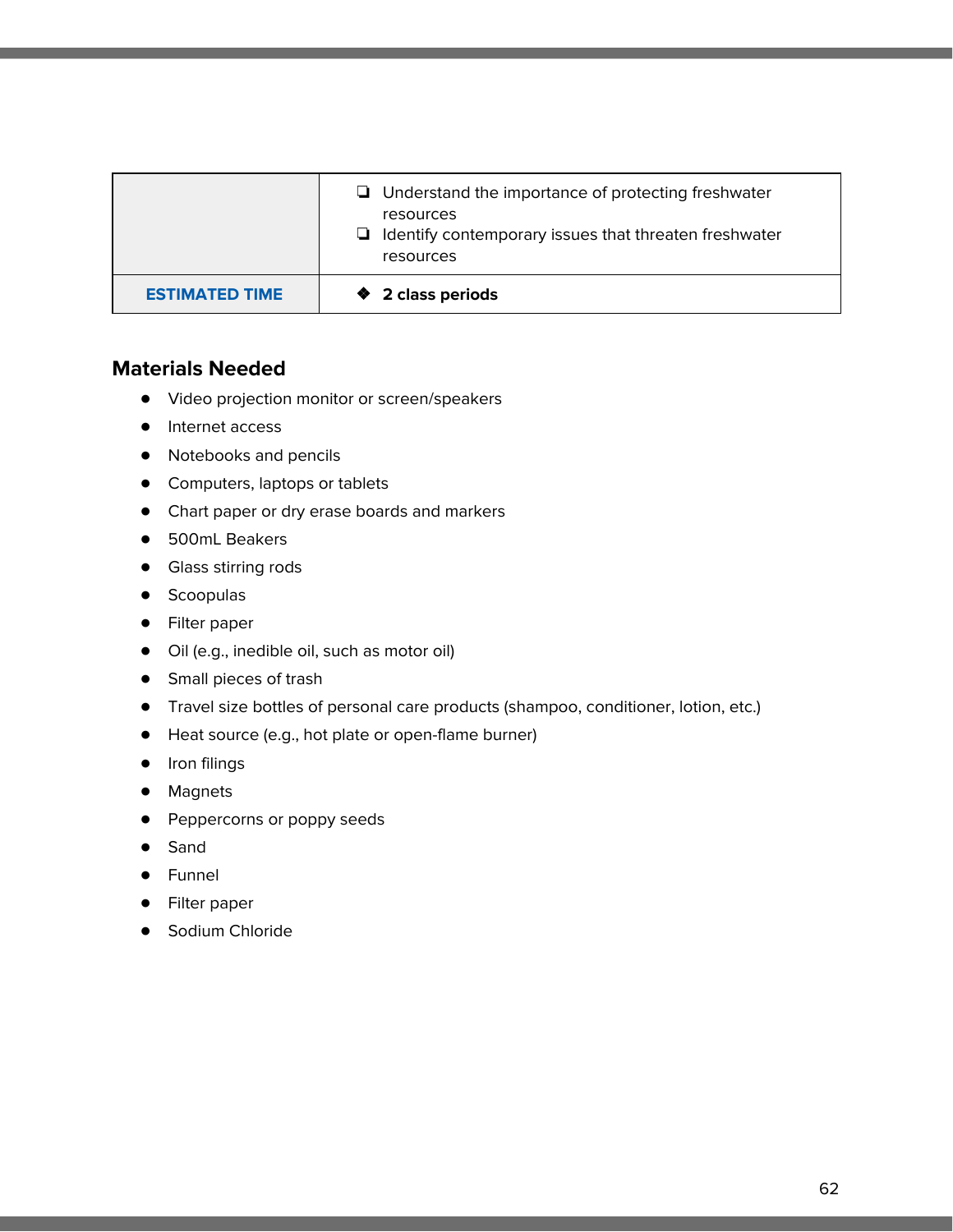### **Facilitation Steps**

**WARM UP**: Begin by asking students what they already know about the essential themes of the lesson and what they wonder about it. Have them turn and talk with a shoulder partner. Then, after a minute of conversation, elicit responses from a couple of volunteers and jot down 2-3 ideas on the board under the categories KNOW and WONDER. The teacher should help students clarify their ideas as they are shared by checking for understanding using a talk move such as "so you are saying…" or help students think together by asking for a show of hands of agreement from the class in response to what individual students share.

**LAUNCH**: Once the warm up has concluded, give a brief overview of the background context to students, making connections to their KNOW and WONDER responses as well as any other relevant prior knowledge they would have from other lessons they have learned. Describe the activities planned for this lesson to students.

### **ACTIVITY 1: Freshwater Quality Lab**

#### Pre-Lab: How Much Do You Know About Freshwater

In this pre-lab task, students will be taking a quiz about freshwater, predicting their score on a percentage scale before taking the quiz, and writing a 1-2 sentence reflection on their actual score after taking the quiz. They should take the National [Geographic](https://www.nationalgeographic.com/science/quizzes/freshwater-quiz/) quiz individually to see how much they already know. As for a "show of thumbs" about how students did on the quiz compared to how they thought they would do: thumbs up (better); thumbs down (worse); thumbs sideways (as expected.) Once the quiz is completed, proceed to the lab experiment steps

In this lab, students will recognize the impact that pollution has on freshwater resources and realize that what may seem like harmless practices do in fact have harmful effects. They will also generate a system for water treatment to model a solution for the freshwater pollution problem. This lab has two parts, the supplies for which should be set up ahead of time so that after part one is completed as a whole class, part two can be started right away with lab groups.

#### Lab Part 1) Would You Drink It, Bathe In It, or Swim In It?

First, set up 8 stations in the classroom. At each station place a beaker half-filled with clean water. Beside the beaker, have samples of the personal care products, pieces of trash, oil, etc. (e.g., pollutants) in easy-to-dispense containers. The whole class will be rotating through the stations simultaneously from teacher-directed cues and instructions.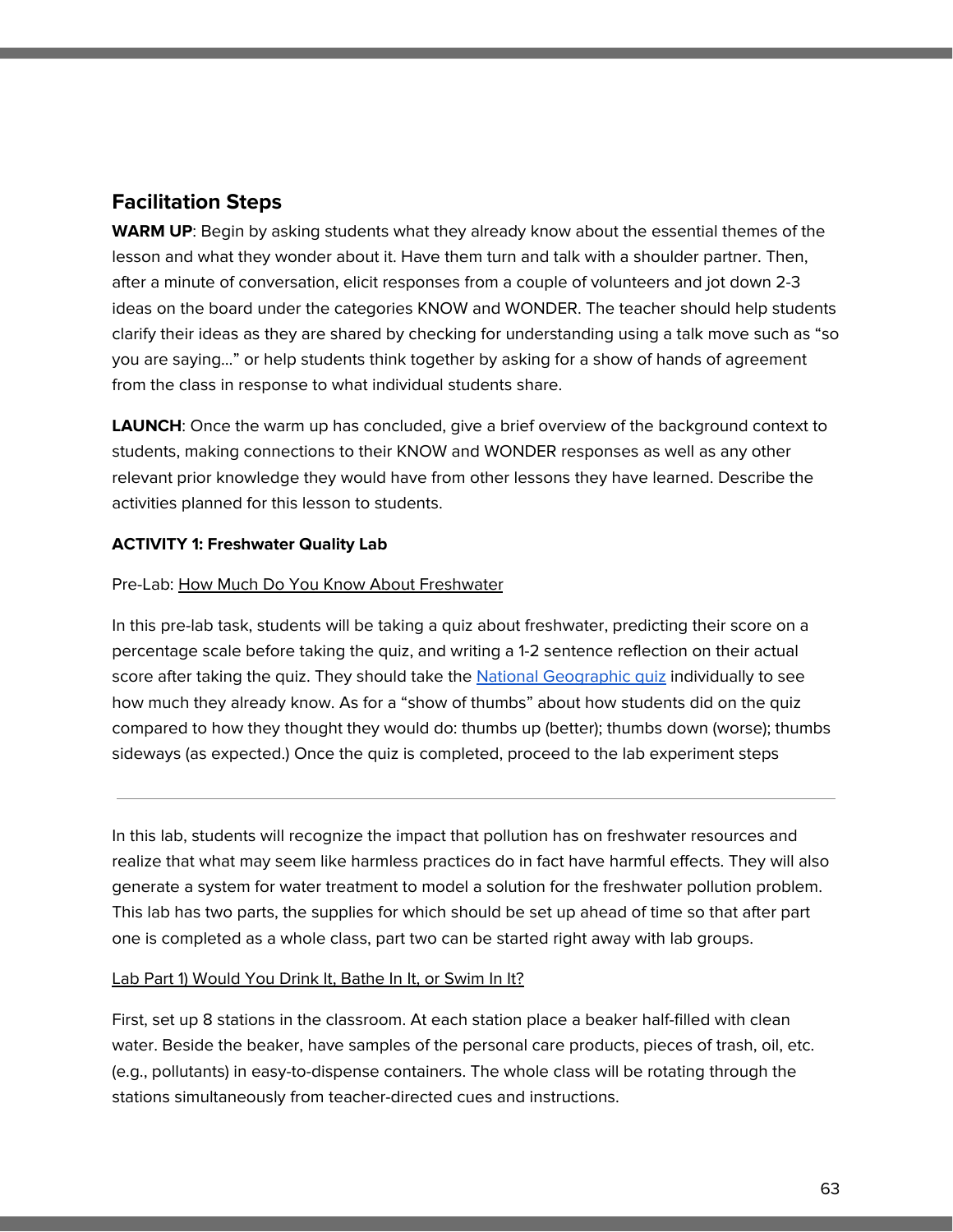Next, number students off 1-8 into lab groups until every student has a group and have them report with their group to one of the stations. In their lab notebooks, have students record how likely they would be to drink, bathe, or swim in the water in the beaker on a scale of (least) 1 - 5 (most). Ask a show of fingers that represents the number they rated for themselves with the clean water in the beaker. Inform them that this beaker represents the available freshwater that we have in the Great Lakes.

Then, instruct students to add some of one type of "pollutant" to the beaker at their station. After they have done so, a group member should use the stirring rod to mix the solution, and students should record their new self-rating of likelihood to use the water after one pollutant is added.

Last, have students circulate to each station, one at a time on the direction of the teacher, adding another "pollutant" from some of the materials to the beaker each time they rotate. Ask students to record their comfort level rating with drinking, cooking, or bathing using the water after each rotation. This rotation proceeds until all the "pollutants" have been added. Give students a chance to discuss what they observed and experienced in the lab with their group and then have a couple of groups share out their thoughts. Close this part of the experiment by explaining to students that this is no different than the pollution that takes place in the Great Lakes to our freshwater resources. Stress to them that this is why we have to take conservation of freshwater seriously and be mindful of what goes down the drain and overboard into our waters.

#### Lab Part 2) A Solution to Pollution

First, transition students to the second part of this lab experiment by having them discard the solution in their beakers and getting materials for the next experiment. Prime their thinking by informing them that after they just completed polluting the freshwater, now they will be challenged to clean polluted water.

Next, give students the new beakers of pre-polluted water and various supplies they can use as tools to develop a water filtration/purification system. Inform them that the pollutants in this water include iron filings, peppercorns/poppy seeds, sand, and salt. Let them know that the properties of these pollutants can inform methods for separating them out from the solution, thus treating the water and purifying it. Make sure that every group has for tools a stir rod, magnet, filter paper and funnel, scoopula, beaker, and heat source.

Then, give students time to devise a system for water treatment with their group and challenge them to recover as much of the given amount of water in its purest form as possible. Have them document their treatment process along the way.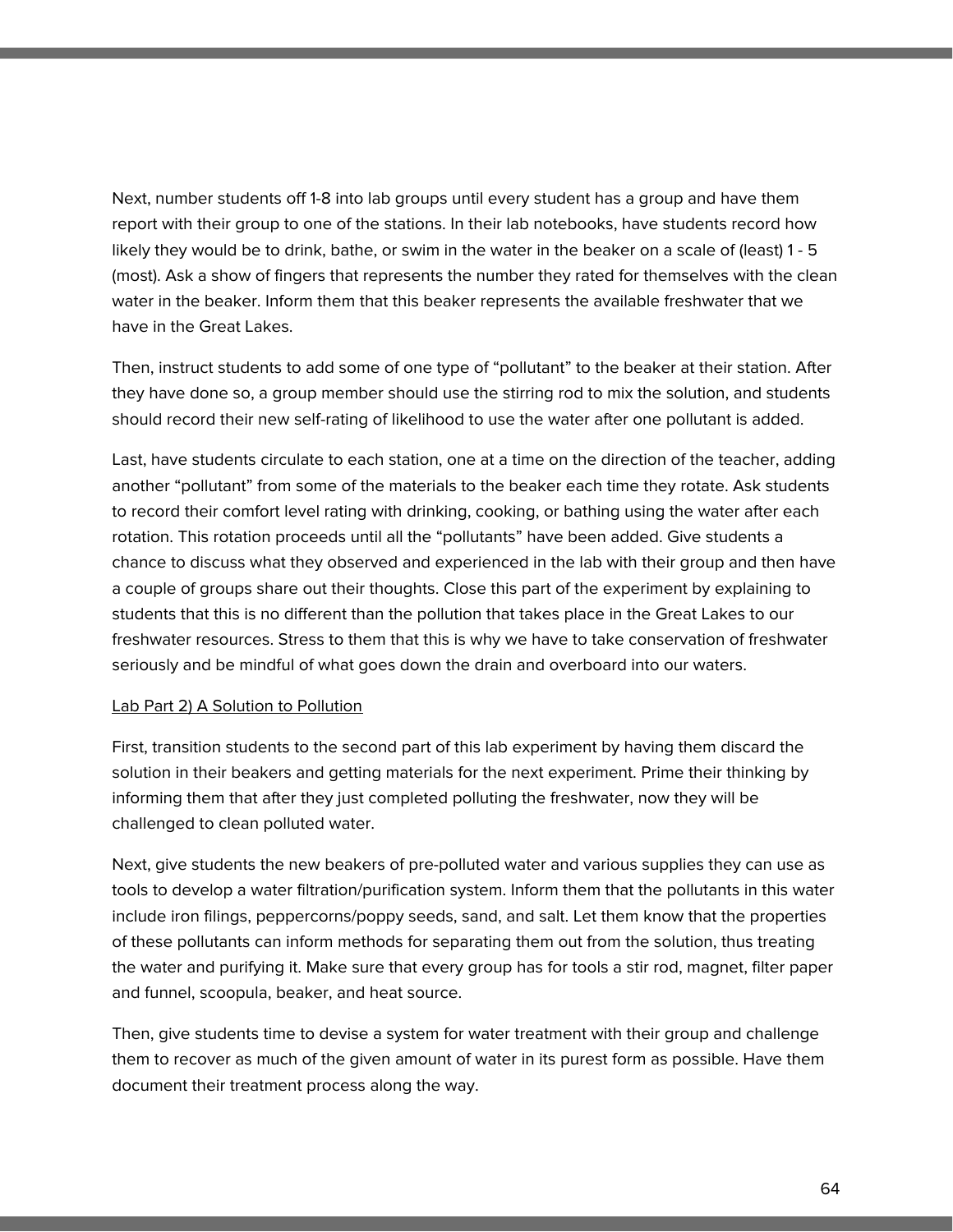Last, have students create posters (e.g., chart paper and markers) that illustrate their water treatment solution for purifying polluted water in the lab and give students an opportunity to do a gallery walk to see all the posters displayed.

### **ACTIVITY 2: Tapping the Great Lakes**

First, explain to students that they are going to be viewing a documentary related to the lab experiment they completed, which is about the importance of freshwater and preserving it. This video will provide some basic information to them and address some of their WONDERS from the warm up and apply their learning from the lab. Introduce students to the 4 Notes Summary protocol that they will use after the video is complete, where they write one of each of the following:

- Oooh! (something that was interesting)
- Aaah! (something that was an ah-ha moment)
- Hmmm… (something that left them thinking afterward)
- Huh? (a question they have afterward)

Ask students to give an example of each type of note that they will be making to check for understanding.

Next, show the video **[Tapping](https://dptv.pbslearningmedia.org/resource/c7c8dc40-9cf3-4aa9-9256-1d43cc92a7d7/tapping-the-great-lakes-great-lakes-now/) the Great Lakes from Great Lakes Now to the whole class. Pause** the video about every 8 minutes, at a natural pausing point, and ask for one or two students to respond to the prompt: "what do we notice is going on here?" Then play the video and continue the next segment.

Then, after the video, have students record in their notebooks a 4 Notes Summary.

Last, have a couple of students share one of the notes they wrote in their summary aloud.

#### **ACTIVITY 3: Treating Drinking Water**

First, have students join up with their lab groups from the Water Quality Lab activities and inform them that now that they know about the importance of freshwater and drinking water treatment, they will be investigating where their water comes from.

Next, have them complete the **Drinking Water [Treatment](http://techalive.mtu.edu/meec/module03/title.htm)** module from Michigan Tech.

Then, have individual students write a one-paragraph summary explaining what makes drinking water drinkable, where it comes from and how it gets to people for consumption in the Great Lakes region.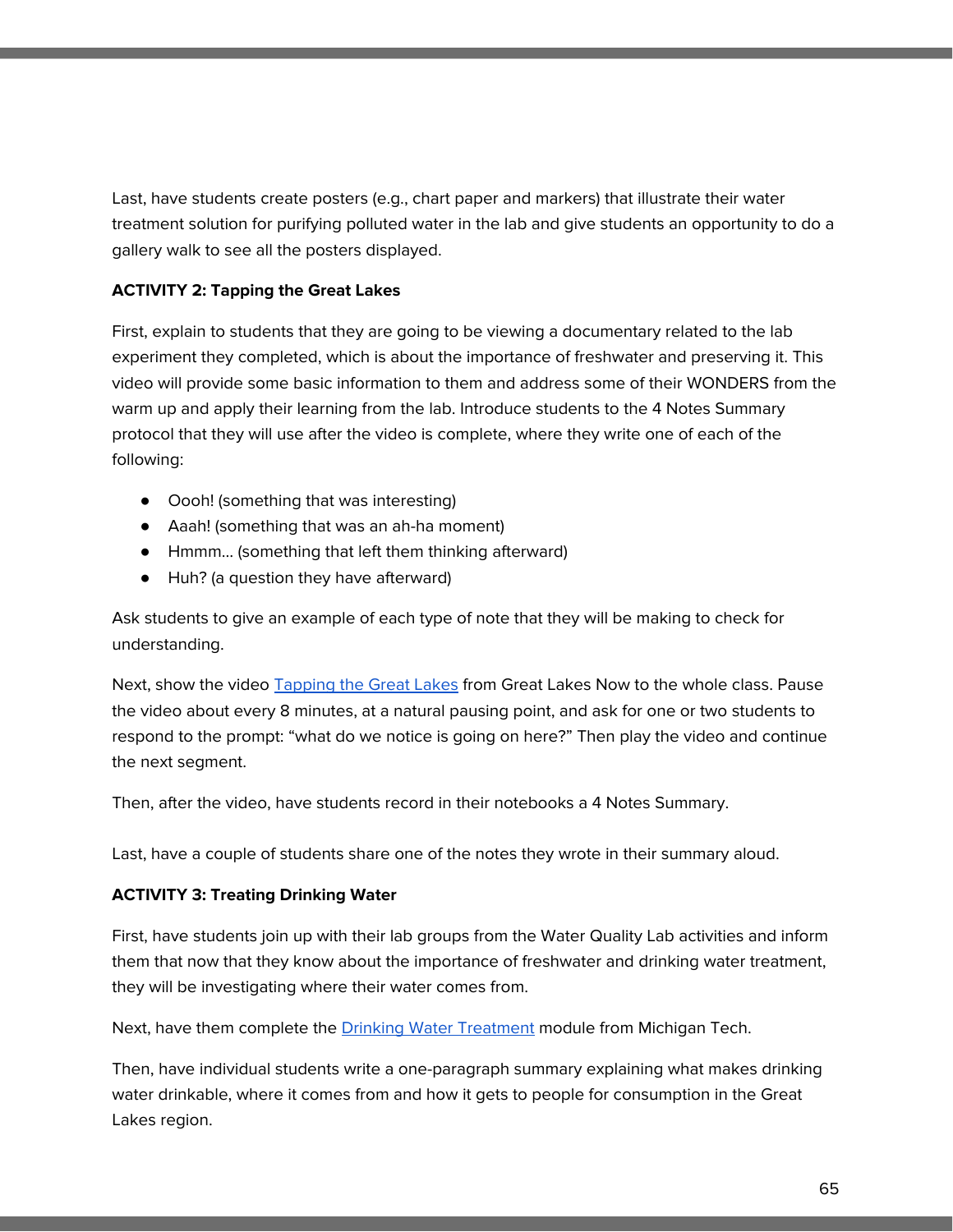Last, have a couple volunteers share how the module on drinking water treatment connected to the lab experiment that they completed.

#### **ACTIVITY 4 (OPTIONAL): Researching Pollutants**

As a possible extension activity, application project, extra credit opportunity, or learning-beyond-the-school-day assignment, students could research one of the several common pollutants in this water pollution module by [Michigan](http://techalive.mtu.edu/meec/module02/title.htm) Tech found in the Great Lakes freshwater system and create an infographic to summarize the pollutant and its impact on freshwater.

**SYNTHESIS:** Give students individual thinking and writing time in their notebooks to synthesize their learning by jotting down their own reflections using a Word, Phrase, Sentence protocol, with:

- A **word** that they thought was most important from the lesson
- A **phrase** that they would like to remember
- A **sentence** that sums up what they learned in the lesson

After the individual synthesis is complete, students should share their synthesis with a shoulder partner.

**COOL DOWN:** Have students complete a 3, 2, 1 Review protocol for the lesson with a partner, recording in their notebooks or, optionally, on exit ticket slips to submit, the following:

- **3** things that they liked or learned
- **2** things that make more sense now
- **1** question that they were left with

**CLOSURE:** Have one student share a response from each of the categories of the 3, 2, 1 Review. Depending on the available time, the teacher can make connections between the ideas students share and the learning objectives of the lesson, and respond to the question that is shared.

**EXIT TICKET:** Students write one action they plan to take to protect their freshwater resources.

### **About the Author**

Gary is an award-winning educator and double cornea transplant recipient who, since having his sight restored, was moved to use his teaching gifts to make science fun for kids. He lives with his family near Detroit and designs learning experiences to inspire children, like his own daughter, to love science. Gary is the 2014 recipient of the Michigan Teacher of the Year honor and author of Science With Scarlett.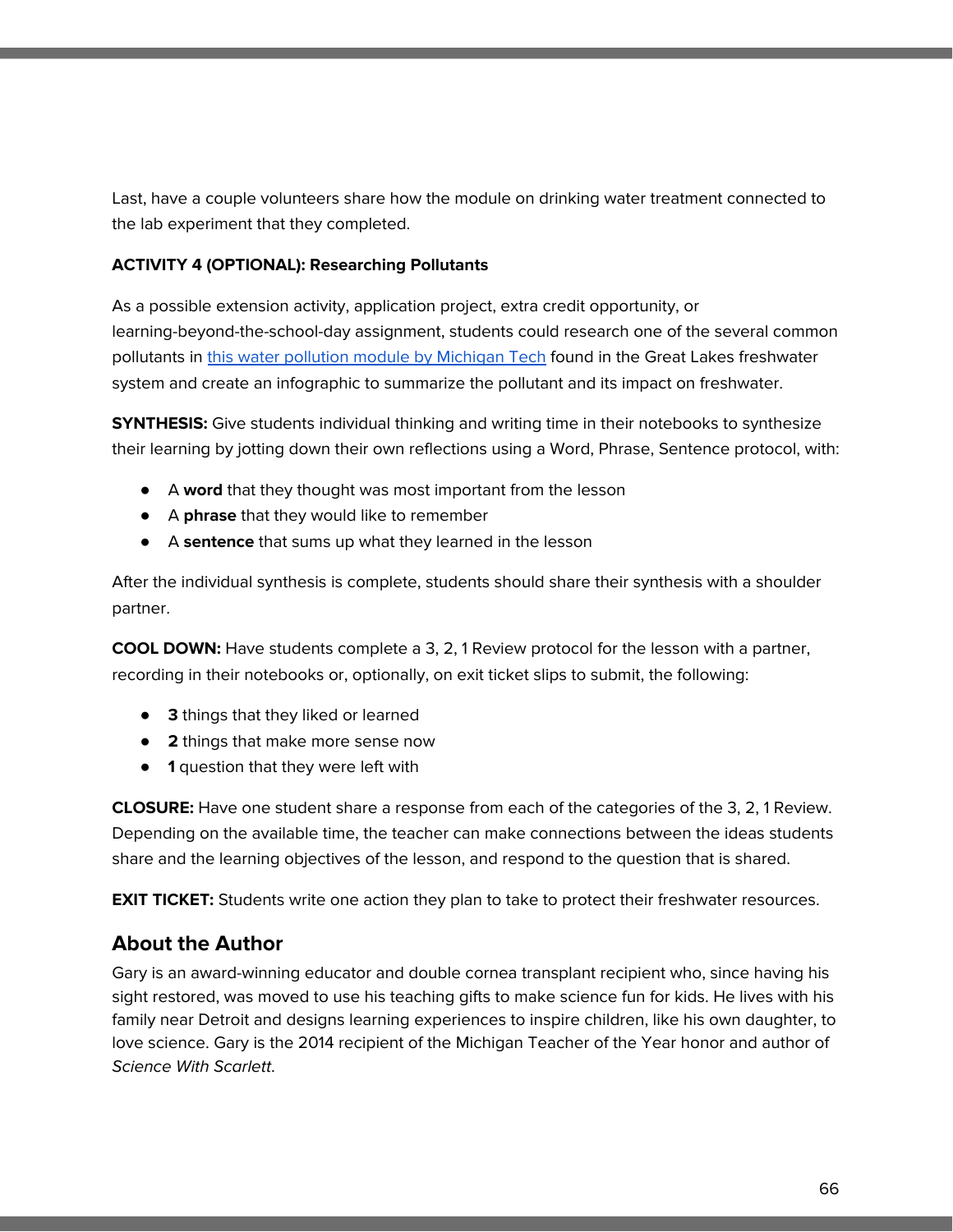# **15. Travel & Leisure on the Great Lakes**

# **Overview**

The purpose of this lesson is to explore some of the opportunities for recreational travel and leisure that the Great Lakes provide.

# Lesson Summary

In this lesson, students will interact with the ways that people encounter the Great Lakes through travel and leisure activities.

This lesson focuses on recreational encounters with the Great Lakes, because recreation is one of the most common ways that people experience the Great Lakes today, and this aspect of the lakes provides opportunity for studying personal interest topics, as well as a variety of educational opportunities for students, schools, and families to extend learning about the Great Lakes beyond the classroom walls.

The background context required for this lesson is that students would know the geography of the Great Lakes, including some of the ancillary bodies of water that are part of the waterway.

| <b>ESSENTIAL THEMES</b>                            | The Great Lakes provide many opportunities for travel and<br>$\bullet$<br>leisure                                                                                                                                                                                                                                                                                                                                                                                                                                                                                                                                                                                                                                                                              |
|----------------------------------------------------|----------------------------------------------------------------------------------------------------------------------------------------------------------------------------------------------------------------------------------------------------------------------------------------------------------------------------------------------------------------------------------------------------------------------------------------------------------------------------------------------------------------------------------------------------------------------------------------------------------------------------------------------------------------------------------------------------------------------------------------------------------------|
| <b>NEXT GENERATION</b><br><b>SCIENCE STANDARDS</b> | $\rightarrow$ MS-LS2-1: Analyze and interpret data to provide evidence<br>for the effects of resource availability on organisms and<br>populations of organisms in an ecosystem.<br>→ MS-ESS3-2: Analyze and interpret data on natural hazards<br>to forecast future catastrophic events and inform the<br>development of technologies to mitigate their effects.<br>> HS-ESS3.1: Construct an explanation based on evidence for<br>how availability of natural resources, occurrence of natural<br>hazards and changes in climate have influenced human<br>activity.<br>$\rightarrow$ 5-ESS2-2 Describe and graph the amounts and<br>percentages of water and fresh water in the Great Lakes to<br>provide evidence about the distribution of water on Earth. |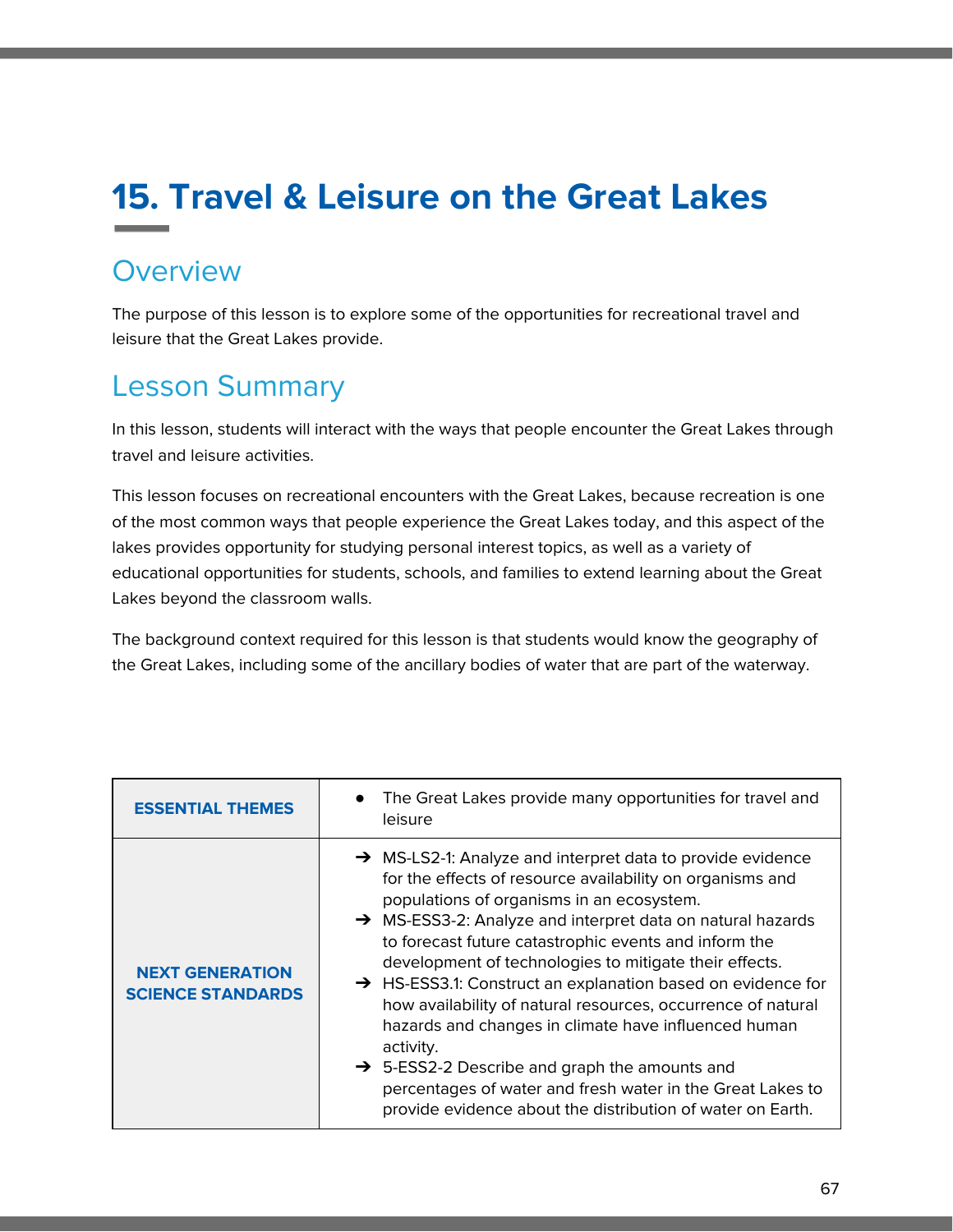|                       | $\rightarrow$ SEP8: Integrate qualitative and/or quantitative scientific<br>and/or technical information in written text with that<br>contained in media and visual displays to clarify claims and<br>findings.                                 |
|-----------------------|-------------------------------------------------------------------------------------------------------------------------------------------------------------------------------------------------------------------------------------------------|
| <b>OBJECTIVES</b>     | $\Box$ Know some of the common leisure and travel activities<br>associated with the Great Lakes<br>$\Box$ Understand coastal hazards and safety practices<br>Identify locations of particular interest for tourism, leisure, or<br>u.<br>travel |
| <b>ESTIMATED TIME</b> | 1-2 class periods                                                                                                                                                                                                                               |

### **Materials Needed**

- Video projection monitor or screen/speakers
- Internet access
- Notebooks and pencils
- Computers, laptops or tablets
- Chart paper or dry erase boards and markers

# **Facilitation Steps**

**WARM UP**: Begin by asking students what they already know about the essential themes of the lesson and what they wonder about it. Have them turn and talk with a shoulder partner. Then, after a minute of conversation, elicit responses from a couple of volunteers and jot down 2-3 ideas on the board under the categories KNOW and WONDER. The teacher should help students clarify their ideas as they are shared by checking for understanding using a talk move such as "so you are saying…" or help students think together by asking for a show of hands of agreement from the class in response to what individual students share.

**LAUNCH**: Once the warm up has concluded, give a brief overview of the background context to students, making connections to their KNOW and WONDER responses as well as any other relevant prior knowledge they would have from other lessons they have learned. Describe the activities planned for this lesson to students.

### **ACTIVITY 1: Life on a Great Lakes Island**

First, explain to students that they are going to be viewing a documentary related to life on one of the Great Lakes 30,000+ islands. This video will provide some basic information to them and address some of their WONDERS from the warm up and apply their learning from the lab.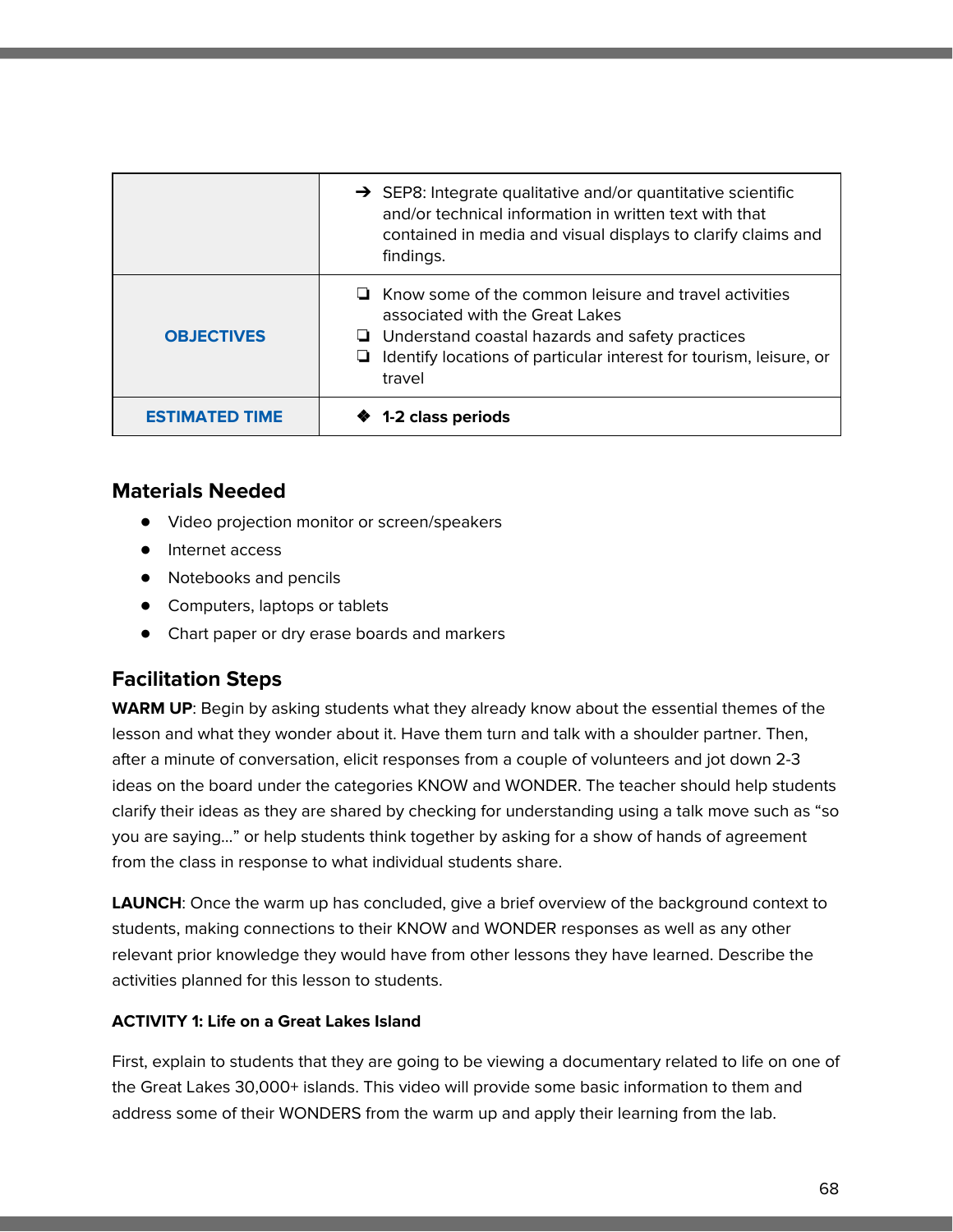Introduce students to the 4 Notes Summary protocol that they will use after the video is complete, where they write one of each of the following:

- Oooh! (something that was interesting)
- Aaah! (something that was an ah-ha moment)
- Hmmm… (something that left them thinking afterward)
- Huh? (a question they have afterward)

Ask students to give an example of each type of note that they will be making to check for understanding.

Next, show the video [Island](https://dptv.pbslearningmedia.org/resource/37397ec5-d849-48d5-9254-2d3ad244cfe0/island-life-great-lakes-now/) Life in the Great Lakes from Great Lakes Now to the whole class.

Then, after the video, have students record in their notebooks a 4 Notes Summary.

Last, have a couple of students share one of the notes they wrote in their summary aloud.

#### **ACTIVITY 2: Awareness of Coastal Hazards & Safety**

First, have the class read the article on **[Dangerous](https://www.michiganseagrant.org/topics/coastal-hazards-and-safety/dangerous-currents/) Currents** from Michigan Sea Grant and discuss it as a whole class. Have a couple of students share a takeaway from the article.

Next, have the class watch the video Here's How to Avoid [Drowning](https://dptv.pbslearningmedia.org/resource/d97f1d0f-63d0-4278-9b6f-f47a61157a31/heres-how-to-avoid-drowning-in-the-great-lakes-the-center-for-michigan/) in the Great Lakes from the Center For Michigan. Have a couple of students share a takeaway from the article.

Then, have the class read the article on [Drownings](https://www.greatlakesnow.org/2018/11/great-lakes-drownings-peaked-in-2018-and-the-years-not-over/) in 2018 in the Great Lakes from Great Lakes Now and discuss it as a whole class. Have a couple of students share a takeaway from the article.

Last, have students summarize in writing the most important point of coastal hazards and safety.

#### **ACTIVITY 3: Travel & Leisure Poster**

First, distribute copies of, or direct students to view online, the report **Travel**, Sport & [Leisure](https://councilgreatlakesregion.org/wp-content/uploads/pdfs/CGLR_Toursim_Trends.pdf) Trends in the St. [Lawrence](https://councilgreatlakesregion.org/wp-content/uploads/pdfs/CGLR_Toursim_Trends.pdf) Region from the Council of the Great Lakes Region and have students explore the report with a partner.

Next, have them use the report to create a summary Top 10 List poster, on chart paper or a dry erase board, of Key Facts About Tourism Trends in that region of the Great Lakes.

Then, have partners square up with other partners, to form groups of four, and discuss their posters using a similarities and differences protocol. In this protocol, they discuss connections between their lists, e.g., items that were similar on both lists, and compare novelties between their lists, e.g., facts that were unique to their individual lists.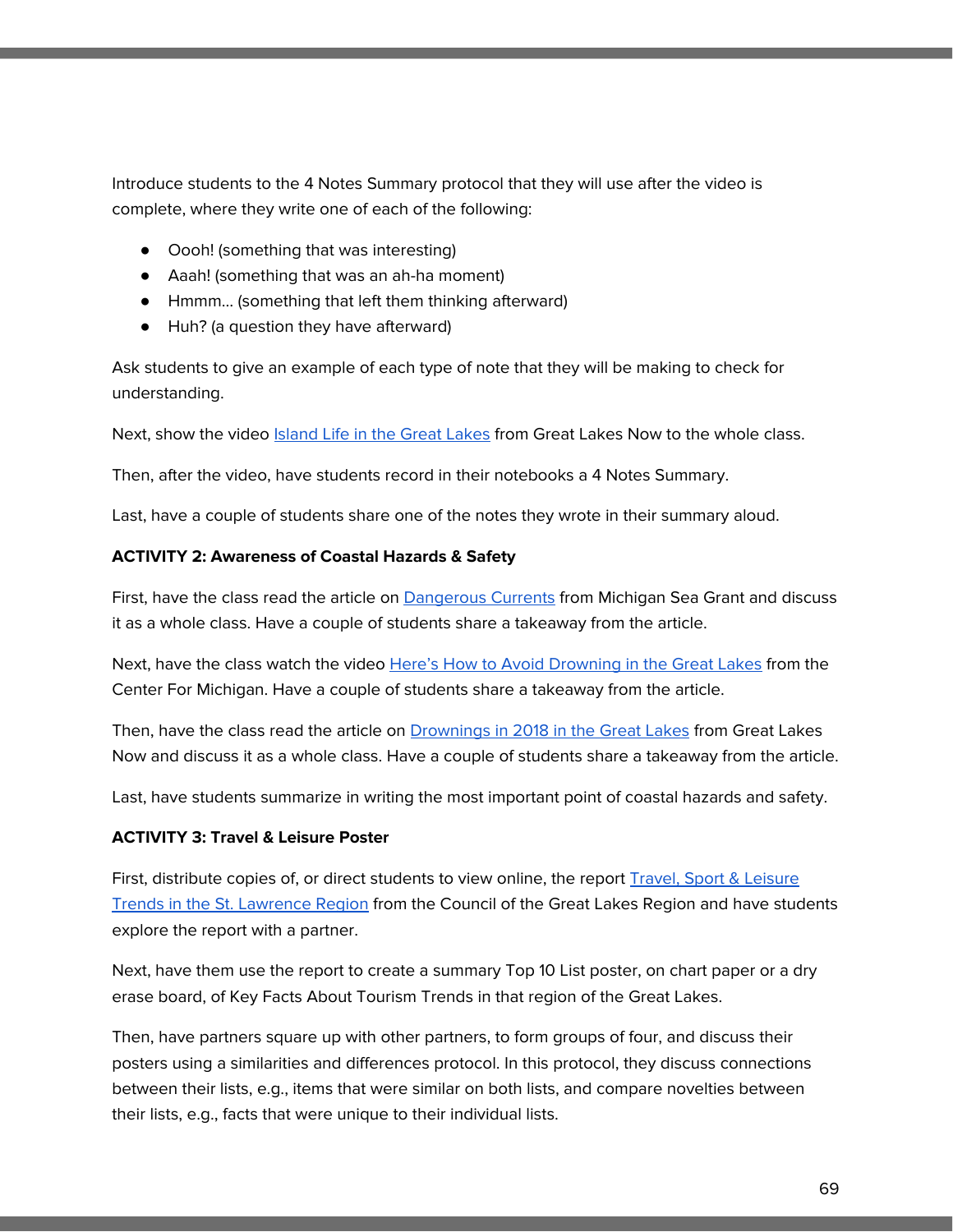Last, have the whole class display their posters side-by-side and generate a list consensus list of facts that come from all the lists together. Alternatively, each partnership shares their number one top fact with the class and makes a case for why it is most important.

### **ACTIVITY 4 (OPTIONAL): Visiting the Sand Dunes of the Great Lakes**

This activity can be used as an opportunity for extended learning beyond the school day, or if time permits to take this lesson into more than one day. It could also be used as an extra credit opportunity for students, if desirable.

Students would obtain a copy of [Michigan's](https://www.michiganseagrant.org/wp-content/uploads/2018/08/PA07_304669_7.pdf) Sand Dunes brochure from Michigan Sea Grant. They would work with a partner to explore and understand the brochure. Then, they would adapt the information in the brochure to create a single page infographic about Michigan's Sand Dunes, effectively condensing the information and upgrading the design of the brochure, using an infographic tool such as Canva.

**SYNTHESIS:** Give students individual thinking and writing time in their notebooks to synthesize their learning by jotting down their own reflections using a Word, Phrase, Sentence protocol, with:

- A **word** that they thought was most important from the lesson
- A **phrase** that they would like to remember
- A **sentence** that sums up what they learned in the lesson

After the individual synthesis is complete, students should share their synthesis with a shoulder partner.

**COOL DOWN:** Have students complete a 3, 2, 1 Review protocol for the lesson with a partner, recording in their notebooks or, optionally, on exit ticket slips to submit, the following:

- **3** things that they liked or learned
- **2** things that make more sense now
- **1** question that they were left with

**CLOSURE:** Have one student share a response from each of the categories of the 3, 2, 1 Review. Depending on the available time, the teacher can make connections between the ideas students share and the learning objectives of the lesson, and respond to the question that is shared.

**EXIT TICKET:** Students write whether or not they would want to live on a Great Lakes island and explain their position using evidence and reasoning in a one-paragraph summary.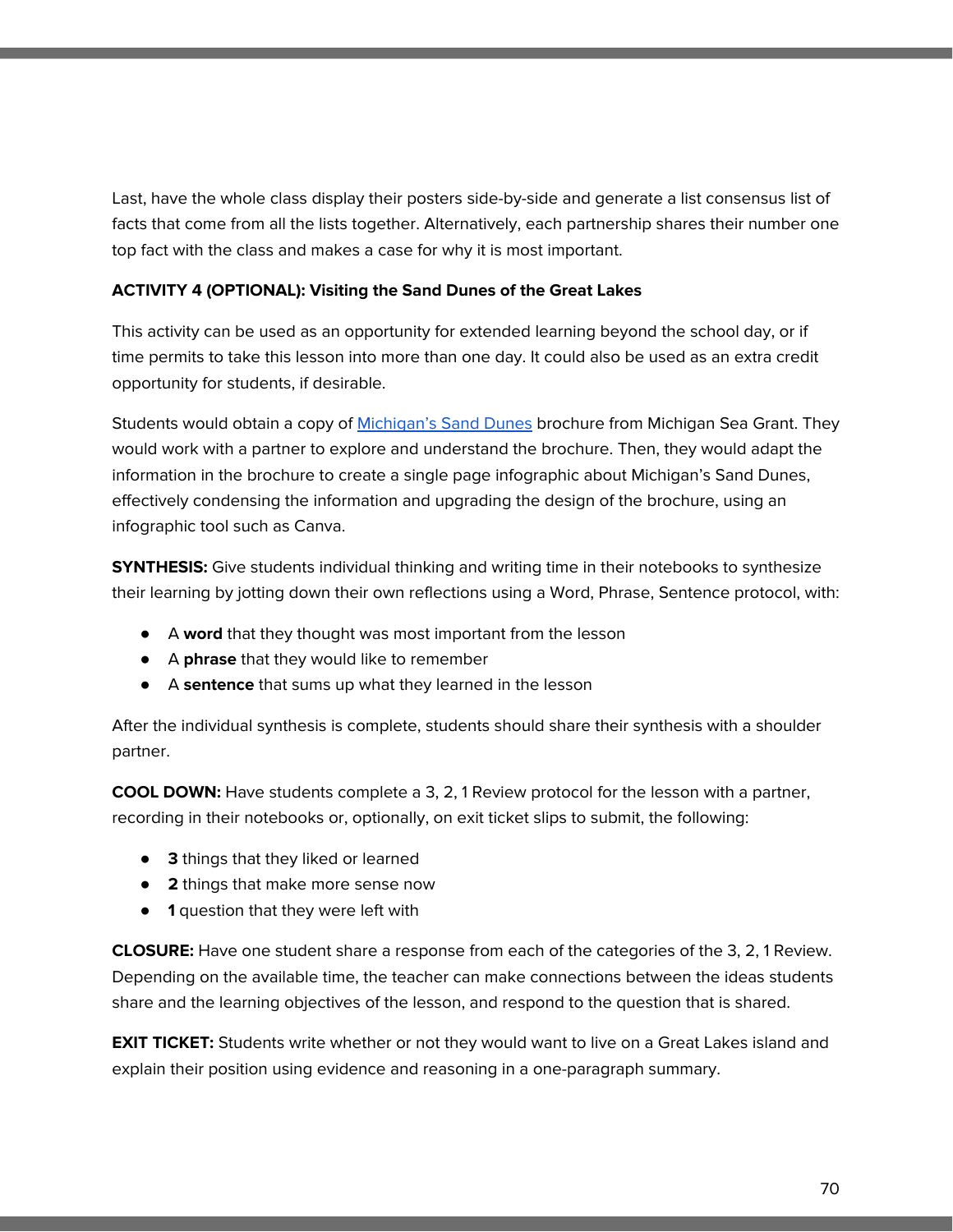### **About the Author**

Gary is an award-winning educator and double cornea transplant recipient who, since having his sight restored, was moved to use his teaching gifts to make science fun for kids. He lives with his family near Detroit and designs learning experiences to inspire children, like his own daughter, to love science. Gary is the 2014 recipient of the Michigan Teacher of the Year honor and author of Science With Scarlett.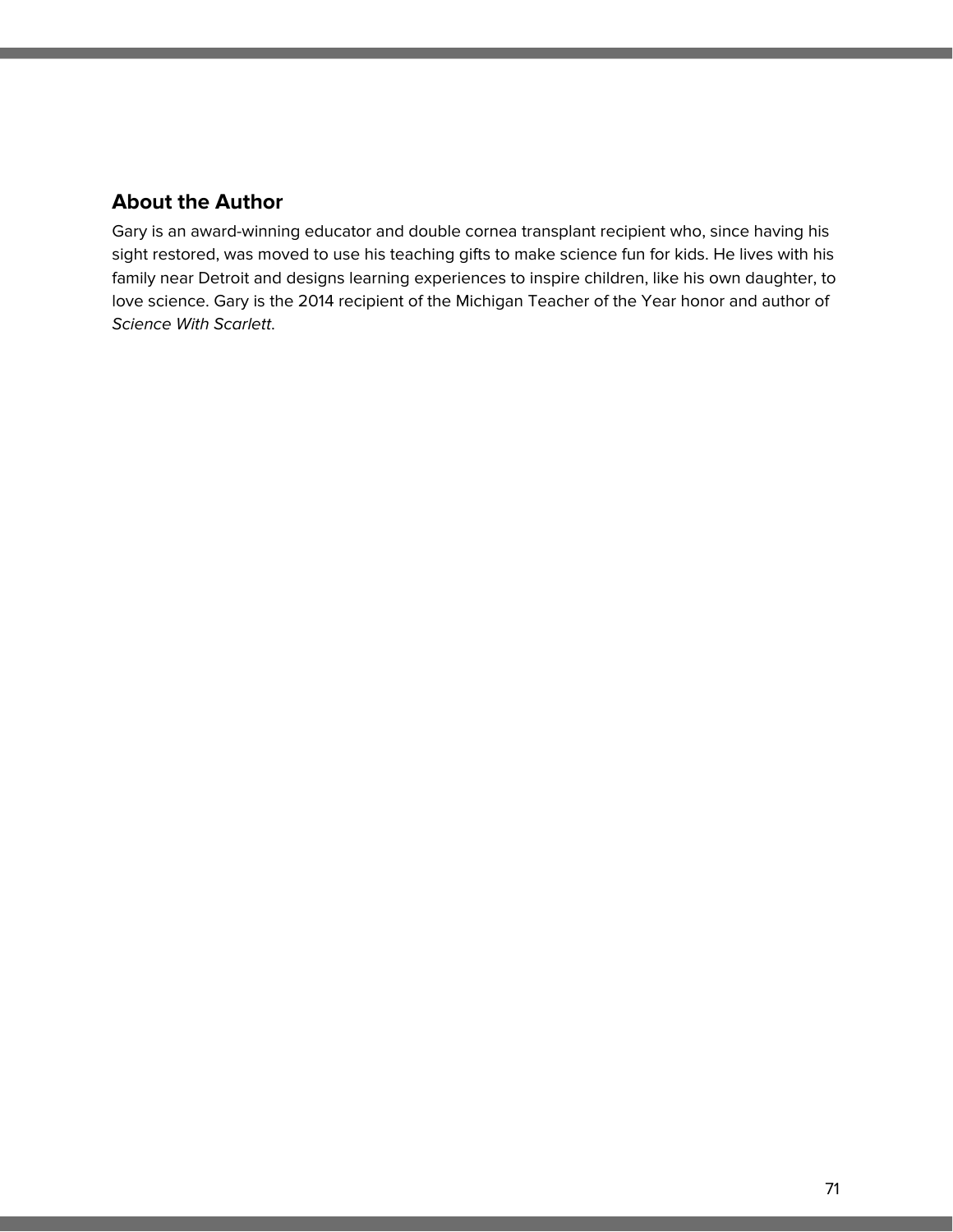# **16. Economic Significance of the Great Lakes**

# **Overview**

The purpose of this lesson is to introduce students to the many opportunities for commerce and commercial travel that the Great Lakes provide.

# Lesson Summary

In this lesson, students will be introduced to one of the main ways that the Great Lakes impact the economy of the region—shipping.

Countless ships carry myriad cargo throughout the Great Lakes waterways to various destinations, making the transportation of goods accessible, reliable, and effective. Without the Great Lakes to transport various goods, which are typically shipped in the waterways, many commonly accessible materials would not be available in the ways they are today.

Materials like steel, for example, are essential to many commercial industries around the Great Lakes region, and the companies depend on reliable transportation via the waterways to get the supplies they need to do their work—in turn, this fuels economic productivity. But how do ships move around the Great Lakes? Various boats, freighters, and vessels of different sizes and shapes all rely on navigation technology to maneuver through the Great Lakes.

This lesson will afford students the chance to see some of that technology in action, as well as see the direct impact that shipping has on the regional commercial industry.

The background context required for this lesson is that students would know the geography of the Great Lakes, including some of the ancillary bodies of water that are part of the waterway and how vessels move through them.

| <b>ESSENTIAL THEMES</b> | The Great Lakes provide many opportunities for commerce<br>and commercial travel |
|-------------------------|----------------------------------------------------------------------------------|
|-------------------------|----------------------------------------------------------------------------------|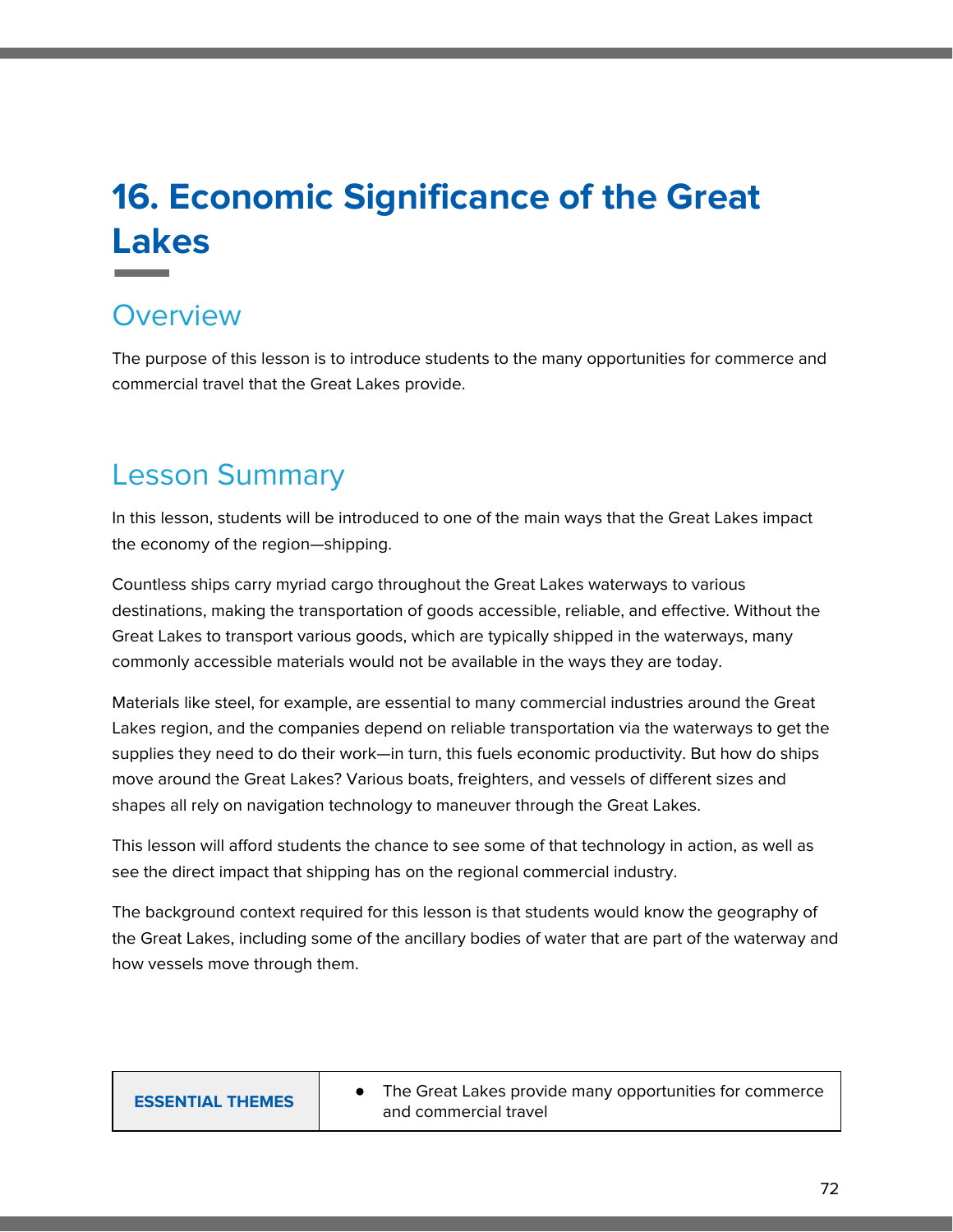| <b>NEXT GENERATION</b><br><b>SCIENCE STANDARDS</b> | $\rightarrow$ MS-ESS3-2: Analyze and interpret data on natural hazards<br>to forecast future catastrophic events and inform the<br>development of technologies to mitigate their effects.<br>→ HS-ESS3.1: Construct an explanation based on evidence for<br>how availability of natural resources, occurrence of natural<br>hazards and changes in climate have influenced human<br>activity.<br>$\rightarrow$ SEP8: Integrate qualitative and/or quantitative scientific<br>and/or technical information in written text with that<br>contained in media and visual displays to clarify claims and<br>findings.<br>→ HS-ESS2.A.4: The geological record shows that changes to<br>global and regional climate can be caused by interactions<br>among changes in the sun's energy output or Earth's orbit,<br>tectonic events, ocean circulation, volcanic activity, glaciers,<br>vegetation, and human activities. These changes can occur<br>on a variety of time scales from sudden (e.g., volcanic ash<br>clouds) to intermediate (ice ages) to very long-term tectonic<br>cycles. |
|----------------------------------------------------|---------------------------------------------------------------------------------------------------------------------------------------------------------------------------------------------------------------------------------------------------------------------------------------------------------------------------------------------------------------------------------------------------------------------------------------------------------------------------------------------------------------------------------------------------------------------------------------------------------------------------------------------------------------------------------------------------------------------------------------------------------------------------------------------------------------------------------------------------------------------------------------------------------------------------------------------------------------------------------------------------------------------------------------------------------------------------------------|
| <b>OBJECTIVES</b>                                  | $\Box$ Know some of the common materials that are transported<br>by freighter<br>$\Box$ Understand the importance of the Great Lakes in<br>transporting goods and materials for the economy<br>Identify ships based on their GPS information and<br>determine the distribution of boat types in a sampling.                                                                                                                                                                                                                                                                                                                                                                                                                                                                                                                                                                                                                                                                                                                                                                           |
| <b>ESTIMATED TIME</b>                              | ◆ 1 class period                                                                                                                                                                                                                                                                                                                                                                                                                                                                                                                                                                                                                                                                                                                                                                                                                                                                                                                                                                                                                                                                      |

# **Materials Needed**

- Video projection monitor or screen/speakers
- Internet access
- Notebooks and pencils
- Computers, laptops or tablets
- Chart paper or dry erase boards and markers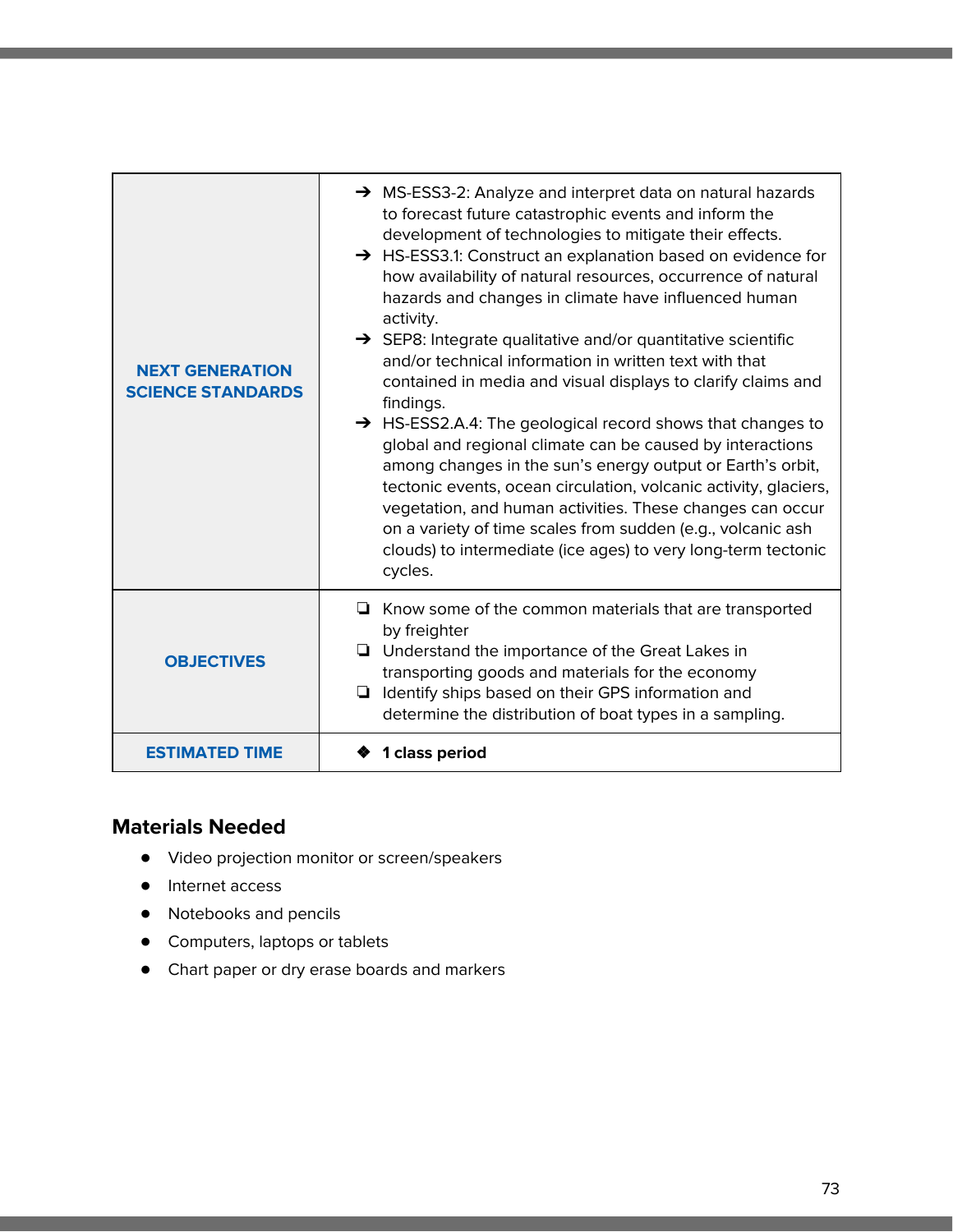# **Facilitation Steps**

**WARM UP**: Begin by asking students what they already know about the essential themes of the lesson and what they wonder about it. Have them turn and talk with a shoulder partner. Then, after a minute of conversation, elicit responses from a couple of volunteers and jot down 2-3 ideas on the board under the categories KNOW and WONDER. The teacher should help students clarify their ideas as they are shared by checking for understanding using a talk move such as "so you are saying…" or help students think together by asking for a show of hands of agreement from the class in response to what individual students share.

**LAUNCH**: Once the warm up has concluded, give a brief overview of the background context to students, making connections to their KNOW and WONDER responses as well as any other relevant prior knowledge they would have from other lessons they have learned. Describe the activities planned for this lesson to students.

### **ACTIVITY 1: Shipping Goods on the Great Lakes**

First, explain to students that they are going to be viewing videos about shipping, each from different perspectives. These videos will provide some basic information to them and address some of their WONDERS from the warm up and apply their learning from the lab. Introduce students to the 4 Notes Summary protocol that they will use after the video is complete, where they write one of each of the following:

- Oooh! (something that was interesting)
- Aaah! (something that was an ah-ha moment)
- Hmmm… (something that left them thinking afterward)
- Huh? (a question they have afterward)

Ask students to give an example of each type of note that they will be making to check for understanding.

Next, show the following videos to the whole class:

- 1. Video 1 gives an overview of the pros and cons of shipping goods on the Great Lakes, [Shipping](https://dptv.pbslearningmedia.org/resource/wgvu-01h-hometown-stories/shipping-on-the-great-lakes-benefits-and-consequences-of-exporting-goods/) on the Great Lakes from PBS
- 2. Video 2 is from the perspective of how [shipping](https://dptv.pbslearningmedia.org/resource/46cd7b0c-9c7e-46a3-9a5e-9f4efbc5589e/shipping-news-the-geography-of-the-great-lakes-curriculum/) impacts the region of a major city [Chicago,](https://dptv.pbslearningmedia.org/resource/46cd7b0c-9c7e-46a3-9a5e-9f4efbc5589e/shipping-news-the-geography-of-the-great-lakes-curriculum/) IL from Great Lakes Now
- 3. Video 3 is from the perspective of the impact climate change has on Great [Lakes](https://dptv.pbslearningmedia.org/resource/ecb10.sci.ess.watcyc.shipping/climate-wisconsin-great-lakes-shipping/) [Shipping](https://dptv.pbslearningmedia.org/resource/ecb10.sci.ess.watcyc.shipping/climate-wisconsin-great-lakes-shipping/) from PBS to the whole class.

Last, after the videos, have students record in their notebooks a 4 Notes Summary, and have a couple of students share one of the notes they wrote in their summary aloud.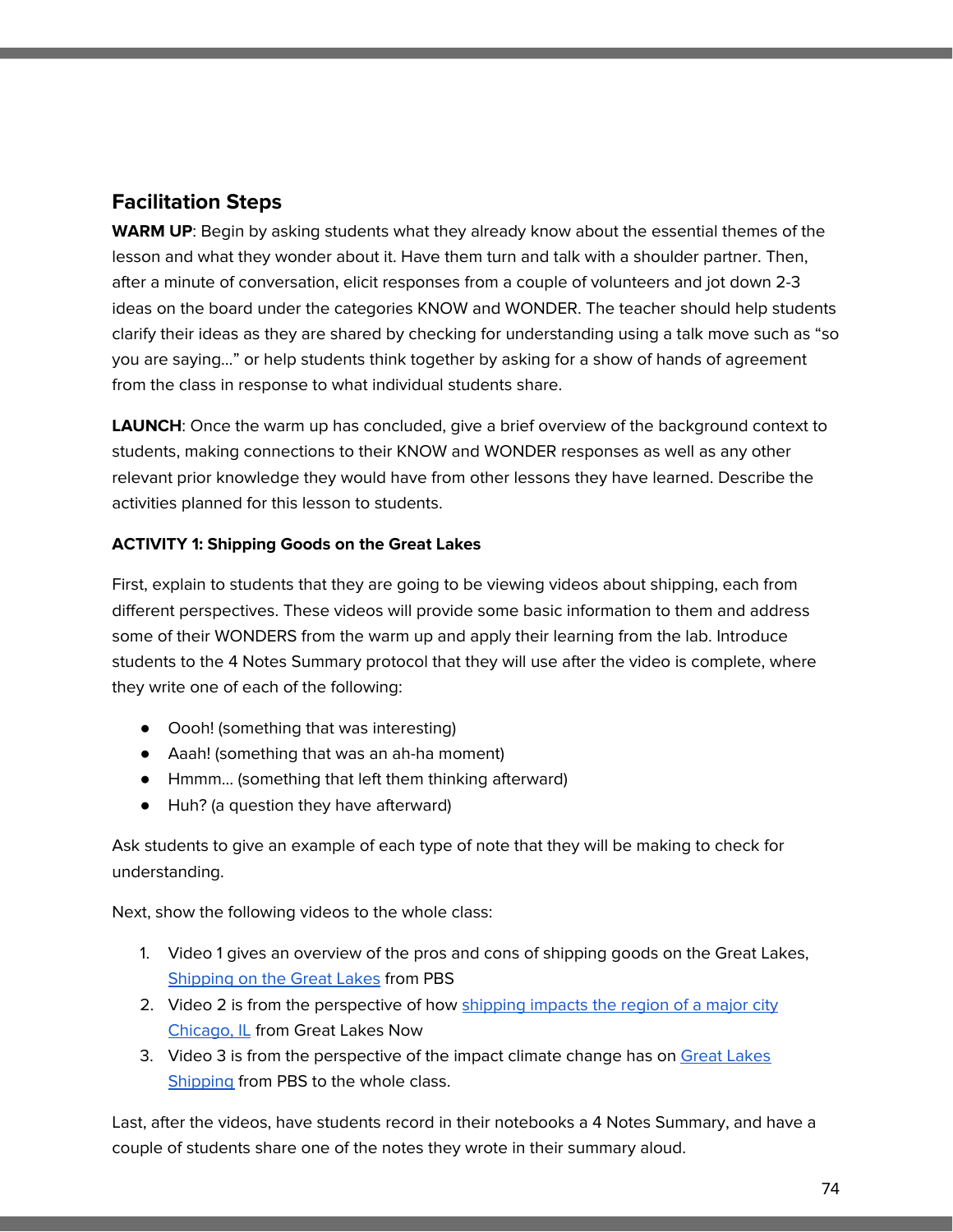#### **ACTIVITY 2: Can You Eat Fish From Commercial Fishing on the Great Lakes?**

First, have students partner up and view the video Lake Superior [Whitefish:](https://dptv.pbslearningmedia.org/resource/the-ways-lake-superior-whitefish/wpt-education/) Carrying on a Family [Tradition](https://dptv.pbslearningmedia.org/resource/the-ways-lake-superior-whitefish/wpt-education/) from PBS, which shares the story of the Petersons, a commercial fishing family in Hancock, Michigan. Alternatively the entire class can view the video before partnering up to complete the activity. After the video, have students discuss with a partner what they think would be the biggest challenge someone would face if they earned their living through commercial fishing on the Great Lakes.

Next, inform students that one of the biggest concerns facing commercial fishing in the Great Lakes region is the safety of consuming fish caught in the Great Lakes. And a key part of this concern is the level of Mercury that could potentially be found in any fish caught in the lakes. In this activity, students will learn about commercial fishing on the Great Lakes and investigate the levels of Mercury over time in one type of fish—Walleye—from recently published reports.

Then, have students and their partners navigate to the webpage of the Great Lakes [Indian](http://www.glifwc.org/Mercury/index.html) Fish & Wildlife [Commission](http://www.glifwc.org/Mercury/index.html)—the agency that manages some of the commercial fishing referenced in the video—to research the Mercury levels reported in Walleye.

Last, have students create a data table and chart/graph that shows the Mercury levels over ten years (2004-2014) in Walleye. One partners have finished creating their charts/graphs, have two pairs of partners join together and co-present their findings to each other, addressing the following prompts:

- 1. Why did you choose to represent the data the way you did?
- 2. What trend in the data did you find over time?
- 3. What claim, based on evidence and reasoning, can you make about the safety of eating Walleye?

**SYNTHESIS:** Give students individual thinking and writing time in their notebooks to synthesize their learning by jotting down their own reflections using a Word, Phrase, Sentence protocol, with:

- A **word** that they thought was most important from the lesson
- A **phrase** that they would like to remember
- A **sentence** that sums up what they learned in the lesson

After the individual synthesis is complete, students should share their synthesis with a shoulder partner.

**COOL DOWN:** Have students complete a 3, 2, 1 Review protocol for the lesson with a partner, recording in their notebooks or, optionally, on exit ticket slips to submit, the following: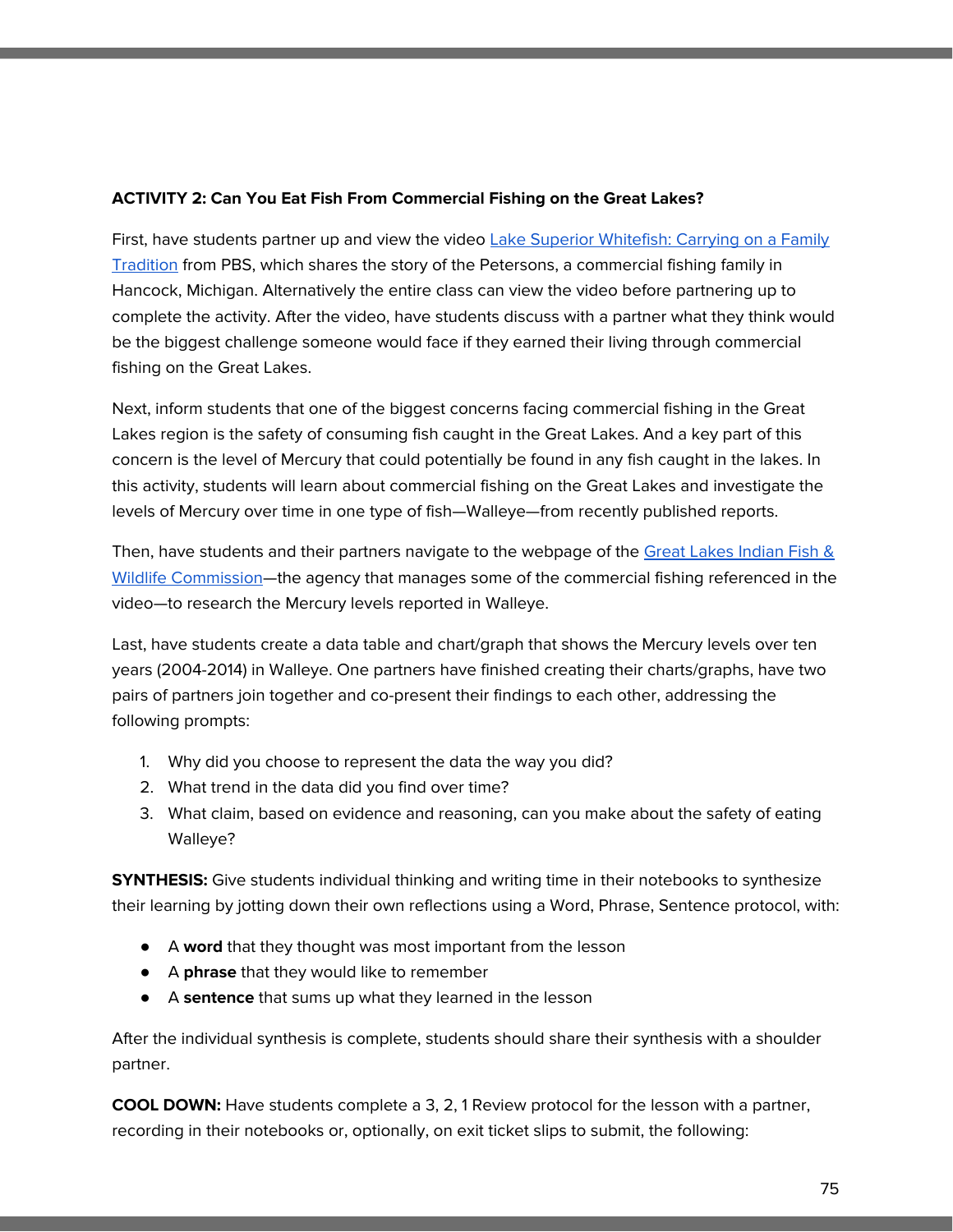- **3** things that they liked or learned
- **2** things that make more sense now
- **1** question that they were left with

**CLOSURE:** Have one student share a response from each of the categories of the 3, 2, 1 Review. Depending on the available time, the teacher can make connections between the ideas students share and the learning objectives of the lesson, and respond to the question that is shared.

**EXIT TICKET:** Students write what was the most surprising thing about shipping that they learned.

# **About the Author**

Gary is an award-winning educator and double cornea transplant recipient who, since having his sight restored, was moved to use his teaching gifts to make science fun for kids. He lives with his family near Detroit and designs learning experiences to inspire children, like his own daughter, to love science. Gary is the 2014 recipient of the Michigan Teacher of the Year honor and author of Science With Scarlett.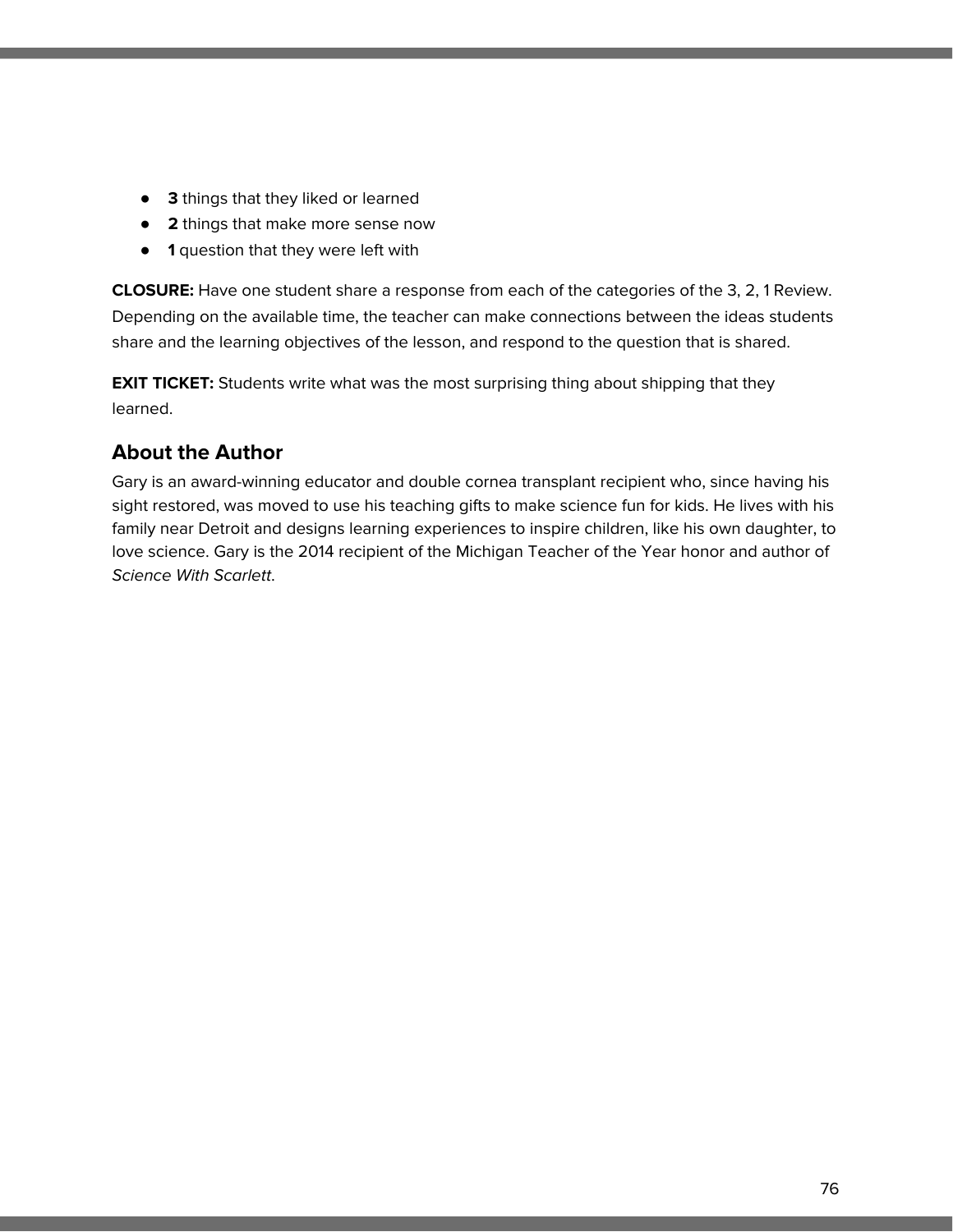# **17. Contemporary Issues Facing the Great Lakes**

# **Overview**

The purpose of this lesson is to explore a number of threats, both natural and related to human activity, that confront the Great Lakes and the implications and challenges for each.

# Lesson Summary

In this lesson, students will explore several contemporary issues facing the Great Lakes, including naturally occurring phenomena, such as invasive species, and issues that arise as a result of human activity, such as chemical pollutants.

The background context that is required for this lesson is a rudimentary knowledge of the Great Lakes environments and ecosystems as well as an understanding of the effects of pollution on the Great Lakes freshwater resources. After exploring a variety of issues and learning resources, students will synthesize their knowledge by creating a summary graphic of issues that face the Great Lakes based on geographic location.

This lesson should be spread out over five class periods. The videos are between 26-27 minutes long, which when combined with the other lesson activities would take up one class period. Each day, you would still do the warm up, launch, synthesis, cool down and exit ticket elements of this lesson.

As an extension, though this lesson does not include it, the introduction to contemporary issues here could set the stage for a research project for students to further investigate a specific issue facing the Great Lakes and generate possible solutions.

| <b>ESSENTIAL THEMES</b> | The Great Lakes face a number of threats both natural and<br>related to human activity |
|-------------------------|----------------------------------------------------------------------------------------|
|-------------------------|----------------------------------------------------------------------------------------|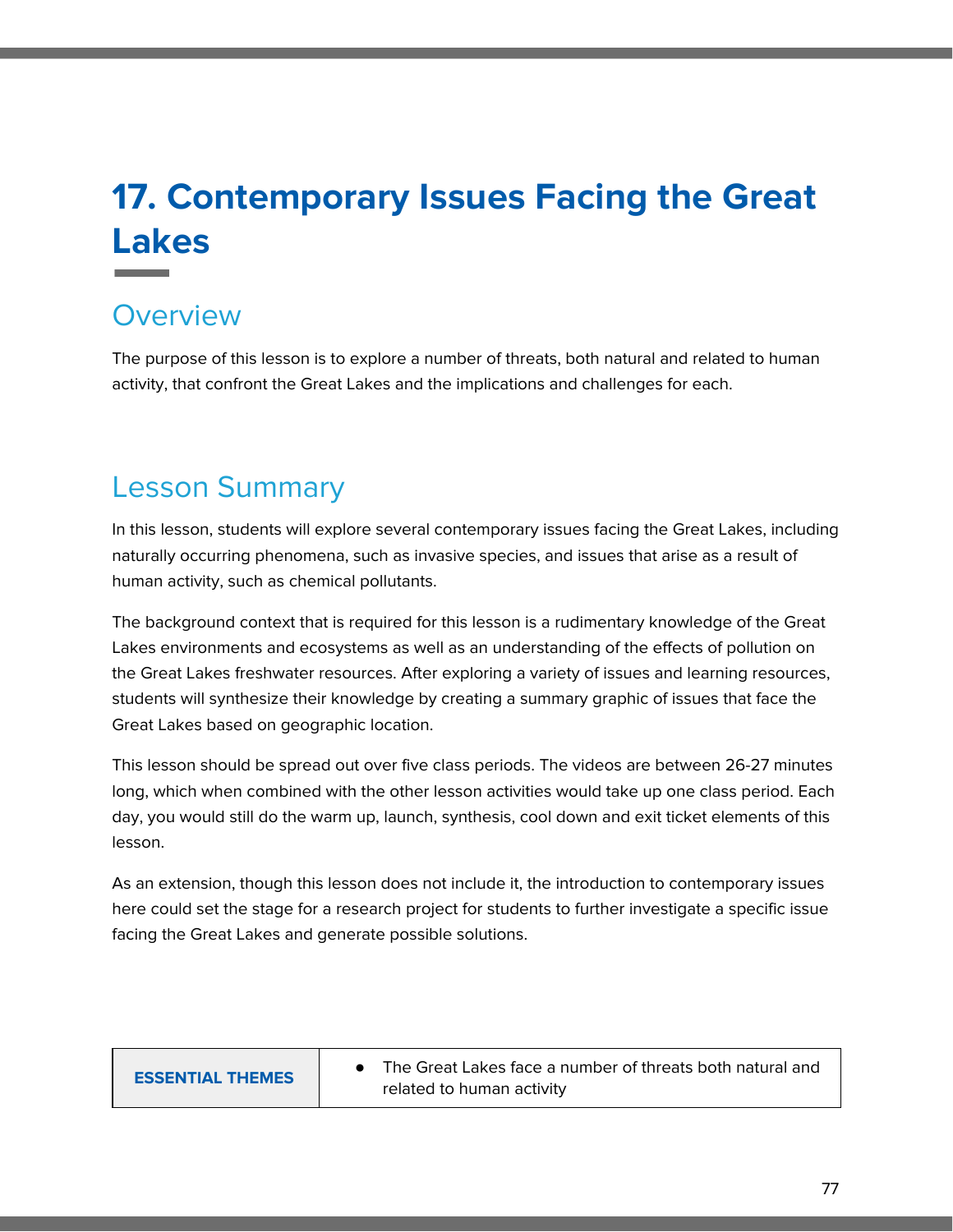| <b>NEXT GENERATION</b><br><b>SCIENCE STANDARDS</b> | → MS-ESS3-2: Analyze and interpret data on natural hazards<br>to forecast future catastrophic events and inform the<br>development of technologies to mitigate their effects.<br>→ HS-ESS3.1: Construct an explanation based on evidence for<br>how availability of natural resources, occurrence of natural<br>hazards and changes in climate have influenced human<br>activity.<br>SEP8: Integrate qualitative and/or quantitative scientific<br>and/or technical information in written text with that<br>contained in media and visual displays to clarify claims and<br>findings.<br>→ HS-ESS2.A.4: The geological record shows that changes to<br>global and regional climate can be caused by interactions<br>among changes in the sun's energy output or Earth's orbit,<br>tectonic events, ocean circulation, volcanic activity, glaciers,<br>vegetation, and human activities. These changes can occur<br>on a variety of time scales from sudden (e.g., volcanic ash<br>clouds) to intermediate (ice ages) to very long-term tectonic<br>cycles.<br>→ MS-LS2-1-MI: Analyze and interpret data to provide<br>evidence for the effects of resource availability on<br>organisms and populations of organisms in an ecosystem.<br>→ 5-ESS2-1. Develop a model using an example to describe<br>ways the geosphere, biosphere, hydrosphere, and/or<br>atmosphere interact.<br>$\rightarrow$ SEP1: Ask questions that can be investigated within the<br>scope of the classroom, outdoor environment, and<br>museums and other public facilities with available resources<br>and, when appropriate, frame a hypothesis based on<br>observations and scientific principles.<br>SEP6: Apply scientific reasoning to show why the data or<br>evidence is adequate for the explanation or conclusion. |
|----------------------------------------------------|-------------------------------------------------------------------------------------------------------------------------------------------------------------------------------------------------------------------------------------------------------------------------------------------------------------------------------------------------------------------------------------------------------------------------------------------------------------------------------------------------------------------------------------------------------------------------------------------------------------------------------------------------------------------------------------------------------------------------------------------------------------------------------------------------------------------------------------------------------------------------------------------------------------------------------------------------------------------------------------------------------------------------------------------------------------------------------------------------------------------------------------------------------------------------------------------------------------------------------------------------------------------------------------------------------------------------------------------------------------------------------------------------------------------------------------------------------------------------------------------------------------------------------------------------------------------------------------------------------------------------------------------------------------------------------------------------------------------------------------------------------------------------------------------------------|
| <b>OBJECTIVES</b>                                  | $\Box$ Know some of the major issues facing the Great Lakes<br>Understand the impact that human activity has on the<br>⊔<br>sustainability of the Great Lakes as a natural resource<br>$\Box$ Summarize and organize information into a graphic<br>organizer to communicate contemporary issues<br>Engage in productive discussion and assert claims<br>❏<br>supported by evidence and reasoning                                                                                                                                                                                                                                                                                                                                                                                                                                                                                                                                                                                                                                                                                                                                                                                                                                                                                                                                                                                                                                                                                                                                                                                                                                                                                                                                                                                                      |
| <b>ESTIMATED TIME</b>                              | 5 class periods                                                                                                                                                                                                                                                                                                                                                                                                                                                                                                                                                                                                                                                                                                                                                                                                                                                                                                                                                                                                                                                                                                                                                                                                                                                                                                                                                                                                                                                                                                                                                                                                                                                                                                                                                                                       |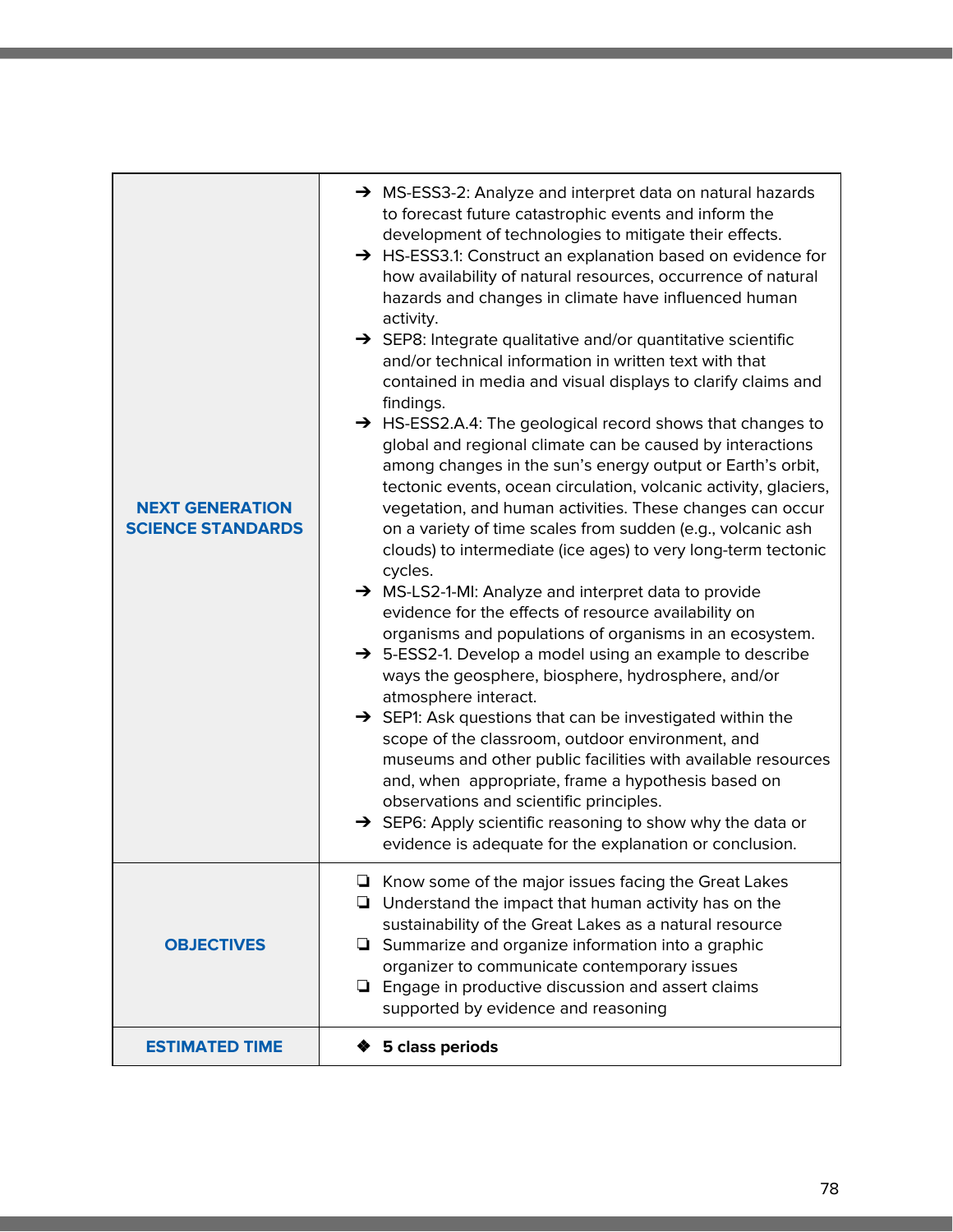### **Materials Needed**

- Video projection monitor or screen/speakers
- Internet access
- Notebooks and pencils
- Computers, laptops or tablets

# **Facilitation Steps**

**WARM UP**: Begin by asking students what they already know about the essential themes of the lesson and what they wonder about it. Have them turn and talk with a shoulder partner. Then, after a minute of conversation, elicit responses from a couple of volunteers and jot down 2-3 ideas on the board under the categories KNOW and WONDER. The teacher should help students clarify their ideas as they are shared by checking for understanding using a talk move such as "so you are saying…" or help students think together by asking for a show of hands of agreement from the class in response to what individual students share.

**LAUNCH**: Once the warm up has concluded, give a brief overview of the background context to students, making connections to their KNOW and WONDER responses as well as any other relevant prior knowledge they would have from other lessons they have learned. Describe the activities planned for this lesson to students.

#### **ACTIVITY 1: The Forever Chemicals**

First, explain to students that they are going to be viewing a video about per- and poly-fluoroalkyl substances (PFAS). This video will provide some basic information to them about the chemicals and address some of their WONDERS from the warm up. Introduce students to the 4 Notes Summary protocol that they will use after the video is complete, where they write one of each of the following:

- Oooh! (something that was interesting)
- Aaah! (something that was an ah-ha moment)
- Hmmm… (something that left them thinking afterward)
- Huh? (a question they have afterward)

Ask students to give an example of each type of note that they will be making to check for understanding.

Next, show the video The Forever [Chemicals](https://dptv.pbslearningmedia.org/resource/84cecea4-41ca-4391-bc49-53f8167251d7/the-forever-chemicals-great-lakes-now/) from Great Lakes Now to the whole class.

Then, after the video, have students record in their notebooks a 4 Notes Summary.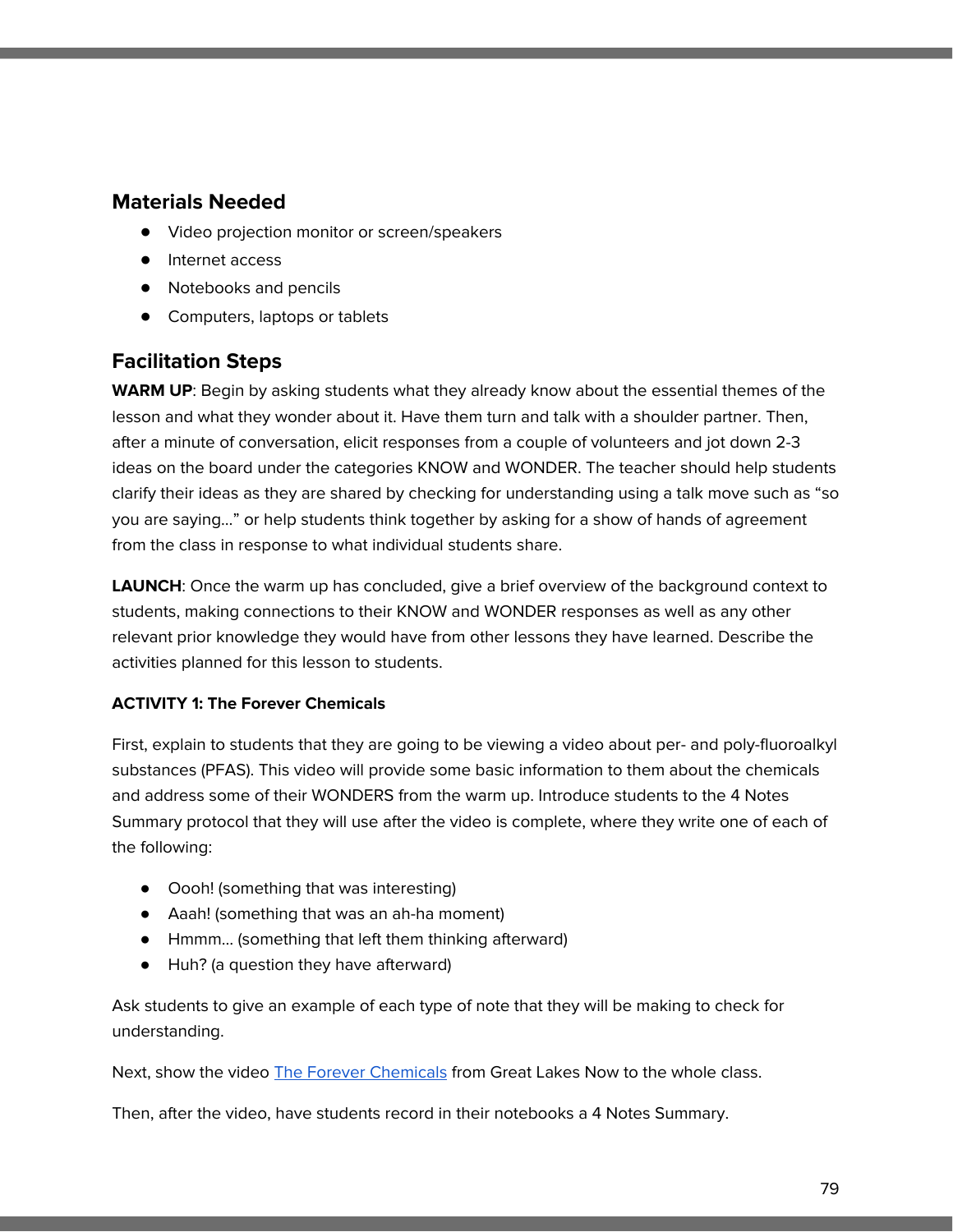Last, have students form a group of four to discuss their takeaways from the video using the Conversation Roundtable protocol. In this protocol, students take turns sharing what they wrote for their individual responses to the 4 Notes Summary with their group while each student writes down what they heard the speaker say. Then, each student writes their own "sum it up" statement of their group members' responses. After the Conversation Roundtable, have a whole-class share out. Choose a few students to each share their summaries from their group discussion aloud with the whole class. After each, ask students to raise hands if what was just shared matches something that came up in their group discussion as well.

#### **ACTIVITY 2: The Line 5 Pipeline**

First, explain to students that they are going to be viewing a video about an oil pipeline that lies beneath Michigan's Straits of Mackinac. This video will provide some basic information to them about the chemicals and address some of their WONDERS from the warm up. Introduce students to the 4 Notes Summary protocol that they will use after the video is complete, where they write one of each of the following:

- Oooh! (something that was interesting)
- Aaah! (something that was an ah-ha moment)
- Hmmm… (something that left them thinking afterward)
- Huh? (a question they have afterward)

Ask students to give an example of each type of note that they will be making to check for understanding.

Next, show the documentary [Beneath](https://dptv.pbslearningmedia.org/resource/aa857a35-d6d6-41a8-ac33-8df9880f9972/beneath-the-surface-the-line-5-pipeline-in-the-great-lakes-great-lakes-now/#.XZe3q-dKjy8) the Surface: the Line 5 Pipeline from Great Lakes Now to the whole class.

Then, after the video, have students record in their notebooks a 4 Notes Summary.

Last, have students form a group of four to discuss their takeaways from the video using the Conversation Roundtable protocol. In this protocol, students take turns sharing what they wrote for their individual responses to the 4 Notes Summary with their group while each student writes down what they heard the speaker say. Then, each student writes their own "sum it up" statement of their group members' responses. After the Conversation Roundtable, have a whole-class share out. Choose a few students to each share their summaries from their group discussion aloud with the whole class. After each, ask students to raise hands if what was just shared matches something that came up in their group discussion as well.

#### **ACTIVITY 3: The Rights of Lake Erie**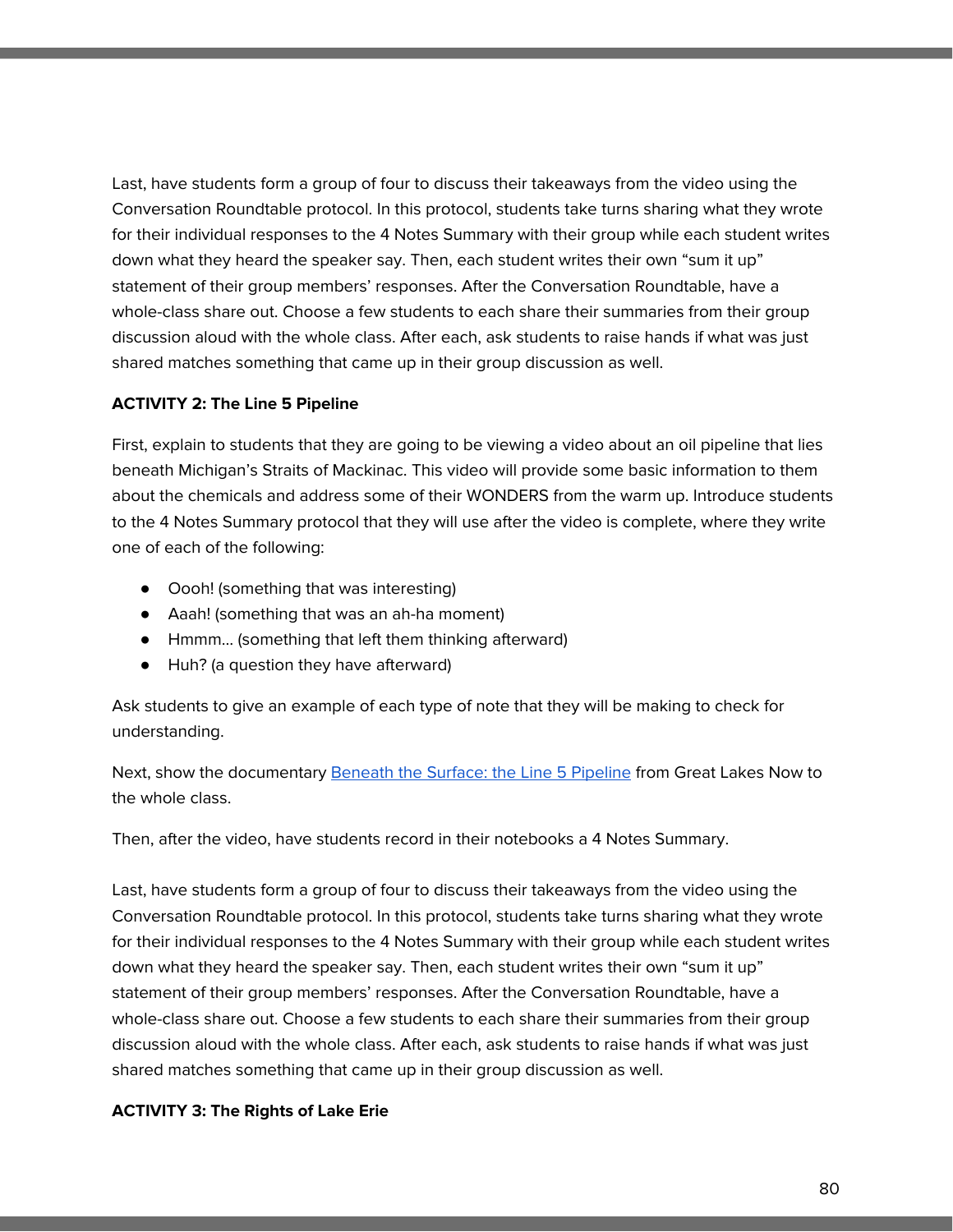First, explain to students that they are going to be viewing a video and reading an article about a recent movement to create an identity and rights of one of the Great Lakes: Lake Erie. This video will provide some basic information to them about the chemicals and address some of their WONDERS from the warm up. Introduce students to the 4 Notes Summary protocol that they will use after the video is complete, where they write one of each of the following:

- Oooh! (something that was interesting)
- Aaah! (something that was an ah-ha moment)
- Hmmm… (something that left them thinking afterward)
- Huh? (a question they have afterward)

Ask students to give an example of each type of note that they will be making to check for understanding.

Next, distribute, or direct students to, the article from [Great](https://www.greatlakesnow.org/2019/02/great-lake-gets-great-rights/) Lakes Now, entitled: Great Lake Gets [Rights](https://www.greatlakesnow.org/2019/02/great-lake-gets-great-rights/) and have them read it as a whole class. After the article reading, ask for a few students to share reactions to what they read. Follow the article reading up by showing the video available at the end of the article Great Lake Gets [Rights](https://www.greatlakesnow.org/2019/02/great-lake-gets-great-rights/).

Then, after the video, have students record in their notebooks a 4 Notes Summary.

Last, have students form a group of four to discuss their takeaways from the video using the Conversation Roundtable protocol. In this protocol, students take turns sharing what they wrote for their individual responses to the 4 Notes Summary with their group while each student writes down what they heard the speaker say. Then, each student writes their own "sum it up" statement of their group members' responses. After the Conversation Roundtable, have a whole-class share out. Choose a few students to each share their summaries from their group discussion aloud with the whole class. After each, ask students to raise hands if what was just shared matches something that came up in their group discussion as well.

#### **ACTIVITY 4: Invasive Species**

First, explain to students that they are going to be viewing a video about invasive species that are affecting the Great Lakes. This video will provide some basic information to them about the chemicals and address some of their WONDERS from the warm up. Introduce students to the 4 Notes Summary protocol that they will use after the video is complete, where they write one of each of the following:

- Oooh! (something that was interesting)
- Aaah! (something that was an ah-ha moment)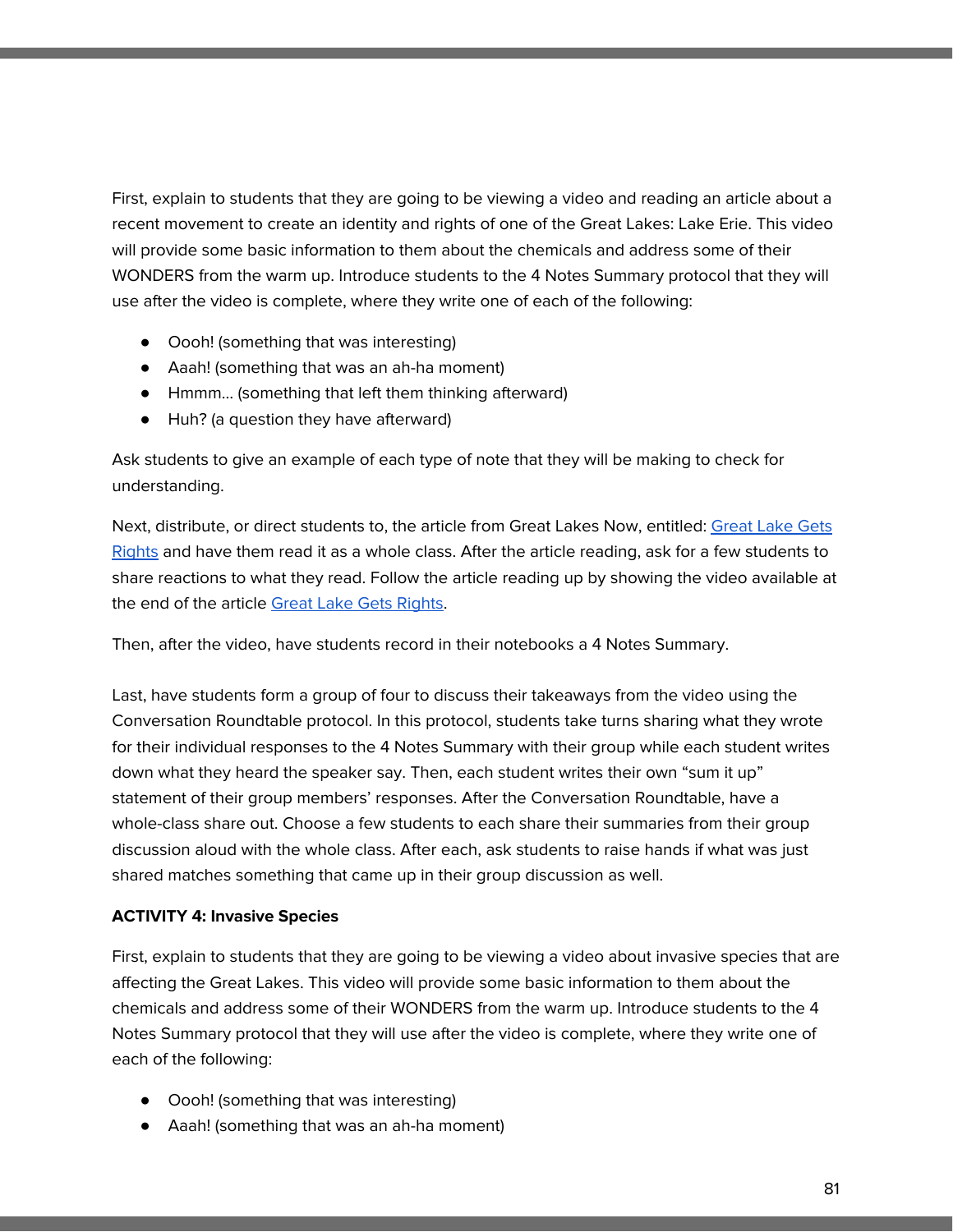- Hmmm… (something that left them thinking afterward)
- Huh? (a question they have afterward)

Ask students to give an example of each type of note that they will be making to check for understanding.

Next, show the video [Addressing](https://www.pbs.org/video/great-lakes-now-addressing-threat-aquatic-invasive-species/) the Threat of Aquatic Invasive Species from PBS to the whole class.

Then, after the video, have students record in their notebooks a 4 Notes Summary.

Last, have students form a group of four to discuss their takeaways from the video using the Conversation Roundtable protocol. In this protocol, students take turns sharing what they wrote for their individual responses to the 4 Notes Summary with their group while each student writes down what they heard the speaker say. Then, each student writes their own "sum it up" statement of their group members' responses. After the Conversation Roundtable, have a whole-class share out. Choose a few students to each share their summaries from their group discussion aloud with the whole class. After each, ask students to raise hands if what was just shared matches something that came up in their group discussion as well.

#### **ACTIVITY 5: Interactive Graphic Organizer**

First, explain to students that they are going to be integrating their learning from the earlier activities in this lesson and creating a graphic organizer that represents each of these major contemporary issues facing the Great Lakes. Inform them that their goal is to make an interactive image poster using an image-annotation tool (e.g., [Google](http://slides.google.com/) Slides with comments tagged on different spots on a slide) that illustrates the issues overlayed on an image of the Great Lakes.

Next, partner students up to work together on the activity and combine their notes from each of the issues activities. They can consult their own notes or do additional research, as needed. Content must include at least 2 links for each issue, and the issues that must be included should be at least those issues studied in earlier activities in this lesson.

Then, give students time to create an annotated image using ThingLink where they will take an image of the Great Lakes and add annotations of multimedia and web-based content, which correspond to the major issues affecting the Great Lakes, to different spots on the image.

Last, have students share their completed graphics with the teacher.

Select one group to volunteer and present their graphic to the class on the classroom display.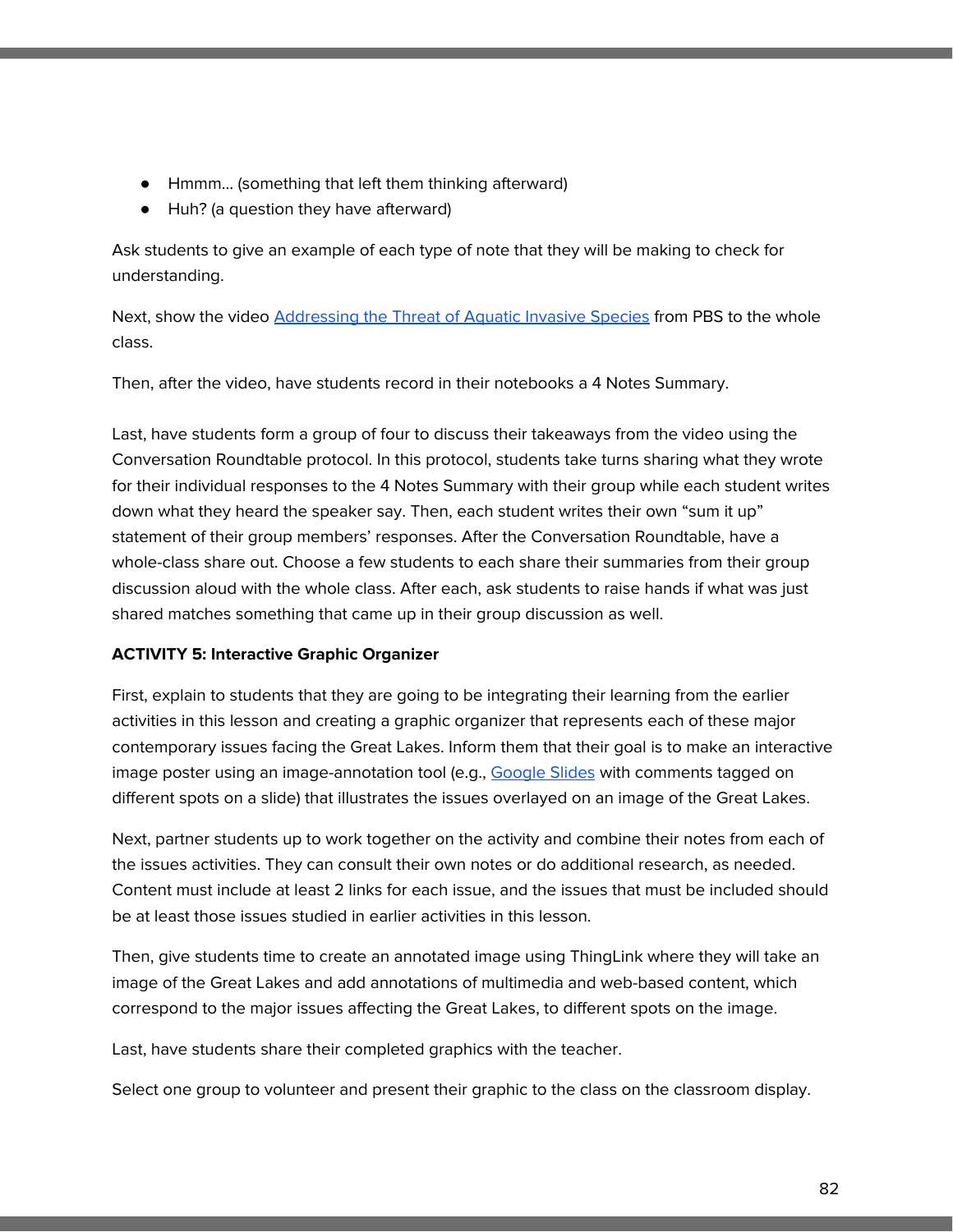**SYNTHESIS:** Give students individual thinking and writing time in their notebooks to synthesize their learning by jotting down their own reflections using a Word, Phrase, Sentence protocol, with:

- A **word** that they thought was most important from the lesson
- A **phrase** that they would like to remember
- A **sentence** that sums up what they learned in the lesson

After the individual synthesis is complete, students should share their synthesis with a shoulder partner.

**COOL DOWN:** Have students complete a 3, 2, 1 Review protocol for the lesson with a partner, recording in their notebooks or, optionally, on exit ticket slips to submit, the following:

- **3** things that they liked or learned
- **2** things that make more sense now
- **1** question that they were left with

**CLOSURE:** Have one student share a response from each of the categories of the 3, 2, 1 Review. Depending on the available time, the teacher can make connections between the ideas students share and the learning objectives of the lesson, and respond to the question that is shared.

**EXIT TICKET:** Students write which issue facing the Great Lakes they think is most crucial to address.

# **About the Author**

Gary is an award-winning educator and double cornea transplant recipient who, since having his sight restored, was moved to use his teaching gifts to make science fun for kids. He lives with his family near Detroit and designs learning experiences to inspire children, like his own daughter, to love science. Gary is the 2014 recipient of the Michigan Teacher of the Year honor and author of Science With Scarlett.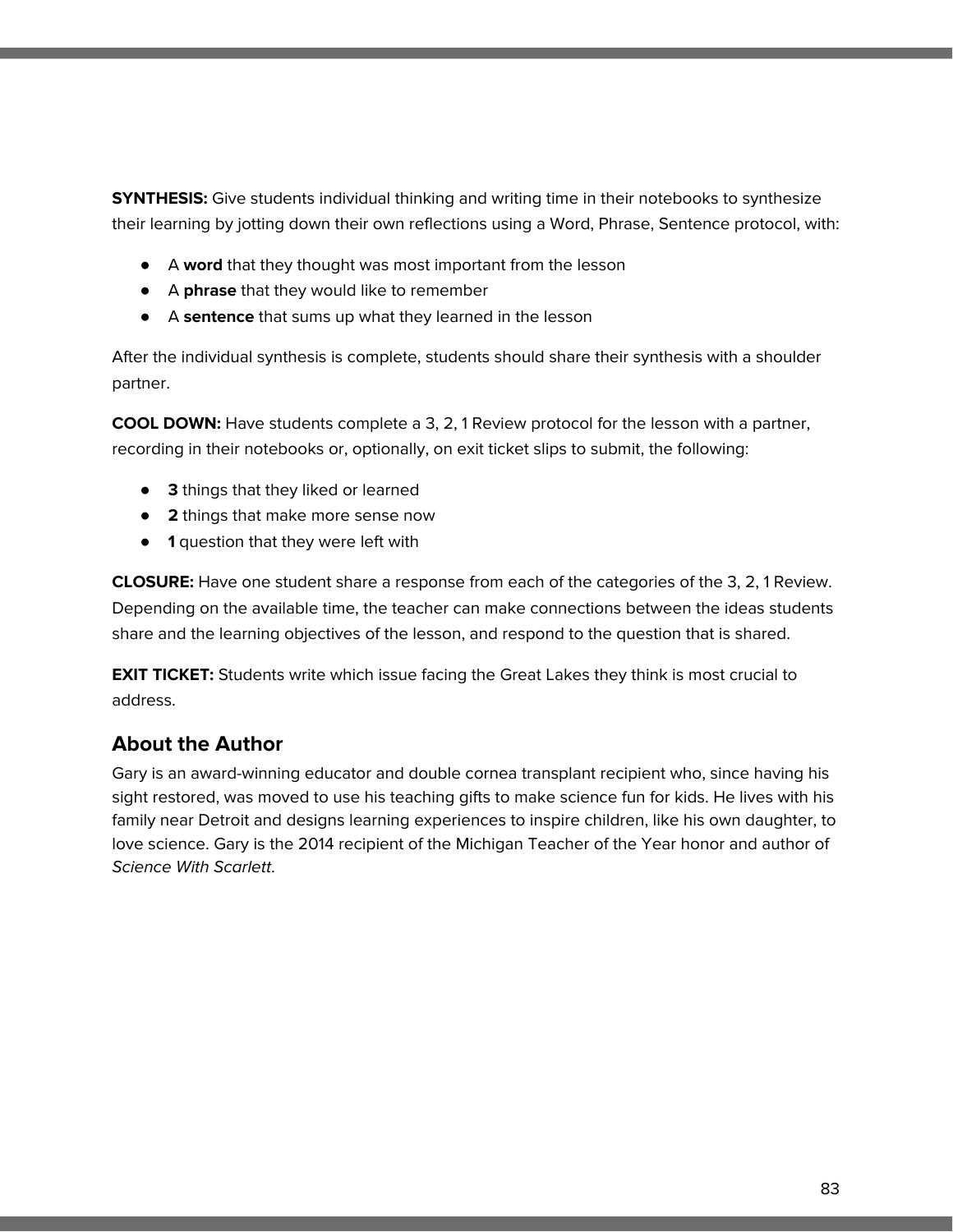# **Enrichment Activities Around the Great Lakes**

The enrichment activities provide educational opportunities for schools, community groups, families and individuals to extend learning beyond the setting of the Great Lakes Now: An Exploration of the Great Lakes collection of lessons. Around the Great Lakes, destinations, activities, experiences, and other educational opportunities have been curated by lake region and a description along with a website is provided for each. These enrichment activities can be used independently of the lessons in the collection or paired with one or more lessons at the discretion of the individual to create a multi-dimensional learning experience.

| <b>Activity</b>                              | <b>Location</b>                   | <b>Description</b>                                                                                                                                                                                                                                                                                                                                                   |
|----------------------------------------------|-----------------------------------|----------------------------------------------------------------------------------------------------------------------------------------------------------------------------------------------------------------------------------------------------------------------------------------------------------------------------------------------------------------------|
| <b>Isle Royale</b><br><b>National Park</b>   | Houghton, MI<br>(Lake Superior)   | This is the third largest island in the contiguous United<br>States, and features beauty, solitude, and scenic<br>wilderness. Learn about how the water system<br>influences the dynamics of the Moose-wolf population,<br>or get out on a trail to see a cave around Rock Harbor.<br>To see the area in its full charm, you can take a<br>Keweenaw Waterway Cruise. |
| <b>Pictured Rocks</b>                        | Minising, MI<br>(Lake Superior)   | The first officially designated National Lakeshore, tag<br>along on a shipwreck tour, or take in the beauty of the<br>shoreline on your own by foot or kayak.                                                                                                                                                                                                        |
| <b>Sleeping Bear</b><br><b>Dunes</b>         | Maple City, MI<br>(Lake Michigan) | Miles of high dunes (upwards of 450ft) afford<br>spectacular views across the lake.                                                                                                                                                                                                                                                                                  |
| <b>Indiana Dunes</b><br><b>National Park</b> | Chesterton, IN<br>(Lake Michigan) | Indiana Dunes National Park hugs 15 miles of the<br>southern shore of Lake Michigan and has much to offer,<br>including 50 miles of trails over rugged dunes,<br>mysterious wetlands, sunny prairies, meandering rivers<br>and peaceful forests.                                                                                                                     |
| Shedd<br><b>Aquarium</b>                     | Chicago, IL<br>(Lake Michigan)    | One of the most impressive aquariums, sparking<br>compassion, curiosity and conservation for the aquatic<br>animal world, Shedd Aquarium is located in a large<br>coastal city along Lake Michigan.                                                                                                                                                                  |
| <b>Lakeshore State</b><br>Park               | Milwaukee, WI<br>(Lake Michigan)  | Lakeshore State Park is located in a large coastal city<br>along Lake Michigan with a beautiful blend of nature<br>and cityscape. Here you can attend the nature center's<br>What's in the Water? Program, Hike on Lake Michigan,<br>or take in one of their many other events.                                                                                      |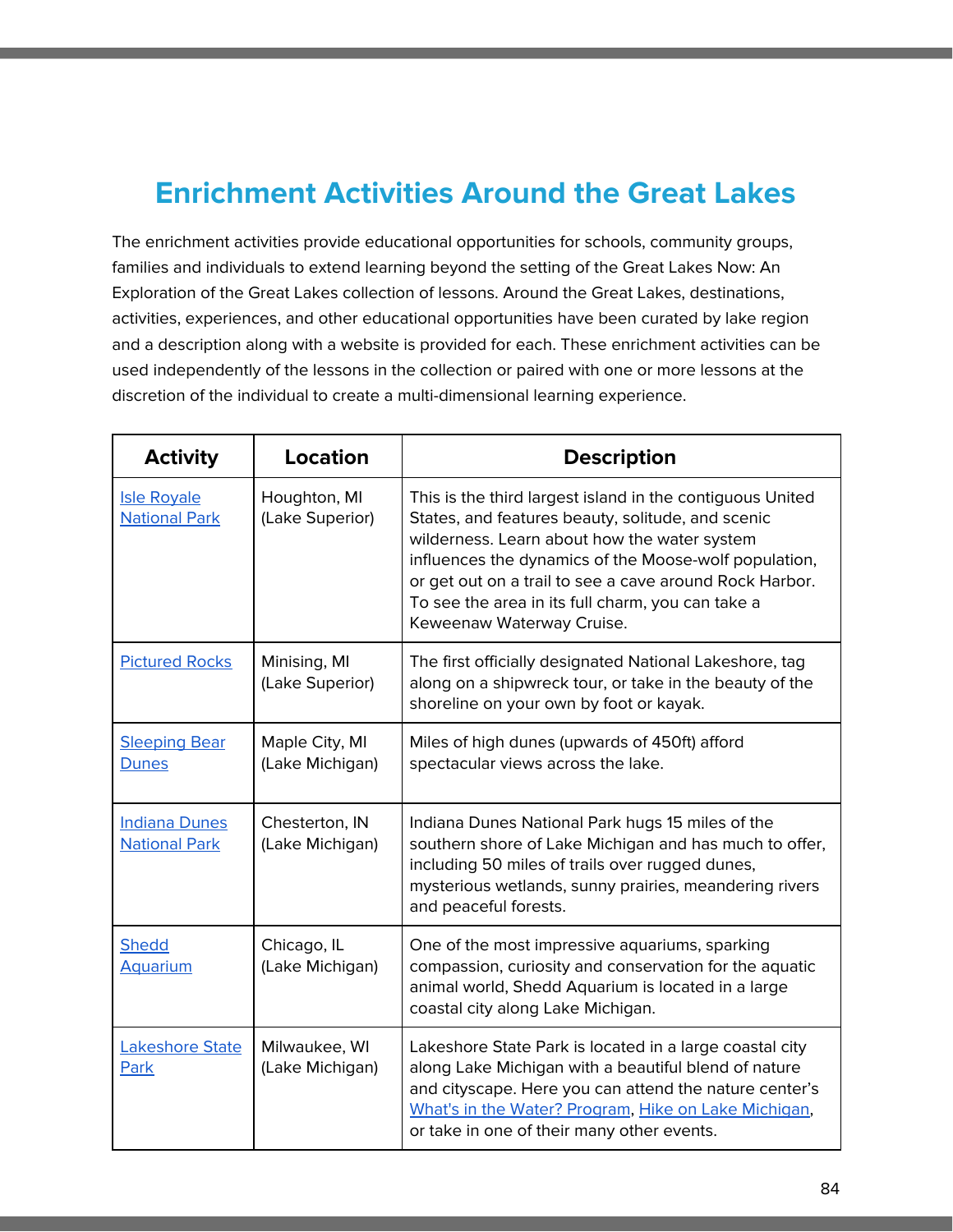| Manitoulin<br><b>Island</b>                                                                                                                | Ontario, Canada<br>(Lake Huron)                                                          | Known as "the Heart and Spirit of the Great Lakes of<br>Canada," this is the world's largest island situated in a<br>freshwater lake.                                                                                                                                                                                                                                                                                                    |
|--------------------------------------------------------------------------------------------------------------------------------------------|------------------------------------------------------------------------------------------|------------------------------------------------------------------------------------------------------------------------------------------------------------------------------------------------------------------------------------------------------------------------------------------------------------------------------------------------------------------------------------------------------------------------------------------|
| NOAA's<br><b>Thunder Bay</b><br><b>National Marine</b><br>Sanctuary and<br><b>Great Lakes</b><br><b>Maritime</b><br><b>Heritage Center</b> | Alpena, MI<br>(Lake Huron)                                                               | Explore the many shipwrecks on the lake in a hands-on<br>way, which includes a full-size replica wooden Great<br>Lakes schooner and shipwreck where visitors can walk<br>the decks, feel a Great Lakes storm, and touch the<br>massive timbers of the boat resting on the lake<br>bottom-without getting wet!                                                                                                                            |
| <b>Ottawa National</b><br><b>Wildlife Refuge</b>                                                                                           | Oak Harbor, OH<br>(Lake Erie)                                                            | Visit this preserved habitat for waterfowl and other<br>migratory birds, resident wildlife, and endangered and<br>threatened species, in the Great Black Swamp of Lake<br>Erie in northwest Ohio.                                                                                                                                                                                                                                        |
| Niagara Falls                                                                                                                              | Niagara Falls, ON<br>(Lakes Erie and<br>Ontario)                                         | Situated between two of the Great Lakes and spanning<br>the international border between Canada and the<br>United States, the impressive Niagara Falls are a natural<br>wonder of the world, and a source of hydroelectric<br>power. If you get the chance while there, be sure to<br>check out one of the fireworks shows.                                                                                                              |
| <b>Huron Clinton</b><br><b>Metroparks</b>                                                                                                  | Metro Detroit, MI<br>(Lake Erie, Kent<br>Lake, Stony<br>Creek Lake, &<br>Lake St. Clair) | Experience firsthand the beauty of inland lakes, marshes<br>and rivers, as well as one of the five Great Lakes on a<br>nature trail. Attend a guided field trip with one of the<br>field experts. Take in some history of the Great Lakes at<br>one of their Nature Centers or catch one of their Mobile<br>Learning Centers out and about at a local event-you<br>can inquire about arranging a visit to your school or<br>group event. |
| <b>DNR Adventure</b><br><b>Center</b>                                                                                                      | Detroit, MI<br>(Detroit River)                                                           | Discover all Michigan's great outdoors has to offer with<br>interactive exhibits, from water protection and<br>conservation to experiencing the flora and fauna of the<br>region.                                                                                                                                                                                                                                                        |
| <b>The Nature</b><br>Conservancy                                                                                                           | Various<br>Locations                                                                     | Learn about Great Lakes fish at a lunch and learn<br>Conservation Café, take a glass-bottomed boat tour of<br>North Point Peninsula, or get your hands dirty at Ives<br>Road Fen Preserve. Select your location to find events<br>near you or close a destination of your choice.                                                                                                                                                        |
| <b>River and Lake</b><br>Educational<br><b>Cruise</b>                                                                                      | Metro Detroit, MI<br>(Lake St. Clair -<br>Clinton River &                                | Provides an opportunity for hands-on experience:<br>students examine plankton and benthic samples, test<br>water clarity, practice marine knot tying, take air and                                                                                                                                                                                                                                                                       |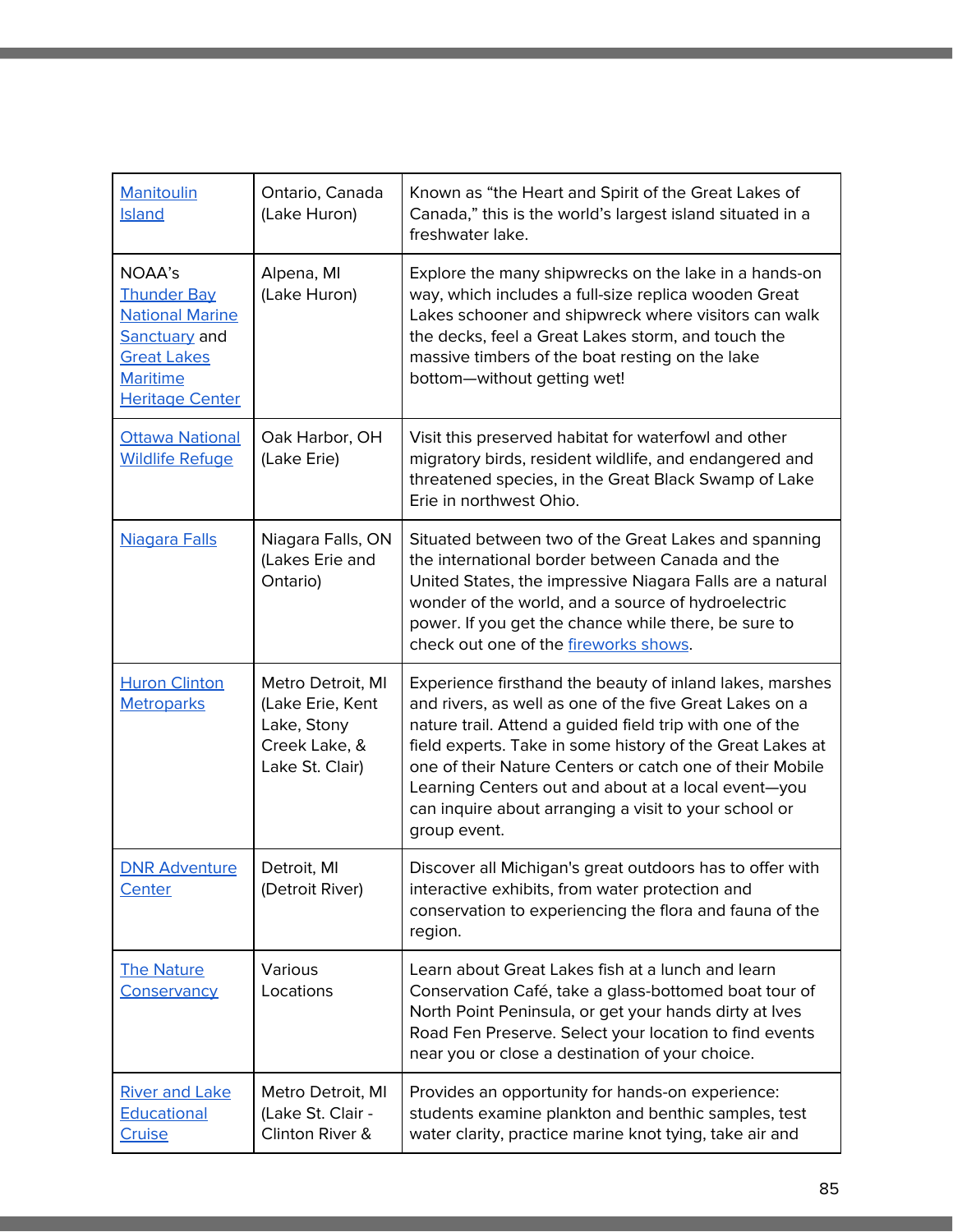|                                          | Lake Erie -<br>Detroit River)  | water temperature readings, and more. Cruises last<br>between two and two and a half hours.                                                                                                                                                                                                                                                                                                                                           |
|------------------------------------------|--------------------------------|---------------------------------------------------------------------------------------------------------------------------------------------------------------------------------------------------------------------------------------------------------------------------------------------------------------------------------------------------------------------------------------------------------------------------------------|
| <b>Holland State</b><br>Park             | Holland, MI<br>(Lake Michigan) | Explore the sugar sand beaches and sand dunes, see<br>the "Big Red" lighthouse, take in a meteor shower in the<br>late summer, attend a weekly nature program, or simply<br>take in one of the gorgeous sunsets over Lake<br>Michigan.                                                                                                                                                                                                |
| <b>Belle Isle State</b><br>Park          | Detroit, MI<br>(Detroit River) | Rich with history and natural beauty, Belle Isle Park is<br>situated on the Detroit River between the United States<br>and Canada. It is home to a wide assortment of<br>educational and recreational opportunities, including an<br>aquarium, conservatory and the James Scott Memorial<br>Fountain.                                                                                                                                 |
| Cheboygan<br><b>State Park</b>           | Cheboygan MI<br>(Lake Huron)   | With a system of well-marked trails that provide access<br>to scenic Lake Huron vistas and glimpses of rare<br>wildflowers, visitors have access to boating and fishing<br>both on the bay and on Elliot Creek.                                                                                                                                                                                                                       |
| <b>Toronto Islands</b>                   | Toronto, ON<br>(Lake Ontario)  | The group of 15 islands are inter-connected by<br>pathways and bridges just off the shore of the city of<br>Toronto. You can walk from one end of the Island to the<br>other. On the mainland, visit the CN Tower to get a<br>perfect view of all the lake has to offer, experience the<br>history of the region at the Royal Ontario Museum, or<br>explore the marine life directly at Ripley's Aquarium of<br>Canada.               |
| <b>Mackinac Island</b>                   | Mackinac, MI<br>(Lake Huron)   | This national landmark nestled in Lake Huron features<br>no cars at all on the island and is considered the Jewel<br>of the Great Lakes. Hike one of the beautiful trails or<br>walk the photo-ready shoreline where you can see an<br>awe-inspiring rock formation. Check out an<br>unforgettable sunset or awe-inspiring sunrise. Visit<br>historic Fort Mackinac and take a step back in time with<br>a horse-drawn carriage ride. |
| <b>Hamlin Beach</b><br><b>State Park</b> | Hamlin, NY<br>(Lake Ontario)   | Get in the clear water or play on the sandy beaches<br>before you take a self-guided tour of the Yanty Creek<br>Marsh area. Visitors can launch car-top boats, fish for<br>salmon and trout and enjoy the picnic facilities.                                                                                                                                                                                                          |